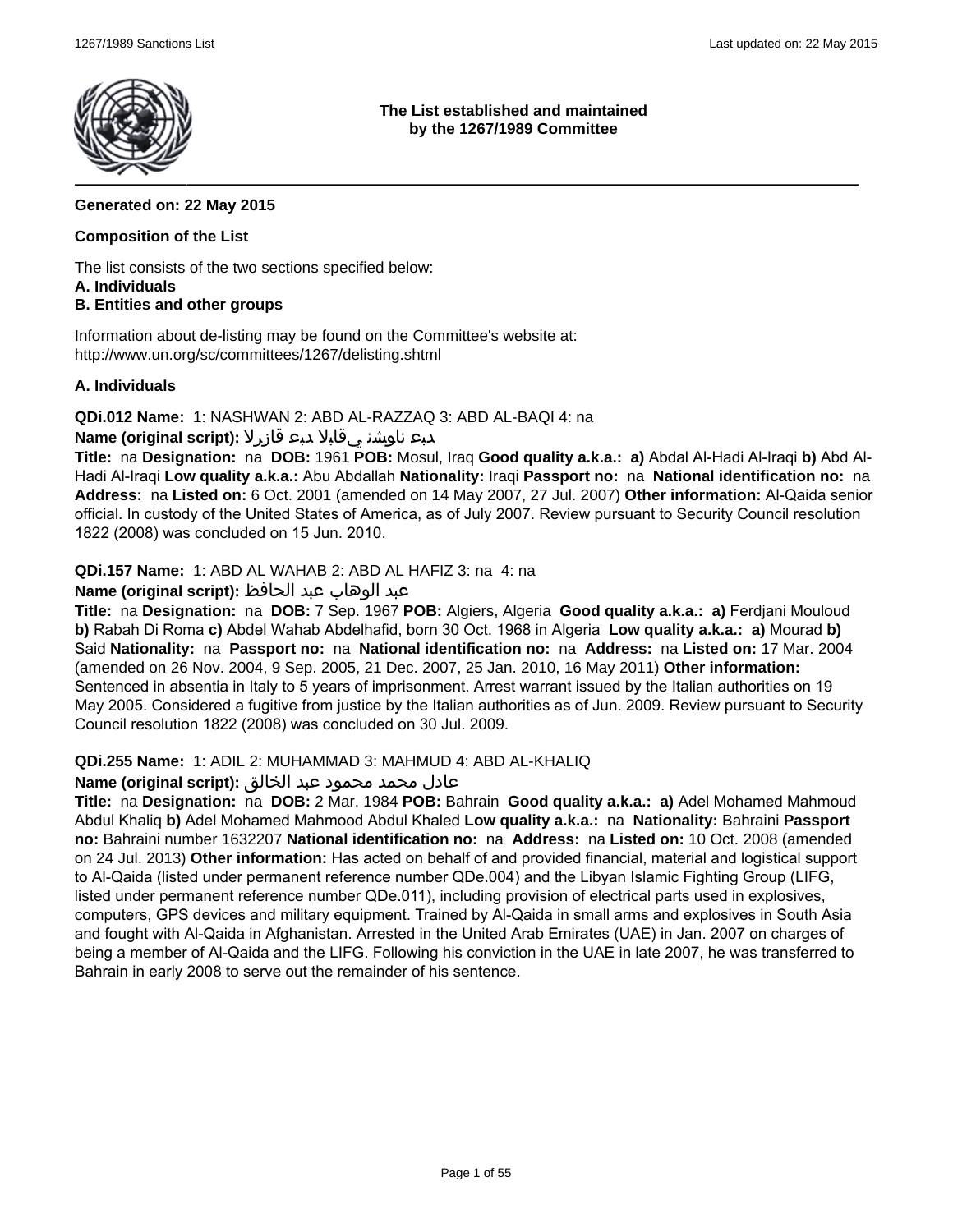## **QDi.289 Name:** 1: SAID JAN 2: 'ABD AL-SALAM 3: na 4: na

#### سعید جان عبد السلام **:(script original (Name**

**Title:** na **Designation:** na **DOB: a)** 5 Feb. 1981 **b)** 1 Jan. 1972 **POB:** na **Good quality a.k.a.: a)** Sa'id Jan 'Abdal-Salam **b)** Dilawar Khan Zain Khan, born 1 Jan. 1972 **Low quality a.k.a.: a)** Qazi 'Abdallah **b)** Qazi Abdullah **c)** Ibrahim Walid **d)** Qasi Sa'id Jan **e)** Said Jhan **f)** Farhan Khan **g)** Aziz Cairo **h)** Nangiali **Nationality:** Afghan **Passport no: a)** Afghan number OR801168, issued on 28 Feb. 2006 (expires 27 Feb. 2011, under name Said Jan 'Abd al-Salam) **b)** Pakistani number 4117921, issued on 9 Sep. 2008 (expires 9 Sep. 2013, issued under name Dilawar Khan Zain Khan) **National identification no:** (Kuwaiti Civil Identification number 281020505755, under name Said Jan 'Abd al-Salam) na **Address:** na **Listed on:** 9 Feb. 2011 **Other information:** In approximately 2005, ran a "basic training" camp for Al-Qaida (QDe.004) in Pakistan.

## **QDi.192 Name:** 1: ABD ALLAH 2: MOHAMED 3: RAGAB 4: ABDEL RAHMAN

## عبد الله محمد رجب عبد الرحمن **:(script original (Name**

**Title:** na **Designation:** na **DOB:** 3 Nov. 1957 **POB:** Kafr Al-Shaykh, Egypt **Good quality a.k.a.: a)** Abu Al-Khayr **b)** Ahmad Hasan **c)** Abu Jihad **Low quality a.k.a.:** na **Nationality:** Egyptian **Passport no:** na **National identification no:** na **Address:** (Believed to be in Pakistan or Afghanistan) **Listed on:** 29 Sep. 2005 (amended on 13 Dec. 2011) **Other information:** Member of Egyptian Islamic Jihad (QDe.003). Review pursuant to Security Council resolution 1822 (2008) was concluded on 1 Jun. 2010.

### **QDi.054 Name:** 1: MAJEED 2: ABDUL CHAUDHRY 3: na 4: na

**Title:** na **Designation:** na **DOB: a)** 15 Apr. 1939 **b)** 1938 **POB:** na **Good quality a.k.a.: a)** Majeed, Abdul **b)** Majeed Chaudhry Abdul **c)** Majid, Abdul **Low quality a.k.a.:** na **Nationality:** Pakistani **Passport no:** na **National identification no:** na **Address:** na **Listed on:** 24 Dec. 2001 **Other information:** Review pursuant to Security Council resolution 1822 (2008) was concluded on 1 Jun. 2010.

### **QDi.109 Name:** 1: ZULKIFLI 2: ABDUL HIR 3: na 4: na

**Title:** na **Designation:** na **DOB: a)** 5 Jan. 1966 **b)** 5 Oct. 1966 **POB:** Muar Johor, Malaysia **Good quality a.k.a.: a)** Musa Abdul Hir **b)** Muslimin Abdulmotalib **c)** Salim Alombra **d)** Armand Escalante **e)** Normina Hashim **f)** Henri Lawi **g)** Hendri Lawi **h)** Norhana Mohamad **i)** Omar Salem **j)** Ahmad Shobirin **k)** Bin Abdul Hir Zulkifli **Low quality a.k.a.: a)** Abdulhir Bin Hir **b)** Hassan **c)** Hogalu **d)** Hugalu **e)** Lagu **f)** Marwan **Nationality:** Malaysian **Passport no:** A 11263265 **National identification no: a)** 660105-01-5297 **b)** driver license D2161572, issued in California, USA **Address:** Seksyen 17, Shah Alam, Selangor, Malaysia **Listed on:** 9 Sep. 2003 (amended on 25 Jan. 2010) **Other information:** The Court for the Northern District of California, USA, issued a warrant of arrest for him on 1 Aug. 2007. At large in the Southern Philippines. Mother's name is Minah Binto Aogist Abd Aziz. Review pursuant to Security Council resolution 1822 (2008) was concluded on 19 Jun. 2009.

#### **QDi.200 Name:** 1: DIEMAN 2: ABDULKADIR IZZAT 3: na 4: na

#### ديمان عبد القادر عزت **:(script original (Name**

**Title:** na **Designation:** na **DOB:** 4 Jul. 1965 **POB:** Kirkuk, Iraq **Good quality a.k.a.:** Deiman Alhasenben Ali Aljabbari, born 4 Jul. 1965 **Low quality a.k.a.:** na **Nationality:** Iraqi **Passport no:** (German travel document ("Reiseausweis") A 0141062 (revoked as at Sep. 2012)) **National identification no:** na **Address:** Bavaria, Germany **Listed on:** 6 Dec. 2005 (amended on 25 Jan. 2010, 13 Dec. 2011, 15 Nov. 2012) **Other information:** Review pursuant to Security Council resolution 1822 (2008) was concluded on 30 Jul. 2009.

## **QDi.019 Name:** 1: ABDULLAH 2: AHMED 3: ABDULLAH 4: EL ALFI

#### عبد الله احمد عبدالله الالفي **:(script original (Name**

**Title:** na **Designation:** na **DOB:** 6 Jun. 1963 **POB:** Gharbia, Egypt **Good quality a.k.a.:** na **Low quality a.k.a.: a)** Abu Mariam **b)** Al-Masri, Abu Mohamed **c)** Saleh **Nationality:** Egyptian **Passport no:** na **National identification no:** na **Address:** na **Listed on:** 17 Oct. 2001 (amended on 26 Nov. 2004) **Other information:** Afghanistan. Review pursuant to Security Council resolution 1822 (2008) was concluded on 21 Jun. 2010.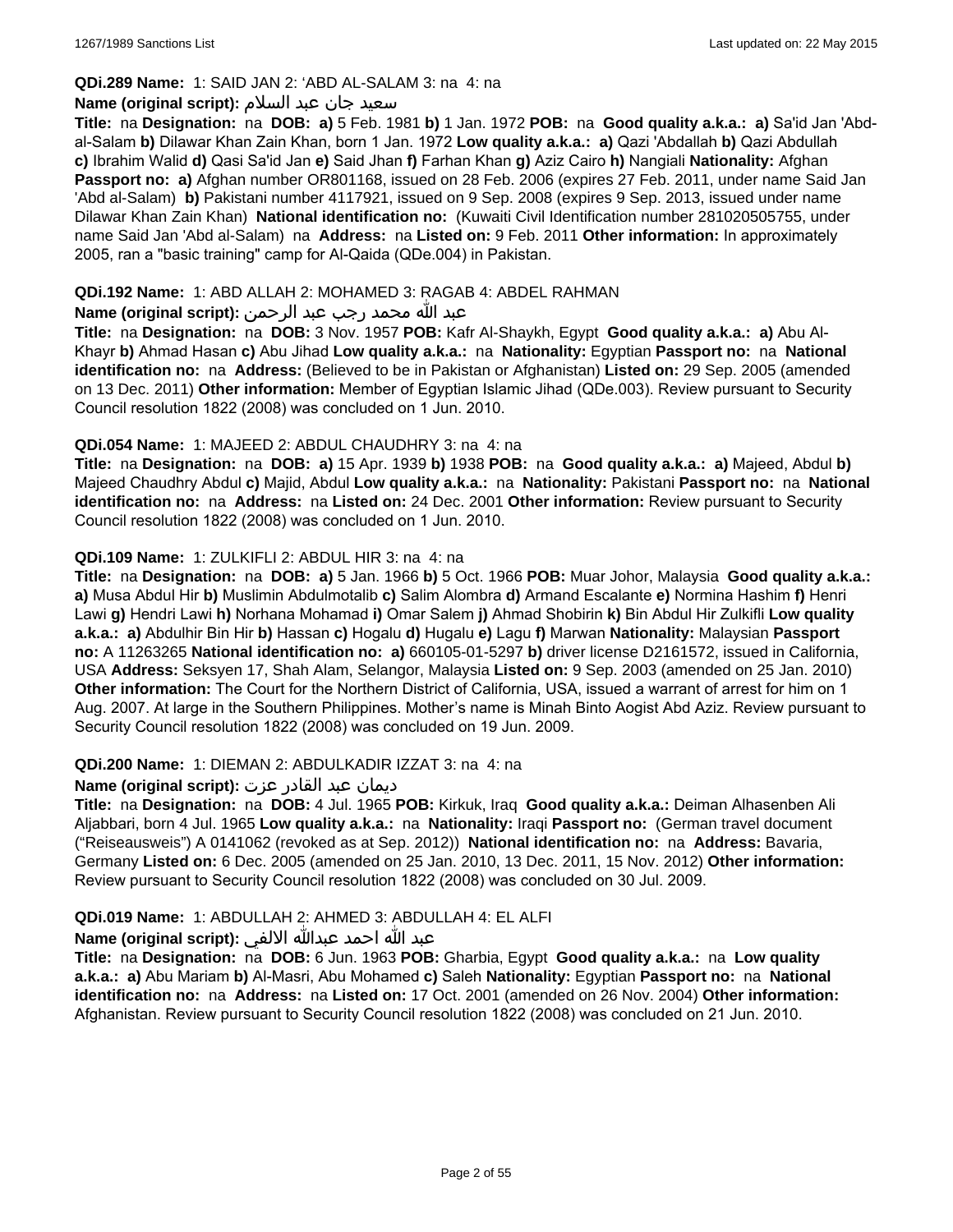## **QDi.018 Name:** 1: ABDUL MANAN AGHA 2: na 3: na 4: na

#### عبد المنان آغا **:(script original (Name**

**Title:** Haji **Designation:** na **DOB:** na **POB:** na **Good quality a.k.a.:** Abdul Manan **Low quality a.k.a.: a)** Abdul Man'am Saiyid **b)** Saiyid Abd al-Man (formerly listed as) **Nationality:** na **Passport no:** na **National identification no:** na **Address:** na **Listed on:** 17 Oct. 2001 (amended on 26 Jun. 2013) **Other information:** Pakistan. Review pursuant to Security Council resolution 1822 (2008) was concluded on 15 Jun. 2010.

#### **QDi.295 Name:** 1: MUHAMMAD 2: JIBRIL 3: ABDUL RAHMAN 4: na

**Title:** na **Designation:** na **DOB: a)** 28 May 1984 **b)** 3 Dec. 1979 **c)** 3 Mar. 1979 (from false passport) **POB:** East Lombok, West Nusa Tenggara, Indonesia **Good quality a.k.a.: a)** Mohammad Jibril Abdurrahman **b)** Muhammad Jibriel Abdul Rahman **c)** Mohammad Jibriel Abdurrahman **d)** Muhamad Ricky Ardhan, born 8 Aug. 1980 (appears in false Indonesian passport number S335026) **e)** Muhammad Ricky Ardhan bin Muhammad Iqbal **f)** Muhammad Ricky Ardhan bin Abu Jibril **Low quality a.k.a.: a)** Muhammad Yunus **b)** Heris Syah **Nationality:** Indonesian **Passport no:** na **National identification no: a)** Indonesian national identity card number 3219222002.2181558 **b)** Identification number 2181558 **Address: a)** Jalan M. Saidi RT 010 RW 001 Pesanggrahan, South Petukangan, South Jakarta, Indonesia **b)** Jalan Nakula of Witana Harja Complex Block C, Pamulang, Banten, Indonesia **Listed on:** 12 Aug. 2011 **Other information:** Senior member of Jemaah Islamiyah (QDe.092) directly involved in obtaining funding for terrorist attacks. Sentenced in Indonesia to five years in prison on 29 Jun. 2010. Father's name is Mohamad Iqbal Abdurrahman (QDi.086).

### **QDi.229 Name:** 1: ALY 2: SOLIMAN 3: MASSOUD 4: ABDUL SAYED

**Title:** na **Designation:** na **DOB:** 1969 **POB:** Tripoli, Libyan Arab Jamahiriya **Good quality a.k.a.: a)** Ibn El Qaim **b)** Mohamed Osman **Low quality a.k.a.:** Adam **Nationality:** Libyan **Passport no:** Libyan Passport No. 96/184442 **National identification no:** na **Address:** Ghout El Shamal, Tripoli, Libyan Arab Jamahiriya **Listed on:** 8 Jun. 2007 (amended on 13 Dec. 2011) **Other information:** Member of Libyan Islamic Fighting Group (QDe.011). Review pursuant to Security Council resolution 1822 (2008) was concluded on 24 Nov. 2009.

### **QDi.086 Name:** 1: MOHAMAD 2: IQBAL 3: ABDURRAHMAN 4: na

**Title:** na **Designation:** na **DOB: a)** 17 Aug. 1957 **b)** 17 Aug. 1958 **POB: a)** Korleko-Lombok Timur, Indonesia **b)** Tirpas-Selong Village, East Lombok, Indonesia **Good quality a.k.a.: a)** Rahman, Mohamad Iqbal **b)** A Rahman, Mohamad Iqbal **c)** Abu Jibril Abdurrahman **d)** Fikiruddin Muqti **e)** Fihiruddin Muqti **f)** Abdul Rahman, Mohamad Iqbal **Low quality a.k.a.:** na **Nationality:** Indonesian **Passport no:** na **National identification no:** 3603251708570001 **Address:** Jalan Nakula, Komplek Witana Harja III Blok C 106-107, Tangerang, Indonesia **Listed on:** 28 Jan. 2003 (amended on 26 Nov. 2004, 16 May 2011, 10 Jun. 2011) **Other information:** Review pursuant to Security Council resolution 1822 (2008) was concluded on 8 Jun. 2010.

#### **QDi.309 Name:** 1: ABDUR REHMAN 2: na 3: na 4: na

## **Name (original script):** الرحمن عبد

**Title:** na **Designation:** na **DOB:** 3 Oct. 1965 **POB:** Mirpur Khas, Pakistan **Good quality a.k.a.: a)** Abdul Rehman; Abd Ur-Rehman; Abdur Rahman **b)** السيندي الرحمن عبد) Abdul Rehman Sindhi; Abdul Rehman al-Sindhi; Abdur Rahman al-Sindhi; Abdur Rehman Sindhi; Abdurahman Sindhi) **c)** السندي عبدالله) Abdullah Sindhi) **Low quality a.k.a.:** Abdur Rehman Muhammad Yamin **Nationality:** Pakistani **Passport no:** (Pakistani passport number CV9157521, issued on 8 Sep. 2008, expires on 7 Sep. 2013) **National identification no:** (Pakistani national identity card number 44103-5251752-5) na **Address:** Karachi, Pakistan **Listed on:** 14 Mar. 2012 **Other information:** Has provided facilitation and financial services to Al-Qaida (QDe.004). Associated with Harakatul Jihad Islami (QDe.130), Jaish-I-Mohammed (QDe.019), and Al-Akhtar Trust International (QDe.121).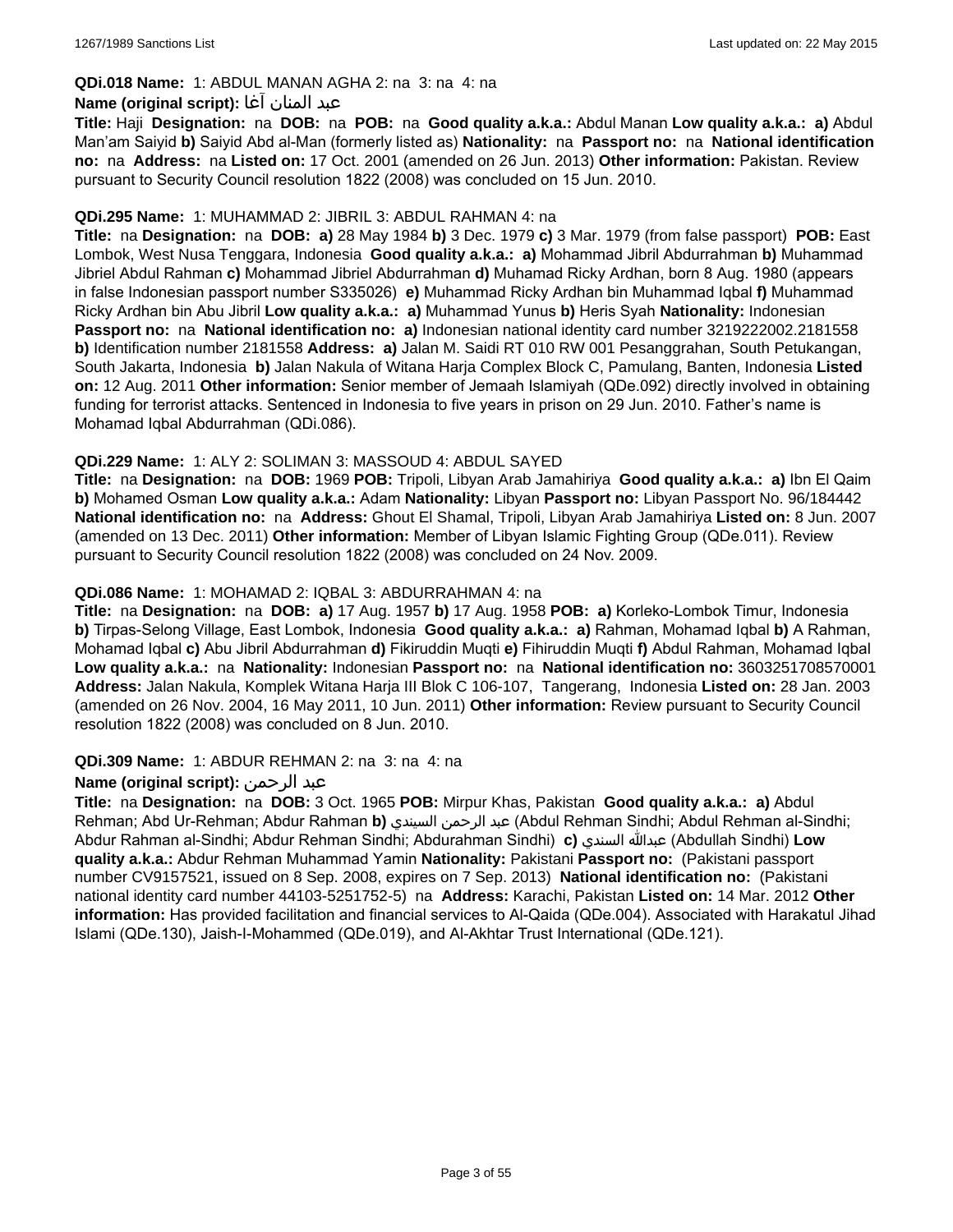#### **QDi.285 Name:** 1: MUHAMMAD 2: ABDALLAH 3: HASAN 4: ABU-AL-KHAYR

#### محمد عبدالله حسن أبو الخير **:Name (original script**)

**Title:** na **Designation:** na **DOB: a)** 19 Jun. 1975 **b)** 18 Jun. 1975 **POB:** Al-Madinah al-Munawwarah, Saudi Arabia **Good quality a.k.a.: a)** Mohammed Abdullah Hassan Abul-Khair **b)** Muhammad Abdallah Hasan Abu-al-Khayr **c)** Muhammad Bin- 'Abdullah Bin-Hamd Abu-al-Khayr **d)** Abdallah al-Halabi **e)** 'Abdallah al-Halabi al-Madani **f)** Abdallah al-Makki **g)** Abdallah el-Halabi **h)** Abdullah al-Halabi **i)** Abu 'Abdallah al-Halabi **Low quality a.k.a.: a)** Abu Abdallah al-Madani **b)** Muhannad al-Jaddawi **Nationality:** Saudi Arabian **Passport no:** Saudi Arabian number A741097, issued on 14 Nov. 1995 (and expired on 19 Sep. 2000.) **National identification no:** Saudi Arabian 1006010555 **Address:** na **Listed on:** 24 Aug. 2010 **Other information:** Appears on a 2009 list of 85 persons wanted by the government of Saudi Arabia.

## **QDi.130 Name:** 1: MOHAMED 2: GHASSAN 3: ALI 4: ABU DHESS

## محمد غسان علي أبو دهيس **:Name (original script**)

**Title:** na **Designation:** na **DOB:** 22 Jun. 1966 **POB:** Irbid, Jordan **Good quality a.k.a.: a)** Yaser Hassan, born 1 Feb. 1966 in Hasmija **b)** Abu Ali Abu Mohamed Dhees, born 1 Feb. 1966 in Hasmija **c)** Mohamed Abu Dhess, born 1 Feb. 1966 in Hashmija, Iraq **Low quality a.k.a.:** na **Nationality:** Jordanian **Passport no: a)** German International Travel Document 0695982 (expired) **b)** German International Travel Document 0785146 (valid until 8 Apr. 2004) **National identification no:** na **Address:** Germany **Listed on:** 23 Sep. 2003 (amended on 23 Dec. 2008, 11 Mar. 2010, 10 Jun. 2011) **Other information:** Father's name is Mouhemad Saleh Hassan. Mother's name is Mariam Hassan, neé Chalabia. Associated with Ismail Abdallah Sbaitan Shalabi (QDi.128), Djamel Moustfa (QDi.129) and Aschraf Al-Dagma (QDi.132). Review pursuant to Security Council resolution 1822 (2008) was concluded on 19 Jan. 2010.

## **QDi.201 Name:** 1: YASSER 2: MOHAMED 3: ISMAIL 4: ABU SHAWEESH

# ياسر محمد اسماعيل أبوشاويش :Name (original script)

**Title:** na **Designation:** na **DOB:** 20 Nov. 1973 **POB:** Benghazi, Libyan Arab Jamahiriya **Good quality a.k.a.:** Yasser Mohamed Abou Shaweesh **Low quality a.k.a.:** na **Nationality:** Stateless Palestinian **Passport no: a)**  (Passport substitute C00071659 issued by the Federal Republic of Germany) **b)** (Egyptian passport 0003213) **c)** (Egyptian travel document 939254) **d)** (Egyptian passport 981358) **National identification no:** na **Address:** Germany (In prison ) **Listed on:** 6 Dec. 2005 (amended on 7 Sep. 2007, 11 Mar. 2010, 28 Sep. 2010, 13 Dec. 2011) **Other information:** Sentenced to 5 years and 6 months imprisonment in Germany on 6 Dec. 2007. His brother is Ismail Mohamed Ismail Abu Shaweesh (QDi.224). Review pursuant to Security Council resolution 1822 (2008) was concluded on 24 Nov. 2009.

#### **QDi.304 Name:** 1: MOCHAMMAD 2: ACHWAN 3: na 4: na

**Title:** na **Designation:** na **DOB: a)** 4 May 1948 **b)** 4 May 1946 **POB:** Tulungagung, Indonesia **Good quality a.k.a.: a)** Muhammad Achwan **b)** Muhammad Akhwan **c)** Mochtar Achwan **d)** Mochtar Akhwan **e)** Mochtar Akwan **Low quality a.k.a.:** na **Nationality:** Indonesian **Passport no:** na **National identification no:** (Indonesian National Identity Card Number 3573010405480001 under name Mochammad Achwan) na **Address:** Jalan Ir. H. Juanda 8/10, RT/RW 002/001, Jodipan, Blimbing, Malang, Indonesia **Listed on:** 12 Mar. 2012 **Other information:** Acting emir of Jemmah Anshorut Tauhid (JAT) (QDe.133). Associated with Abu Bakar Ba'asyir (QDi.217), Abdul Rahim Ba'aysir (QDi.293) and Jemaah Islamiyah (QDe.092).

#### **QDi.316 Name:** 1: IYAD 2: AG GHALI 3: na 4: na

## اياد اغ غالي **:(script original (Name**

**Title:** na **Designation:** na **DOB:** 1958 **POB:** Abeibara, Kidal Region, Mali **Good quality a.k.a.:** Sidi Mohamed Arhali, born 1 Jan. 1958 in Bouressa, Bourem Region, Mali **Low quality a.k.a.:** na **Nationality:** Malian **Passport no:** Malian passport number A1037434 (issued on 10 Aug. 2001, expires on 31 Dec. 2014) **National identification no:** Malian birth certificate number 012546 **Address:** Mali **Listed on:** 25 Feb. 2013 (amended on 23 Sep. 2014) **Other information:** Founder and leader of Ansar Eddine (QDe.135). Member of the Tuareg Ifogas tribe. Linked to the Organization of Al-Qaida in the Islamic Maghreb (QDe.014) and Mouvement pour l'Unification et le Jihad en Afrique de l'Ouest (MUJAO) (QDe.134). Name of father is Ag Bobacer Arhali, name of mother is Rhiachatou Wallet Sidi.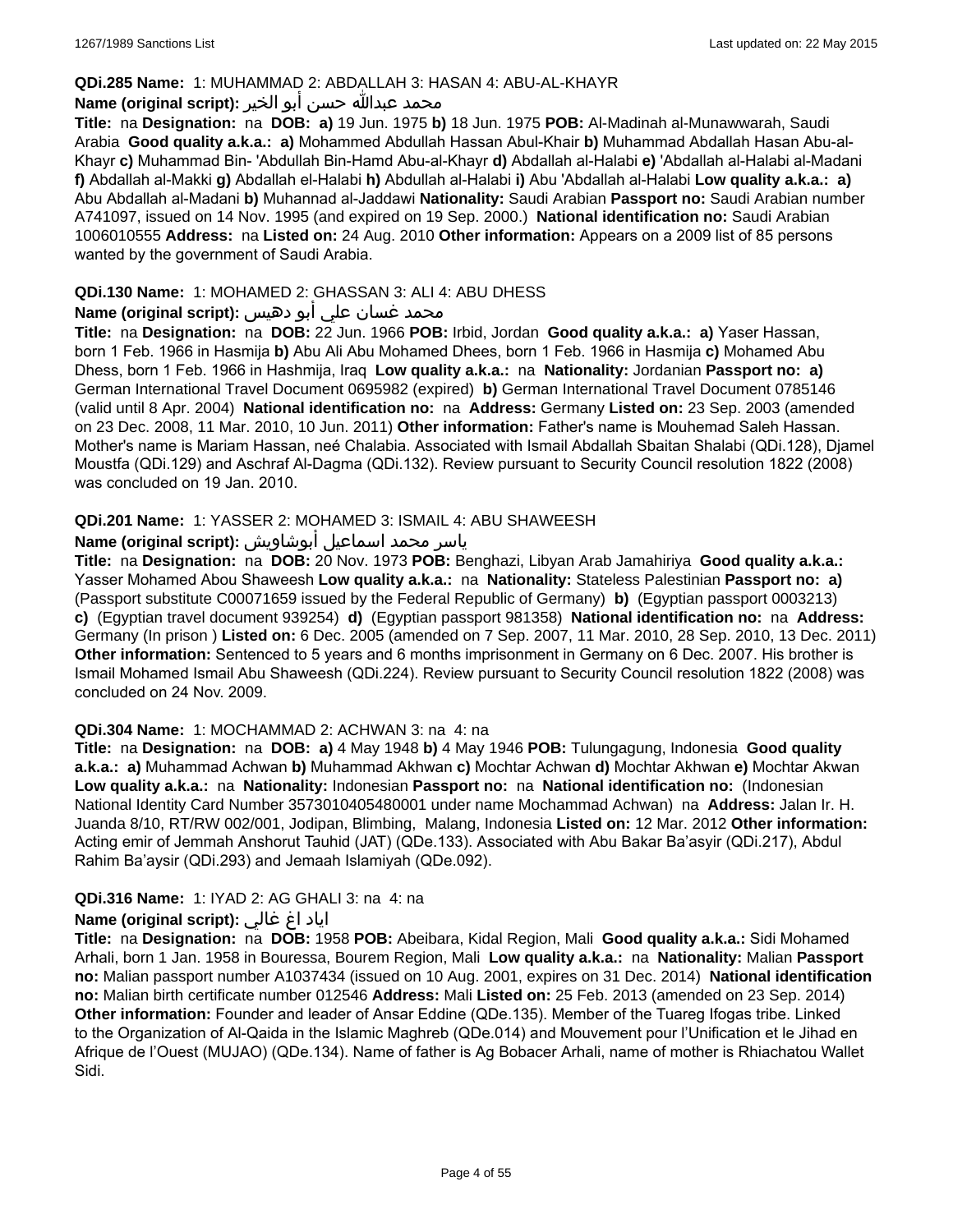## **QDi.203 Name:** 1: FARHAD 2: KANABI 3: AHMAD 4: na

## فرهاد كنابي أحمد **:Name (original script)**

**Title:** na **Designation:** na **DOB:** 1 Jul. 1971 **POB:** Arbil, Iraq **Good quality a.k.a.: a)** Kaua Omar Achmed **b)** Kawa Hamawandi (previously listed as) **Low quality a.k.a.:** na **Nationality:** Iraqi **Passport no:** (German travel document ("Reiseausweis") A 0139243 (revoked as at Sep. 2012)) **National identification no:** na **Address:** Iraq **Listed on:** 6 Dec. 2005 (amended on 31 Jul. 2006, 25 Jan. 2010, 13 Dec. 2011, 15 Nov. 2012) **Other information:** Released from custody in Germany on 10 Dec. 2010 and relocated to Iraq on 6 Dec. 2011. Review pursuant to Security Council resolution 1822 (2008) was concluded on 5 Oct. 2009.

#### **QDi.226 Name:** 1: NAJMUDDIN 2: FARAJ 3: AHMAD 4: na

**Title:** na **Designation:** na **DOB: a)** 7 Jul. 1956 **b)** 17 Jun. 1963 **POB:** Olaqloo Sharbajer, Al-Sulaymaniyah Governorate, Iraq **Good quality a.k.a.: a)** Mullah Krekar **b)** Fateh Najm Eddine Farraj **c)** Faraj Ahmad Najmuddin **Low quality a.k.a.:** na **Nationality:** Iraqi **Passport no:** na **National identification no:** na **Address:** Heimdalsgate 36-V, Oslo, 0578, Norway **Listed on:** 7 Dec. 2006 **Other information:** Review pursuant to Security Council resolution 1822 (2008) was concluded on 20 May 2010.

### **QDi.237 Name:** 1: JABER 2: ABDALLAH 3: JABER 4: AHMAD AL-JALAHMAH

جابر عبد الله جابر أحمد الجلاهمة **:(script original (Name**

**Title:** na **Designation:** na **DOB:** 24 Sep. 1959 **POB:** Al-Khitan area, Kuwait **Good quality a.k.a.: a)** Jaber Al-Jalamah **b)** Abu Muhammad Al-Jalahmah **c)** Jabir Abdallah Jabir Ahmad Jalahmah **d)** Jabir 'Abdallah Jabir Ahmad Al-Jalamah **e)** Jabir Al-Jalhami **Low quality a.k.a.: a)** Abdul-Ghani **b)** Abu Muhammad **Nationality:** Kuwaiti **Passport no: a)** 101423404 **b)** Kuwaiti number 2541451 (valid until 16 Feb. 2017) **c)** Kuwaiti number 002327881 **National identification no:** Kuwaiti 259092401188 **Address:** Kuwait (residence as at March 2009 and at December 2013) **Listed on:** 3 Jan. 2014 **Other information:** Previously listed between 16 Jan. 2008 and 3 Jan. 2014 (amended on 1 Jul. 2008, 23 Jul. 2008, 25 Jan. 2010). Review pursuant to Security Council resolution 1822 (2008) was concluded on 14 Sep. 2009.

## **QDi.193 Name:** 1: ZAKI 2: EZAT 3: ZAKI 4: AHMED

## زكي عزت زكي احمد **:(script original (Name**

**Title:** na **Designation:** na **DOB:** 21 Apr. 1960 **POB: a)** Sharqiyah, Egypt **b)** Zaqaziq, Egypt **Good quality a.k.a.: a)** Rif'at Salim **b)** Abu Usama **Low quality a.k.a.:** na **Nationality:** Egyptian **Passport no:** na **National identification no:** na **Address:** (May be on the Pakistani-Afghan border) **Listed on:** 29 Sep. 2005 (amended on 13 Dec. 2011) **Other information:** Father's name is Ahmed Ezat Zaki. Member of Egyptian Islamic Jihad (QDe.003). Review pursuant to Security Council resolution 1822 (2008) was concluded on 1 Jun. 2010.

## **QDi.014 Name:** 1: TARIQ 2: ANWAR 3: EL SAYED 4: AHMED

## طاريق أنور السيد احمد **:Name (original script**)

**Title:** na **Designation:** na **DOB:** 15 Mar. 1963 **POB:** Alexandria, Egypt **Good quality a.k.a.: a)** Hamdi Ahmad Farag **b)** Amr Al-Fatih Fathi **c)** Tarek Anwar El Sayed Ahmad **Low quality a.k.a.:** na **Nationality:** Egyptian **Passport no:** na **National identification no:** na **Address:** na **Listed on:** 6 Oct. 2001 (amended on 26 Nov. 2004, 18 Jul. 2007, 16 May 2011) **Other information:** Reportedly deceased in October 2001. Review pursuant to Security Council resolution 1822 (2008) was concluded on 29 Jul. 2010.

## **QDi.161 Name:** 1: FARID 2: AIDER 3: na 4: na

#### **Name (original script):** عيدر فريد

**Title:** na **Designation:** na **DOB:** 12 Oct. 1964 **POB:** Algiers, Algeria **Good quality a.k.a.: a)** Achour Ali **b)** Terfi Farid **Low quality a.k.a.:** Abdallah **Nationality:** Algerian **Passport no:** na **National identification no:**  na **Address:** na **Listed on:** 17 Mar. 2004 (amended on 26 Nov. 2004, 25 Jan. 2010, 16 May 2011) **Other information:** Italian Fiscal Code DRAFRD64R12Z301C. Sentenced in Italy in Mar. 2002 to 8 years of imprisonment. Arrest warrant issued by the Italian authorities on 16 Nov. 2007. Considered a fugitive from justice by the Italian authorities as of 14 Dec. 2007. Review pursuant to Security Council resolution 1822 (2008) was concluded on 30 Jul. 2009.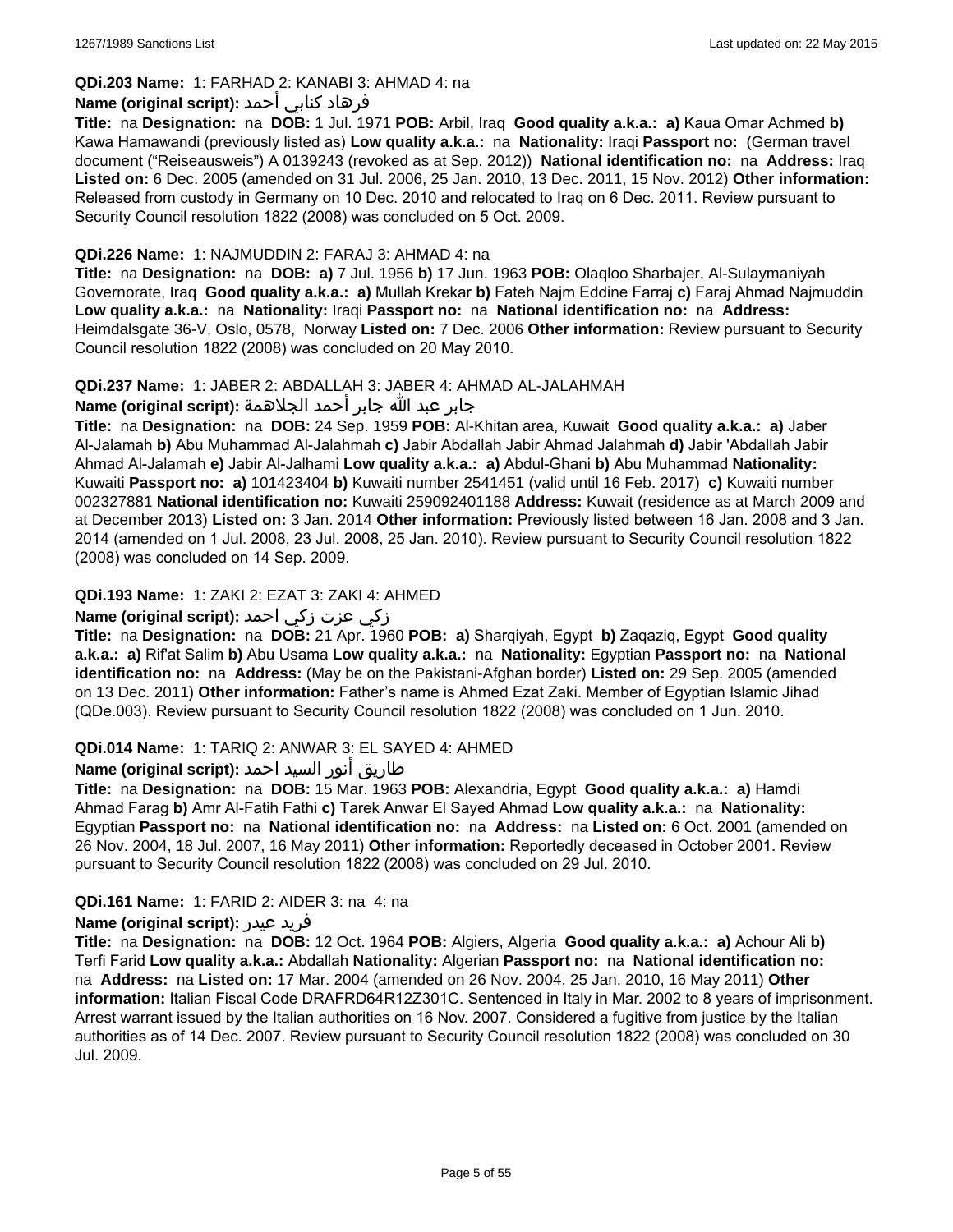#### **QDi.313 Name:** 1: DJAMEL 2: AKKACHA 3: na 4: na

#### **Name (original script):** جمال عكاشة

**Title:** na **Designation:** na **DOB:** 9 May 1978 **POB:** Rouiba, Algiers, Algeria **Good quality a.k.a.: a)** Yahia Abou el Hoummam **b)** Yahia Abou el Hammam **Low quality a.k.a.:** na **Nationality:** Algerian **Passport no:** na **National identification no:** na **Address:** Mali **Listed on:** 5 Feb. 2013 **Other information:** Father's name is Slimane. Mother's name is Akrouf Khadidja. Coordinator of groups associated with The Organisation of Al-Qaida in the Islamic Maghreb (QDe.014) in northern Mali.

## **QDi.091 Name:** 1: MOHAMED 2: AMINE 3: AKLI 4: na

## محمد أمين اكلي **:Name (original script)**

**Title:** na **Designation:** na **DOB:** 30 Mar. 1972 **POB:** Bordj el Kiffane, Algeria **Good quality a.k.a.: a)** Akli Amine Mohamed **b)** Killech Shamir **c)** Kali Sami **Low quality a.k.a.:** Elias **Nationality:** Algerian **Passport no:**  na **National identification no:** na **Address:** Algeria **Listed on:** 25 Jun. 2003 (amended on 12 Apr. 2006, 17 Oct. 2007, 16 May 2011) **Other information:** Father's name is Lounes. Mother's name is Kadidja. Inadmissible to the Schengen area. Deported from Spain to Algeria in Aug. 2009. Review pursuant to Security Council resolution 1822 (2008) was concluded on 15 Jun. 2010.

#### **QDi.325 Name:** 1: ABOU 2: MOHAMED 3: AL ADNANI 4:

**Title:** na **Designation:** na **DOB:** Approximately 1977 **POB:** Binnish, Syrian Arab Republic **Good quality a.k.a.: a)** Yaser Khalaf Nazzal Alrawi **b)** Jaber Taha Falah **c)** Abou Khattab **d)** Abou Sadeq Alrawi **e)** Tah al Binchi **f)** Abu Mohammed al-Adnani **g)** Taha Sobhi Falaha **h)** Yasser Khalaf Hussein Nazal al-Rawi **i)** Abu Baker al-Khatab **j)** Abu Sadek al-Rawi **k)** Taha al-Banshi **l)** Abu Mohamed al-Adnani **m)** Abu-Mohammad al-Adnani al-Shami **n)** Hajj Ibrahim **Low quality a.k.a.:** na **Nationality:** Iraqi **Passport no:** na **National identification no:** na **Address:**  na **Listed on:** 15 Aug. 2014 **Other information:** Official spokesman of Islamic State in Iraq and the Levant (ISIL), listed as Al-Qaida in Iraq (QDe.115), and emir of ISIL in Syria, closely associated with Abu Mohammed al-Jawlani (QDi.317) and Abu Bakr al-Baghdadi, listed as Ibrahim Awwad Ibrahim Ali al-Badri al-Samarrai (QDi.299).

### **QDi.328 Name:** 1: HAJJAJ 2: BIN 3: FAHD 4: AL AJMI

**Title:** na **Designation:** na **DOB:** 10 Aug. 1987 **POB:** Kuwait **Good quality a.k.a.: a)** Hijaj Fahid Hijaj Muhammad Sahib al-Ajmi **b)** Hicac Fehid Hicac Muhammed Sebib al-Acmi **c)** Hajjaj bin-Fahad al-Ajmi **d)** Sheikh Hajaj al-Ajami **e)** Hajaj al-Ajami **f)** Ajaj Ajami **Low quality a.k.a.:** na **Nationality:** Kuwaiti **Passport no:** na **National identification no:** na **Address:** na **Listed on:** 15 Aug. 2014 **Other information:** A Kuwait-based facilitator in charge of the 'committee of zakat' and financier for Al-Nusrah Front for the People of the Levant (QDe.137).

#### **QDi.324 Name:** 1: ABDUL MOHSEN 2: ABDALLAH 3: IBRAHIM 4: AL CHAREKH

**Title:** na **Designation:** na **DOB:** 13 Jul. 1985 **POB:** Saqra, Saudi Arabia **Good quality a.k.a.: a)** Abdul Mohsen Abdullah Ibrahim Al-Sharikh **b)** Sanafi al Nasr **Low quality a.k.a.:** na **Nationality:** Saudi Arabian **Passport no:** na **National identification no:** na **Address:** na **Listed on:** 15 Aug. 2014 **Other information:** A long time facilitator and financier for Al-Qaida (QDe.004), appointed as a regional leader of Jabhat al-Nusrah, listed as Al-Nusrah Front for the People of the Levant (QDe.137).

#### **QDi.327 Name:** 1: ABDELRAHMAN 2: MOUHAMAD ZAFIR 3: AL DABIDI 4: AL JAHANI

**Title:** na **Designation:** na **DOB: a)** 4 Dec. 1971 **b)** 1977 **POB:** Kharj, Saudi Arabia **Good quality a.k.a.: a)** Abd Al-Rahman Muhammad Zafir Al-Dubaysi Al-Juhni **b)** Abd Al-Rahman Muhammad Zafir al-Dubaysi al-Jahni **c)** Abd Al-Rahman Muhammad Zafir al-Dubaysi al-Jahani **d)** Abd Al-Rahman Muhammad Zafir al-Dubaysi al-Juhani **e)** Abdulrhman Mohammed D. Aljahani **f)** Abu al-Wafa' **g)** Abu Anas **h)** Abd al-Rahman Muhammad Zafir al-Dabisi al-Jahani **i)** Abu Wafa al-Saudi **j)** Abu al-Wafa **k)** Abd al-Rahman Muhammad Thafir al-Jahni **l)** Abd al-Rahman Muhammad al-Juhani **m)** ) Abdelrahman Mouhamad Zafir al Dabissi Juhan **n)** Abdelrahman Mouhamad Zafir al Dabissi Juhani **Low quality a.k.a.:** Abou Wafa al Saoudi **Nationality:** Saudi Arabian **Passport no:** F508591 **National identification no:** Saudi Arabian national identification number 1027508157 **Address:** na **Listed on:** 15 Aug. 2014 **Other information:** A member and regional commander of Jabhat al-Nusrah, listed as Al-Nusrah Front for the People of the Levant (QDe.137)and a facilitator of foreign recruits for that group.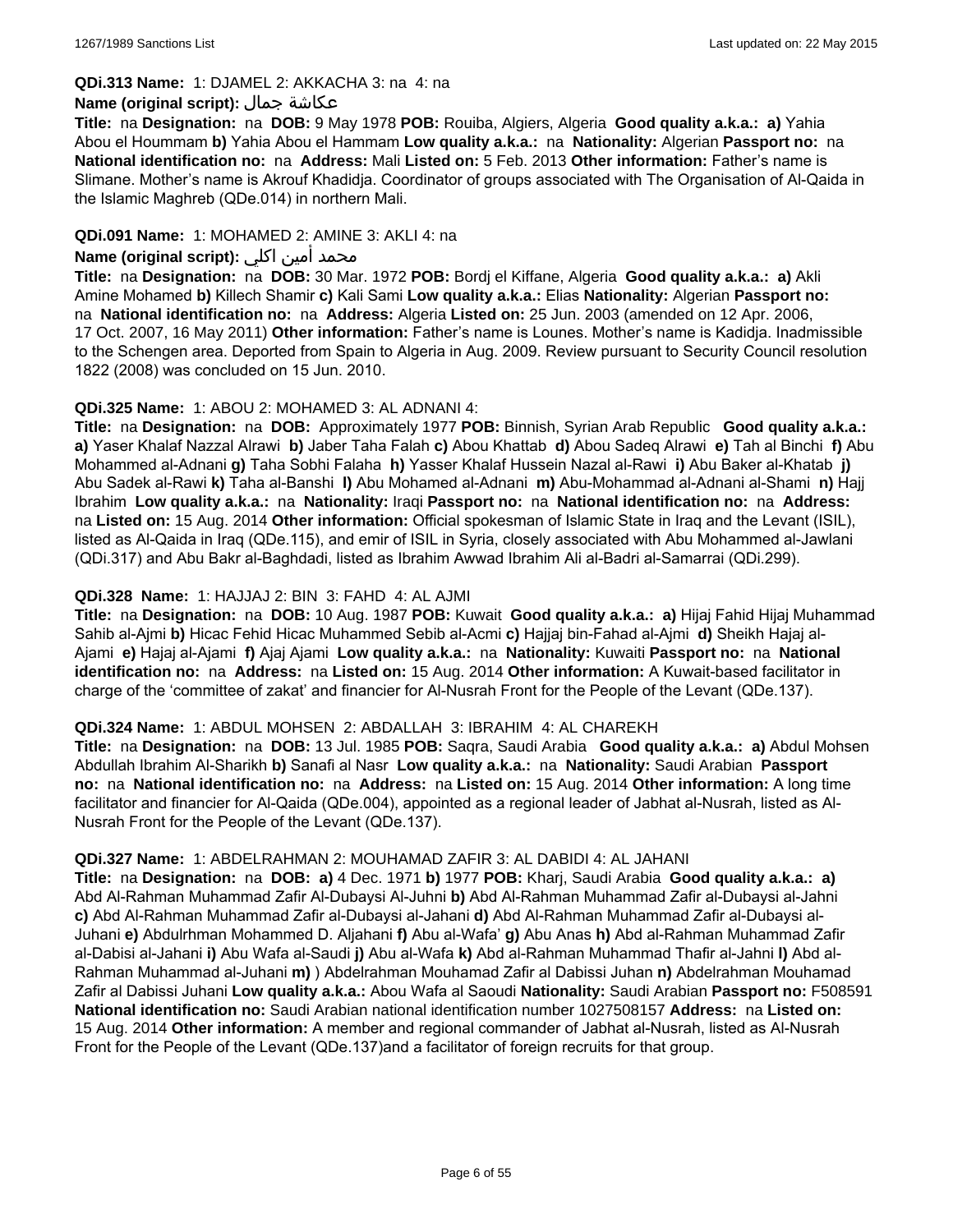#### **QDi.338 Name:** 1: SHAFI 2: SULTAN 3: MOHAMMED 4: AL-AJMI

**Title:** Doctor **Designation:** na **DOB:** 1 Jan. 1973 **POB:** Warah, Kuwait **Good quality a.k.a.: a)** Shafi al-Ajmi **b)** Sheikh Shafi al-Ajmi **Low quality a.k.a.:** Shaykh Abu-Sultan **Nationality:** Kuwaiti **Passport no:** 0216155930 **National identification no:** na **Address:** Area 3, Street 327, Building 41, Al-Uqaylah, Kuwait **Listed on:** 23 Sep. 2014 **Other information:** Fundraiser for Al-Nusrah Front for the People of the Levant (QDe.137).

#### **QDi.344. Name:** 1: IBRAHIM 2: 'ISA HAJJI 3: MUHAMMAD 4: AL-BAKR

## ابراهیم عیسی حاجي محمد البکر **:(script original (Name**

**Title:** na **Designation:** na **DOB:** 12 Jul. 1977 **POB:** Qatar **Good quality a.k.a.: a)** Ibrahim 'Issa Haji Muhammad al-Bakar **b)** Ibrahim 'Isa Haji al-Bakr **c)** Ibrahim Issa Hijji Mohd Albaker **d)** Ibrahim Issa Hijji Muhammad al-Baker **e)** Ibrahim 'Issa al-Bakar **f)** Ibrahim al-Bakr **Low quality a.k.a.:** Abu-Khalil **Nationality:** Qatari **Passport no:** 01016646, issued in Qatar **National identification no:** na **Address:** na **Listed on:** 23 Jan. 2015 **Other information:** Facilitator who provides financial support for and financial services to and in support of Al-Qaida (QDe.004).

#### **QDi.332 Name:** 1: IBRAHIM 2: SULEIMAN 3: HAMAD 4: AL-HABLAIN

**Title:** na **Designation:** na **DOB:** 17 Dec. 1984 **POB:** Buraidah, Saudi Arabia **Good quality a.k.a.:** Barahim Suliman H. al Hblian **Low quality a.k.a.: a)** Abu Jabal **b)** Abu-Jabal **Nationality:** Saudi Arabian **Passport no:** Saudi Arabian passport number F800691 **National identification no:** na **Address:** na **Listed on:** 23 Sep. 2014 **Other information:** Explosives expert and operative for the Abdallah Azzam Brigades (AAB) (QDe.144). Wanted by the Saudi Arabian Government for terrorism. Physical description: eye colour: dark; hair colour: dark; complexion: olive. Speaks Arabic. Photo available for inclusion in the INTERPOL-UN Security Council Special Notice.

#### **QDi.337 Name:** 1: MAYSAR ALI 2: MUSA 3: ABDALLAH 4: AL-JUBURI

**Title:** Amir **Designation:** na **DOB:** 1 Jun. 1976 **POB: a)** Harara, Ninawa Province, Iraq **b)** Al-Shura, Mosul, Iraq **Good quality a.k.a.: a)** Muyassir al-Jiburi **b)** Muyassir Harara **c)** Muyassir al-Shammari **d)** Muhammad Khalid Hassan **Low quality a.k.a.: a)** Al-Shammari **b)** Mus'ab al-Qahtani **c)** Abu Maria al-Qatani **Nationality:** Iraqi **Passport no:** na **National identification no:** na **Address:** na **Listed on:** 23 Sep. 2014 **Other information:** Sharia amir of Al-Nusrah Front for the People of the Levant (QDe.137) as of early 2014.

## **QDi.330 Name:** 1: AZZAM 2: ABDULLAH 3: ZUREIK 4: AL-MAULID AL-SUBHI

**Title:** na **Designation:** na **DOB:** 12 Apr. 1976 **POB:** Al Baraka, Saudi Arabia **Good quality a.k.a.: a)** Mansur al-Harbi **b)** Azzam al-Subhi **c)** Azam Abdallah Razeeq al Mouled Alsbhua **d)** Abu Muslem al-Maky **e)** Abu Suliman al-Harbi **f)** Abu Abdalla al-Harbi **g)** Azam A.R. Alsbhua **Low quality a.k.a.:** na **Nationality:** Saudi Arabian **Passport no:** na **National identification no:** na **Address:** na **Listed on:** 23 Sep. 2014 **Other information:** Has ties to numerous senior Al-Qaida (QDe.004) leaders. Wanted by the Saudi Arabian Government for terrorism. Father's name is Abdullah Razeeq al Mouled al Sbhua. Physical description: eye colour: dark; hair colour: dark; complexion: dark. Speaks Arabic. Photo available for inclusion in the INTERPOL-UN Security Council Special Notice.

## **QDi.334 Name:** 1: 'ABD AL-RAHMAN 2: BIN 'UMAYR 3: AL-NU'AYMI 4:

**Title:** na **Designation:** na **DOB:** 1954 **POB:** na **Good quality a.k.a.: a)** Abd al-Rahman bin 'Amir al-Na'imi **b)** 'Abd al-Rahman al-Nu'aimi **c)** 'Abd al-Rahman bin 'Amir al-Nu'imi **d)** 'Abd al-Rahman bin 'Amir al-Nu'aymi **e)** 'Abdallah Muhammad al-Nu'aymi **f)** 'Abd al-Rahman al-Nua'ymi **g)** A. Rahman al-Naimi **h)** Abdelrahman Imer al Jaber al Naimeh **i)** A. Rahman Omair J Alnaimi **j)** Abdulrahman Omair al Neaimi **Low quality a.k.a.:**  na **Nationality:** na **Passport no:** Qatari passport number 00868774 (expired on 27 Apr. 2014) **National identification no:** Qatari identification number 25463401784 (expires on 6 Dec. 2019) **Address:** na **Listed on:** 23 Sep. 2014 **Other information:** Financier and facilitator for Al-Qaida (QDe.004) and Al-Qaida in Iraq (QDe.115).

#### **QDi.339 Name:** 1: 'ABD AL-RAHMAN 2: MUHAMMAD 3: MUSTAFA 4: AL-QADULI

**Title:** na **Designation:** na **DOB: a)** 1959 **b)** 1957 **POB:** Mosul, Ninawa Province, Iraq **Good quality a.k.a.: a)** 'Abd al-Rahman Muhammad Mustafa Shaykhlari **b)** Umar Muhammad Khalil Mustafa **c)** Abdul Rahman Muhammad al-Bayati **d)** Tahir Muhammad Khalil Mustafa al-Bayati **e)** Aliazra Ra'ad Ahmad **Low quality a.k.a.: a)** Abu-Shuayb **b)** Hajji Iman **c)** Abu Iman **d)** Abu Ala **e)** Abu Hasan **f)** Abu Muhammad **g)** Abu Zayna **Nationality:** Iraqi **Passport no:** na **National identification no:** na **Address:** na **Listed on:** 23 Sep. 2014 **Other information:** Senior Islamic State in Iraq and the Levant (ISIL), listed as Al-Qaida in Iraq (AQI) (QDe.115), official. Previously served as a representative of AQI to Al-Qaida (QDe.004) senior leadership in Pakistan.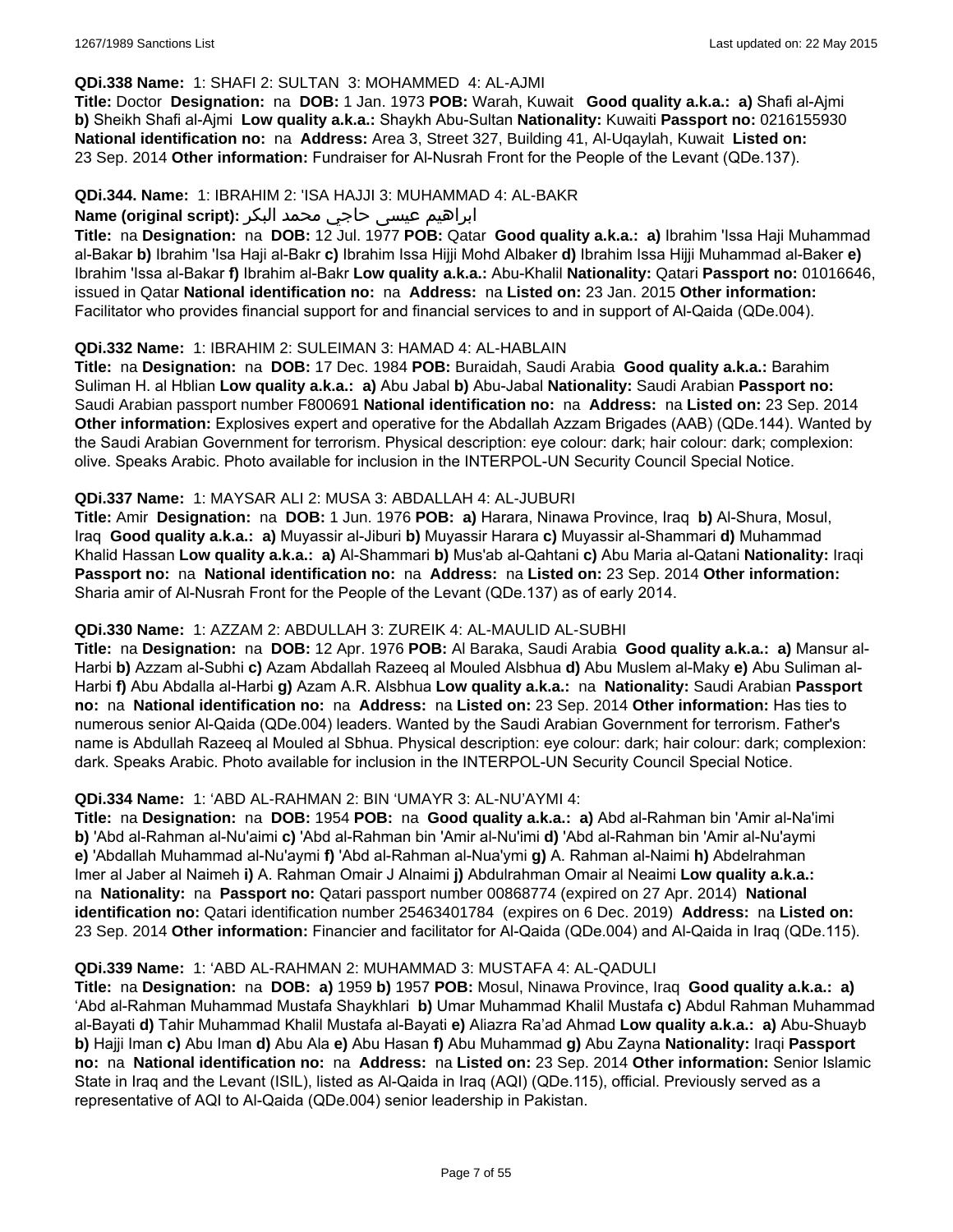#### **QDi.329 Name:** 1: AHMED 2: ABDULLAH 3: SALEH AL-KHAZMARI 4: AL-ZAHRANI

**Title:** na **Designation:** na **DOB:** 15 Sep. 1978 **POB:** Dammam, Saudi Arabia **Good quality a.k.a.: a)** Abu Maryam al-Zahrani **b)** Abu Maryam al-Saudi **c)** Ahmed Abdullah S al-Zahrani **d)** Ahmad Abdullah Salih al-Zahrani **e)** Abu Maryam al-Azadi **f)** Ahmed bin Abdullah Saleh bin al-Zahrani **g)** Ahmed Abdullah Saleh al-Zahrani al-Khozmri **Low quality a.k.a.:** na **Nationality:** Saudi Arabian **Passport no:** Saudi Arabia number E126785, issued on 27 May 2002 (expired on 3 Apr. 2007) **National identification no:** na **Address:** (Located in Syria) **Listed on:** 23 Sep. 2014 **Other information:** Senior member of Al-Qaida (QDe.004). Wanted by the Saudi Arabian Government for terrorism. Father's name is Abdullah Saleh al Zahrani. Physical description: eye colour: dark; hair colour: dark; complexion: olive. Speaks Arabic. Photo available for inclusion in the INTERPOL-UN Security Council Special Notice.

#### **QDi.326 Name:** 1: HAMID 2: HAMAD 3: HAMID 4: AL-'ALI

**Title:** na **Designation:** na **DOB:** 17 Nov. 1960 **POB: a)** Kuwait **b)** Qatar **Good quality a.k.a.:** na **Low quality a.k.a.:** na **Nationality:** Kuwaiti **Passport no: a)** Kuwaiti passport number 001714467 **b)** Kuwaiti passport number 101505554 **National identification no:** na **Address:** na **Listed on:** 15 Aug. 2014 **Other information:** A Kuwaitbased financier, recruiter and facilitator for Islamic State in Iraq and the Levant, listed as Al-Qaida in Iraq (QDe.115), and Jabhat al-Nusrah, listed as Al-Nusrah Front for the People of the Levant (QDe.137). Associated with Ibrahim Awwad Ibrahim Ali al-Badri al-Samarrai (QDi.299) and Abu Mohammed al-Jawlani (QDi.317).

### **QDi.335 Name:** 1: 'ABD AL-RAHMAN 2: KHALAF 3: 'UBAYD JUDAY' 4: AL-'ANIZI

**Title:** na **Designation:** na **DOB:** Approximately 1973 **POB:** na **Good quality a.k.a.: a)** 'Abd al-Rahman Khalaf al-Anizi **b)** 'Abd al-Rahman Khalaf al-'Anzi **Low quality a.k.a.: a)** Abu Usamah al-Rahman **b)** Abu Shaima' Kuwaiti **c)** Abu Usamah al-Kuwaiti **d)** Abu Usama **e)** Yusuf **Nationality:** Kuwaiti **Passport no:** na **National identification no:** na **Address:** Syrian Arab Republic (located in since 2013) **Listed on:** 23 Sep. 2014 **Other information:** Provides support to Al-Qaida (QDe.004) and Islamic State in Iraq and the Levant, listed as Al-Qaida in Iraq (AQI) (QDe.115), in Syria and Iraq.

## **QDi.236 Name:** 1: HAMID 2: ABDALLAH 3: AHMAD 4: AL-ALI

## حامد عبد الله أحمد العلي **:(script original (Name**

**Title:** na **Designation:** na **DOB:** 20 Jan. 1960 **POB:** Kuwait **Good quality a.k.a.: a)** Dr. Hamed Abdullah Al-Ali **b)** Hamed Al-'Ali **c)** Hamed bin 'Abdallah Al-'Ali **d)** Hamid 'Abdallah Al-'Ali **e)** Hamid 'Abdallah Ahmad Al-'Ali **f)** Hamid bin Abdallah Ahmed Al-Ali **g)** Hamid Abdallah Ahmed Al-Ali **Low quality a.k.a.:** Abu Salim **Nationality:** Kuwaiti **Passport no:** Kuwaiti passport number 1739010, issued on 26 May 2003, issued in Kuwait (and expired on 25 May 2008) **National identification no:** na **Address:** Kuwait (residence as at Mar. 2009) **Listed on:** 16 Jan. 2008 (amended on 1 Jul. 2008, 23 Jul. 2008, 25 Jan. 2010) **Other information:** Review pursuant to Security Council resolution 1822 (2008) was concluded on 14 Sep. 2009.

#### **QDi.092 Name:** 1: MEHREZ 2: BEN MAHMOUD 3: BEN SASSI 4: AL-AMDOUNI

## محرز بن محمود بن ساسي العمدوني **:Name (original script**)

**Title:** na **Designation:** na **DOB:** 18 Dec. 1969 **POB:** Asima-Tunis, Tunisia **Good quality a.k.a.: a)** Fabio Fusco, born 25 May 1968 in Naples, Italy **b)** Fabio Fusco, born 18 Dec. 1968 in Tunisia **c)** Fabio Fusco, born 25 May 1968 in Algeria **d)** Mohamed Hassan **e)** Meherez Hamdouni **f)** Amdouni Mehrez ben Tah, born 14 Jul. 1969 in Tunisia **g)** Meherez ben Ahdoud ben Amdouni **h)** Abu Thale **Low quality a.k.a.:** na **Nationality:** Tunisian **Passport no:** Tunisian number G737411, issued on 24 Oct. 1990 (expired on 20 Sep. 1997) **National identification no:** na **Address:** Italy **Listed on:** 25 Jun. 2003 (amended on 26 Nov. 2004, 20 Dec. 2005, 17 Oct. 2007, 16 Sep. 2008, 24 Mar. 2009, 12 Jul. 2010, 16 May 2011) **Other information:** Father's name is Mahmoud ben Sasi. Mother's name is Maryam bint al-Tijani. Inadmissible to the Schengen area. Review pursuant to Security Council resolution 1822 (2008) was concluded on 22 Apr. 2010.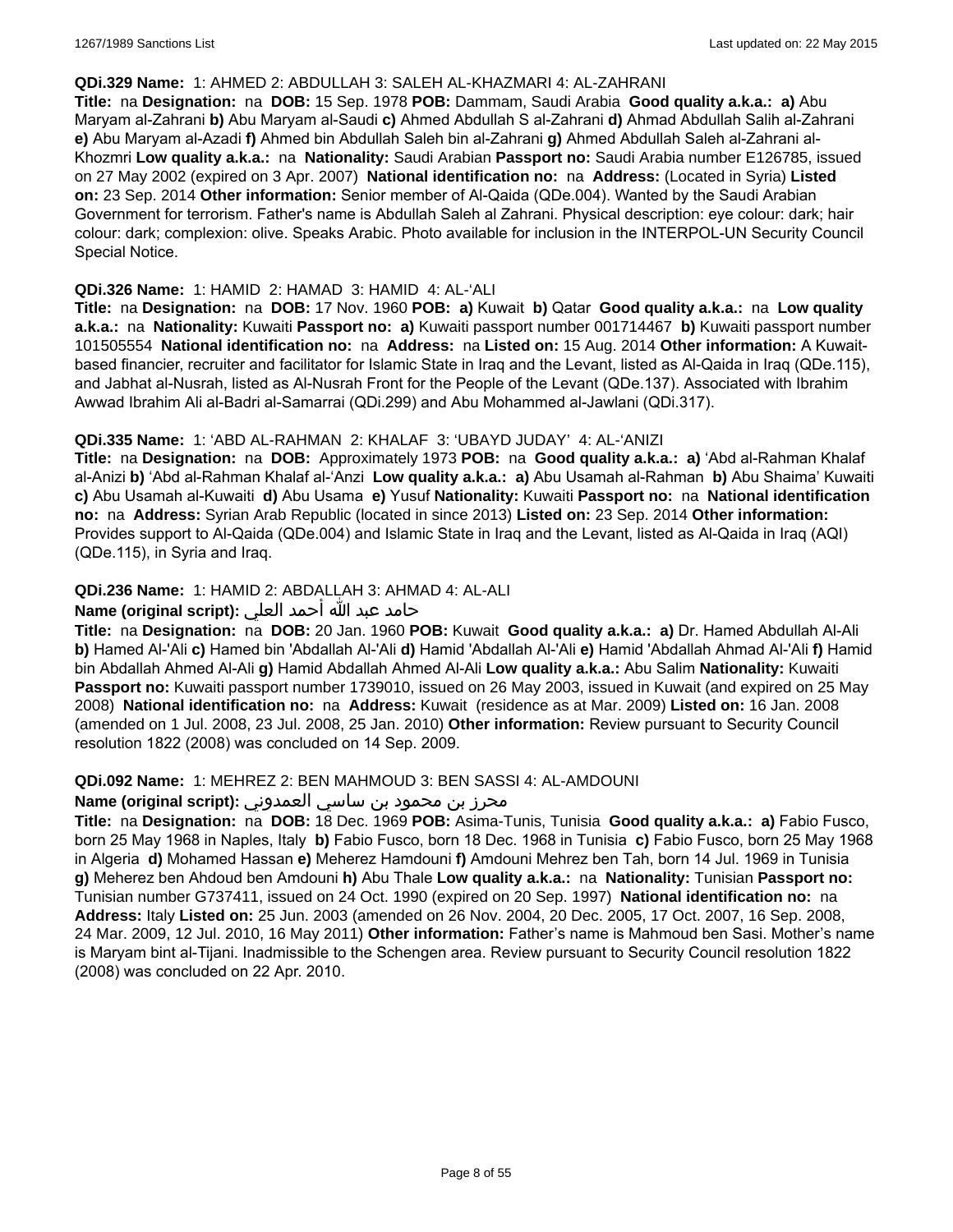#### **QDi.060 Name:** 1: MOHAMED 2: BEN BELGACEM 3: BEN ABDALLAH 4: AL-AOUADI

## محمد بن بلقاسم بن عبد الله العوادي **:**Name (original script)

**Title:** na **Designation:** na **DOB:** 11 Dec. 1974 **POB:** Tunis, Tunisia **Good quality a.k.a.: a)** Mohamed Ben Belkacem Aouadi **b)** Fathi Hannachi **Low quality a.k.a.:** na **Nationality:** Tunisian **Passport no:** (Tunisian passport number L 191609 issued on 28 Feb. 1996, expired on 27 Feb. 2001) **National identification no: a)** (04643632 issued on 18 Jun. 1999) **b)** (Italian Fiscal Code: DAOMMD74T11Z352Z) na **Address:** 50th Street, Number 23, Zehrouni, Tunis, Tunisia **Listed on:** 24 Apr. 2002 (amended on 10 Apr. 2003, 26 Nov. 2004, 9 Sep. 2005, 20 Dec. 2005, 31 Jul. 2006, 7 Jun. 2007, 23 Dec. 2010, 24 Nov. 2014) **Other information:** Head of security wing of Ansar al-Shari'a in Tunisia (AAS-T) (QDe.143). Mother's name is Ourida Bint Mohamed. Deported from Italy to Tunisia on 1 Dec. 2004. Arrested in Tunisia in Aug. 2013. Review pursuant to Security Council resolution 1822 (2008) was concluded on 22 Apr. 2010.

## **QDi.291 Name:** 1: IBRAHIM 2: HASSAN 3: TALI 4: AL-ASIRI

### إبراهيم حسن طالع العسيري **:(script original (Name**

**Title:** na **Designation:** na **DOB: a)** 19 Apr. 1982 **b)** 18 Apr. 1982 **c)** (24/06/1402 (Hijri Calendar)) **POB:** Riyadh, Saudi Arabia **Good quality a.k.a.: a)** Ibrahim Hassan Tali Asiri (عسيري طالع حسن إبراهيم(**b)** Ibrahim Hasan Talea Aseeri **c)** Ibrahim Hassan al-Asiri **d)** Ibrahim Hasan Tali Asiri **e)** Ibrahim Hassan Tali Assiri **f)** Ibrahim Hasan Tali'A 'Asiri **g)** Ibrahim Hasan Tali al-'Asiri **h)** Ibrahim al-'Asiri **i)** Ibrahim Hassan Al Asiri **Low quality a.k.a.: a)** Abu Saleh **b)** Abosslah **c)** Abu-Salaah **Nationality:** Saudi Arabian **Passport no:** Saudi Arabian number F654645, issued on 30 Apr. 2005 (expired on 7 Mar. 2010. Issue date in Hijri Calendar 24/06/1426. Expiry date in Hijri Calendar 21/03/1431.) **National identification no:** (Saudi Arabian civil identification number 1028745097) na **Address:** Yemen **Listed on:** 24 Mar. 2011 (amended on 15 Apr. 2014) **Other information:** Operative and principal bomb maker of Al-Qaida in the Arabian Peninsula (AQAP) (QDe.129). Believed to be hiding in Yemen as at Mar. 2011. Wanted by Saudi Arabia. Also associated with Nasir 'abd-al-Karim 'Abdullah Al-Wahishi (QDi.274), Said Ali al-Shihri (QDi.275), Qasim Yahya Mahdi al-Rimi (QDi.282), and Anwar Nasser Abdulla Al-Aulaqi (QDi.283).

## **QDi.283 Name:** 1: ANWAR 2: NASSER 3: ABDULLA 4: AL-AULAQI

## انور ناصر عبدالله العولقي **:(script original (Name**

**Title:** na **Designation:** na **DOB: a)** 21 Apr. 1971 **b)** 22 Apr. 1971 **POB:** Las Cruces, New Mexico, United States of America **Good quality a.k.a.: a)** Anwar al-Aulaqi **b)** Anwar al-Awlaki **c)** Anwar al-Awlaqi **d)** Anwar Nasser Aulaqi **e)** Anwar Nasser Abdullah Aulaqi **f)** Anwar Nasser Abdulla Aulaqi **Low quality a.k.a.:** na **Nationality: a)** United States of America **b)** Yemeni **Passport no:** na **National identification no:** na **Address:** na **Listed on:** 20 Jul. 2010 (amended on 30 Nov. 2011) **Other information:** Confirmed to have died on 30 Sep. 2011 in Yemen.

#### **QDi.093 Name:** 1: CHIHEB 2: BEN MOHAMED 3: BEN MOKHTAR 4: AL-AYARI

## شهاب بن محمد بن مختار العياري **:(script original (Name**

**Title:** na **Designation:** na **DOB:** 19 Dec. 1965 **POB:** Tunis, Tunisia **Good quality a.k.a.: a)** Hichem Abu Hchem **b)** Ayari Chihbe **c)** Ayari Chied **d)** Adam Hussainy, born 19 Dec. 1965 in Greece **Low quality a.k.a.: a)** Hichem **b)** Abu Hichem **c)** Moktar **Nationality:** Tunisian **Passport no:** (Tunisian passport number L246084, issued on 10 June 1996, expired on 9 June 2001) **National identification no:** na **Address:** Bardo, Tunis, Tunisia **Listed on:** 25 Jun. 2003 (amended on 20 Dec. 2005, 17 Oct. 2007, 10 Aug. 2009, 16 May 2011) **Other information:** Extradited from Italy to Tunisia on 13 Apr. 2006. Mother's name is Fatima al-Tumi. Inadmissible to the Schengen area. Review pursuant to Security Council resolution 1822 (2008) was concluded on 22 Apr. 2010.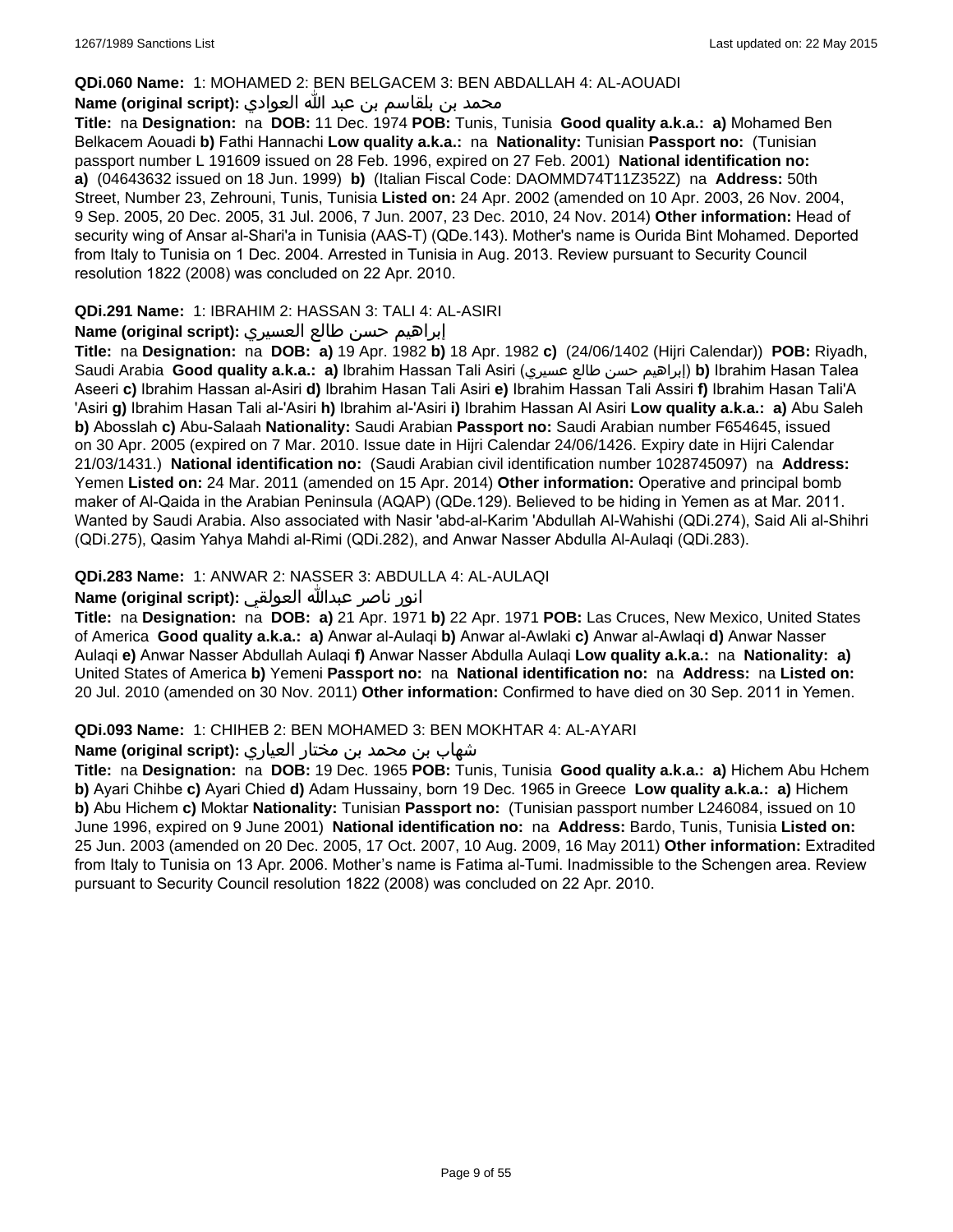## **QDi.138 Name:** 1: SAID 2: BEN ABDELHAKIM 3: BEN OMAR 4: AL-CHERIF

## سعيد بن عبد الحكيم بن عمر الشريف **:(script original (Name**

**Title:** na **Designation:** na **DOB:** 25 Jan. 1970 **POB:** Manzil Tmim, Tunisia **Good quality a.k.a.: a)** Cherif Said, born 25 Jan. 1970 in Tunisia **b)** Binhamoda Hokri, born 25 Jan. 1970 in Sosa, Tunisia **c)** Hcrif Ataf, born 25 Jan. 1971 in Solisse, Tunisia **d)** Bin Homoda Chokri, born 25 Jan. 1970 in Tunis, Tunisia **e)** Atef Cherif, born 12 Dec. 1973 in Algeria **f)** Sherif Ataf, born 12 Dec. 1973 in Aras, Algeria **g)** Ataf Cherif Said, born 12 Dec. 1973 in Tunis, Tunisia **h)** Cherif Said, born 25 Jan. 1970 in Tunis, Tunisia **i)** Cherif Said, born 12 Dec. 1973 in Algeria **Low quality a.k.a.: a)** Djallal **b)** Youcef **c)** Abou Salman **d)** Said Tmimi **Nationality:** Tunisian **Passport no:** Tunisian number M307968, issued on 8 Sep. 2001 (expired on 7 Sep. 2006) **National identification no:** na **Address:** Corso Lodi 59, Milan, Italy **Listed on:** 12 Nov. 2003 (amended on 20 Dec. 2005, 21 Dec. 2007, 30 Jan. 2009, 16 May 2011) **Other information:** Mother's name is Radhiyah Makki. Sentenced to eight years and ten months of imprisonment for membership of a terrorist association by the Appeal Court of Milan, Italy, on 7 Feb. 2008. Sentence confirmed by the Italian Supreme Court on 15 Jan. 2009, which became definitive as of Feb. 2008. Subject to expulsion from Italy to Tunisia after serving the sentence. Review pursuant to Security Council resolution 1822 (2008) was concluded on 6 May 2010.

## **QDi.231 Name:** 1: SALEM 2: NOR ELDIN 3: AMOHAMED 4: AL-DABSKI

### سالم نور الدين امحمد الدبيسكي **:(script original (Name**

**Title:** na **Designation:** na **DOB:** 1963 **POB:** Tripoli, Libyan Arab Jamahiriya **Good quality a.k.a.: a)** Abu Al-Ward **b)** Abdullah Ragab **Low quality a.k.a.: a)** Abu Naim **b)** Abdallah al- Masri **Nationality:** Libyan **Passport no: a)** Libyan passport number 1990/345751 **b)** Libyan passport number 345751 **National identification no:** Libyan national identification number 220334 **Address:** Bab Ben Ghasheer, Tripoli, Libyan Arab Jamahiriya **Listed on:** 8 Jun. 2007 (amended on 13 Dec. 2011) **Other information:** Mother's name is Kalthoum Abdul Salam al-Shaftari. Senior member of Libyan Islamic Fighting Group (QDe.011) and member of Al-Qaida (QDe.004). Review pursuant to Security Council resolution 1822 (2008) was concluded on 24 Nov. 2009.

### **QDi.132 Name:** 1: ASCHRAF 2: AL-DAGMA 3: na 4: na

## **Name (original script):** الدغمة اشرف

**Title:** na **Designation:** na **DOB:** 28 Apr. 1969 **POB:** Abasan, Gaza Strip, Palestinian Territories **Good quality a.k.a.:** Aschraf Al-Dagma, born 28 Apr. 1969 in Kannyouiz, Palestinian Territories **Low quality a.k.a.:** na **Nationality:** Unresolved/Palestinian origin **Passport no:** Refugee travel document , issued on 30 Apr. 2000, issued in Landratsamt Altenburger Land (Altenburg County Administration Office), Germany **National identification no:**  na **Address:** Germany **Listed on:** 23 Sep. 2003 (amended on 23 Dec. 2008, 11 Mar. 2010, 10 Jun. 2011) **Other information:** Associated with Ismail Abdallah Sbaitan Shalabi (QDi.128), Djamel Moustfa (QDi.129) and Mohamed Ghassan Ali Abu Dhess (QDi.130). Review pursuant to Security Council resolution 1822 (2008) was concluded on 19 Jan. 2010.

#### **QDi.278 Name:** 1: MUTHANNA 2: HARITH 3: AL-DARI 4: na

## مثنى حارث الضاري :Name (original script)

**Title:** Doctor **Designation:** na **DOB:** 16 Jun. 1969 **POB:** Iraq **Good quality a.k.a.: a)** Dr. Muthanna Al Dari **b)** Muthana Harith Al Dari **c)** Muthanna Harith Sulayman Al-Dari **d)** Muthanna Harith Sulayman Al-Dhari **e)** Muthanna Hareth Al-Dhari **f)** Muthana Haris Al-Dhari **g)** Doctor Muthanna Harith Sulayman Al Dari Al-Zawba' **h)** Muthanna Harith Sulayman Al-Dari Al-Zobai **i)** Muthanna Harith Sulayman Al-Dari al-Zawba'i **j)** Muthanna Hareth al-Dari **k)** Muthana Haris al-Dari **l)** Doctor Muthanna al-Dari **m)** Dr. Muthanna Harith al-Dari al-Zowbai **Low quality a.k.a.:**  na **Nationality:** Iraqi **Passport no:** na **National identification no:** na **Address: a)** Amman, Jordan **b)** (Khan Dari, Iraq (previous)) **c)** (Asas Village, Abu Ghurayb, Iraq (previous)) **d)** (Egypt (previous)) **Listed on:** 25 Mar. 2010 **Other information:** Provided operational guidance financial support and other services to or in support of Al-Qaida in Iraq (QDe.115).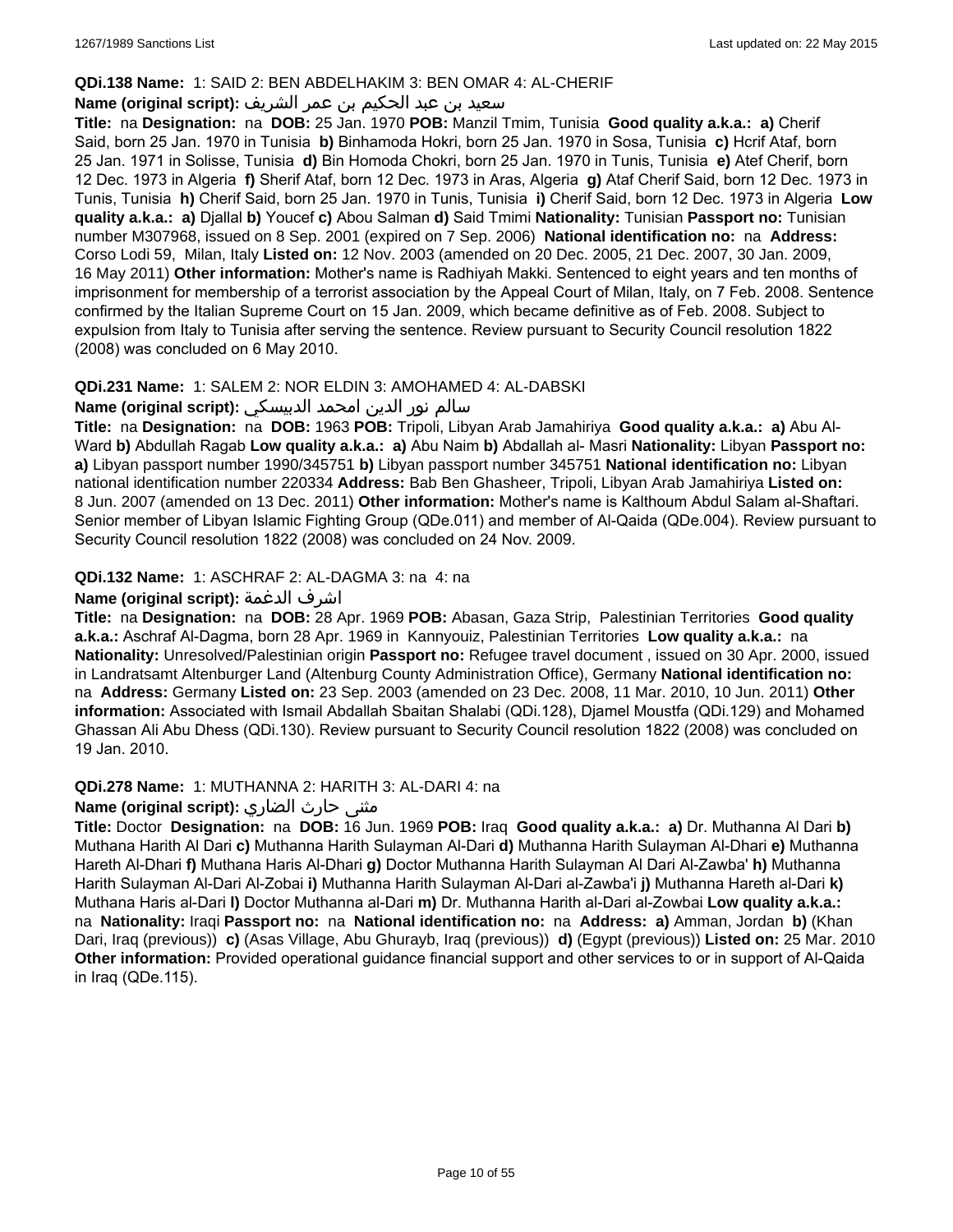#### **QDi.149 Name:** 1: NOUREDDINE 2: BEN ALI 3: BEN BELKASSEM 4: AL-DRISSI

## نور الدين بن علي بن بلقاسم الدريسي **:(script original (Name**

**Title:** na **Designation:** na **DOB:** 30 Apr. 1964 **POB:** Tunis, Tunisia **Good quality a.k.a.:** Drissi Noureddine **Low quality a.k.a.: a)** Abou Ali **b)** Faycal **Nationality:** Tunisian **Passport no:** Tunisian number L851940, issued on 9 Sep. 1998 (expired on 8 Sep. 2003) **National identification no:** na **Address:** Via Plebiscito 3, Cermona, Italy **Listed on:** 12 Nov. 2003 (amended on 20 Dec. 2005, 31 Jul. 2006, 21 Dec. 2007, 16 May 2011) **Other information:** Under administrative control measure in Italy until 5 May 2010. Inadmissible to the Schengen area. Mother's name is Khadijah al-Drissi. Review pursuant to Security Council resolution 1822 (2008) was concluded on 22 Apr. 2010.

## **QDi.059 Name:** 1: KHALID 2: ABD AL-RAHMAN 3: HAMD 4: AL-FAWAZ

## خالد عبد الرحمن حمد الفواز **:(script original (Name**

**Title:** na **Designation:** na **DOB:** 24 Aug. 1962 **POB:** Kuwait **Good quality a.k.a.: a)** Khaled Al-Fauwaz **b)** Khaled A. Al-Fauwaz **c)** Khalid Al-Fawwaz **d)** Khalik Al Fawwaz **e)** Khaled Al-Fawwaz **f)** Khaled Al Fawwaz **g)** Khalid Abdulrahman H. Al Fawaz **Low quality a.k.a.:** na **Nationality:** Saudi Arabian **Passport no:** Passport number 456682, issued on 6 Nov. 1990 (expired on 13 Sep. 1995) **National identification no:** na **Address:** United States of America **Listed on:** 24 Apr. 2002 (amended on 26 Nov. 2004, 23 Apr. 2007, 21 Oct. 2010, 4 Aug. 2014) **Other information:** Extradited from the United Kingdom to the United States of America on 5 Oct. 2012. Review pursuant to Security Council resolution 1822 (2008) was concluded on 22 Apr. 2010.

## **QDi.228 Name:** 1: MOHAMMED 2: AL GHABRA 3: na 4: na

**Title:** na **Designation:** na **DOB:** 1 Jun. 1980 **POB:** Damascus, Syrian Arab Republic **Good quality a.k.a.:**  na **Low quality a.k.a.:** na **Nationality:** British **Passport no:** British number 094629366 **National identification no:** na **Address:** East London, United Kingdom **Listed on:** 12 Dec. 2006 (amended on 13 Dec. 2011) **Other information:** Father's name is Mohamed Ayman Ghabra. Mother's name is Dalal. Review pursuant to Security Council resolution 1822 (2008) was concluded on 5 Oct. 2009.

## **QDi.292 Name:** 1: OTHMAN 2: AHMED 3: OTHMAN 4: AL-GHAMDI

## عثمان أحمد عثمان الغامدي **:(script original (Name**

**Title:** na **Designation:** na **DOB:** 27 May 1979 **POB:** Saudi Arabia **Good quality a.k.a.: a)** Othman al-Ghamdi, born 27 May 1979 in Saudi Arabia **b)** Uthman al-Ghamdi, born 27 May 1979 in Saudi Arabia **c)** Uthman al-Ghamidi, born 27 May 1979 in Saudi Arabia **d)** Othman bin Ahmed bin Othman Alghamdi **e)** Othman Ahmed Othman Al Omairah (born in 1973 in Shabwa, Yemen, nationality: Yemeni) **f)** Uthman Ahmad Uthman al-Ghamdi **g)** Othman Ahmed Othman al-Omirah **Low quality a.k.a.: a)** Al Umairah al-Ghamdi **b)** Othman Bin Ahmed Bin Othman **Nationality:** Saudi Arabian **Passport no:** na **National identification no:** Saudi Arabian national identity card number 1089516791 **Address:** Yemen **Listed on:** 16 Jun. 2011 (amended on 15 Apr. 2014) **Other information:** Operational commander of Al-Qaida in the Arabian Peninsula (AQAP) (QDe.129). Has been involved in raising funds and stockpiling arms for AQAP operations and activities in Yemen. Known associate of Qasim Yahya Mahdi al-Rimi (QDi.282) and Fahd Mohammed Ahmed al-Quso (deceased). Father's name is Ahmed Othman Al Omirah.

## **QDi.160 Name:** 1: FETHI 2: BEN HASSEN 3: BEN SALEM 4: AL-HADDAD

## فتحي بن حسن بن سالم الحداد **:(script original (Name**

**Title:** na **Designation:** na **DOB: a)** 28 Jun. 1963 **b)** 28 Mar. 1963 **POB:** Tataouene, Tunisia **Good quality a.k.a.: a)** Fethi ben Assen Haddad **b)** Fathy Hassan al Haddad **Low quality a.k.a.:** na **Nationality:** Tunisian **Passport no:** Tunisian number L183017, issued on 14 Feb. 1996 (expired on 13 Feb. 2001) **National identification no:**  na **Address: a)** Number 184 Via Fulvio Testi – Cinisello Balsamo (MI), Italy **b)** Number 1 Via Porte Giove – Mortara (PV), Italy (Domicile) **Listed on:** 17 Mar. 2004 (amended on 26 Nov. 2004, 20 Dec. 2005, 21 Dec. 2007, 25 Jan. 2010, 16 May 2011) **Other information:** Italian Fiscal Code: HDDFTH63H28Z352V. Review pursuant to Security Council resolution 1822 (2008) was concluded on 30 Jul. 2009.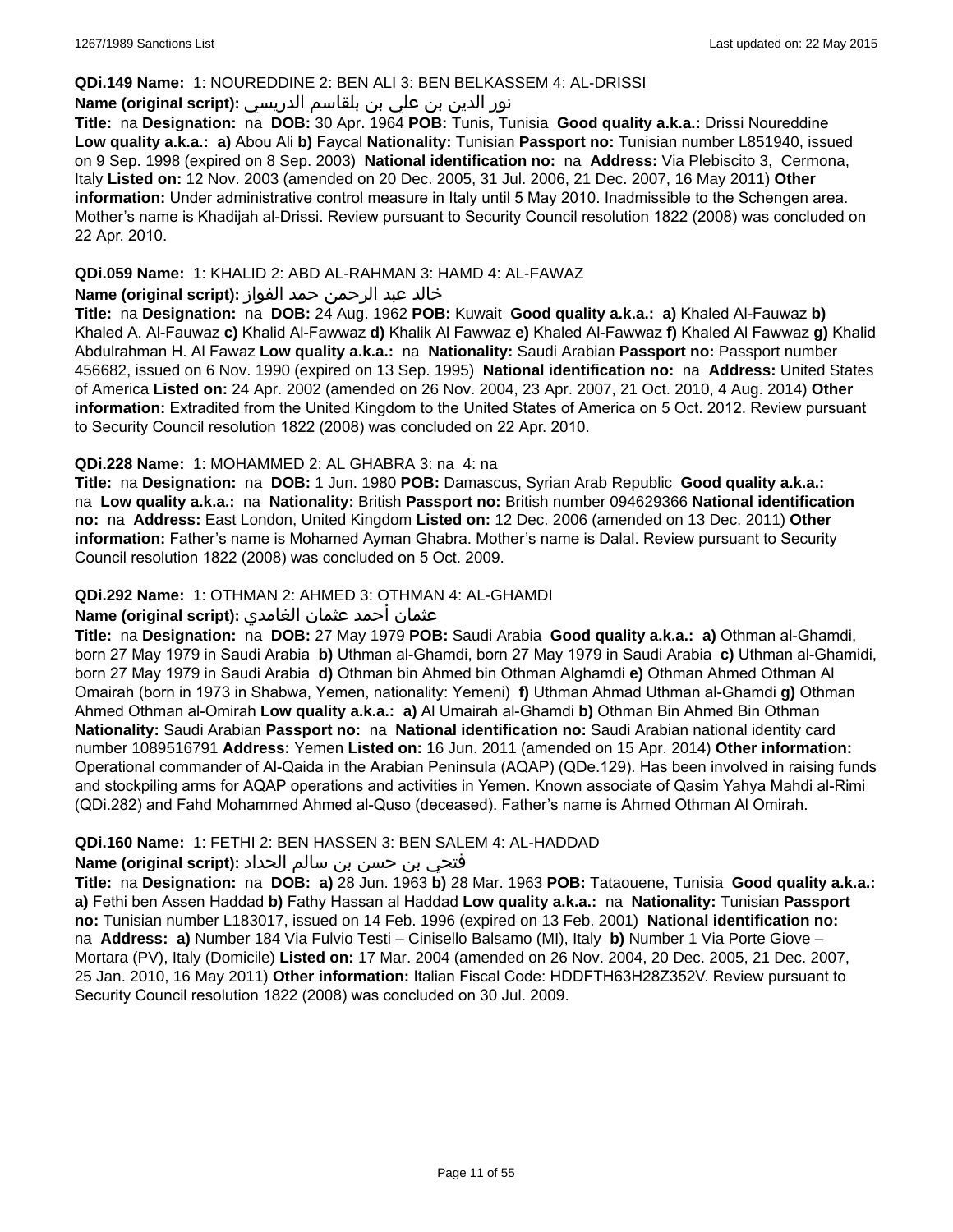### **QDi.140 Name:** 1: KAMAL 2: BEN MAOELDI 3: BEN HASSAN 4: AL-HAMRAOUI

## كمال بن المولدي بن حسن الحمراوي **:(script original (Name**

**Title:** na **Designation:** na **DOB:** 21 Oct. 1977 **POB:** Beja, Tunisia **Good quality a.k.a.: a)** Hamroui Kamel ben Mouldi **b)** Hamraoui Kamel, born 21 Nov. 1977 in Morocco **c)** Hamraoui Kamel, born 21 Nov. 1977 in Tunisia **d)** Hamraoui Kamel, born 20 Oct. 1977 in Tunisia **Low quality a.k.a.: a)** Kamel **b)** Kimo **Nationality:** Tunisian **Passport no:** Tunisian number P229856, issued on 1 Nov. 2002 (expires on 31 Oct. 2007) **National identification no:** na **Address: a)** Via Bertesi Number 27, Cremona, Italy **b)** Via Plebiscito Number 3, Cremona, Italy **Listed on:** 12 Nov. 2003 (amended on 20 Dec. 2005, 31 Jul. 2006, 21 Dec. 2007, 16 May 2011) **Other information:** Mother's name is Khamisah al-Kathiri. Subject to a decree of expulsion, suspended on 17 Apr. 2007 by the European Court of Human Rights. Re-arrested in Italy on 20 May 2008. Inadmissible to the Schengen area. Review pursuant to Security Council resolution 1822 (2008) was concluded on 6 May 2010.

## **QDi.154 Name:** 1: SULAIMAN 2: JASSEM 3: SULAIMAN 4: ALI ABO GHAITH

## سليمان جاسم سليمان علي أبوغيث **:(script original (Name**

**Title:** na **Designation:** na **DOB:** 14 Dec. 1965 **POB:** Kuwait **Good quality a.k.a.:** na **Low quality a.k.a.:** Abo Ghaith **Nationality:** Kuwaiti citizenship withdrawn in 2002 **Passport no:** Kuwaiti number 849594, issued on 27 Nov. 1998, issued in Kuwait (and expired on 24 Jun. 2003) **National identification no:** na **Address:** na **Listed on:** 16 Jan. 2004 (amended on 23 Jul. 2008, 10 Jun. 2011) **Other information:** Left Kuwait for Pakistan in June 2001. Review pursuant to Security Council resolution 1822 (2008) was concluded on 21 Jun. 2010.

## **QDi.299 Name:** 1: IBRAHIM 2: AWWAD 3: IBRAHIM 4: ALI AL-BADRI AL-SAMARRAI

## إبراهيم عواد إبراهيم علي البدري السامرائي **:(script original (Name**

**Title:** Dr. **Designation:** na **DOB:** 1971 **POB:** Iraq **Good quality a.k.a.:** Dr. Ibrahim 'Awwad Ibrahim 'Ali al-Badri al-Samarrai' (born in 1971 in Samarra, Iraq (Ibrahim 'Awad Ibrahim al-Badri al-Samarrai; Ibrahim 'Awad Ibrahim al-Samarra'i; Dr. Ibrahim Awwad Ibrahim al-Samarra'i)) **Low quality a.k.a.: a)** دعاء أبو) Abu Du'a; Abu Duaa') (prominently known by this nom de guerre) **b)** Dr. Ibrahim **c)** القريشي الحسيني البغدادي بكر أبو) Abu Bakr al-Baghdadi al-Husayni al-Quraishi; Abu Bakr al-Baghdadi **Nationality:** Iraqi **Passport no:** na **National identification no:** na **Address:** Iraq **Listed on:** 5 Oct. 2011 (amended on 20 Jul. 2012) **Other information:** Leader of Al-Qaida in Iraq (QDe.115) (AQI). Currently based in Iraq. Responsible for managing and directing AQI large scale operations.

## **QDi.351 Name:** 1: ALIASKHAB 2: ALIBULATOVICH 3: KEBEKOV 4:

## **Name (original script):** Алиaсхаб Алибулатович Кебеков

**Title:** na **Designation:** na **DOB:** 1 Jan. 1972 **POB:** Teletl Village, Shamilskiy District, Republic of Dagestan, Russian Federation **Good quality a.k.a.:** na **Low quality a.k.a.: a)** Sheikh Abu Muhammad **b)** Ali Abu Muhammad **c)** Abu Muhammad Ali Al-Dagestani **Nationality:** Russian **Passport no:** Russian Foreign Travel Passport number 628605523, issued on 4 Jul. 2006, issued in Federal Migration Service of the Russian Federation (expires on 16 Jul. 2016) **National identification no:** Russian National Passport number 8203883123, issued on 16 Jul. 2005, issued in Department of Internal Affairs (OVD), Kirovskiy District, Republic of Dagestan, the Russian Federation (expires on 1 Jan. 2017) **Address:** Shosse Aeroporta, 5 Ap. 7 Makhachkala, Republic of Dagestan, Russian Federation **Listed on:** 23 Mar. 2015 **Other information:** Physical description: eye colour: brown; hair colour: grey; height: 170-175cm; build: heavy, oval face, beard. Tribal/ethnic background: Avar. Father's name: Alibulat Kebekovich Kebekov, born in 1927. Wanted by Federal Russian authorities for terrorist crimes. Photo available for inclusion in the INTERPOL-UN Security Council Special Notice.

## **QDi.296 Name:** 1: MATI UR-REHMAN 2: ALI MUHAMMAD 3: na 4: na

## مطیع الرحمن علی محمد **:Name (original script)**

**Title:** na **Designation:** na **DOB:** Approximately 1977 **POB:** Chak number 36/DNB, Rajkan, Madina Colony, Bahawalpur District, Punjab Province, Pakistan **Good quality a.k.a.: a)** Mati-ur Rehman **b)** Mati ur Rehman **c)** Matiur Rahman **d)** Matiur Rehman **e)** Matti al-Rehman **f)** Abdul Samad **g)** Samad Sial **h)** Abdul Samad Sial **i)** Ustad Talha **j)** Qari Mushtaq **Low quality a.k.a.: a)** Tariq **b)** Hussain **Nationality:** Pakistani **Passport no:** na **National identification no:** na **Address:** na **Listed on:** 22 Aug. 2011 (amended on 10 May 2012, 17 Oct. 2013) **Other information:** Physical description: 5 feet 2 inches; 157,4 cm. Name of father: Ali Muhammad. Mati ur-Rehman is the chief operational commander of Lashkar i Jhangvi (LJ) (QDe.096). Associated with Harakat-ul Jihad Islami (QDe.130).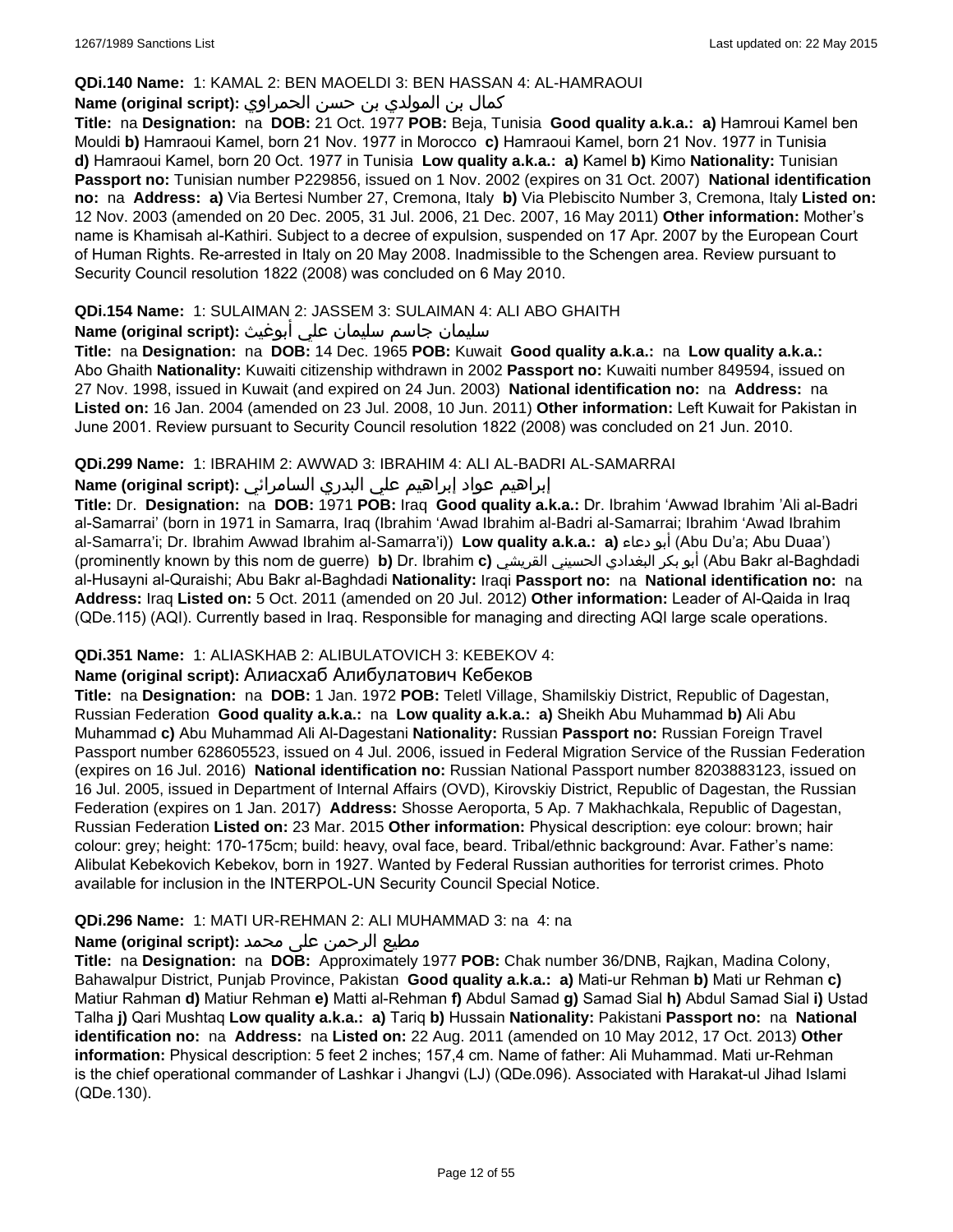### **QDi.194 Name:** 1: MOHAMMED 2: AHMED 3: SHAWKI 4: AL ISLAMBOLLY

#### محمد احمد شوقي الاسلامبولي **:Name (original script)**

**Title:** na **Designation:** na **DOB:** 21 Jan. 1957 **POB:** El-Minya, Qena, Egypt **Good quality a.k.a.: a)** Abu Khalid **b)** Abu Ja'far **c)** Mohamed El Islambouli **Low quality a.k.a.:** na **Nationality:** Egyptian **Passport no:** na **National identification no:** na **Address:** (Believed to be in Pakistan or Afghanistan) **Listed on:** 29 Sep. 2005 (amended on 13 Dec. 2011) **Other information:** Father's name is Shawki al-Islambolly. Member of Egyptian Islamic Jihad (QDe.003). Review pursuant to Security Council resolution 1822 (2008) was concluded on 1 Jun. 2010.

### **QDi.176 Name:** 1: IMAD 2: BEN BECHIR 3: BEN HAMDA 4: AL-JAMMALI

## عماد بن البشير بن حمدا الجمالي **:(script original (Name**

**Title:** na **Designation:** na **DOB:** 25 Jan. 1968 **POB:** Manzal Tmim, Nabul, Tunisia **Good quality a.k.a.:** na **Low quality a.k.a.:** na **Nationality:** Tunisian **Passport no:** Tunisian number K693812, issued on 23 Apr. 1999 (expired on 22 Apr. 2004) **National identification no:** na **Address:** 4 Qistantiniyah Street, Manzal Tmim, Nabul, Tunisia (home address) **Listed on:** 23 Jun. 2004 (amended on 20 Dec. 2005, 31 Jul. 2006, 17 Oct. 2007, 13 Dec. 2011) **Other information:** Italian Fiscal Code: JMM MDI 68A25 Z352D. In detention in Tunis (Tunisia) as at Dec. 2009. Mother's name is Jamilah. Italian Judicial Authorities have issued a warrant of arrest against him, which had not been executed as of Sep. 2007. Review pursuant to Security Council resolution 1822 (2008) was concluded on 9 Apr. 2010.

### **QDi.317 Name:** 1: ABU MOHAMMED 2: AL-JAWLANI 3: na 4: na

### أبو محمد الجولاني **:(script original (Name**

**Title:** na **Designation:** na **DOB:** Between 1975 and 1979 **POB:** Syria **Good quality a.k.a.:** Abu Mohamed al-Jawlani (Abu Muhammad al-Jawlani, Abu Mohammed al-Julani, Abu Mohammed al-Golani, Abu Muhammad al-Golani, Abu Muhammad Aljawlani, Muhammad al-Jawlani (transliterations of original script name)) **Low quality a.k.a.:** الفاتح ، الفاتح شيخ)) transliterations: Shaykh al-Fatih; Al Fatih ) (Translation: The Conqueror) (Nom de guerre)) **Nationality:** Syrian **Passport no:** na **National identification no:** na **Address:** (Active in Syria as at Jun. 2013) **Listed on:** 24 Jul. 2013 (amended on 2 Jun. 2014) **Other information:** Since Jan. 2012, he is the Leader of Al-Nusrah Front for the People of the Levant (QDe.137), a Syria-based group listed in May 2014, and previously listed as an alias of Al-Qaida in Iraq (AQI) (QDe.115) between 30 May 2013 and 13 May 2014. Associated with Ibrahim Awwad Ibrahim Ali Al-Badri Al-Samarrai (QDi.299) and Aiman Muhammed Rabi al-Zawahiri (QDi.006).

## **QDi.058 Name:** 1: ABU BAKR 2: AL-JAZIRI 3: na 4: na

## **Name (original script):** الجزائري أبوبكر

**Title:** na **Designation:** na **DOB:** na **POB:** na **Good quality a.k.a.:** Yasir Al-Jazari **Low quality a.k.a.:** na **Nationality: a)** Algerian **b)** Palestinian **Passport no:** na **National identification no:** na **Address:** na **Listed on:** 11 Jan. 2002 (amended on 18 Jul. 2007, 1 Feb. 2008, 16 May 2011) **Other information:** Finance chief of the Afghan Support Committee (ASC) (QDe.069). Al-Qaida (QDe.004) facilitator and communication expert. Believed to be in Algeria as at Apr. 2010. Review pursuant to Security Council resolution 1822 (2008) was concluded on 21 Jun. 2010.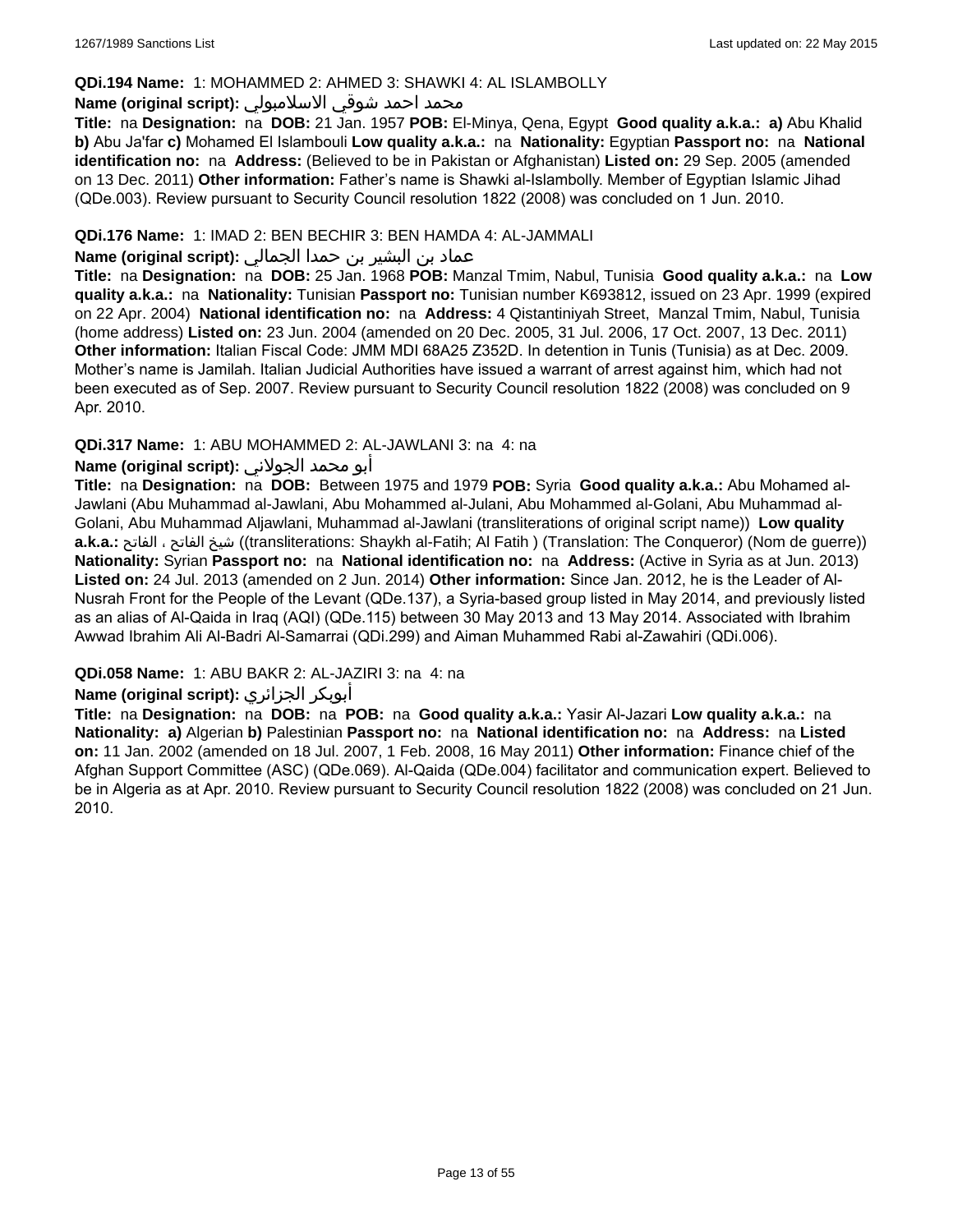## **QDi.318 Name:** 1: MUHAMMAD 2: JAMAL 3: ABD-AL RAHIM AHMAD 4: AL-KASHIF

## محمد جمال عبدالرحيم أحمد الكاشف **:Name (original script**)

**Title:** na **Designation:** na **DOB: a)** 1 Jan. 1964 **b)** 1 Feb. 1964 **POB:** Cairo, Egypt **Good quality a.k.a.: a)** Muhammad Jamal Abdo Al-Kashif **b)** Muhammad Jamal Abdo Al Kashef **c)** Muhammad Jamal Abd-Al Rahim Ahmad Al-Kashif **d)** Muhammad Jamal Abd-Al Rahim Al-Kashif **e)** Muhammad Jamal Abdu **f)** Muhammad Jamal **Low quality a.k.a.: a)** Muhammad Jamal Abu Ahmad (nom de guerre) **b)** Abu Ahmad (nom de guerre) **c)** Abu Jamal (nom de guerre) **d)** Muhammad Gamal Abu Ahmed **e)** Mohammad Jamal Abdo Ahmed (nom de guerre) **f)** Muhammad Jamal Abduh (nom de guerre) **g)** Muhammad Jamal Ahmad Abdu (nom de guerre) **h)** Riyadh (nom de guerre) **Nationality:** Egyptian **Passport no: a)** (Egyptian passport number 6487, issued 30 Jan. 1986, under name Muhammad Jamal Abdu) **b)** (Egyptian passport issued in 1993, under name Muhammad Jamal Abd-Al Rahim Ahmad Al-Kashif) **c)** (Yemeni passport number 388181, under name Muhammad Jamal Abd-Al Rahim Al-Kashif) **National identification no:** na **Address:** Egypt **Listed on:** 21 Oct. 2013 **Other information:** Trained in Afghanistan in the late 1980s with Al-Qaida (QDe.004) to make bombs. Former top military commander of the Egyptian Islamic Jihad (QDe.003). Since 2011, established Muhammad Jamal Network (MJN) (QDe.136) and terrorist training camps in Egypt and Libya. Conducted MJN's terrorist activities with support from Al-Qaida in the Arabian Peninsula (AQAP) (QDe.129). Reported to be involved in the attack on the United States Mission in Benghazi, Libya, on 11 Sep. 2012. Headed Nasr City terrorist cell in Egypt in 2012. Linked to Aiman al-Zawahiri (QDi.006) and the leadership of AQAP and the Organization of Al-Qaida in the Islamic Maghreb (AQIM) (QDe.014). Arrested and imprisoned multiple times by Egyptian authorities since ca. 2000. Released in 2011 but re-arrested by Egyptian authorities in Nov. 2012. Imprisoned in Egypt pending trial as of Sep. 2013. Wife's name is Samah 'Ali Al-Dahabani (Yemeni national).

## **QDi.233 Name:** 1: FAHD 2: MUHAMMAD 3: 'ABD AL-'AZIZ 4: AL-KHASHIBAN

## فهد محمد عبد العزيز الخشيبان **:(script original (Name**

**Title:** na **Designation:** na **DOB:** 16 Oct. 1966 **POB:** Oneiza, Saudi Arabia **Good quality a.k.a.: a)** Fahad H. A. Khashayban **b)** Fahad H. A. Kheshaiban **c)** Fahad Mohammad Abdulaziz Alkhoshiban **d)** Fahad H. A. al-Khashiban **e)** Fahad H. A. Kheshayban **f)** Fahad H. A. al-Khosiban **g)** Fahad H. A. Khasiban **h)** Fahd Muhammad 'Abd Al-'Aziz al-Khashayban **i)** Fahd Muhammad'Abd al-'Aziz al-Khushayban **j)** Fahad al-Khashiban **k)** Fahd Khushaiban **l)** Fahad Muhammad A. al-Khoshiban **m)** Fahad Mohammad A. al-Khoshiban **Low quality a.k.a.: a)** Shaykh Abu Thabit **b)** Abu Thabit **c)** Shaykh Thabet **d)** Abdur Abu Rahman **e)** Abu Abdur Rahman **Nationality:** Saudi Arabian **Passport no:** Saudi Arabian passport number G477835, issued on 26 Jun. 2006 (expired on 3 May 2011) **National identification no:** na **Address:** Saudi Arabia **Listed on:** 9 Oct. 2007 (amended on 20 Feb. 2008, 13 Dec. 2011) **Other information:** Involved in the financing of and otherwise provided assistance to the Abu Sayyaf Group (QDe.001). Review pursuant to Security Council resolution 1822 (2008) was concluded on 14 Sep. 2009.

## **QDi.170 Name:** 1: HACENE 2: ALLANE 3: na 4: na

## **Name (original script):** علاني حسن

**Title:** na **Designation:** na **DOB:** 17 Jan. 1941 **POB:** Médéa, Algeria **Good quality a.k.a.: a)** Hassan the Old **b)** Al Sheikh Abdelhay **c)** Boulahia **d)** Abu al-Foutouh **e)** Cheib Ahcéne **Low quality a.k.a.:** na **Nationality:** Algerian **Passport no:** na **National identification no:** na **Address:** na **Listed on:** 3 May 2004 (amended on 12 Apr. 2006, 7 Apr. 2008, 13 Dec. 2011) **Other information:** Confirmed to have died on 16 Apr. 2004 in northern Niger. Review pursuant to Security Council resolution 1822 (2008) was concluded on 27 Jul. 2010.

## **QDi.177 Name:** 1: HABIB 2: BEN 3: AHMED 4: AL-LOUBIRI

## حبيب بن احمد اللوبيري **:(script original (Name**

**Title:** na **Designation:** na **DOB:** 17 Nov. 1961 **POB:** Manzal Tmim, Nabul, Tunisia **Good quality a.k.a.:** Al-Habib ben Ahmad ben al-Tayib al-Lubiri **Low quality a.k.a.:** na **Nationality:** Tunisian **Passport no:** Tunisian number M788439, issued on 20 Oct. 2001 (expires on 19 Oct. 2006) **National identification no:** na **Address:** Al-Damus, Manzal Tmim, Nabul, Tunisia (habitual residence) **Listed on:** 23 Jun. 2004 (amended on 20 Dec. 2005, 17 Oct. 2007, 10 Aug. 2009, 13 Dec. 2011) **Other information:** Italian Fiscal Code: LBR HBB 61S17 Z352F. In detention in Tunisia as at Dec. 2009. Mother's name is Fatima bint al-Mukhtar. Review pursuant to Security Council resolution 1822 (2008) was concluded on 9 Apr. 2010.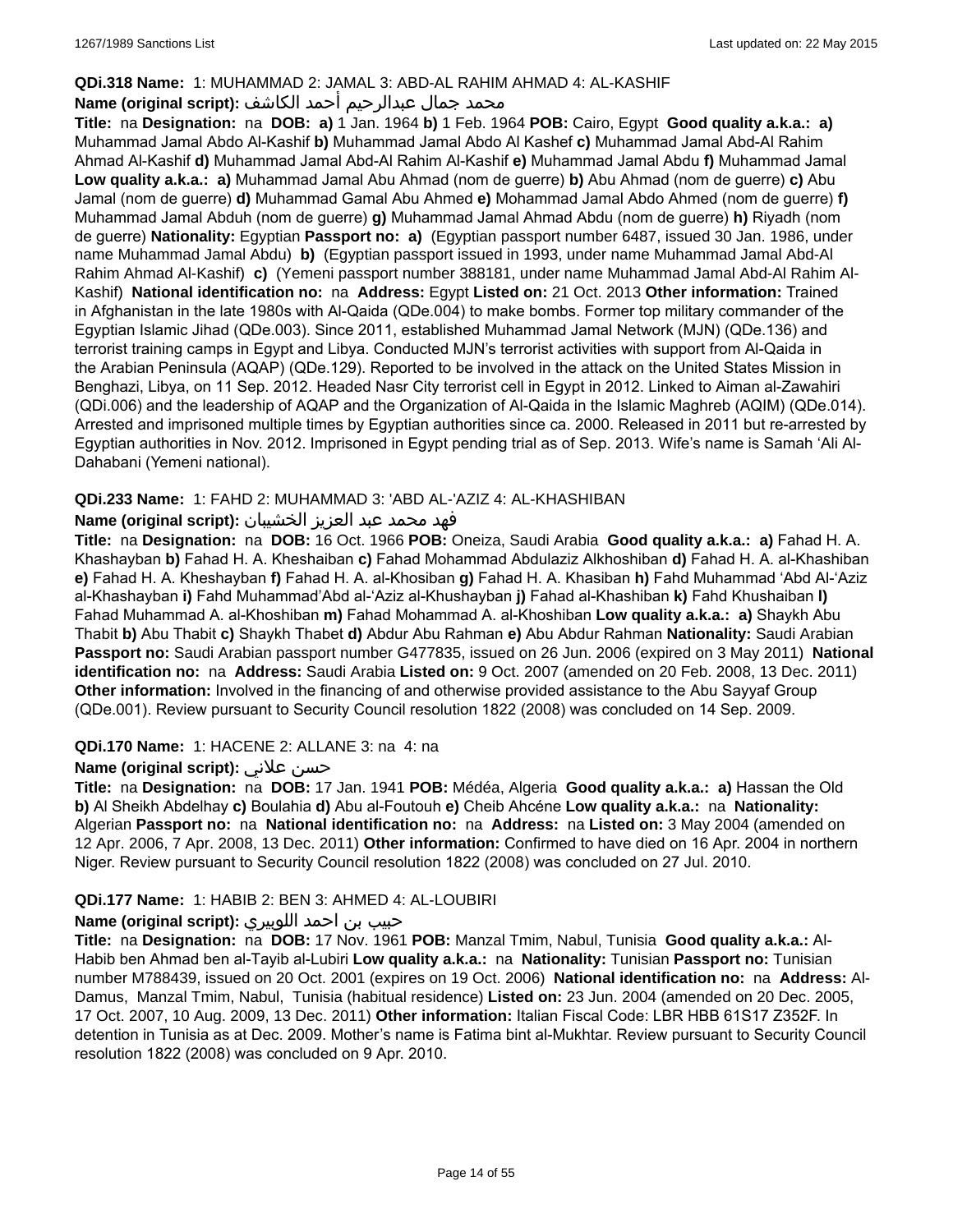#### **QDi.074 Name:** 1: TAREK 2: BEN HABIB 3: BEN AL-TOUMI 4: AL-MAAROUFI

## طارق بن الحبيب بن التومي المعروفي **:(script original (Name**

**Title:** na **Designation:** na **DOB:** 23 Nov. 1965 **POB:** Ghardimaou, Tunisia **Good quality a.k.a.: a)** Abu Ismail **b)** Abou Ismail el Jendoubi **c)** Abou Ismail Al Djoundoubi **Low quality a.k.a.:** na **Nationality:** Tunisian **Passport no:** Tunisian number E590976, issued on 19 Jun. 1987 ( expired on 18 Jun. 1992) **National identification no:**  na **Address:** Rue Léon Théodore Number 107/1, 1090 Jette, Brussels, Belgium **Listed on:** 3 Sep. 2002 (amended on 26 Nov. 2004, 20 Dec. 2005, 31 Jul. 2006, 3 Jul. 2007, 10 Aug. 2009, 25 Jan. 2010, 23 Dec. 2010) **Other information:** Belgian nationality withdrawn on 26 Jan. 2009. In detention in Nivelles, Belgium, as of Oct. 2010. Review pursuant to Security Council resolution 1822 (2008) was concluded on 8 Jun. 2010.

## **QDi.320 Name:** 1: ABD-AL-HAMID 2: AL-MASLI 3: na 4: na

## **Name (original script):** المصلي عبدالحميد

**Title:** na **Designation:** na **DOB:** 1976 **POB: a)** Darnah, Libya **b)** Danar, Libya **Good quality a.k.a.: a)** Abdal-Hamid Muhammad Abd-al-Hamid Al-Masli **b)** Abd-al-Hamid Musalli **c)** Hamid Masli **Low quality a.k.a.: a)** Hamza al-Darnawi **b)** Hamzah al-Darnawi **c)** Hamza Darnawi **d)** Hamzah Darnawi **e)** Hamzah Dirnawi **f)** Hamza Darnavi **g)** Hamza al-Darnavi **h)** Abdullah Darnawi **i)** Abu-Hamzah al-Darnawi **Nationality:** Libyan **Passport no:** na **National identification no:** na **Address:** (Reportedly located in Waziristan, Federally Administered Tribal Areas, Pakistan) **Listed on:** 26 Nov. 2013 **Other information:** Leader and trainer of an Al-Qaida electronics and explosives workshop producing improvised explosive device components.

## **QDi.276 Name:** 1: AKRAM 2: TURKI 3: HISHAN 4: AL-MAZIDIH

أكرم تركي هاشم المزيده **:(script original (Name**

**Title:** na **Designation:** na **DOB: a)** 1974 **b)** 1975 **POB:** na **Good quality a.k.a.:** Akram Turki Al-Hishan **Low quality a.k.a.: a)** Abu Jarrah **b)** Abu Akram **Nationality:** na **Passport no:** na **National identification no:** na **Address:** Zabadani, Syrian Arab Republic **Listed on:** 11 Mar. 2010 **Other information:** Other possible date of birth: 1979. He is a cousin of Ghazy Fezza Hishan Al Mazidih (QDi.277).

### **QDi.277 Name:** 1: GHAZY 2: FEZZA 3: HISHAN 4: AL-MAZIDIH

## غازي فيزا هاشم المزيده **:(script original (Name**

**Title:** na **Designation:** na **DOB: a)** 1974 **b)** 1975 **POB:** na **Good quality a.k.a.: a)** Ghazy Fezzaa Hishan **b)** Mushari Abd Aziz Saleh Shlash **Low quality a.k.a.: a)** Abu Faysal **b)** Abu Ghazzy **Nationality:** na **Passport no:**  na **National identification no:** na **Address:** Zabadani, Syrian Arab Republic **Listed on:** 11 Mar. 2010 **Other information:** He is a cousin of Akram Turki Hishan Al Mazidih (QDi.276).

#### **QDi.076 Name:** 1: ISAM 2: ALI 3: MOHAMED 4: ALOUCHE

## عصام علي محمد علوش **:(script original (Name**

**Title:** na **Designation:** na **DOB: a)** 1972 **b)** 21 Mar. 1974 **POB:** Baghdad, Iraq **Good quality a.k.a.:** Mansour Thaer, born 21 Mar. 1974 in Baghdad, Iraq **Low quality a.k.a.:** na **Nationality:** Jordanian **Passport no:** na **National identification no:** na **Address:** na **Listed on:** 3 Sep. 2002 (amended on 18 Aug. 2006, 30 Jan. 2009) **Other information:** Was deported from Germany to Jordan in Feb. 2005. Review pursuant to Security Council resolution 1822 (2008) was concluded on 21 Jun. 2010.

#### **QDi.273 Name:** 1: FAZEEL-A-TUL 2: SHAYKH ABU MOHAMMED 3: AMEEN 4: AL-PESHAWARI

**Title:** na **Designation:** na **DOB: a)** Approximately 1967 **b)** Approximately 1961 **c)** Approximately 1973 **POB:** Shunkrai village, Sarkani District, Konar Province, Afghanistan **Good quality a.k.a.: a)** Shaykh Aminullah **b)** Sheik Aminullah **c)** Abu Mohammad Aminullah Peshawari **d)** Abu Mohammad Amin Bishawri **e)** Abu Mohammad Shaykh Aminullah Al-Bishauri **f)** Shaykh Abu Mohammed Ameen al-Peshawari **g)** Shaykh Aminullah Al-Peshawari **Low quality a.k.a.:** na **Nationality:** Afghan **Passport no:** na **National identification no:** na **Address:** Ganj District, Peshawar, Pakistan **Listed on:** 29 Jun. 2009 (amended on 24 Jul. 2013) **Other information:** Associated with Al-Qaida (QDe.004). Head of Ganj madrasa, a.k.a. Madrasa Jamia Taleemul Quran wal Hadith, a.k.a. Madrasa Taleemul Quran wal Sunnah, located at the Ganj Gate, Phandu Road, Peshawar, Pakistan.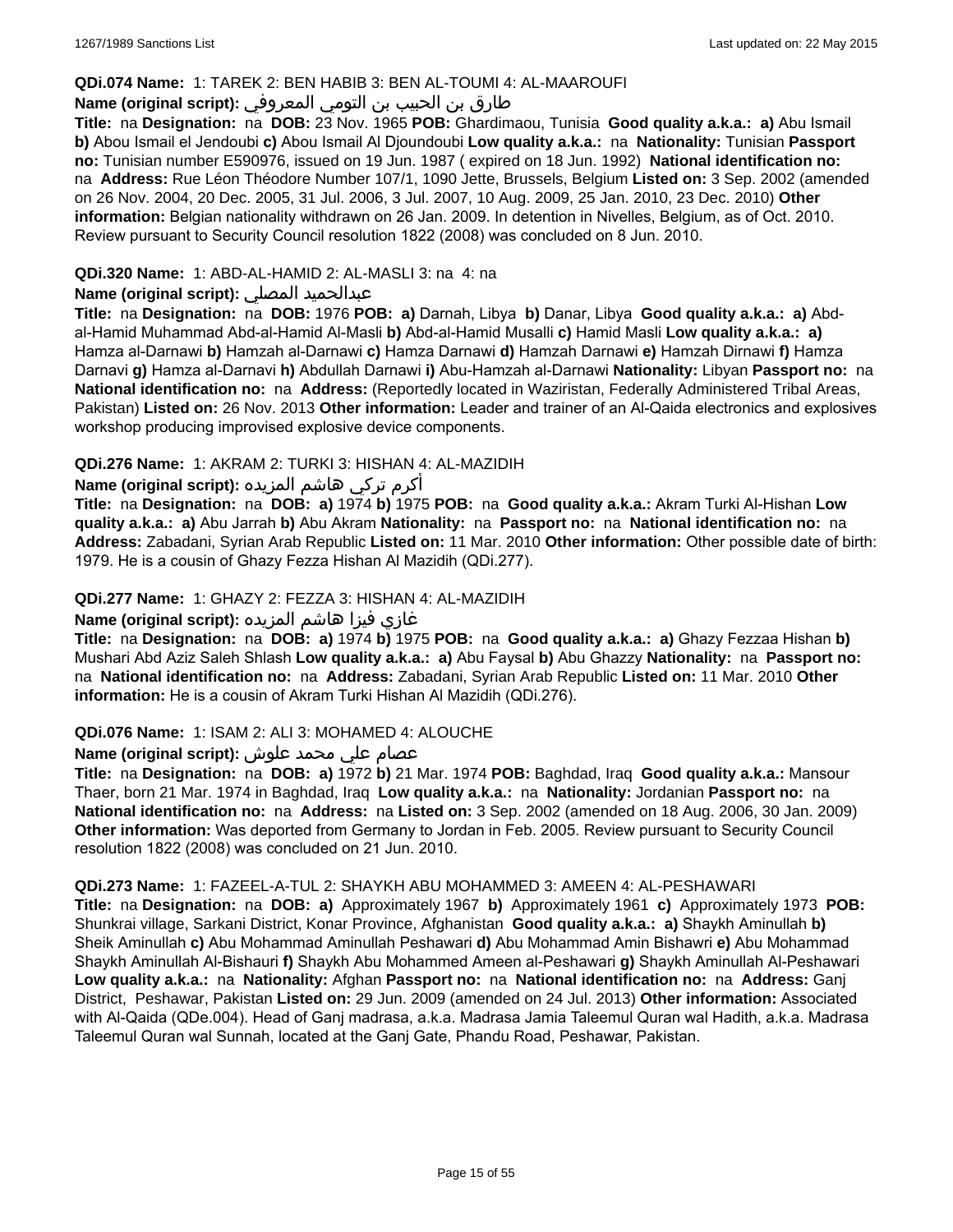#### **QDi.282 Name:** 1: QASIM 2: YAHYA 3: MAHDI 4: AL-RIMI

## قاسم يحيى مهدي الريمي **:(script original (Name**

**Title:** na **Designation:** na **DOB:** 5 Jun. 1978 **POB:** Sanaa, Yemen **Good quality a.k.a.: a)** Qasim Al-Rimi **b)** Qasim al-Raymi **c)** Qassim al-Raymi **d)** Qasim al-Rami **Low quality a.k.a.: a)** Qasim Yahya Mahdi 'Abd al-Rimi **b)** Abu Hurayah al-Sana'ai **c)** Abu 'Ammar **Nationality:** Yemeni **Passport no:** Yemeni number 00344994, issued on 3 Jul. 1999 **National identification no:** na **Address:** Yemen **Listed on:** 11 May 2010 (amended on 15 Apr. 2014) **Other information:**

## **QDi.023 Name:** 1: NAZIH 2: ABDUL HAMED 3: NABIH 4: AL-RUQAI'I

### نزيه عبد الحميد نبيه الراجعي **:(script original (Name**

**Title:** na **Designation:** na **DOB: a)** 30 Mar. 1964 **b)** 14 May 1964 **POB:** Tripoli, Libyan Arab Jamahiriya **Good quality a.k.a.: a)** Anas Al-Liby **b)** Anas Al-Sibai **c)** Nazih Abdul Hamed Al-Raghie **Low quality a.k.a.:** na **Nationality:** Libyan **Passport no:** 621570 **National identification no:** 200310/I **Address:** Al Nawafaliyyin, Jarraba Street, Taqsim Al Zuruq, Tripoli, Libyan Arab Jamahiriya **Listed on:** 17 Oct. 2001 (amended on 31 Jul. 2006, 16 Dec. 2010) **Other information:** Review pursuant to Security Council resolution 1822 (2008) was concluded on 21 Jun. 2010.

### **QDi.253 Name:** 1: KHALIFA 2: MUHAMMAD 3: TURKI 4: AL-SUBAIY

## خليفة محمد تركي السبيعي **:(script original (Name**

**Title:** na **Designation:** na **DOB:** 1 Jan. 1965 **POB:** Doha, Qatar **Good quality a.k.a.: a)** Khalifa Mohd Turki Alsubaie **b)** Khalifa Mohd Turki al-Subaie **c)** Khalifa Al-Subayi **d)** Khalifa Turki bin Muhammad bin al-Suaiy **Low quality a.k.a.: a)** Abu Mohammed al-Qatari **b)** Katrina **Nationality:** Qatari **Passport no:** (Qatari passport number 00685868 issued in Doha on 5 Feb. 2006 and expiring on 4 Feb. 2011) **National identification no:** (Qatari identity card number 26563400140) na **Address:** Doha, Qatar **Listed on:** 10 Oct. 2008 (amended on 25 Jan. 2010, 15 Nov. 2012, 19 Feb. 2015) **Other information:** Qatar-based terrorist financier and facilitator who has provided financial support to, and acted on behalf of, the senior leadership of Al-Qaida (QDe.004), including moving recruits to Al-Qaida training camps in South Asia. In Jan. 2008, convicted in absentia by the Bahraini High Criminal Court for financing terrorism, undergoing terrorist training, facilitating the travel of others to receive terrorist training abroad, and for membership in a terrorist organization. Arrested in Qatar in Mar. 2008. Served his sentence in Qatar and has been released from detention. Mother's name is Hamdah Ahmad Haidoos.

#### **QDi.151 Name:** 1: MOURAD 2: BEN ALI 3: BEN AL-BASHEER 4: AL-TRABELSI

## مراد بن علي بن البشير الطرابلسي **:Name (original script)**

**Title:** na **Designation:** na **DOB:** 20 May 1969 **POB:** Manzil Tmim, Tunisia **Good quality a.k.a.: a)** Aboue Chiba Brahim, born 2 Sep. 1966 in Libya **b)** Arouri Taoufik, born 2 Sep. 1964 in Tunisia **c)** Ben Salah Adnan, born 2 Apr. 1966 in Tunisia **d)** Sassi Adel, born 2 Sep. 1966 in Tunisia **e)** Salam Kamel, born 2 Feb. 1963 in Tunisia **f)** Salah Adnan, born 4 Feb. 1965 in Algeria **g)** Arouri Faisel, born 2 Mar. 1965 in Tunisia **h)** Bentaib Amour, born 9 Feb. 1965 in Morocco **i)** Adnan Salah, born 1 Apr. 1966 in Tunisia **j)** Hasnaoui Mellit (born in 1972 in Morocco) **k)** Arouri Taoufik ben Taieb, born 9 Feb. 1964 in Tunisia **l)** Abouechiba Brahim, born 2 Sep. 1966 in Lebanon **m)** Farid Arouri, born 2 Jun. 1964 in Tunisia **n)** Ben Magid, born 2 Jun. 1966 in Lebanon **o)** Maci Ssassi, born 2 Jun. 1972 in Libya **p)** Salah ben Anan, born 2 Apr. 1966 in Tunisia **q)** Hasnaui Mellit (born in 1972 in Morocco) **r)** Abou Djarrah **Low quality a.k.a.:** na **Nationality:** Tunisian **Passport no:** Tunisian number G827238, issued on 1 Jun. 1996 (expired on 31 May 2001) **National identification no:** na **Address:** Libya Street Number 9, Manzil Tmim, Nabeul, Tunisia **Listed on:** 12 Nov. 2003 (amended on 20 Dec. 2005, 10 Aug. 2009, 16 May 2011) **Other information:** Extradited from Italy to Tunisia on 13 Dec. 2008. Inadmissible to the Schengen area. Mother's name is Mabrukah al-Yazidi. Review pursuant to Security Council resolution 1822 (2008) was concluded on 22 Apr. 2010.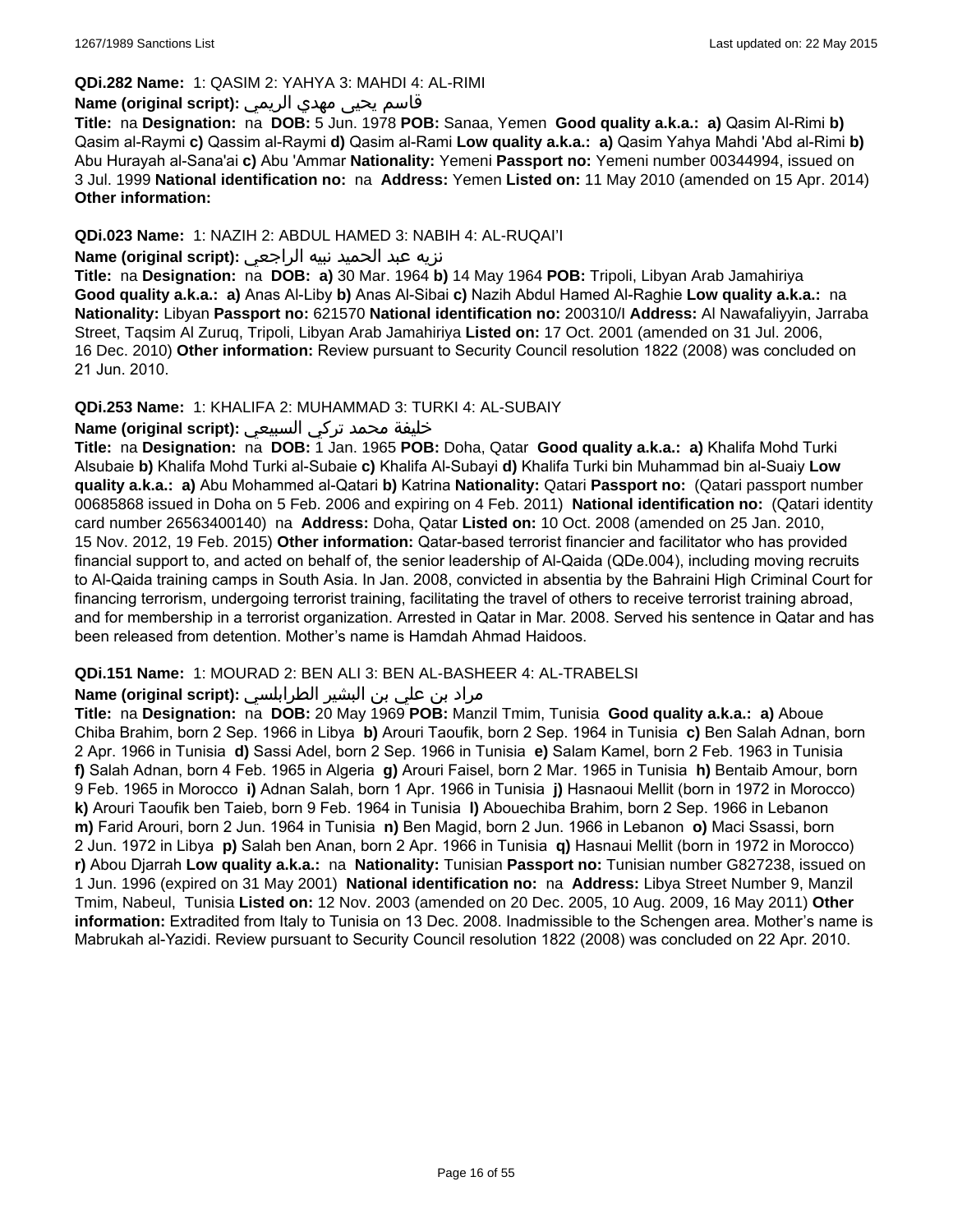## **QDi.172 Name:** 1: HASSAN 2: ABDULLAH 3: HERSI 4: AL-TURKI

## حسن عبد الله حرسي التركي **:(script original (Name**

**Title: a)** Sheikh **b)** Colonel **Designation:** na **DOB:** Approximately 1944 **POB:** Region V, Ethiopia (the Ogaden Region in eastern Ethiopia) **Good quality a.k.a.: a)** Hassan Turki **b)** Hassen Abdelle Fihiye **c)** Sheikh Hassan Abdullah Fahaih **d)** Hassan Al-Turki **e)** Hassan Abdillahi Hersi Turki **f)** Sheikh Hassan Turki **g)** Xasan Cabdilaahi Xirsi **h)** Xasan Cabdulle Xirsi **Low quality a.k.a.:** na **Nationality:** Somali **Passport no:** na **National identification no:** na **Address:** (Reported to be active in Southern Somalia, lower Juba near Kismayo, mainly in Jilibe and Burgabo as of Nov. 2012) **Listed on:** 6 Jul. 2004 (amended on 25 Jul. 2006, 21 Dec. 2007, 12 Apr. 2010, 11 May 2010, 13 Dec. 2011, 18 Mar. 2013) **Other information:** Family Background: From the Ogaden clan, Reer - Abdille subclan. Part of the Al-Itihaad Al-Islamiya (AIAI) (QDe.002) leadership. Believed to have been involved in the attacks on the United States embassies in Nairobi and Dar es Salaam in August 1998. Also subject to the sanctions measures set out in Security Council resolution 1844 (2008) concerning Somalia and Eritrea (see www.un.org/sc/ committees/751/index.shtml). Review pursuant to Security Council resolution 1822 (2008) was concluded on 13 May 2010.

## **QDi.274 Name:** 1: NASIR 2: 'ABD-AL-KARIM 3: 'ABDULLAH 4: AL-WAHISHI

## ناصر عبدالكريم عبدالله الوحيشي **:(script original (Name**

**Title:** na **Designation:** na **DOB: a)** 1 Oct. 1976 **b)** (08/10/1396 Hijri Calendar) **POB:** Yemen **Good quality a.k.a.: a)** Nasir al-Wahishi **b)** Abu Basir Nasir al-Wahishi **c)** Naser Abdel Karim al-Wahishi **d)** Nasir Abd al-Karim al-Wuhayshi **e)** Abu Basir Nasir Al-Wuhayshi **f)** Nasser Abdul-karim Abdullah al-Wouhichi **g)** Abu Baseer al-Wehaishi **h)** Abu Basir Nasser al-Wuhishi **i)** Abdul Kareem Abdullah Al-Woohaishi **j)** Nasser Abdelkarim Saleh Al Wahichi **Low quality a.k.a.: a)** Abu Basir **b)** Abu Bashir **Nationality:** Yemeni **Passport no:** Yemeni number 40483, issued on 5 Jan. 1997 **National identification no:** na **Address:** na **Listed on:** 19 Jan. 2010 (amended on 15 Apr. 2014) **Other information:** Since 2007, leader of Al-Qaida in Yemen (AQY). Since Jan. 2009, leader of Al-Qaida in the Arabian Peninsula (QDe.129) operating in Yemen and Saudi Arabia. His deputy is Said Ali al-Shihri (QDi.275). Associated with senior Al-Qaida (QDe.004) leadership, claims he was secretary to Usama Bin Laden (deceased) prior to 2003. Arrested in Iran and extradited to Yemen in 2003, where he escaped from prison in 2006 and remains fugitive as at Jan. 2010.

## **QDi.015 Name:** 1: MAHFOUZ 2: OULD 3: AL-WALID 4: na

## محفوظ ولد الوليد **:Name (original script)**

**Title:** na **Designation:** na **DOB:** 1 Jan. 1975 **POB:** Mauritania **Good quality a.k.a.: a)** Abu Hafs the Mauritanian **b)** Khalid Al-Shanqiti **c)** Mafouz Walad Al-Walid **Low quality a.k.a.:** na **Nationality:** Mauritanian **Passport no:**  na **National identification no:** na **Address:** na **Listed on:** 6 Oct. 2001 (amended on 1 Jun. 2007, 10 Jun. 2011) **Other information:** Review pursuant to Security Council resolution 1822 (2008) was concluded on 15 Jun. 2010.

## **QDi.006 Name:** 1: AIMAN 2: MUHAMMED 3: RABI 4: AL-ZAWAHIRI

## أيمن محمد ربيع الظواهري **:(script original (Name**

**Title: a)** Doctor **b)** Dr. **Designation:** na **DOB:** 19 Jun. 1951 **POB:** Giza, Egypt **Good quality a.k.a.: a)** Ayman Al-Zawahari **b)** Ahmed Fuad Salim **c)** Al Zawahry Aiman Mohamed Rabi Abdel Muaz **d)** Al Zawahiri Ayman **e)** Abdul Qader Abdul Aziz Abdul Moez Al Doctor **f)** Al Zawahry Aiman Mohamed Rabi **g)** Al Zawahry Aiman Mohamed Rabie **h)** Al Zawahry Aiman Mohamed Robi **i)** Dhawahri Ayman **j)** Eddaouahiri Ayman **k)** Nur Al Deen Abu Mohammed **l)** Ayman Al Zawahari **m)** Ahmad Fuad Salim **Low quality a.k.a.: a)** Abu Fatma **b)** Abu Mohammed **Nationality:** Egyptian **Passport no: a)** Egyptian Passport number 1084010 **b)** Passport number 19820215 **National identification no:** na **Address:** na **Listed on:** 25 Jan. 2001 (amended on 2 Jul. 2007, 18 Jul. 2007, 13 Aug. 2007, 16 Dec. 2010, 22 May 2015) **Other information:** Leader of Al-Qaida (QDe.004). Former operational and military leader of Egyptian Islamic Jihad (QDe.003), was a close associate of Usama Bin Laden (deceased). Believed to be in the Afghanistan/Pakistan border area. Review pursuant to Security Council resolution 1822 (2008) was concluded on 21 Jun. 2010.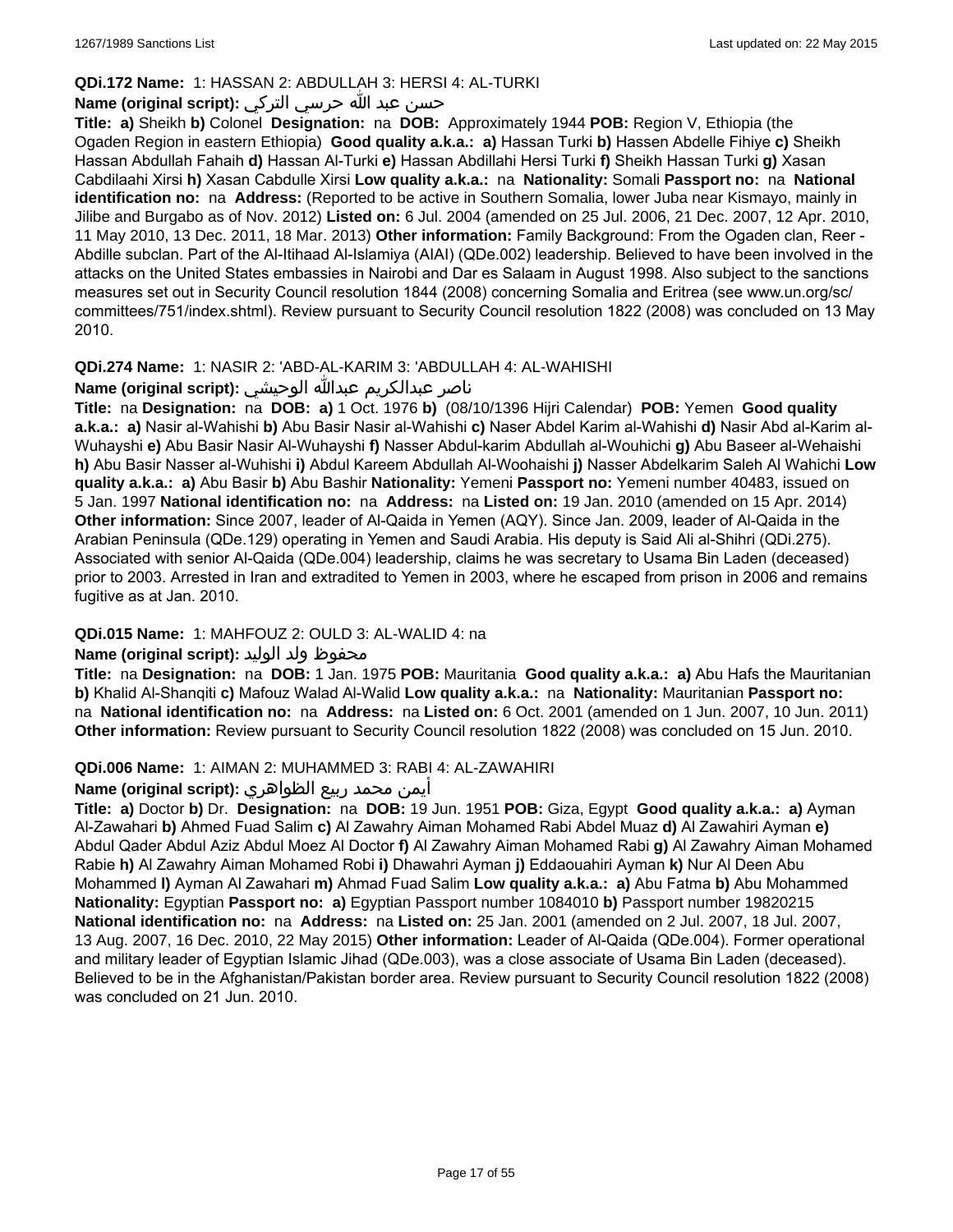## **QDi.156 Name:** 1: ABD-AL-MAJID 2: AZIZ 3: AL-ZINDANI 4: na

### عبد المجيد عزيز الزنداني **:(script original (Name**

**Title:** Sheikh **Designation:** na **DOB:** 1950 **POB:** Yemen **Good quality a.k.a.: a)** Abdelmajid Al-Zindani **b)** Shaykh 'Abd Al-Majid Al-Zindani **c)** Sheikh Abd Al-Meguid Al-Zandani **Low quality a.k.a.:** na **Nationality:** Yemeni **Passport no:** Yemeni number A005487, issued on 13 Aug. 1995 **National identification no:** na **Address:** P.O. Box 8096, Sana'a, Yemen **Listed on:** 27 Feb. 2004 (amended on 25 Jul. 2006, 10 Jun. 2011) **Other information:** Review pursuant to Security Council resolution 1822 (2008) was concluded on 2 Jun. 2010.

## **QDi.152 Name:** 1: SAIFI 2: AMMARI 3: na 4: na

### **Name (original script):** عماري سيفي

**Title:** na **Designation:** na **DOB: a)** 1 Jan. 1968 **b)** 24 Apr. 1968 **POB: a)** Kef Rih, Algeria **b)** Guelma, Algeria **Good quality a.k.a.: a)** Abdalarak **b)** El Para (combat name) **c)** Abderrezak Le Para **d)** Abou Haidara **e)** El Ourassi **f)** Abderrezak Zaimeche **g)** Abdul Rasak ammane Abu Haidra **Low quality a.k.a.:** na **Nationality:** Algerian **Passport no:** na **National identification no:** na **Address:** Algeria **Listed on:** 4 Dec. 2003 (amended on 7 Apr. 2008, 16 May 2011) **Other information:** In detention in Algeria since Oct. 2004. Former member of the GSPC listed as The Organization of Al-Qaida in the Islamic Maghreb (QDe.014). Review pursuant to Security Council resolution 1822 (2008) was concluded on 27 Jul. 2010.

### **QDi.216 Name:** 1: ABDULLAH 2: ANSHORI 3: na 4: na

**Title:** na **Designation:** na **DOB:** 1958 **POB:** Pacitan, East Java, Indonesia **Good quality a.k.a.: a)** Abu Fatih **b)** Thoyib, Ibnu **c)** Toyib, Ibnu **d)** Abu Fathi **Low quality a.k.a.:** na **Nationality:** Indonesian **Passport no:** na **National identification no:** na **Address:** na **Listed on:** 21 Apr. 2006 **Other information:** Review pursuant to Security Council resolution 1822 (2008) was concluded on 8 Jun. 2010.

### **QDi.323 Name:** 1: SAID 2: ARIF 3: na 4: na

**Title:** na **Designation:** na **DOB: a)** 25 Jun. 1964 **b)** 5 Dec. 1965 **POB:** Oran, Algeria **Good quality a.k.a.: a)** Said Mohamed Arif **b)** Omar Gharib **c)** Abderahmane **d)** Abdallah al-Jazairi **e)** Slimane Chabani **f)** Souleiman **Low quality a.k.a.:** na **Nationality:** Algerian **Passport no:** na **National identification no:** na **Address:** na **Listed on:** 15 Aug. 2014 **Other information:** A veteran member of the 'Chechen Network' (not listed) and other terrorist groups. He was convicted of his role and membership in the 'Chechen Network' in France in 2006. Joined Jabhat al-Nusrah, listed as Al-Nusrah Front for the People of the Levant (QDe.137) in October 2013.

## **QDi.184 Name:** 1: MUHSIN 2: FADHIL 3: AYED 4: ASHOUR AL-FADHLI

## محسن فاضل عايد عاشور الفضلي **:Name (original script**)

**Title:** na **Designation:** na **DOB:** 24 Apr. 1981 **POB:** Kuwait **Good quality a.k.a.: a)** Muhsin Fadhil 'Ayyid al Fadhli **b)** Muhsin Fadil Ayid Ashur al Fadhli **c)** Abu Majid Samiyah **d)** Abu Samia **Low quality a.k.a.:** na **Nationality:** Kuwaiti **Passport no: a)** Kuwaiti number 106261543 **b)** Kuwaiti number 1420529, issued in Kuwait (and expired on 31 Mar. 2006) **National identification no:** na **Address:** Block Four, Street 13, House #179 Kuwait City, Al-Riqqa area, Kuwait **Listed on:** 17 Feb. 2005 (amended on 23 Jul. 2008) **Other information:** Wanted by the Kuwaiti Security Authorities. Fugitive as of Jul. 2008. Review pursuant to Security Council resolution 1822 (2008) was concluded on 1 Jun. 2010.

#### **QDi.265 Name:** 1: HAJI 2: MUHAMMAD 3: ASHRAF 4: na

**Title:** na **Designation:** na **DOB: a)** 1 Mar. 1965 **b)** 1955 **POB:** Faisalabad, Pakistan **Good quality a.k.a.: a)** Haji M. Ashraf **b)** Muhammad Ashraf Manshah **c)** Muhammad Ashraf Munsha **Low quality a.k.a.:** na **Nationality:** Pakistani **Passport no: a)** Pakistani number AT0712501, issued on 12 Mar. 2008 (expired 11 Mar 2013) **b)** Pakistani number A-374184 **National identification no: a)** Pakistani 6110125312507 **b)** Pakistani 24492025390 **Address:** na **Listed on:** 10 Dec. 2008 (amended on 17 Jul. 2009, 24 Jul. 2013) **Other information:** Chief of finance of Lashkar-e-Tayyiba (QDe.118). His father's name is Noor Muhammad.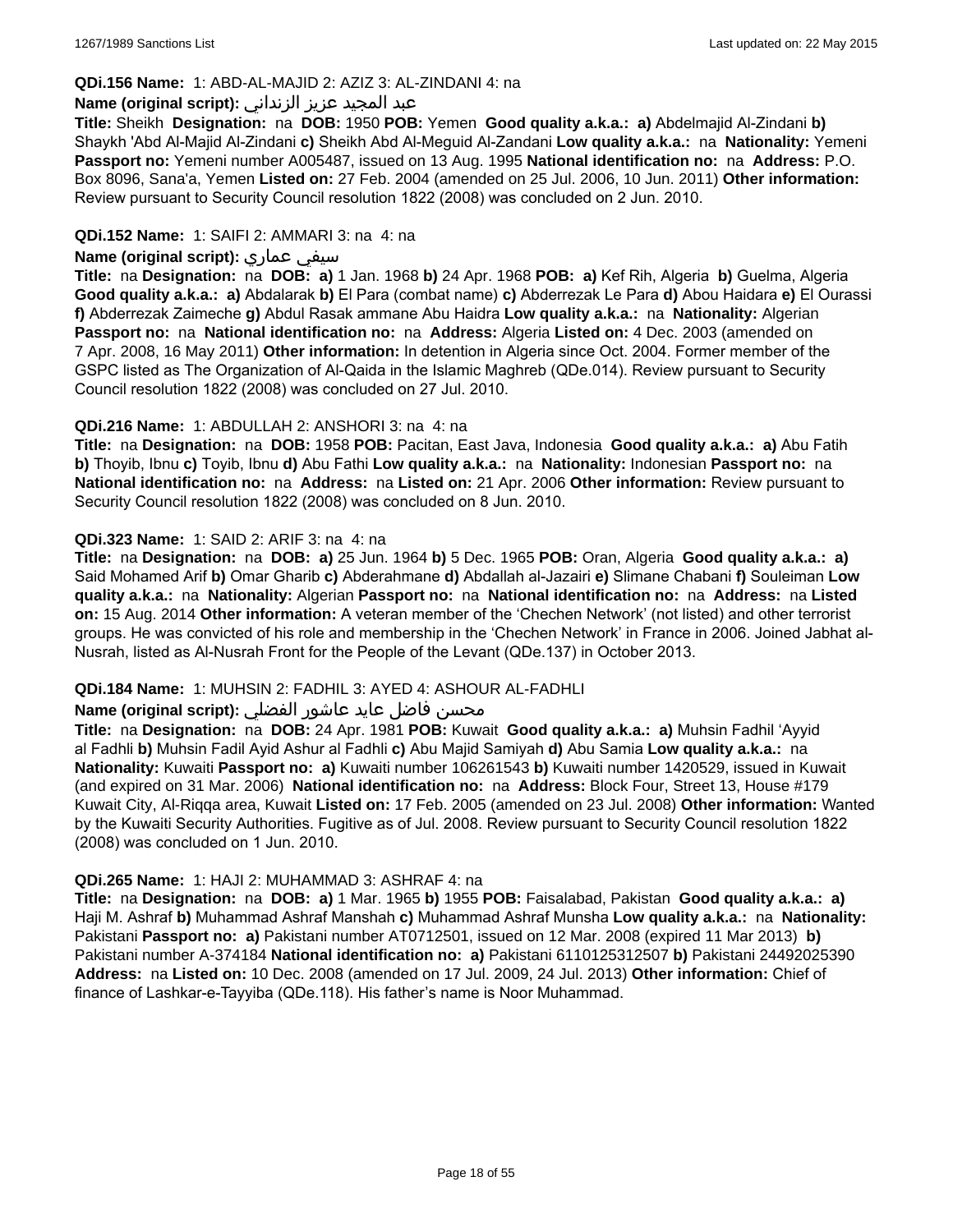#### **QDi.042 Name:** 1: HASSAN 2: DAHIR 3: AWEYS 4: na

### **Name (original script):** ظاهرعويس حسن

**Title: a)** Sheikh **b)** Colonel **Designation:** na **DOB:** 1935 **POB:** Somalia **Good quality a.k.a.: a)** Ali, Sheikh Hassan Dahir Aweys **b)** Awes, Shaykh Hassan Dahir **c)** Hassen Dahir Aweyes **d)** Ahmed Dahir Aweys **e)** Mohammed Hassan Ibrahim **f)** Aweys Hassan Dahir **g)** Hassan Tahir Oais **h)** Hassan Tahir Uways **i)** Hassan Dahir Awes **Low quality a.k.a.: a)** Sheikh Aweys **b)** Sheikh Hassan **c)** Sheikh Hassan Dahir Aweys **Nationality:** Somali **Passport no:** na **National identification no:** na **Address: a)** (Active in Southern Somalia as of Nov. 2012.) **b)** (Also reported to be in Eritrea as of Nov. 2007.) **Listed on:** 9 Nov. 2001 (amended on 21 Dec. 2007, 11 May 2010, 16 May 2011, 18 Mar. 2013) **Other information:** Family background: from the Hawiye's Habergidir, Ayr clan. Senior leader of Al-Itihaad Al-Islamiya (AIAI) (QDe.002) and Hizbul Islam in Somalia. Since 12 April 2010, also subject to the sanctions measures set out in Security Council resolution 1844 (2008) concerning Somalia and Eritrea (see www.un.org/sc/committees/751/index.shtml). Review pursuant to Security Council resolution 1822 (2008) was concluded on 22 Jun. 2010.

### **QDi.248 Name:** 1: RICARDO 2: PEREZ 3: AYERAS 4: na

**Title:** na **Designation:** na **DOB:** 15 Sep. 1973 **POB:** 24 Paraiso Street, Barangay Poblacion, Mandaluyong City, Philippines **Good quality a.k.a.: a)** Abdul Kareem Ayeras **b)** Abdul Karim Ayeras **Low quality a.k.a.: a)** Ricky Ayeras **b)** Jimboy **c)** Isaac Jay Galang Perez **d)** Abdul Mujib **Nationality:** Filipino **Passport no:** na **National identification no:** na **Address: a)** Barangay Mangayao, Tagkawayan, Quezon, Philippines **b)** Barangay Tigib, Ayungon, Negros Oriental, Philippines **Listed on:** 4 Jun. 2008 (amended on 13 Dec. 2011) **Other information:** Member of the Rajah Solaiman Movement (QDe.128). Arrested by the Philippines authorities on 14 Mar. 2011. Review pursuant to Security Council resolution 1822 (2008) was concluded on 13 May 2010.

### **QDi.305 Name:** 1: ABDUL 2: ROSYID 3: RIDHO 4: BA'ASYIR

**Title:** na **Designation:** na **DOB:** 31 Jan. 1974 **POB:** Sukoharjo, Indonesia **Good quality a.k.a.: a)** Abdul Rosyid Ridho Bashir **b)** Rashid Rida Ba'aysir **c)** Rashid Rida Bashir **Low quality a.k.a.:** na **Nationality:** Indonesian **Passport no:** na **National identification no:** (Indonesian National Identity Card number 1127083101740003 under name Abdul Rosyid Ridho Ba'asyir) na **Address:** Podok Pesantren AL Wayain Ngrandu, Sumber Agung Magetan, East Java, Indonesia **Listed on:** 12 Mar. 2012 **Other information:** Father's name is Abu Bakar Ba'asyir (QDi.217). Brother of Abdul Rahim Ba'aysir (QDi.293). Belongs to the leadership of and is involved in recruitment and fundraising for Jemmah Anshorut Tauhid (JAT) (QDe.133) Associated with Jemaah Islamiyah (QDe.092).

#### **QDi.217 Name:** 1: ABU BAKAR 2: BA'ASYIR 3: na 4: na

**Title:** na **Designation:** na **DOB:** 17 Aug. 1938 **POB:** Jombang, East Java, Indonesia **Good quality a.k.a.: a)** Baasyir, Abu Bakar **b)** Bashir, Abu Bakar **c)** Abdus Samad **d)** Abdus Somad **Low quality a.k.a.:** na **Nationality:** Indonesian **Passport no:** na **National identification no:** na **Address:** na **Listed on:** 21 Apr. 2006 **Other information:** Review pursuant to Security Council resolution 1822 (2008) was concluded on 8 Jun. 2010.

#### **QDi.293 Name:** 1: ABDUL RAHIM 2: BA'AYSIR 3: na 4: na

**Title:** na **Designation:** na **DOB: a)** 16 Nov. 1977 **b)** 16 Nov. 1974 **POB: a)** Solo, Indonesia **b)** Sukoharjo, Central Java, Indonesia **Good quality a.k.a.: a)** Abdul Rahim Bashir **b)** 'Abd Al-Rahim Ba'asyir **c)** 'Abd Al-Rahim Bashir **d)** Abdurrahim Ba'asyir **e)** Abdurrahim Bashir **f)** Abdul Rachim Ba'asyir **g)** Abdul Rachim Bashir **h)** Abdul Rochim Ba'asyir **i)** Abdul Rochim Bashir **j)** Abdurochim Ba'asyir **k)** Abdurochim Bashir **l)** Abdurrochim Ba'asyir **m)** Abdurrochim Bashir **n)** Abdurrahman Ba'asyir **o)** Abdurrahman Bashir **Low quality a.k.a.:** na **Nationality:** Indonesian **Passport no:** na **National identification no:** na **Address:** Indonesia **Listed on:** 19 Jul. 2011 **Other information:** Senior Jemaah Islamiyah (QDe.092.) leader. Father's name is Abu Bakar Ba'asyir (QDi.217).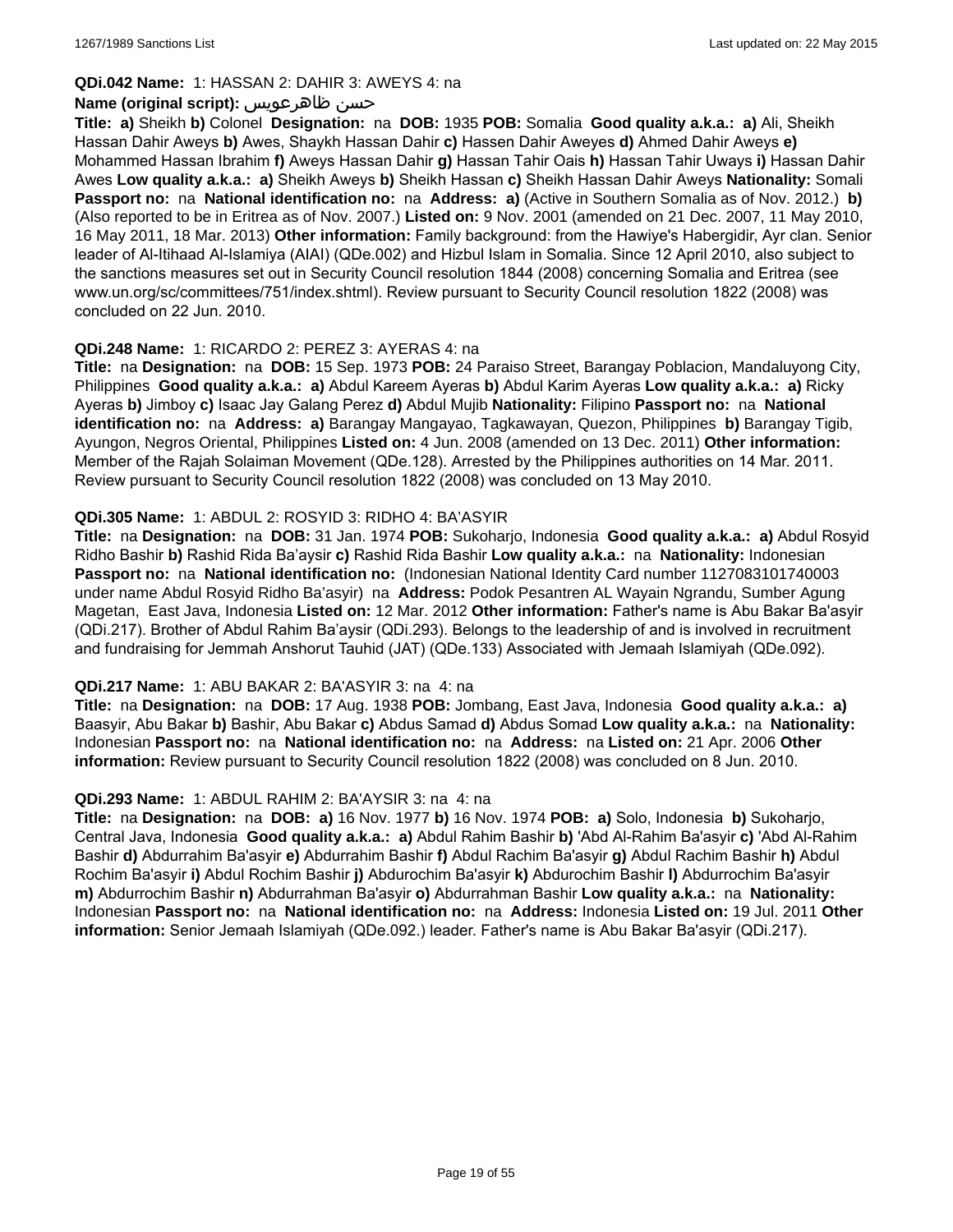**QDi.080 Name:** 1: SAID 2: BAHAJI 3: na 4: na

#### **Name (original script):** باهاجى سعيد

**Title:** na **Designation:** na **DOB:** 15 Jul. 1975 **POB:** Haselünne, Lower Saxony, Germany **Good quality a.k.a.:** Zouheir Al Maghribi **Low quality a.k.a.: a)** Mohamed Abbattay **b)** Abderrahmane Al Maghribi **Nationality: a)** German **b)** Moroccan **Passport no: a)** (Provisional German passport No.: 28642163 (issued by the city of Hamburg)) **b)** (Moroccan passport number 954242 issued on 28 June 1995 in Meknas, Morocco (expired)) **National identification no:** (German identity document ("Bundespersonalausweis") No. 1336597587 ) na **Address:** Bunatwiete 23, Hamburg, 21073, Germany (formerly resident at ) **Listed on:** 30 Sep. 2002 (amended on 26 Nov. 2004, 9 Sep. 2005, 2 Jul. 2007, 23 Dec. 2010, 9 Sep. 2014) **Other information:** Deputy head of the media committee of Al-Qaida (QE.A.4.01) as at Apr. 2010. German authorities issued an arrest warrant for him on 21 Sep. 2001. Review pursuant to Security Council resolution 1822 (2008) was concluded on 20 May 2010. Reportedly deceased in September 2013 in the Afghanistan/Pakistan border area.

#### **QDi.266 Name:** 1: MAHMOUD 2: MOHAMMAD 3: AHMED 4: BAHAZIQ

**Title:** na **Designation:** na **DOB: a)** 17 Aug. 1943 **b)** 1943 **c)** 1944 **POB:** India **Good quality a.k.a.: a)** Bahaziq Mahmoud **b)** Abu Abd al-'Aziz **c)** Abu Abdul Aziz **d)** Shaykh Sahib **Low quality a.k.a.:** na **Nationality:** Saudi Arabian **Passport no:** na **National identification no:** Saudi Arabian 4-6032-0048-1 **Address:** na **Listed on:** 10 Dec. 2008 **Other information:** Financier of Lashkar-e-Tayyiba (listed under permanent reference number QDe.118). Has served as the leader of Lashkar-e-Tayyiba in Saudi Arabia.

### **QDi.311 Name:** 1: AYYUB 2: BASHIR 3: na 4: na

### **Name (original script):** بشیر ایوب

**Title: a)** Qari **b)** Alhaj **Designation:** na **DOB: a)** 1966 **b)** 1964 **c)** 1969 **d)** 1971 **POB:** na **Good quality a.k.a.: a)** Alhaj Qari Ayub Bashar **b)** Qari Muhammad Ayub **Low quality a.k.a.:** na **Nationality: a)** Uzbek **b)** Afghan **Passport no:** na **National identification no:** na **Address:** Mir Ali, North Waziristan Agency, Federal Administered Tribal Area, Pakistan **Listed on:** 18 Oct. 2012 **Other information:** Member of leadership council as of early 2010 and head of finance for the Islamic Movement of Uzbekistan (QDe.010). Coordinated financial and logistical support for the Islamic Movement of Uzbekistan in Afghanistan and Pakistan between 2009-2012. Transferred and delivered funds to Fazal Rahim (QDi.303).

#### **QDi.055 Name:** 1: MAHMOOD 2: SULTAN 3: BASHIR-UD-DIN 4: na

**Title:** na **Designation:** na **DOB: a)** 1937 **b)** 1938 **c)** 1939 **d)** 1940 **e)** 1941 **f)** 1942 **g)** 1943 **h)** 1944 **i)** 1945 **POB:**  na **Good quality a.k.a.: a)** Mahmood, Sultan Bashiruddin **b)** Mehmood, Dr. Bashir Uddin **c)** Mekmud, Sultan Baishiruddin **Low quality a.k.a.:** na **Nationality:** Pakistani **Passport no:** na **National identification no:** na **Address:** Street 13, Wazir Akbar Khan, Kabul, Afghanistan **Listed on:** 24 Dec. 2001 **Other information:** Review pursuant to Security Council resolution 1822 (2008) was concluded on 1 Jun. 2010.

#### **QDi.345. Name:** 1: TARKHAN 2: TAYUMURAZOVICH 3: BATIRASHVILI 4:

**Title:** na **Designation:** na **DOB: a)** 11 Jan. 1986 **b)** 1982 **POB:** Akhmeta, Village Birkiani, Georgia **Good quality a.k.a.: a)** Tarkhan Tayumurazovich Batyrashvili **b)** Tarkhan Batirashvili **Low quality a.k.a.: a)** Omar Shishani **b)** Umar Shishani **c)** Abu Umar al-Shishani **d)** Omar al-Shishani **e)** Chechen Omar **f)** Omar the Chechen **g)** Omer the Chechen **h)** Umar the Chechen **i)** Abu Umar **j)** Abu Hudhayfah **Nationality:** Georgian **Passport no:** 09AL14455, issued in Georgia (expires on 26 Jun. 2019) **National identification no:** 08001007864, issued in Georgia **Address:** Syrian Arab Republic (located in as at Dec. 2014) **Listed on:** 23 Jan. 2015 **Other information:** As of mid-2014, Syria-based senior military commander and shura council member of Islamic State in Iraq and the Levant, listed as Al-Qaida in Iraq (AQI) (QDe.115). Led approximately 1,000 foreign fighters for ISIL and committed a number of attacks in northern Syria.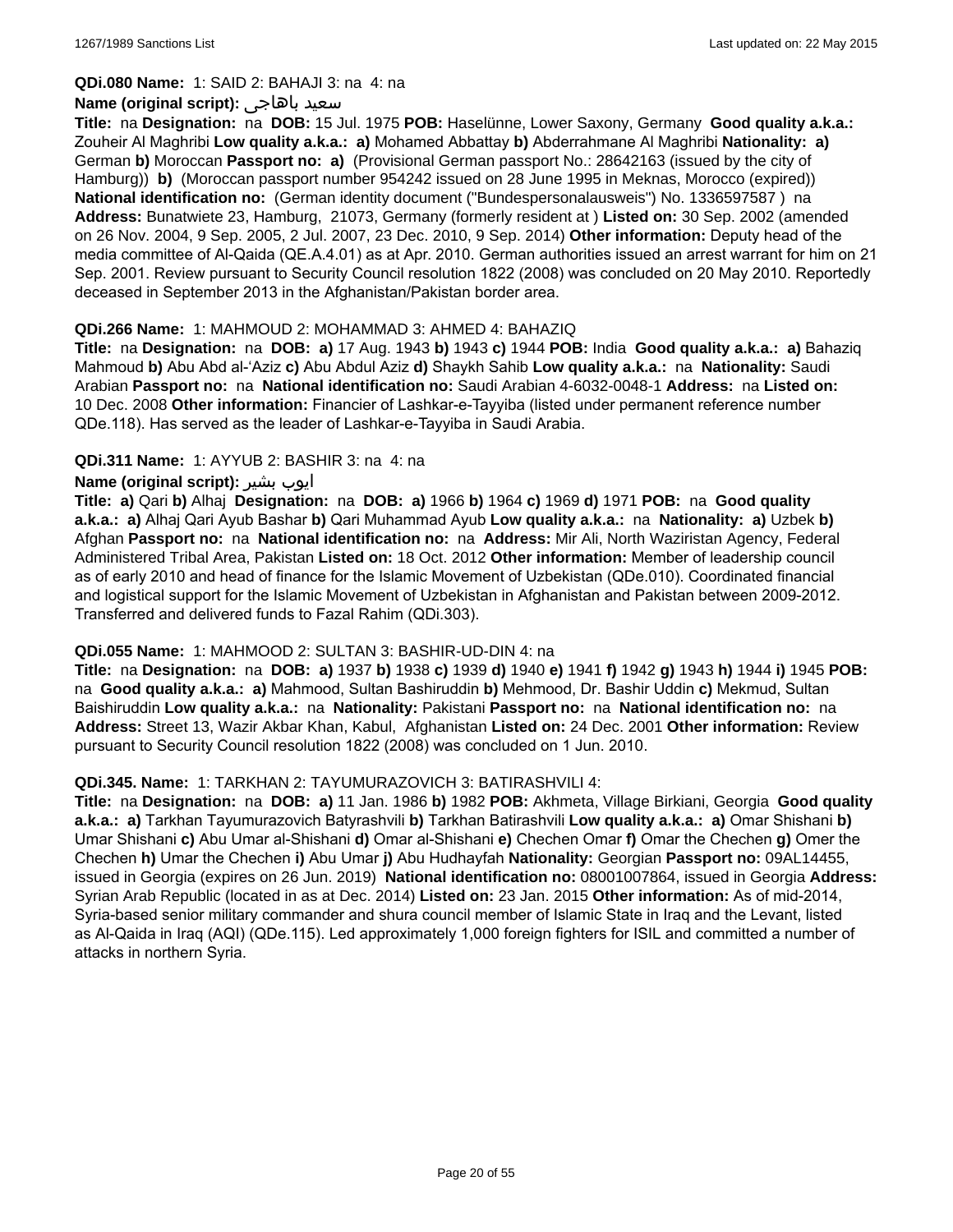#### **QDi.279 Name:** 1: MOHAMED 2: BELKALEM 3: na 4: na

#### **Name (original script):** بلكلام محمد

**Title:** na **Designation:** na **DOB:** 19 Dec. 1969 **POB:** Hussein Dey, Algiers, Algeria **Good quality a.k.a.:** na **Low quality a.k.a.: a)** Abdelali Abou Dher (ذر ابو العالي عبد(**b)** El Harrachi (الحراشي(**Nationality:** Algerian **Passport no:**  na **National identification no:** na **Address:** Mali **Listed on:** 22 Apr. 2010 (amended on 15 Apr. 2014) **Other information:** Convicted in absentia by Algerian tribunal on 28 Mar. 1996. Algerian international arrest warrant number 03/09 of 6 Jun. 2009 issued by the Tribunal of Sidi Mhamed, Algiers, Algeria. Algerian extradition request number 2307/09 of 3 Sep. 2009, presented to Malian authorities. Father's name is Ali Belkalem. Mother's name is Fatma Saadoudi. Member of The Organization of Al-Qaida in the Islamic Maghreb (QDe.014)

## **QDi.136 Name:** 1: MOKHTAR 2: BELMOKHTAR 3: na 4: na

### **Name (original script):** بلمختار مختار

**Title:** na **Designation:** na **DOB:** 1 Jun. 1972 **POB:** Ghardaia, Algeria **Good quality a.k.a.: a)** Abou Abbes Khaled **b)** Belaouar Khaled Abou El Abass **c)** Belaouer Khaled Abou El Abass **d)** Belmokhtar Khaled Abou El Abes **e)** Khaled Abou El Abass **f)** Khaled Abou El Abbes **g)** Khaled Abou El Abes **h)** Khaled Abulabbas Na Oor **i)** Mukhtar Belmukhtar **Low quality a.k.a.: a)** Belaoua **b)** Belaour **Nationality:** Algerian **Passport no:** na **National identification no:** na **Address:** na **Listed on:** 11 Nov. 2003 (amended on 12 Apr. 2006, 2 Jul. 2007, 7 Apr. 2008, 25 Jan. 2010, 16 May 2011, 9 Sep. 2014) **Other information:** Father's name is Mohamed. Mother's name is Zohra Chemkha. Member of the Council of the Organization of Al-Qaida in the Islamic Maghreb (QDe.014) (AQIM). Head of Al Mouakaoune Biddam (QDe.139), Al Moulathamoun (QDe.140) and Al Mourabitoun (QDe.141). Review pursuant to Security Council resolution 1822 (2008) was concluded on 30 Jul. 2009.

### **QDi.333 Name:** 1: SEIFALLAH 2: BEN HASSINE 3: na 4: na

**Title:** na **Designation:** na **DOB:** 8 Nov. 1965 **POB:** na **Good quality a.k.a.: a)** Seif Allah ben Hocine **b)** Saifallah ben Hassine **c)** Sayf Allah 'Umar bin Hassayn **d)** Sayf Allah bin Hussayn **Low quality a.k.a.: a)** Abou Aayadh **b)** Abou Iyadh **c)** Abu Ayyad al-Tunisi **d)** Abu Iyyadh al-Tunisi **e)** Abou Iyadh el-Tounsi **Nationality:** Tunisian **Passport no:** na **National identification no:** na **Address:** na **Listed on:** 23 Sep. 2014 **Other information:** Founder of the Tunisian Combatant Group (QDe.090) and leader of Ansar al-Shari'a in Tunisia (QDe.143). Arrest warrant issued by Tunisian Court of First Instance on 23 Aug. 2013.

#### **QDi.307 Name:** 1: HAFIZ 2: ABDUL SALAM 3: BHUTTAVI 4: na

**Title: a)** Maulavi **b)** Mullah **Designation:** na **DOB:** 1940 **POB:** Gujranwala, Punjab Province, Pakistan **Good quality a.k.a.: a)** Hafiz Abdul Salam Bhattvi **b)** Hafiz Abdusalam Budvi **c)** Hafiz Abdussalaam Bhutvi **d)** Abdul Salam Budvi **e)** Abdul Salam Bhattwi **f)** Abdul Salam Bhutvi **g)** Mullah Abdul Salaam Bhattvi **h)** Molvi Abdursalam Bhattvi **Low quality a.k.a.:** na **Nationality:** Pakistani **Passport no:** na **National identification no:** na **Address:** na **Listed on:** 14 Mar. 2012 **Other information:** Founding member of Lashkar-e-Tayyiba (QDe.118) and deputy to Lashkar-e-Tayyiba leader Hafiz Muhammad Saeed (QDi.263).

## **QDi.081 Name:** 1: RAMZI 2: MOHAMED 3: ABDULLAH 4: BINALSHIBH

#### رمزي محمد عبد الله بن الشيبة **:(script original (Name**

**Title:** na **Designation:** na **DOB: a)** 1 May 1972 **b)** 16 Sep. 1973 **POB: a)** Gheil Bawazir, Hadramawt, Yemen **b)** Khartoum, Sudan **Good quality a.k.a.: a)** Binalsheidah, Ramzi Mohamed Abdullah **b)** Bin Al Shibh, Ramzi **c)** Omar, Ramzi Mohamed Abdellah **d)** Mohamed Ali Abdullah Bawazir **e)** Binalshibh Ramzi Mohammed Abdullah **f)** Ramzi Binalshib **g)** Ramzi Mohamed Abdellah Omar Hassan Alassiri **h)** Binalshibh Ramsi Mohamed Abdullah **i)** Abu Ubaydah **j)** 'Umar Muhammad 'Abdallah Ba' Amar **Low quality a.k.a.:** Ramzi Omar **Nationality:** Yemeni **Passport no:** 00085243, issued on 17 Nov. 1997, issued in Sanaa, Yemen **National identification no:** na **Address:** na **Listed on:** 30 Sep. 2002 (amended on 26 Nov. 2004, 25 Jul. 2006, 2 Jul. 2007, 27 Jul. 2007, 23 Dec. 2010) **Other information:** Arrested in Karachi, Pakistan, 30 Sep. 2002. In custody of the United States of America, as of May 2010. Review pursuant to Security Council resolution 1822 (2008) was concluded on 25 May 2010.

#### **QDi.009 Name:** 1: BILAL 2: BIN MARWAN 3: na 4: na

## بلال بن مروان **:(script original (Name**

**Title:** na **Designation:** na **DOB:** 1947 **POB:** na **Good quality a.k.a.:** na **Low quality a.k.a.:** na **Nationality:**  na **Passport no:** na **National identification no:** na **Address:** na **Listed on:** 25 Jan. 2001 **Other information:** Senior lieutenant of UBL. Review pursuant to Security Council resolution 1822 (2008) was concluded on 21 Jun. 2010.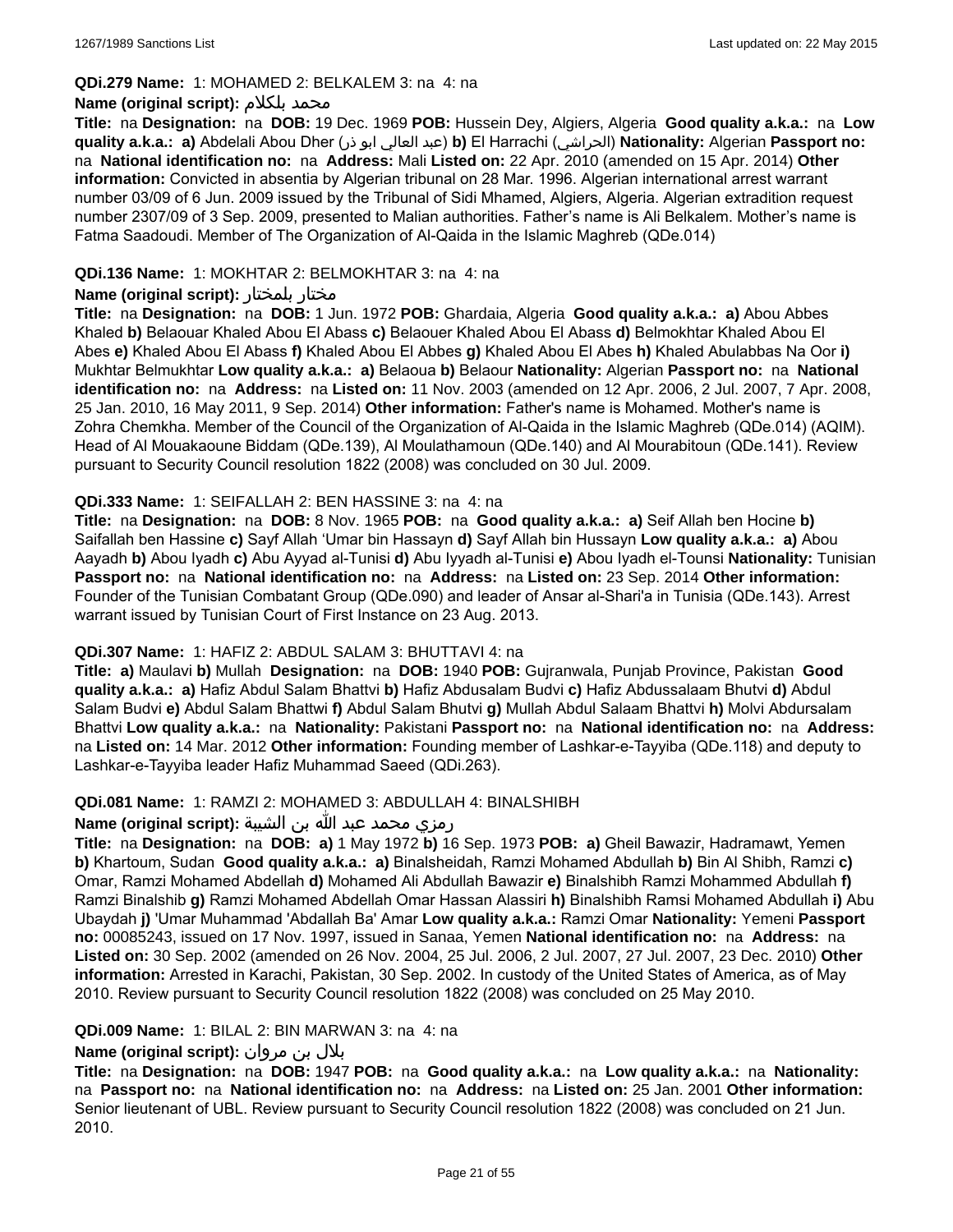### **QDi.063 Name:** 1: AL-MOKHTAR 2: BEN MOHAMED 3: BEN AL-MOKHTAR 4: BOUCHOUCHA

## المختار بن محمد بن المختار بوشوشة **:(script original (Name**

**Title:** na **Designation:** na **DOB:** 13 Oct. 1969 **POB:** Tunis, Tunisia **Good quality a.k.a.:** Bushusha, Mokhtar **Low quality a.k.a.:** na **Nationality:** Tunisian **Passport no:** Tunisian number K754050, issued on 26 May 1999 (expired on 25 May 2004) **National identification no:** 04756904, issued on 14 Sep. 1984 **Address:** Via Milano Number 38, Spinadesco, (CR), Italy **Listed on:** 24 Apr. 2002 (amended on 10 Apr. 2003, 26 Nov. 2004, 20 Dec. 2005, 7 Jun. 2007, 23 Dec. 2010) **Other information:** Italian Fiscal Code: BCHMHT69R13Z352T. Mother's name is Hedia Bannour. Review pursuant to Security Council resolution 1822 (2008) was concluded on 22 Apr. 2010.

## **QDi.188 Name:** 1: FAYCAL 2: BOUGHANEMI 3: na 4: na

## **Name (original script):** بوغانمي فيصل

**Title:** na **Designation:** na **DOB:** 28 Oct. 1966 **POB:** Tunis, Tunisia **Good quality a.k.a.: a)** Faical Boughanmi **b)** Faysal al-Bughanimi **Low quality a.k.a.:** na **Nationality:** Tunisian **Passport no:** na **National identification no:**  na **Address:** Number 5/B viale Cambonino, Cremona, Italy **Listed on:** 29 Jul. 2005 (amended on 7 Jun. 2007, 10 Aug. 2009, 1 Sep. 2009, 13 Dec. 2011) **Other information:** Italian Fiscal code: BGHFCL66R28Z352G. Sentenced to 7 years imprisonment in Italy on 29 Jun. 2007 by the Brescia Second Appeals Court. In detention in Italy as at Jun. 2009. Review pursuant to Security Council resolution 1822 (2008) was concluded on 20 Jul. 2009.

### **QDi.143 Name:** 1: HAMADI 2: BEN ABDUL AZIZ 3: BEN ALI 4: BOUYEHIA

## حمادي بن عبد العزيز بن علي بويحي **:(script original (Name**

**Title:** na **Designation:** na **DOB:** 29 May 1966 **POB:** Tunis, Tunisia **Good quality a.k.a.: a)** Gamel Mohamed, born 25 May 1966 in Morocco **b)** Abd el Wanis Abd Gawwad Abd el Latif Bahaa, born 9 May 1986 in Egypt **c)** Mahmoud Hamid **Low quality a.k.a.:** na **Nationality:** Tunisian **Passport no:** (Tunisian passport number L723315, issued on 5 May 1998, expired on 4 May 2003) **National identification no:** na **Address:** Corso XXII Marzo Number 39, Milan, Italy **Listed on:** 12 Nov. 2003 (amended on 20 Dec. 2005, 31 Jul. 2006, 30 Jan. 2009, 16 May 2011) **Other information:** In prison in Italy until 28 Jul. 2011. Review pursuant to Security Council resolution 1822 (2008) was concluded on 21 Jun. 2010.

## **QDi.312 Name:** 1: AAMIR 2: ALI 3: CHAUDHRY 4: na

## عامر علی چوہدری **:(script original (Name**

**Title:** na **Designation:** na **DOB:** 3 Aug. 1986 **POB:** na **Good quality a.k.a.: a)** Aamir Ali Chaudary **b)** Aamir Ali Choudry **c)** Amir Ali Chaudry **Low quality a.k.a.:** Huzaifa **Nationality:** Pakistani **Passport no:** Pakistani number BN 4196361, issued on 28 Oct. 2008 (expiring 27 Oct. 2013) **National identification no:** Pakistani 33202-7126636-9 **Address:** na **Listed on:** 18 Oct. 2012 **Other information:** Electronics and explosives expert for Tehrik-e Taliban Pakistan (TTP) (QDe.132). Involved in attack planning for TTP. Provided financial and logistical support for TTP and participated in TTP-sponsored militant training.

#### **QDi.070 Name:** 1: YASSINE 2: CHEKKOURI 3: na 4: na

#### **Name (original script):** شكوري ياسين

**Title:** na **Designation:** na **DOB:** 6 Oct. 1966 **POB:** Safi, Morocco **Good quality a.k.a.:** na **Low quality a.k.a.:**  na **Nationality:** Moroccan **Passport no:** Moroccan number F46947 **National identification no:** (Moroccan national identity card H-135467) na **Address:** 7th Street, Number 7, Hay Anas Safi, Morocco **Listed on:** 3 Sep. 2002 (amended on 7 Jun. 2007, 23 Dec. 2010) **Other information:** Mother's name is Feue Hlima Bent Barka and father's name is Abderrahmane Mohammed Ben Azzouz. Deported from Italy to Morocco on 26 Feb. 2004. Review pursuant to Security Council resolution 1822 (2008) was concluded on 21 Jun. 2010.

#### **QDi.300 Name:** 1: MONIR 2: CHOUKA 3: na 4: na

**Title:** na **Designation:** na **DOB:** 30 Jul. 1981 **POB:** Bonn, Germany **Good quality a.k.a.:** na **Low quality a.k.a.:** Abu Adam **Nationality: a)** German **b)** Moroccan **Passport no:** German passport number 5208323009, issued on 2 Feb. 2007, issued in Stadt Bonn, Germany (expires on 1 Feb. 2012) **National identification no:** German national identity card number 5209530116, issued on 21 Jun. 2006, issued in Stadt Bonn, Germany (expired on 20 Jun. 2011) **Address:** Ungartenstraße 6, Bonn, 53229, Germany (previous) **Listed on:** 25 Jan. 2012 **Other information:** Associated with Islamic Movement of Uzbekistan (QDe.010). Brother of Yassin Chouka (QDi.301) Arrest warrant issued by the investigating judge of the German Federal Court of Justice on 5 Oct. 2010.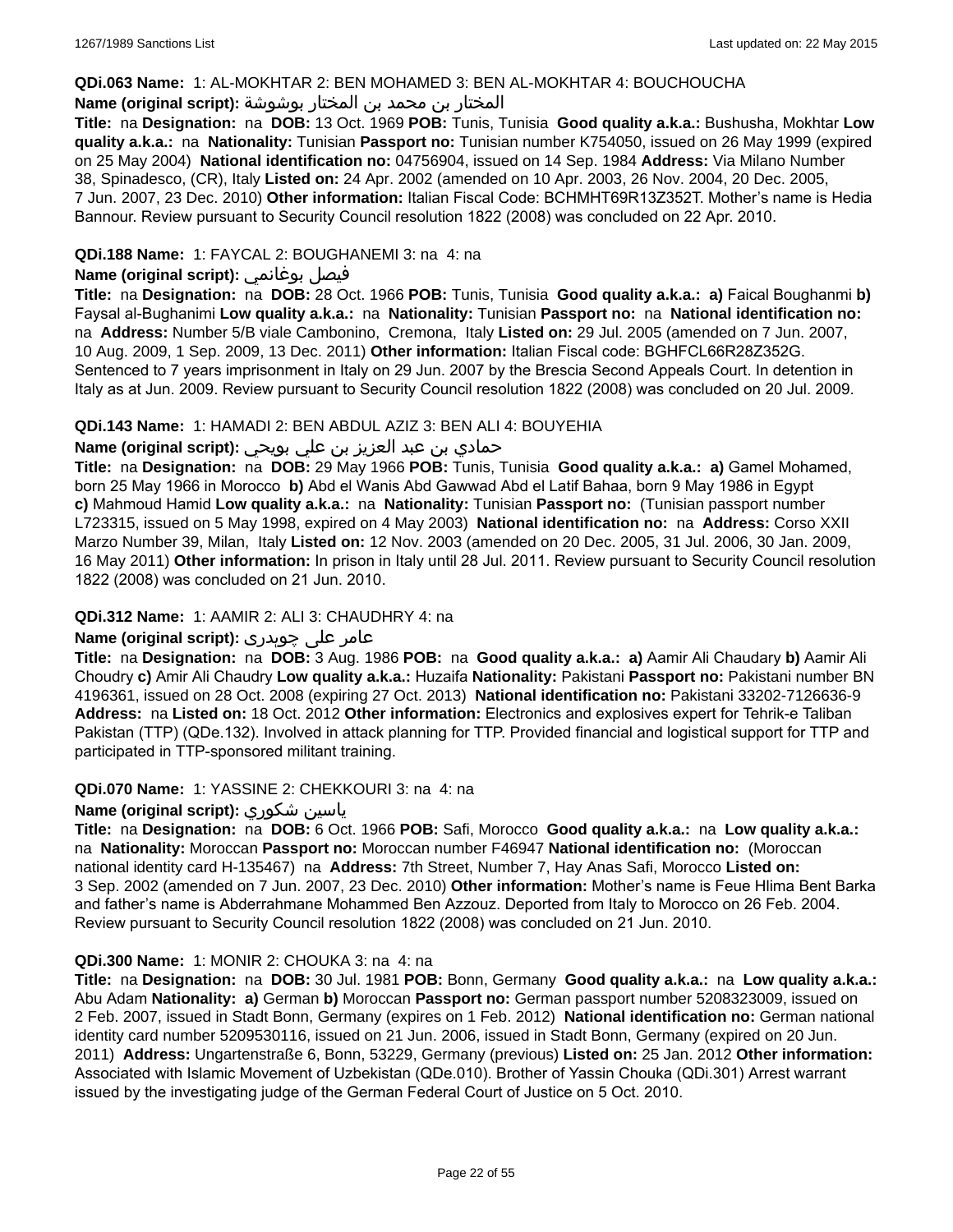#### **QDi.301 Name:** 1: YASSIN 2: CHOUKA 3: na 4: na

**Title:** na **Designation:** na **DOB:** 11 Dec. 1984 **POB:** Bonn, Germany **Good quality a.k.a.:** na **Low quality a.k.a.:** Abu Ibraheem **Nationality: a)** German **b)** Moroccan **Passport no:** German passport number 5204893014, issued on 5 Oct. 2000, issued in Stadt Bonn, Germany (expired on 5 Oct. 2005) **National identification no:** German national identity card number 5209445304, issued on 5 Sep. 2005, issued in Stadt Bonn, Germany (expired on 4 Sep. 2010) **Address:** Karl-Barth-Straße 14, Bonn, 53129, Germany (previous) **Listed on:** 25 Jan. 2012 **Other information:** Associated with Islamic Movement of Uzbekistan (QDe.010). Brother of Monir Chouka (QDi.300). Arrest warrant issued by the investigating judge of the German Federal Court of Justice on 5 Oct. 2010.

### **QDi.141 Name:** 1: MAXAMED 2: CABDULLAAH 3: CIISE 4: na

**Title:** na **Designation:** na **DOB:** 8 Oct. 1974 **POB:** Kismaayo, Somalia **Good quality a.k.a.: a)** Maxamed Cabdullaahi Ciise **b)** Maxammed Cabdullaahi **c)** Cabdullah Mayamed Ciise **Low quality a.k.a.:** na **Nationality:** Somali **Passport no:** na **National identification no:** (United Kingdom identification number PX910063D) na **Address:** Somalia **Listed on:** 12 Nov. 2003 (amended on 9 Sep. 2005, 30 Jan. 2009, 20 Apr. 2009, 21 Oct. 2010) **Other information:** Present in Somalia as of Apr. 2009 following transfer from United Kingdom. Review pursuant to Security Council resolution 1822 (2008) was concluded on 21 Jun. 2010.

### **QDi.347 Name:** 1: DENIS 2: MAMADOU 3: GERHARD 4: CUSPERT

**Title:** na **Designation:** na **DOB:** 18 Oct. 1975 **POB:** Berlin, Germany **Good quality a.k.a.:** na **Low quality a.k.a.:** Abu Talha al-Almani **Nationality:** German **Passport no:** na **National identification no:** 2550439611, issued in District Friedrichshain-Kreuzberg of Berlin, Germany (issued on 22 Apr. 2010, expires on 21 Apr. 2020) **Address: a)** (Syria/Turkey border area (as at Jan. 2015)) **b)** Karl-Marx-Str. 210, Berlin, 12055, Germany (primary address) **Listed on:** 11 Feb. 2015 **Other information:** Physical description: eye colour: brown; hair colour: black; height: 178cm; Tattoos: BROKEN DREAMS in letters (on back) and landscape of Africa (on right upper arm). Father's name: Richard Luc-Giffard; Mother's name: Sigrid Cuspert. European arrest warrant issued by investigating judge at the Federal Court of Justice of Germany, dated 14 May 2014 and 5 Dec. 2014.

### **QDi.331 Name:** 1: ANDERS 2: CAMEROON 3: OSTENSVIG 4: DALE

**Title:** na **Designation:** na **DOB:** 19 Oct. 1978 **POB:** Oslo, Norway **Good quality a.k.a.:** na **Low quality a.k.a.:** Muslim Abu Abdurrahman **Nationality:** na **Passport no:** na **National identification no:** na **Address:** na **Listed on:** 23 Sep. 2014 **Other information:**

#### **QDi.252 Name:** 1: AHMED 2: DEGHDEGH 3: na 4: na

#### **Name (original script):** دغداغ أحمد

**Title:** na **Designation:** na **DOB:** 17 Jan. 1967 **POB:** Anser, Wilaya (province) of Jijel, Algeria **Good quality a.k.a.: a)** Abd El Illah **b)** Abdellillah dit Abdellah Ahmed dit Said **Low quality a.k.a.:** na **Nationality:** Algerian **Passport no:** na **National identification no:** na **Address:** Algeria **Listed on:** 3 Jul. 2008 (amended on 24 Mar. 2009, 15 Nov. 2012) **Other information:** Belongs to the leadership and is the finance chief of the Organization of Al-Qaida in the Islamic Maghreb (Qde.014). Mother's name is Zakia Chebira. Father's name is Lakhdar.

#### **QDi.246 Name:** 1: REDENDO 2: CAIN 3: DELLOSA 4: na

**Title:** na **Designation:** na **DOB:** 15 May 1972 **POB:** Punta, Santa Ana, Manila, Philippines **Good quality a.k.a.: a)** Abu Ilonggo **b)** Brandon Berusa **c)** Abu Muadz **d)** Arnulfo Alvarado **e)** Habil Ahmad Dellosa **Low quality a.k.a.: a)** Dodong **b)** Troy **c)** Uthman **Nationality:** Filipino **Passport no:** na **National identification no:** na **Address:** 3111, Ma. Bautista, Punta, Santa Ana, Manila, Philippines **Listed on:** 4 Jun. 2008 (amended on 3 Jun. 2009, 13 Dec. 2011) **Other information:** Member of the Rajah Solaiman Movement (QDe.128) and linked to the Abu Sayyaf Group (QDe.001). Father's name is Fernando Rafael Dellosa. Mother's name is Editha Parado Cain. In detention in the Philippines as of Jan. 2010. Review pursuant to Security Council resolution 1822 (2008) was concluded on 13 May 2010.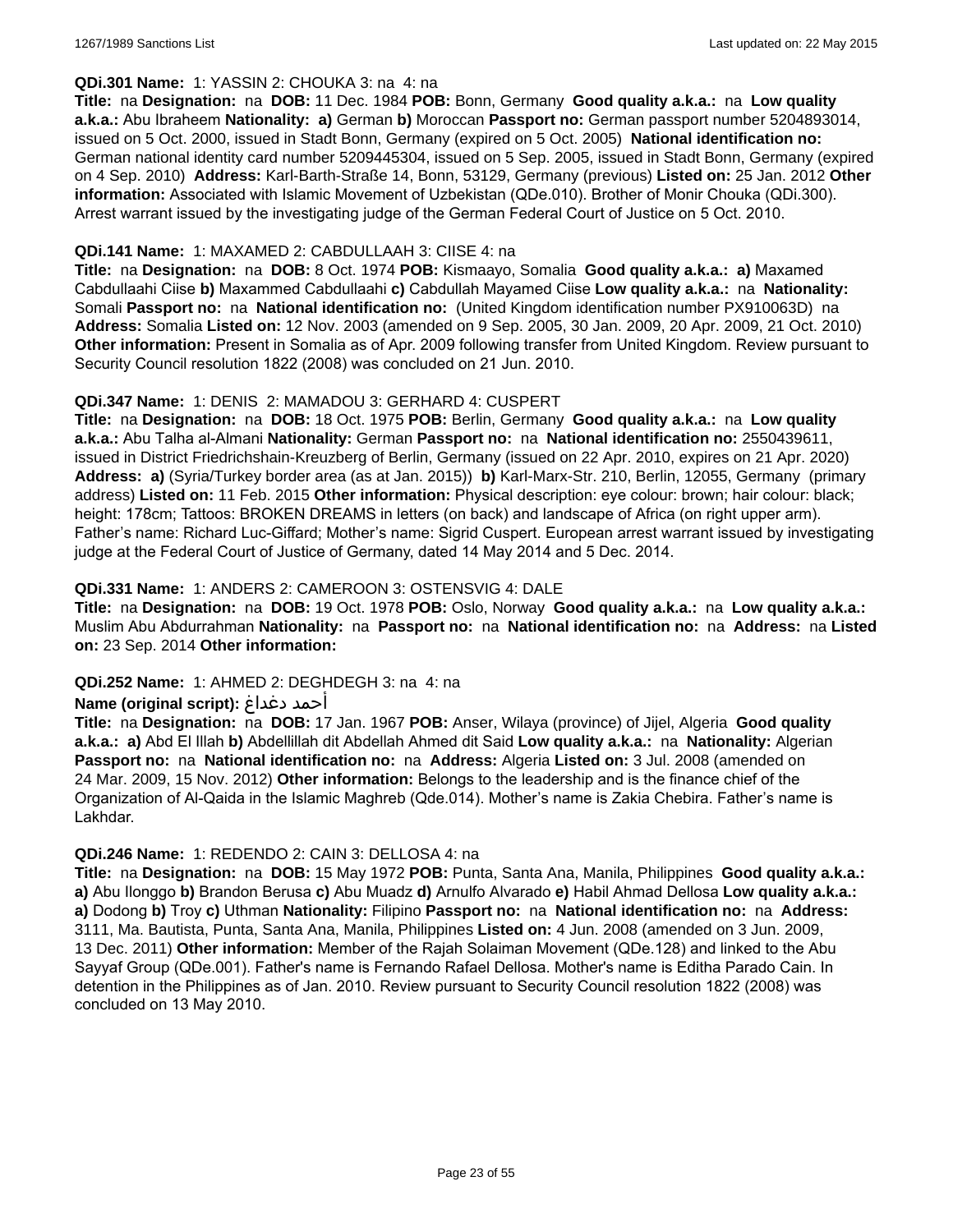#### **QDi.243 Name:** 1: FELICIANO 2: SEMBORIO 3: DELOS REYES JR. 4: na

**Title:** Ustadz **Designation:** na **DOB:** 4 Nov. 1963 **POB:** Arco, Lamitan, Basilan, Philippines **Good quality a.k.a.: a)** Abubakar Abdillah **b)** Abdul Abdillah **Low quality a.k.a.:** na **Nationality:** Filipino **Passport no:** na **National identification no:** na **Address:** Philippines **Listed on:** 4 Jun. 2008 (amended on 3 Jun. 2009, 13 Dec. 2011) **Other information:** Member of the Rajah Solaiman Movement (Qde.128). Father's name is Feliciano Delos Reyes Sr. Mother's name is Aurea Semborio. In detention in the Philippines as of May 2011. Review pursuant to Security Council resolution 1822 (2008) was concluded on 13 May 2010.

### **QDi.164 Name:** 1: OTHMAN 2: DERAMCHI 3: na 4: na

### **Name (original script):** درمشي عثمان

**Title:** na **Designation:** na **DOB:** 7 Jun. 1954 **POB:** Tighennif, Algeria **Good quality a.k.a.:** na **Low quality a.k.a.:** Abou Youssef **Nationality:** Algerian **Passport no:** na **National identification no:** na **Address:** Algeria **Listed on:** 17 Mar. 2004 (amended on 26 Nov. 2004, 21 Dec. 2007, 2 Dec. 2008, 3 Jun. 2009, 25 Jan. 2010, 16 May 2011) **Other information:** Italian Fiscal Code DRMTMN54H07Z301T. Deported from Italy to Algeria on 22 Aug. 2008. Father in law of Djamel Lounici (QDi.155). Review pursuant to Security Council resolution 1822 (2008) was concluded on 28 Sep. 2009.

### **QDi.245 Name:** 1: PIO 2: ABOGNE 3: DE VERA 4: na

**Title:** na **Designation:** na **DOB:** 19 Dec. 1969 **POB:** Bagac, Bagamanok, Catanduanes, Philippines **Good quality a.k.a.:** Ismael De Vera **Low quality a.k.a.: a)** Khalid **b)** Ismael **c)** Ismail **d)** Manex **e)** Tito Art **f)** Dave **g)** Leo **Nationality:** Filipino **Passport no:** na **National identification no:** na **Address:** Concepcion, Zaragosa, Nueva Ecija, Philippines **Listed on:** 4 Jun. 2008 (amended on 3 Jun. 2009, 13 Dec. 2011) **Other information:** Member of the Rajah Solaiman Movement (QDe.128), Abu Sayyaf Group (Qde.001) and Jemaah Islamiyah (Qde.092). Father's name is Honorio Devera. Mother's name is Fausta Abogne. In detention in the Philippines as of May 2011. Review pursuant to Security Council resolution 1822 (2008) was concluded on 13 May 2010.

### **QDi.169 Name:** 1: DHOU 2: EL-AICH 3: na 4: na

### **Name (original script):** العيش ذو

**Title:** na **Designation:** na **DOB:** 5 Aug. 1964 **POB:** Blida, Algeria **Good quality a.k.a.:** Abdel Hak **Low quality a.k.a.:** na **Nationality:** Algerian **Passport no:** na **National identification no:** na **Address:** na **Listed on:** 3 May 2004 (amended on 12 Apr. 2006, 7 Apr. 2008, 13 Dec. 2011) **Other information:** Confirmed to have died in Chad on 8 Mar. 2004. Review pursuant to Security Council resolution 1822 (2008) was concluded on 27 Jul. 2010.

#### **QDi.342 Name:** 1: OUMAR 2: DIABY 3: na 4: na

**Title:** na **Designation:** na **DOB:** 5 Aug. 1975 **POB:** Dakar, Senegal **Good quality a.k.a.:** na **Low quality a.k.a.: a)** Omsen **b)** Oumar Omsen **Nationality:** Senegalese **Passport no:** na **National identification no:** na **Address:** Syrian Arab Republic (located in) **Listed on:** 23 Sep. 2014 **Other information:** A leader of an armed group linked to Al-Nusrah Front for the People of the Levant (QDe.137) and a key facilitator for a Syrian foreign terrorist fighter network. Active in terrorist propaganda through the Internet.

## **QDi.167 Name:** 1: KAMEL 2: DJERMANE 3: na 4: na

## **Name (original script):** جرمان كمال

**Title:** na **Designation:** na **DOB:** 12 Oct. 1965 **POB:** Oum el Bouaghi, Algeria **Good quality a.k.a.: a)** Bilal **b)** Adel **c)** Fodhil **d)** Abou Abdeljalil **Low quality a.k.a.:** na **Nationality:** Algerian **Passport no:** na **National identification no:** na **Address:** Algeria **Listed on:** 3 May 2004 (amended on 7 Apr. 2008, 13 Dec. 2011) **Other information:** In detention in Algeria as at April 2010. Arrest warrant issued by the German authorities on 9 Oct. 2003 for involvement in kidnapping. Former member of the Katibat Tarek Ibn Ziad of The Organization of Al-Qaida in the Islamic Maghreb (QDe.014). Review pursuant to Security Council resolution 1822 (2008) was concluded on 27 Jul. 2010.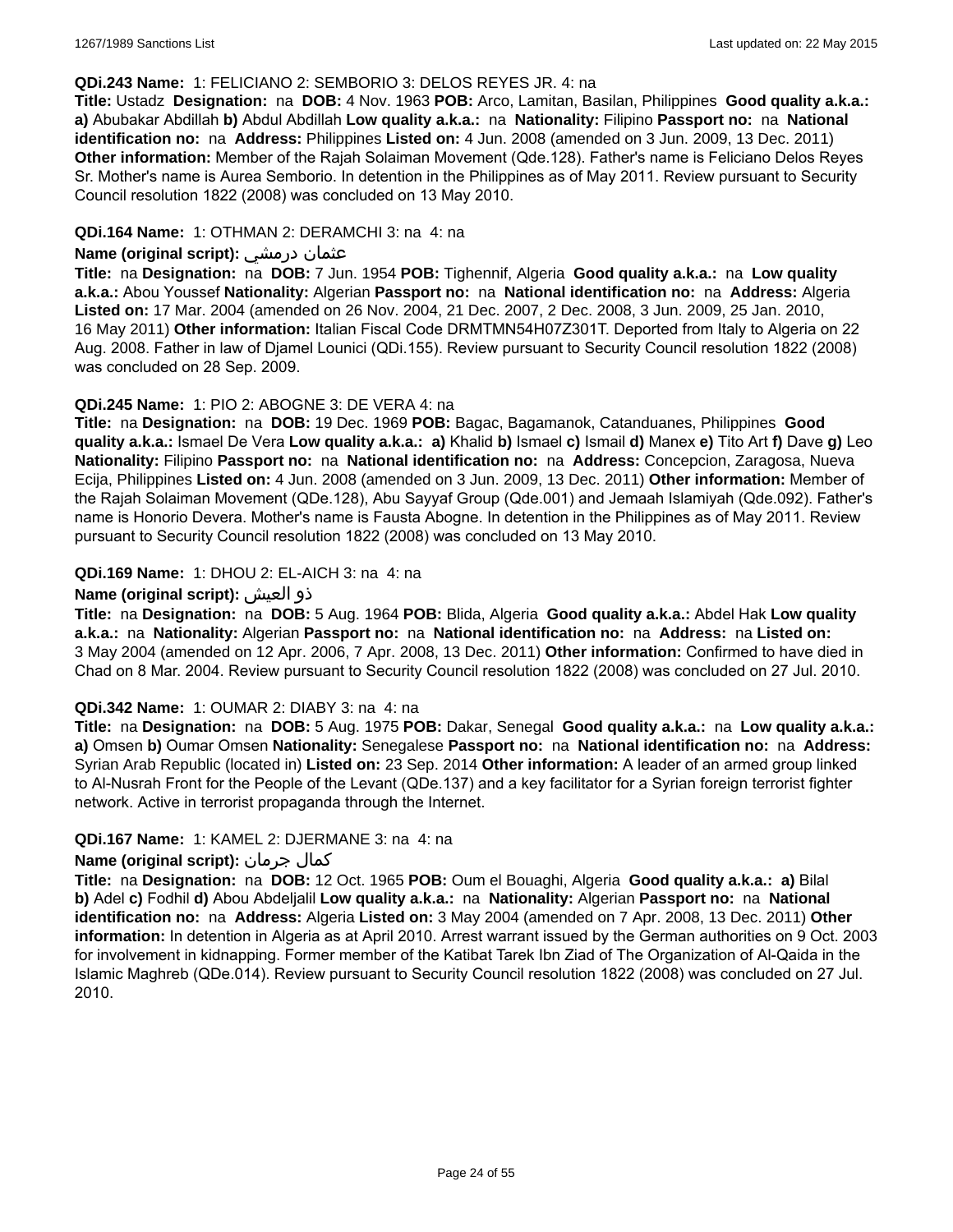**QDi.249 Name:** 1: YAHIA 2: DJOUADI 3: na 4: na

#### **Name (original script):** جوادي يحي

**Title:** na **Designation:** na **DOB:** 1 Jan. 1967 **POB:** M'Hamid, Wilaya (province) of Sidi Bel Abbes, Algeria **Good quality a.k.a.: a)** Yahia Abou Ammar **b)** Abou Ala **Low quality a.k.a.:** na **Nationality:** Algerian **Passport no:**  na **National identification no:** na **Address:** na **Listed on:** 3 Jul. 2008 (amended on 15 Nov. 2012) **Other information:** Belongs to the leadership of the Organization of Al-Qaida in the Islamic Maghreb (listed under permanent reference number QDe.014). Located in Northern Mali as of Jun. 2008. Mother's name is Zohra Fares. Father's name is Mohamed.

## **QDi.232 Name:** 1: ABDELMALEK 2: DROUKDEL 3: na 4: na

### عبد المالك دروكدال **:(script original (Name**

**Title:** na **Designation:** na **DOB:** 20 Apr. 1970 **POB:** Meftah, Wilaya of Blida, Algeria **Good quality a.k.a.:** Abou Mossaab Abdelouadoud **Low quality a.k.a.:** na **Nationality:** Algerian **Passport no:** na **National identification no:** na **Address:** Algeria **Listed on:** 27 Aug. 2007 (amended on 7 Apr. 2008, 13 Dec. 2011) **Other information:** Head of The Organization of Al-Qaida in the Islamic Maghreb (QDe.014). Sentenced in absentia to life imprisonment in Algeria on 21 March 2007. Father's name is Rabah Droukdel. Mother's name is Z'hour Zdigha. Review pursuant to Security Council resolution 1822 (2008) was concluded on 4 May 2009.

## **QDi.095 Name:** 1: LIONEL 2: DUMONT 3: na 4: na

**Title:** na **Designation:** na **DOB:** 21 Jan. 1971 **POB:** Roubaix, France **Good quality a.k.a.: a)** Jacques Brougere **b)** Abu Hamza **c)** Di Karlo Antonio **d)** Merlin Oliver Christian Rene **e)** Arfauni Imad Ben Yousset Hamza **f)** Imam Ben Yussuf Arfaj **g)** Abou Hamza **h)** Arfauni Imad **Low quality a.k.a.: a)** Bilal **b)** Hamza **c)** Koumkal **d)** Kumkal **e)** Merlin **f)** Tinet **g)** Brugere **h)** Dimon **Nationality:** French **Passport no:** na **National identification no:** na **Address:** France **Listed on:** 25 Jun. 2003 (amended on 22 Nov. 2004, 26 Nov. 2004, 2 Jul. 2007, 17 Oct. 2007, 24 Mar. 2009, 6 Aug. 2010) **Other information:** In custody in France as of May 2004. Sentenced to 25 years imprisonment in France in 2007. Review pursuant to Security Council resolution 1822 (2008) was concluded on 15 Jun. 2010.

### **QDi.111 Name:** 1: AGUS 2: DWIKARNA 3: na 4: na

**Title:** na **Designation:** na **DOB:** 11 Aug. 1964 **POB:** Makassar, South Sulawesi, Indonesia **Good quality a.k.a.:**  na **Low quality a.k.a.:** na **Nationality:** Indonesian **Passport no:** Indonesian Travel document number XD253038 **National identification no:** na **Address:** Indonesia **Listed on:** 9 Sep. 2003 (amended on 26 Nov. 2004, 14 May 2014) **Other information:** Arrested 13 Mar. 2002, sentenced 12 July 2002 in the Philippines. Released from custody in the Philippines on 1 Jan. 2014 and subsequently deported to Indonesia. Physical description: height 165 cm. Photo available for inclusion in the INTERPOL-UN Security Council Special Notice. Review pursuant to Security Council resolution 1822 (2008) was concluded on 25 May 2010.

## **QDi.142 Name:** 1: RADI 2: ABD EL SAMIE 3: ABOU EL YAZID 4: EL AYASHI

#### راضي عبد السميع أبواليزيد العياشي **:(script original (Name**

**Title:** na **Designation:** na **DOB:** 2 Jan. 1972 **POB:** El Gharbia, Egypt **Good quality a.k.a.:** na **Low quality a.k.a.:** Mera'i **Nationality:** na **Passport no:** na **National identification no:** na **Address:** Via Cilea 40, Milan, Italy (Domicile) **Listed on:** 12 Nov. 2003 (amended on 9 Sep. 2005, 21 Dec. 2007, 16 May 2011) **Other information:** Sentenced to ten years of imprisonment by the Court of first instance of Milan on 21 Sep. 2006. In custody in Italy. Due for release on 6 Jan. 2012. Subject to expulsion from Italy after serving the sentence. Review pursuant to Security Council resolution 1822 (2008) was concluded on 21 Jun. 2010.

#### **QDi.262 Name:** 1: REDOUANE 2: EL HABHAB 3: na 4: na

**Title:** na **Designation:** na **DOB:** 20 Dec. 1969 **POB:** Casablanca, Morocco **Good quality a.k.a.:** Abdelrahman **Low quality a.k.a.:** na **Nationality: a)** German **b)** Moroccan **Passport no:** German number 1005552350, issued on 27 Mar. 2001 ( by Municipality of Kiel, Germany, expired on 26 Mar. 2011) **National identification no:** German federal identity card number 1007850441, issued on 27 Mar. 2001 ( by Municipality of Kiel, Germany, expired on 26 Mar. 2011) **Address:** lltisstrasse 58, 24143 Kiel, Germany (previous address) **Listed on:** 12 Nov. 2008 (amended on 30 Jan. 2009, 24 Mar. 2009, 15 Nov. 2012) **Other information:** Released from custody in Germany in Apr. 2012.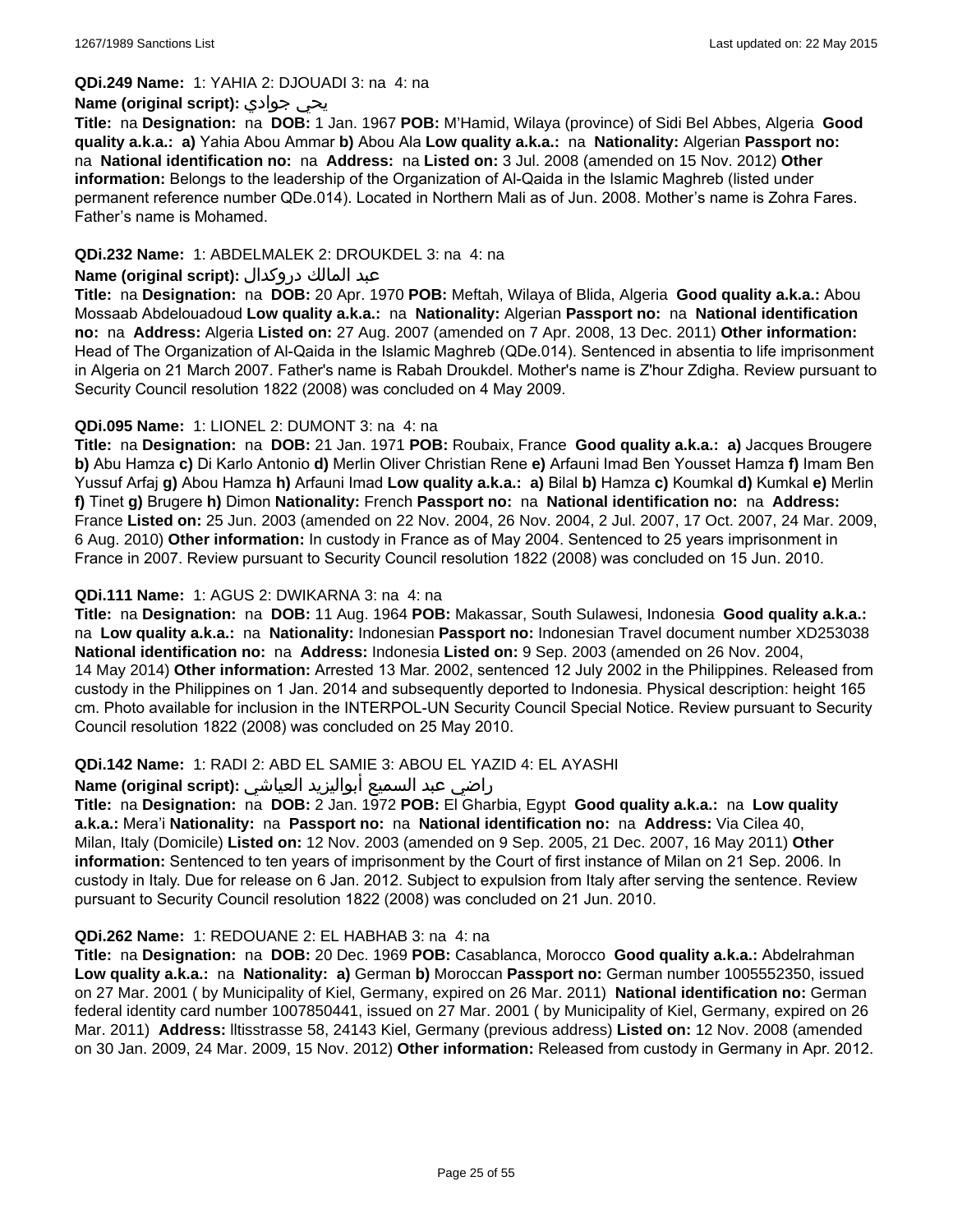### **QDi.082 Name:** 1: MOUNIR 2: EL MOTASSADEQ 3: na 4: na

### **Name (original script):** المتصدق منير

**Title:** na **Designation:** na **DOB:** 3 Apr. 1974 **POB:** Marrakesh, Morocco **Good quality a.k.a.:** Mounir el Moutassadeq **Low quality a.k.a.:** na **Nationality:** Moroccan **Passport no:** Moroccan Passport H 236483 **National identification no:** Moroccan national identity card E-491591 **Address:** (In prison in Germany) **Listed on:** 30 Sep. 2002 (amended on 26 Nov. 2004, 7 Sep. 2007, 23 Dec. 2010) **Other information:** Arrested on 28 Nov. 2001 and found guilty in Germany of being an accessory to murder and of membership in a terrorist organization and sentenced to 15 years of imprisonment on 8 Jan. 2007. Father's name is Brahim Brik. Mother's name is Habiba Abbes. Review pursuant to Security Council resolution 1822 (2008) was concluded on 20 May 2010.

## **QDi.065 Name:** 1: ABD EL KADER 2: MAHMOUD 3: MOHAMED 4: EL SAYED

#### عبد القادر محمود محمد السيد **:(script original (Name**

**Title:** na **Designation:** na **DOB:** 26 Dec. 1962 **POB:** Egypt **Good quality a.k.a.: a)** Es Sayed, Kader **b)** Abdel Khader Mahmoud Mohamed el Sayed **Low quality a.k.a.:** na **Nationality:** Egyptian **Passport no:** na **National identification no:** na **Address:** na **Listed on:** 24 Apr. 2002 (amended on 26 Nov. 2004, 7 Jun. 2007, 16 May 2011) **Other information:** Italian Fiscal Code: SSYBLK62T26Z336L. Sentenced to 8 years imprisonment in Italy on 2 February 2004. Considered a fugitive from justice by the Italian authorities. Review pursuant to Security Council resolution 1822 (2008) was concluded on 22 Apr. 2010.

### **QDi.064 Name:** 1: SAMI 2: BEN KHAMIS 3: BEN SALEH 4: ELSSEID

## سامي بن خميس بن صالح الصيد **:Name (original script**)

**Title:** na **Designation:** na **DOB:** 10 Feb. 1968 **POB:** Menzel Jemil, Bizerte, Tunisia **Good quality a.k.a.:** Omar El Mouhajer **Low quality a.k.a.:** Saber **Nationality:** Tunisian **Passport no:** (Tunisian passport number K929139, issued on 14 Feb. 1995, expired on 13 Feb. 2000) **National identification no: a)** (00319547 issued on 8 Dec. 1994) **b)** (Italian Fiscal Code: SSDSBN68B10Z352F) na **Address:** Ibn Al-Haythman Street, Number 6, Manubah, Tunis, Tunisia **Listed on:** 24 Apr. 2002 (amended on 10 Apr. 2003, 26 Nov. 2004, 9 Sep. 2005, 20 Dec. 2005, 7 Jun. 2007, 21 Dec. 2007, 10 Aug. 2009, 23 Dec. 2010, 24 Nov. 2014) **Other information:** Mother's name is Beya Al-Saidani. Deported from Italy to Tunisia on 2 Jun. 2008. Imprisoned in Tunisia in Aug. 2014. Review pursuant to Security Council resolution 1822 (2008) was concluded on 22 Apr. 2010.

## **QDi.096 Name:** 1: MOUSSA 2: BEN OMAR 3: BEN ALI 4: ESSAADI

## موسى بن عمر بن علي السعدي **:Name (original script**)

**Title:** na **Designation:** na **DOB:** 4 Dec. 1964 **POB:** Tabarka, Tunisia **Good quality a.k.a.:** na **Low quality a.k.a.: a)** Dah Dah **b)** Abdelrahmman **c)** Bechir **Nationality:** Tunisian **Passport no:** (Tunisian passport number L335915, issued in Milan, Italy on 8 Nov. 1996, expired on 7 Nov. 2001) **National identification no:** na **Address:** Tunisia **Listed on:** 25 Jun. 2003 (amended on 20 Dec. 2005, 17 Oct. 2007, 10 Aug. 2009, 16 May 2011, 20 Jul. 2012) **Other information:** Considered a fugitive from justice by the Italian authorities (as of Nov. 2009). Left Sudan to Tunisia in 2011. Review pursuant to Security Council resolution 1822 (2008) was concluded on 15 Jun. 2010.

## **QDi.083 Name:** 1: ZAKARYA 2: ESSABAR 3: na 4: na

## **Name (original script):** الصبار زكريا

**Title:** na **Designation:** na **DOB:** 3 Apr. 1977 **POB:** Essaouria, Morocco **Good quality a.k.a.:** Zakariya Essabar **Low quality a.k.a.:** na **Nationality:** Moroccan **Passport no: a)** Moroccan passport number M 271351 (issued on 24 Oct. 2000 by the Embassy of Morocco in Berlin) **b)** Moroccan passport number K-348486 **National identification no: a)** Moroccan National Identity number E-189935 **b)** Moroccan National Identity Card number G-0343089 **Address:** na **Listed on:** 30 Sep. 2002 (amended on 26 Nov. 2004, 10 Jun. 2011) **Other information:** Father's name is Mohamed ben Ahmed. Mother's name is Sfia bent Toubali. Review pursuant to Security Council resolution 1822 (2008) was concluded on 20 May 2010.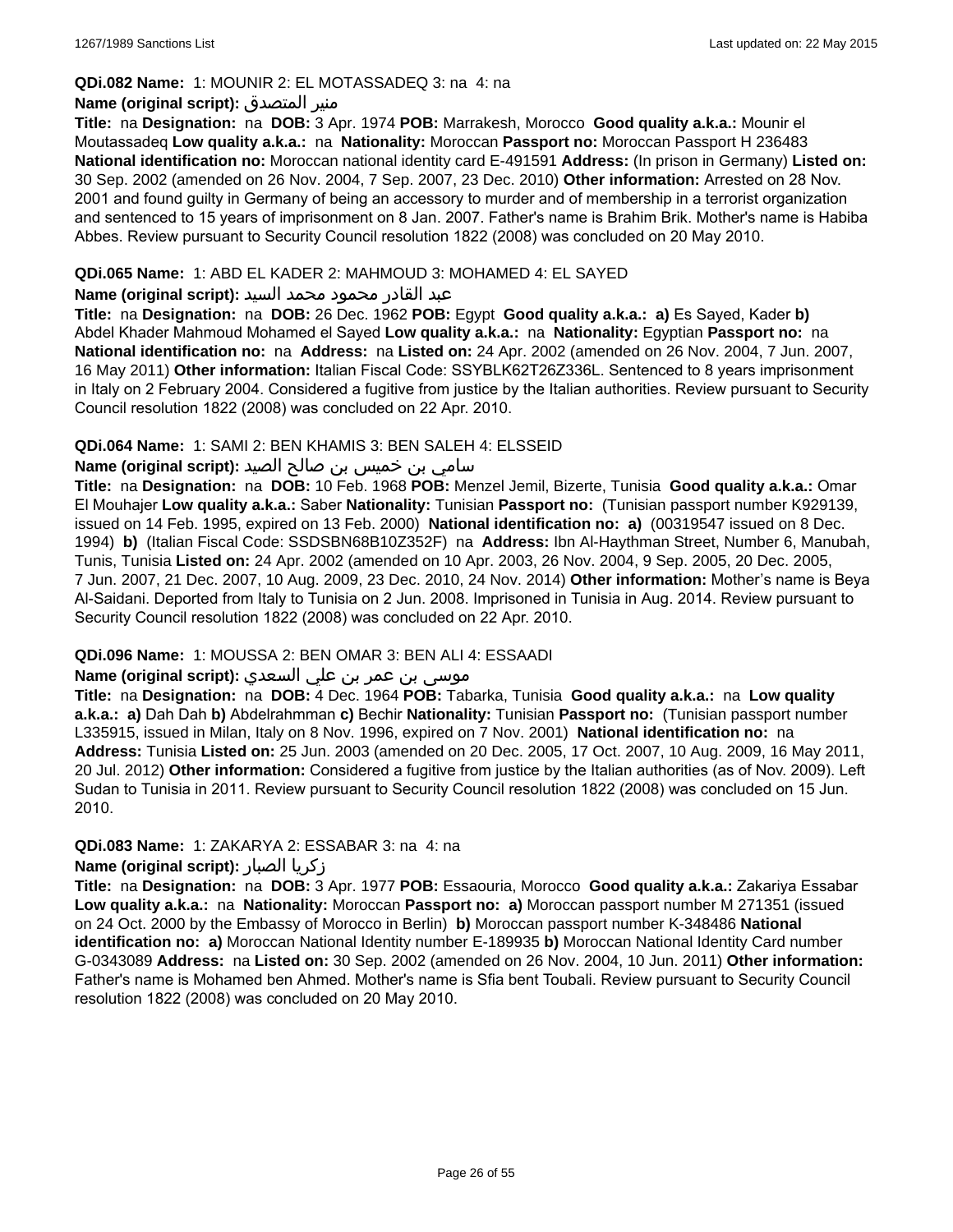#### **QDi.352 Name:** 1: MAULANA 2: FAZLULLAH 3: na 4: na

**Title:** na **Designation:** na **DOB:** 1974 **POB:** Kuza Bandai village, Swat Valley, Khyber Pakhtunkhawa Province, Pakistan **Good quality a.k.a.: a)** Mullah Fazlullah **b)** Fazal Hayat **Low quality a.k.a.:** Mullah Radio **Nationality:**  na **Passport no:** na **National identification no:** na **Address:** (Afghanistan / Pakistan border region) **Listed on:** 7 Apr. 2015 **Other information:** Commander of Tehrik-e Taliban Pakistan (TTP) (QDe.132) since 7 Nov. 2013. Led the local TTP in Pakistan's northwest valley of Swat from 2007 to 2009.

#### **QDi.251 Name:** 1: SALAH EDDINE 2: GASMI 3: na 4: na

## **Name (original script):** قاسمي صالح

**Title:** na **Designation:** na **DOB:** 13 Apr. 1971 **POB:** Zeribet El Oued, Wilaya (province) of Biskra, Algeria **Good quality a.k.a.:** Abou Mohamed Salah **Low quality a.k.a.:** Bounouadher **Nationality:** Algerian **Passport no:** na **National identification no:** na **Address:** Algeria **Listed on:** 3 Jul. 2008 (amended on 24 Mar. 2009, 15 Nov. 2012, 14 Mar. 2013) **Other information:** Belongs to the leadership and is in charge of information committee of the Organization of Al-Qaida in the Islamic Maghreb (QDe.014). Mother's name is Yamina Soltane. Father's name is Abdelaziz. Associated with Abdelmalek Droukdel (QDi.232). Arrested in Algeria on 16 Dec. 2012.

### **QDi.259 Name:** 1: FRITZ 2: MARTIN 3: GELOWICZ 4: na

**Title:** na **Designation:** na **DOB:** 1 Sep. 1979 **POB:** Munich, Germany **Good quality a.k.a.: a)** Robert Konars, born 10 Apr. 1979 in Liege, Belgium **b)** Markus Gebert **Low quality a.k.a.: a)** Malik **b)** Benzl **c)** Bentley **Nationality:** German **Passport no:** German number 7020069907, issued in Ulm, Germany (expired on 11 May 2010.) **National identification no:** German Federal Identity Card number 7020783883, issued in Ulm, Germany (expired on 10 Jun. 2008.) **Address: a)** (In prison in Germany (since Sep. 2007).) **b)** Böfinger Weg 20, Ulm, 89075, Germany (previous address) **Listed on:** 27 Oct. 2008 (amended on 13 Dec. 2011) **Other information:** Associated with the Islamic Jihad Union (IJU), also known as the Islamic Jihad Group (QDe.119). Associated with Daniel Martin Schneider (QDi.260) and Adem Yilmaz (QDi.261). In detention in Germany as of Jun. 2010.

### **QDi.028 Name:** 1: AHMED 2: KHALFAN 3: GHAILANI 4: na

**Title:** na **Designation:** na **DOB: a)** 14 Mar. 1974 **b)** 13 Apr. 1974 **c)** 14 Apr. 1974 **d)** 1 Aug. 1970 **POB:** Zanzibar, Tanzania **Good quality a.k.a.: a)** Ahmad, Abu Bakr **b)** Ahmed, Abubakar **c)** Ahmed, Abubakar K. **d)** Ahmed, Abubakar Khalfan **e)** Ahmed, Abubakary K. **f)** Ahmed, Ahmed Khalfan **g)** Ali, Ahmed Khalfan **h)** Ghailani, Abubakary Khalfan Ahmed **i)** Ghailani, Ahmed **j)** Ghilani, Ahmad Khalafan **k)** Hussein, Mahafudh Abubakar Ahmed Abdallah **l)** Khalfan, Ahmed **m)** Mohammed, Shariff Omar **n)** Haythem al-Kini **Low quality a.k.a.: a)** Ahmed The Tanzanian **b)** Foopie **c)** Fupi **d)** Ahmed, A **e)** Al Tanzani, Ahmad **f)** Bakr, Abu **g)** Khabar, Abu **Nationality:** Tanzanian **Passport no:** na **National identification no:** na **Address:** United States of America **Listed on:** 17 Oct. 2001 (amended on 27 Jul. 2007, 21 Oct. 2010) **Other information:** Apprehended in July 2004 and in custody for trial in the United States of America, as at October 2010. Review pursuant to Security Council resolution 1822 (2008) was concluded on 21 Jun. 2010.

#### **QDi.250 Name:** 1: AMOR 2: MOHAMED 3: GHEDEIR 4: na

#### عمر محمد قدير **:(script original (Name**

**Title:** na **Designation:** na **DOB:** Approximately 1958 **POB:** Deb-Deb, Amenas, Wilaya (province) of Illizi, Algeria **Good quality a.k.a.: a)** Abdelhamid Abou Zeid **b)** Youcef Adel **c)** Abou Abdellah **d)** Abid Hammadou, born 12 Dec. 1965 in Touggourt, Wilaya (province) of Ouargla, Algeria (previously listed as) **Low quality a.k.a.:**  na **Nationality:** Algerian **Passport no:** na **National identification no:** na **Address:** na **Listed on:** 3 Jul. 2008 (amended on 10 May 2012, 15 Nov. 2012) **Other information:** Associated with the Organization of Al-Qaida in the Islamic Maghreb (QDe.014). Located in Northern Mali as of Jun. 2008. Mother's name is Benarouba Bachira. Father's name is Mabrouk. He usurped the identity of Abid Hammadou, who allegedly died in Chad in 2004.

#### **QDi.341 Name:** 1: KEVIN 2: GUIAVARCH 3: na 4: na

**Title:** na **Designation:** na **DOB:** 12 Mar. 1993 **POB:** Paris, France **Good quality a.k.a.:** na **Low quality a.k.a.:**  na **Nationality:** na **Passport no:** na **National identification no:** na **Address:** Syrian Arab Republic (located in since 2012) **Listed on:** 23 Sep. 2014 **Other information:** French terrorist fighter who travelled to Syria and joined Al-Nusrah Front for the People of the Levant (QDe.137). Facilitator of foreign terrorist fighters from France to Syria. Activist in violent propaganda through the Internet.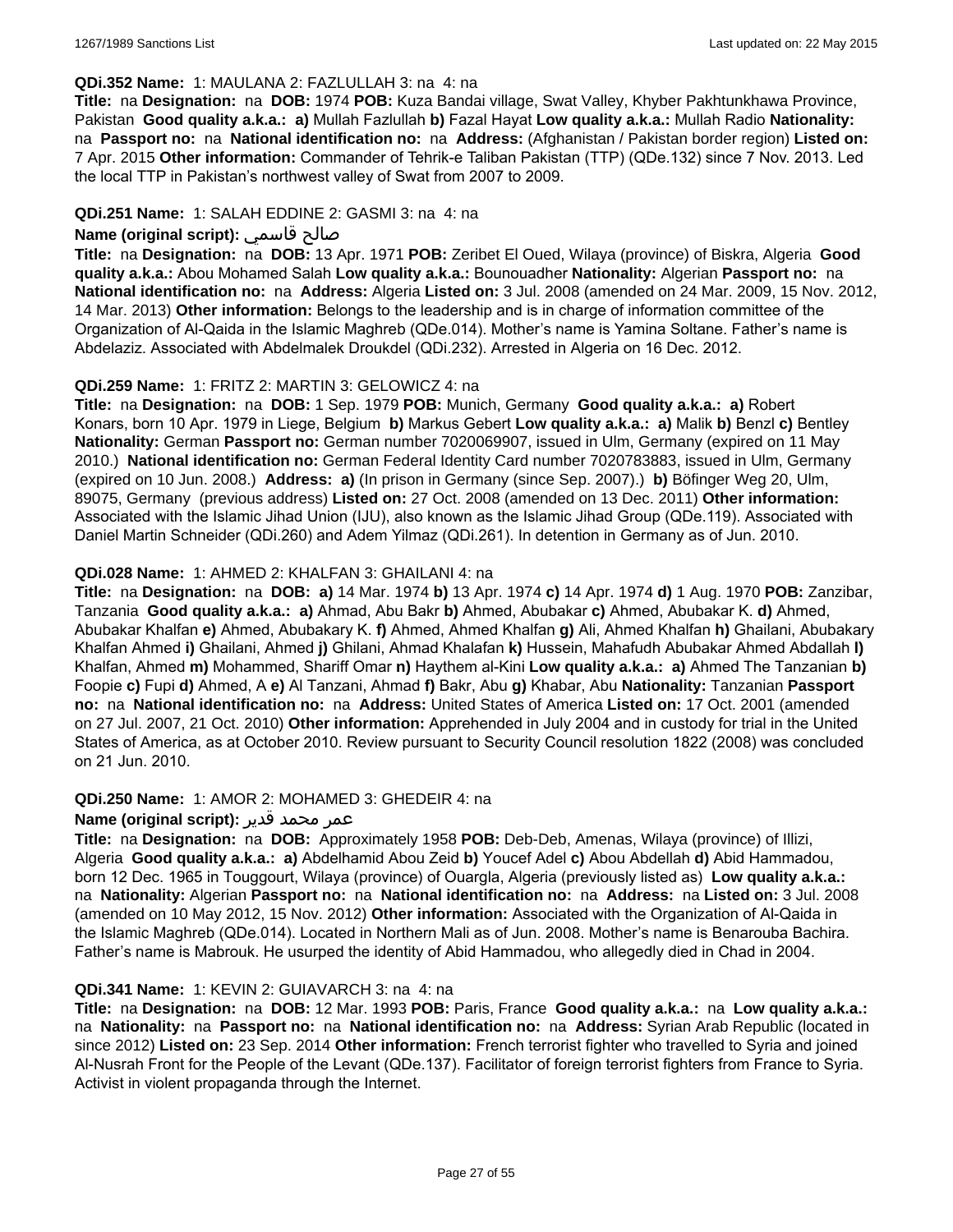#### **QDi.218 Name:** 1: GUN GUN 2: RUSMAN 3: GUNAWAN 4: na

**Title:** na **Designation:** na **DOB:** 6 Jul. 1977 **POB:** Cianjur, West Java, Indonesia **Good quality a.k.a.: a)** Gunawan, Rusman **b)** Abd Al-Hadi **c)** Abdul Hadi **d)** Abdul Karim **e)** Bukhori **f)** Bukhory **Low quality a.k.a.:** na **Nationality:** Indonesian **Passport no:** na **National identification no:** na **Address:** na **Listed on:** 21 Apr. 2006 (amended on 13 Dec. 2011) **Other information:** Brother of Nurjaman Riduan Isamuddin (QDi.087). Review pursuant to Security Council resolution 1822 (2008) was concluded on 8 Jun. 2010.

## **QDi.003 Name:** 1: SALIM 2: AHMAD 3: SALIM 4: HAMDAN

## سالم أحمد سالم حمدان **:(script original (Name**

**Title:** na **Designation:** na **DOB:** 1965 **POB: a)** Al-Mukalla, Yemen **b)** AI-Mukala, Yemen **Good quality a.k.a.: a)** Saqr Al-Jaddawi (الجداوي صقر الكنية(**b)** Saqar Al Jadawi **c)** Saqar Aljawadi **d)** Salem Ahmed Salem Hamdan **Low quality a.k.a.:** na **Nationality:** Yemeni **Passport no:** Yemeni number 00385937 **National identification no:** na **Address: a)** Shari Tunis, Sana'a, Yemen (previous address) **b)** (Located in Yemen since Nov. 2008) **Listed on:** 25 Jan. 2001 (amended on 25 Jul. 2006, 23 Apr. 2007, 30 Jan. 2009, 17 Jul. 2009, 25 Jan. 2010) **Other information:** Driver and private bodyguard to Usama bin Laden (deceased) from 1996 until 2001. Transferred from United States custody to Yemen in Nov. 2008. Review pursuant to Security Council resolution 1822 (2008) was concluded on 8 Jul. 2010.

### **QDi.068 Name:** 1: ADEL 2: BEN AL-AZHAR 3: BEN YOUSSEF 4: HAMDI

## عادل بن الأزهر بن يوسف حمدي **:(script original (Name**

**Title:** na **Designation:** na **DOB:** 14 Jul. 1970 **POB:** Tunis, Tunisia **Good quality a.k.a.:** Adel ben al- Azhar ben Youssef ben Soltane, born 14 Jul. 1970 in Tunis, Tunisia (formerly listed as) **Low quality a.k.a.:** Zakariya **Nationality:** Tunisian **Passport no:** (Tunisian passport number M408665, issued on 4 Oct. 2000, expired 3 Oct. 2005) **National identification no: a)** (Tunisian national identity number W334061 issued on 9 Mar. 2011) **b)** (Italian Fiscal Code: BNSDLA70L14Z352B) na **Address:** Tunisia **Listed on:** 3 Sep. 2002 (amended on 20 Dec. 2005, 7 Jun. 2007, 23 Dec. 2010, 24 Nov. 2014) **Other information:** Deported from Italy to Tunisia on 28 February 2004. Serving a 12-year prison sentence in Tunisia for membership in a terrorist organization abroad as at Jan. 2010. Arrested in Tunisia in 2013. Legally changed family name from Ben Soltane to Hamdi in 2014. Review pursuant to Security Council resolution 1822 (2008) was concluded on 21 Jun. 2010.

#### **QDi.144 Name:** 1: MOHAMMAD 2: TAHIR 3: HAMMID 4: na

#### **محمد طاهر حامد :(Name (original script**

**Title:** Imam **Designation:** na **DOB:** 1 Nov. 1975 **POB:** Poshok, Iraq **Good quality a.k.a.:** Abdelhamid Al Kurdi **Low quality a.k.a.:** na **Nationality:** na **Passport no:** na **National identification no:** na **Address:** na **Listed on:** 12 Nov. 2003 (amended on 9 Sep. 2005, 21 Dec. 2007, 16 May 2011) **Other information:** A deportation order was issued by the Italian authorities on 18 Oct. 2004. Considered a fugitive from justice by the Italian authorities as of Sep. 2007. Review pursuant to Security Council resolution 1822 (2008) was concluded on 8 Jun. 2010.

#### **QDi.204 Name:** 1: ISNILON 2: TOTONI 3: HAPILON 4: na

**Title:** na **Designation:** na **DOB: a)** 18 Mar. 1966 **b)** 10 Mar. 1967 **POB:** Bulanza, Lantawan, Basilan, The Philippines **Good quality a.k.a.: a)** Isnilon Hapilun **b)** Isnilun Hapilun **c)** Abu Musab **d)** Salahudin **e)** Tuan Isnilon **Low quality a.k.a.:** na **Nationality:** Filipino **Passport no:** na **National identification no:** na **Address:** na **Listed on:** 6 Dec. 2005 **Other information:** Review pursuant to Security Council resolution 1822 (2008) was concluded on 8 Jun. 2010.

#### **QDi.268 Name:** 1: ABDUL 2: HAQ 3: na 4: na

**Title:** na **Designation:** na **DOB:** 10 Oct. 1971 **POB:** Chele County, Khuttan Area, Xinjiang Uighur Autonomous Region, China **Good quality a.k.a.: a)** Maimaitiming Maimaiti **b)** Abdul Heq **c)** Abuduhake **d)** Abdulheq Jundullah **e)** 'Abd Al-Haq **f)** Memetiming Memeti **g)** Memetiming Aximu **h)** Memetiming Qekeman **i)** Maiumaitimin Maimaiti **j)** Abdul Saimaiti **k)** Muhammad Ahmed Khaliq **Low quality a.k.a.: a)** Maimaiti Iman **b)** Muhelisi **c)** Qerman **d)** Saifuding **Nationality:** Chinese **Passport no:** na **National identification no:** Chinese national identity card number 653225197110100533 **Address:** na **Listed on:** 15 Apr. 2009 (amended on 13 Dec. 2011) **Other information:** Location (as at Apr. 2009): Pakistan. Overall leader and commander of the Eastern Turkistan Islamic Movement (QDe.088). Involved in fundraising and recruitment for this organization. Reportedly deceased in Pakistan in February 2010.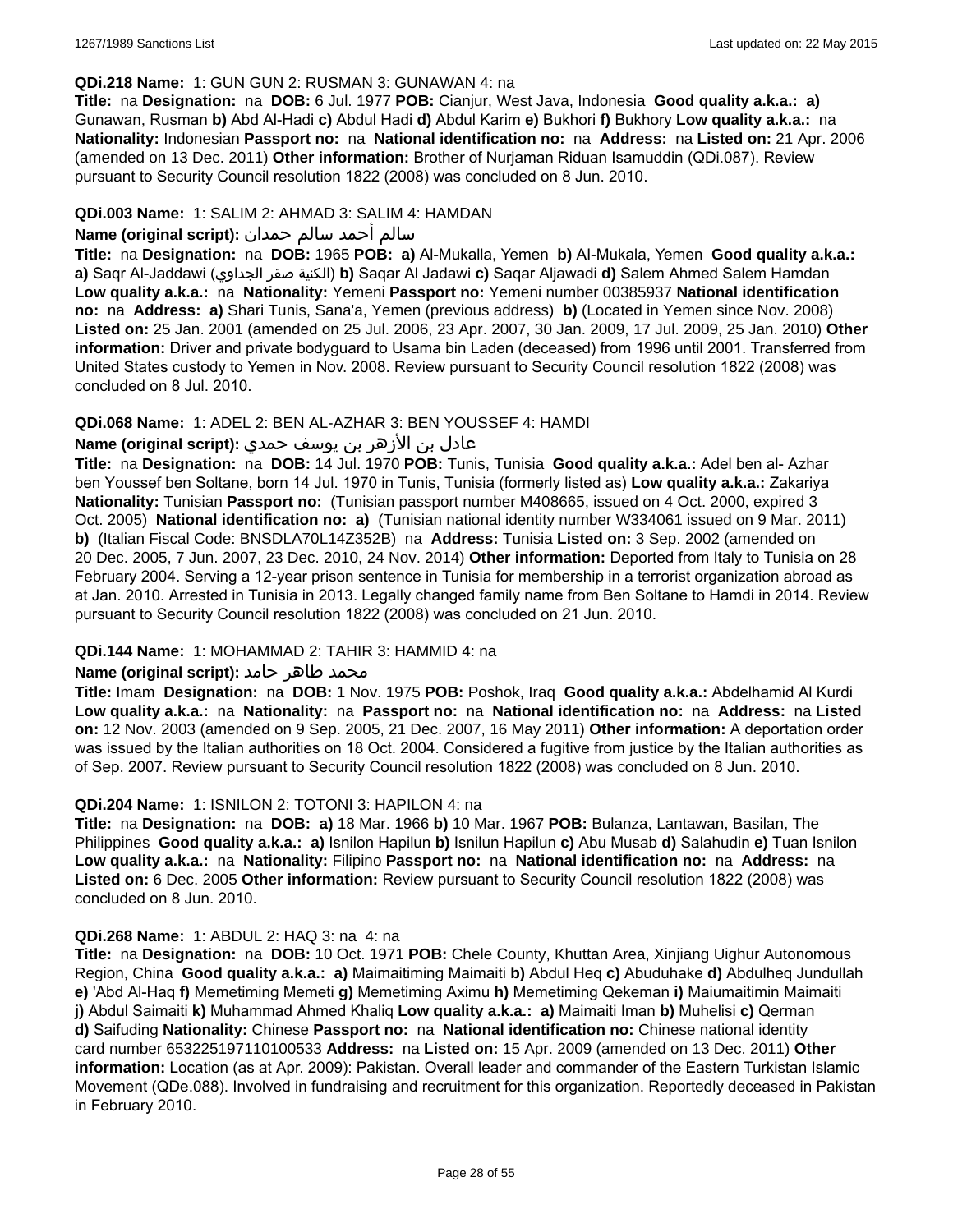## **QDi.088 Name:** 1: GULBUDDIN 2: HEKMATYAR 3: na 4: na

### **Name (original script):** حکمتیار گلبدین

**Title:** na **Designation:** na **DOB:** 1 Aug. 1949 **POB:** Kunduz Province, Afghanistan **Good quality a.k.a.: a)** Gulabudin Hekmatyar **b)** Golboddin Hikmetyar **c)** Gulbuddin Khekmatiyar **d)** Gulbuddin Hekmatiar **e)** Gulbuddin Hekhmartyar **f)** Gulbudin Hekmetyar **Low quality a.k.a.:** na **Nationality:** Afghan **Passport no:** na **National identification no:** na **Address:** na **Listed on:** 20 Feb. 2003 (amended on 16 May 2011) **Other information:** Belongs to the Kharoti tribe. Believed to be in the Afghanistan/Pakistan border area as at Jan. 2011. Father's name is Ghulam Qader. Review pursuant to Security Council resolution 1822 (2008) was concluded on 8 Jun. 2010.

#### **QDi.029 Name:** 1: RI'AD 2: MUHAMMAD HASAN 3: MUHAMMAD 4: HIJAZI

#### رياض محمد حسن محمد الحجازي **:(script original (Name**

**Title:** na **Designation:** na **DOB:** 30 Dec. 1968 **POB:** California, United States of America **Good quality a.k.a.: a)** Hijazi, Raed M. **b)** Al-Hawen, Abu-Ahmad **c)** Al-Shahid, Abu-Ahmad **d)** Raed Muhammad Hasan Muhammad Hijazi **Low quality a.k.a.: a)** Al-Maghribi, Rashid (The Moroccan) **b)** Al-Amriki, Abu-Ahmad (The American) **Nationality:** Jordanian **Passport no:** na **National identification no:** (a) United States Social Security Number: 548-91-5411 b) National number 9681029476) na **Address:** na **Listed on:** 17 Oct. 2001 (amended on 10 Apr. 2003, 16 May 2011) **Other information:** In custody in Jordan as at Mar. 2010. Father's name is Mohammad Hijazi. Mother's name is Sakina. Review pursuant to Security Council resolution 1822 (2008) was concluded on 21 Jun. 2010.

## **QDi.221 Name:** 1: JAMAL 2: HOUSNI 3: na 4: na

## **Name (original script):** حسني جمال

**Title:** na **Designation:** na **DOB:** 22 Feb. 1983 **POB:** Morocco **Good quality a.k.a.: a)** Djamel Il marocchino **b)** Jamal Al Maghrebi **c)** Hicham **Low quality a.k.a.:** na **Nationality:** na **Passport no:** na **National identification no:** na **Address: a)** Via Uccelli di Nemi n. 33, Milan **b)** via F. De Lemene n. 50, Milan**Listed on:** 2 Aug. 2006 (amended on 1 Sep. 2009) **Other information:** He is subject to Tribunale de Milano Custody Order n. 5236/02 R.G.N.R of 25 Nov. 2003 1511/02 R.G.GIP. Convicted and sentenced on 21 Sep. 2006 to seven years of detention by the Milan Assizes Court, Italy, for belonging to a criminal association with terrorist aims and receiving stolen goods. The sentence was confirmed on 17 Jul. 2007 by the Milan Assizes Appeal Court. In custody as at 16 Jun. 2009. Review pursuant to Security Council resolution 1822 (2008) was concluded on 20 Jul. 2009.

## **QDi.010 Name:** 1: ZAYN 2: AL-ABIDIN 3: MUHAMMAD 4: HUSSEIN

## زين العابدين محمد حسين **:(script original (Name**

**Title:** na **Designation:** na **DOB:** 12 Mar. 1971 **POB:** Riyadh, Saudi Arabia **Good quality a.k.a.: a)** Abd Al-Hadi Al-Wahab **b)** Zain Al-Abidin Muhammad Husain **c)** Zayn Al-Abidin Muhammad Husayn **d)** Zeinulabideen Muhammed Husein Abu Zubeidah **Low quality a.k.a.: a)** Abu Zubaydah **b)** Abu Zubaida **c)** Tariq Hani **Nationality:** Palestinian **Passport no:** na **National identification no:** na **Address:** na **Listed on:** 25 Jan. 2001 (amended on 10 Apr. 2003, 25 Jul. 2006, 23 Apr. 2007, 18 Jul. 2007, 27 Jul. 2007, 17 Jul. 2009, 16 Dec. 2010) **Other information:** Close associate of Usama bin Laden (deceased) and facilitator of terrorist travel. In custody of the United States of America as at Jul. 2007. Review pursuant to Security Council resolution 1822 (2008) was concluded on 21 Jun. 2010.

#### **QDi.195 Name:** 1: AL SAYYID 2: AHMED 3: FATHI 4: HUSSEIN ELIWAH

## السيد احمد فتحي حسين عليوة **:(script original (Name**

**Title:** na **Designation:** na **DOB: a)** 30 Jul. 1964 **b)** 30 Jan. 1964 **POB:** Suez, Egypt **Good quality a.k.a.: a)** Al Sayyid Ahmed Fathi Hussein Eliwa **b)** Al Sayyid Ahmed Fathi Hussein Alaiwah **c)** Al Sayyid Ahmed Fathi Hussein Elaiwa **d)** Al Sayyid Ahmed Fathi Hussein Ilewah **e)** Al Sayyid Ahmed Fathi Hussein Alaywah **f)** El Sayed Ahmad Fathi Hussein Elaiwa **g)** Hatim **h)** Hisham **i)** Abu Umar **j)** El-Sayed Ilawah born on 3 Jul.1954 **Low quality a.k.a.:**  na **Nationality:** Egyptian **Passport no:** (United Kingdom passport number RP0185179 issued on 11 Sep. 2001, expires on 11 Sep. 2011 (in the name of Al-Sayyid Ilewah)) **National identification no:** na **Address:** United Kingdom **Listed on:** 29 Sep. 2005 (amended on 6 Oct. 2005, 18 Aug. 2006, 13 Dec. 2011) **Other information:** Sentenced to 15 years imprisonment in Egypt in 1999. Father's name is Fathi Hussein Elaiwa. Member of Egyptian Islamic Jihad (QDe.003). Review pursuant to Security Council resolution 1822 (2008) was concluded on 29 Jul. 2010.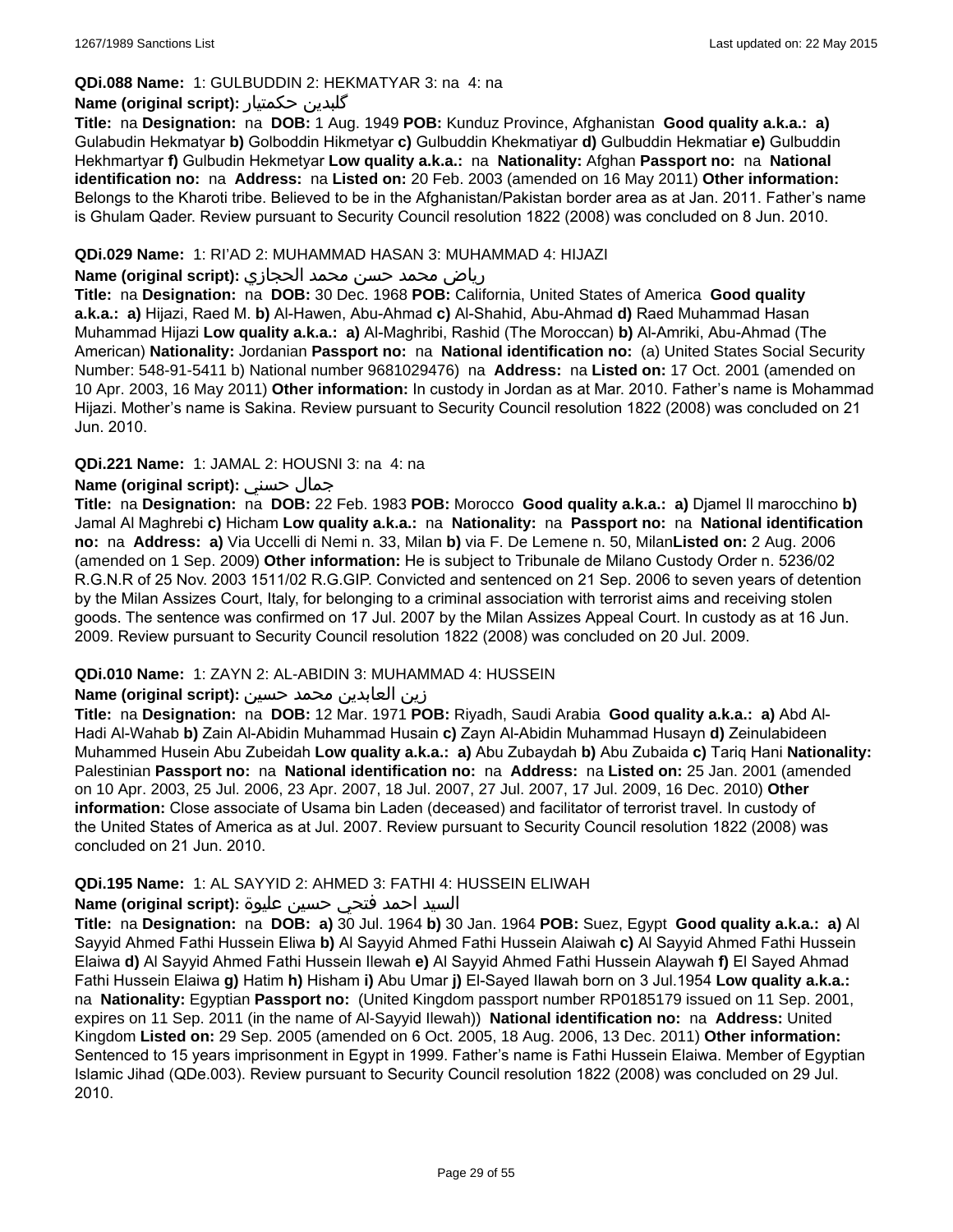## **QDi.067 Name:** 1: MOSTAFA 2: KAMEL 3: MOSTAFA 4: IBRAHIM

## مصطفى كمال مصطفى ابراهيم **:Name (original script**)

**Title:** na **Designation:** na **DOB:** 15 Apr. 1958 **POB:** Alexandria, Egypt **Good quality a.k.a.: a)** Mustafa Kamel Mustafa **b)** Adam Ramsey Eaman **c)** Kamel Mustapha Mustapha **d)** Mustapha Kamel Mustapha **e)** Abu Hamza **f)** Mostafa Kamel Mostafa **Low quality a.k.a.: a)** Abu Hamza Al-Masri **b)** Abu Hamza **c)** Abu Hamza Al-Misri **Nationality:** British **Passport no:** na **National identification no:** na **Address:** United States of America **Listed on:** 24 Apr. 2002 (amended on 26 Nov. 2004, 25 Jul. 2006, 14 Mar. 2008, 21 Oct. 2010, 4 Aug. 2014) **Other information:** Extradited from the United Kingdom to the United States of America on 5 Oct. 2012. Convicted on terrorism charges by a court in the United States of America in May 2014. Review pursuant to Security Council resolution 1822 (2008) was concluded on 22 Apr. 2010.

#### **QDi.308 Name:** 1: ZAFAR 2: IQBAL 3: na 4: na

**Title:** na **Designation:** na **DOB:** 4 Oct. 1953 **POB:** na **Good quality a.k.a.: a)** Zaffer Iqbal **b)** Malik Zafar Iqbal Shehbaz **c)** Malik Zafar Iqbal Shahbaz **d)** Malik Zafar Iqbal **Low quality a.k.a.: a)** Zafar Iqbal Chaudhry **b)** Muhammad Zafar Iqbal **Nationality:** Pakistani **Passport no:** (Passport number DG5149481, issued on 22 Aug. 2006, expired on 21 Aug. 2011, passport booklet number A2815665) **National identification no:** (National identification number 35202- 4135948-7 b) Alternate national identification number 29553654234) na **Address:** Masjid al-Qadesia, 4 Lake Road, Lahore, Pakistan **Listed on:** 14 Mar. 2012 **Other information:** Senior leader and co-founder of Lashkar-e-Tayyiba (QDi.118) (LeT) who has held various senior leader positions in LeT and its front organization, Jamaat-ud-Dawa (JUD) (listed as an alias of LeT). As of 2010, in charge of LeT/JUD finance department, director of its education department and president of its medical wing. Other title: Professor.

#### **QDi.087 Name:** 1: NURJAMAN 2: RIDUAN 3: ISAMUDDIN 4: na

**Title:** na **Designation:** na **DOB:** 4 Apr. 1964 **POB:** Cianjur, West Java, Indonesia **Good quality a.k.a.: a)** Hambali **b)** Nurjaman **c)** Isomuddin, Nurjaman Riduan **d)** Hambali Bin Ending **e)** Encep Nurjaman (birth name) **f)** Hambali Ending Hambali **g)** Isamuddin Riduan **h)** Isamudin Ridwan **Low quality a.k.a.:** na **Nationality:** Indonesian **Passport no:** na **National identification no:** na **Address:** na **Listed on:** 28 Jan. 2003 (amended on 2 Jul. 2007, 27 Jul. 2007, 16 May 2011) **Other information:** Senior leader of Jemaah Islamiyah (QDe.092). Brother of Gun Gun Rusman Gunawan (QDi.218). In custody of the United States of America, as of July 2007. Review pursuant to Security Council resolution 1822 (2008) was concluded on 13 Apr. 2010.

## **QDi.321 Name:** 1: MALIK 2: MUHAMMAD 3: ISHAQ 4: na

#### مالک محمد اسحاق : Name (original script)

**Title:** na **Designation:** na **DOB:** Approximately 1959 **POB:** Rahim Yar Khan, Punjab Province, Pakistan **Good quality a.k.a.:** Malik Ishaq **Low quality a.k.a.:** na **Nationality:** Pakistani **Passport no:** na **National identification no:** na **Address:** Pakistan **Listed on:** 14 Mar. 2014 **Other information:** One of the founders and a current leader of Lashkar i Jhangvi (LJ) (QDe.096). Physical description: heavy build with black eye colour, black hair colour and medium brown complexion with a heavy black beard. Photo available for inclusion in the INTERPOL-UN Security Council Special Notice.

#### **QDi.180 Name:** 1: KHADAFI 2: ABUBAKAR 3: JANJALANI 4: na

**Title:** na **Designation:** na **DOB:** 3 Mar. 1975 **POB:** Isabela, Basilan, Philippines **Good quality a.k.a.: a)** Khadafy Janjalani **b)** Khaddafy Abubakar Janjalani **c)** Abu Muktar **Low quality a.k.a.:** na **Nationality:** Filipino **Passport no:** na **National identification no:** na **Address:** na **Listed on:** 22 Dec. 2004 (amended on 23 Feb. 2009) **Other information:** Reportedly deceased in 2006. Review pursuant to Security Council resolution 1822 (2008) was concluded on 29 Jul. 2010.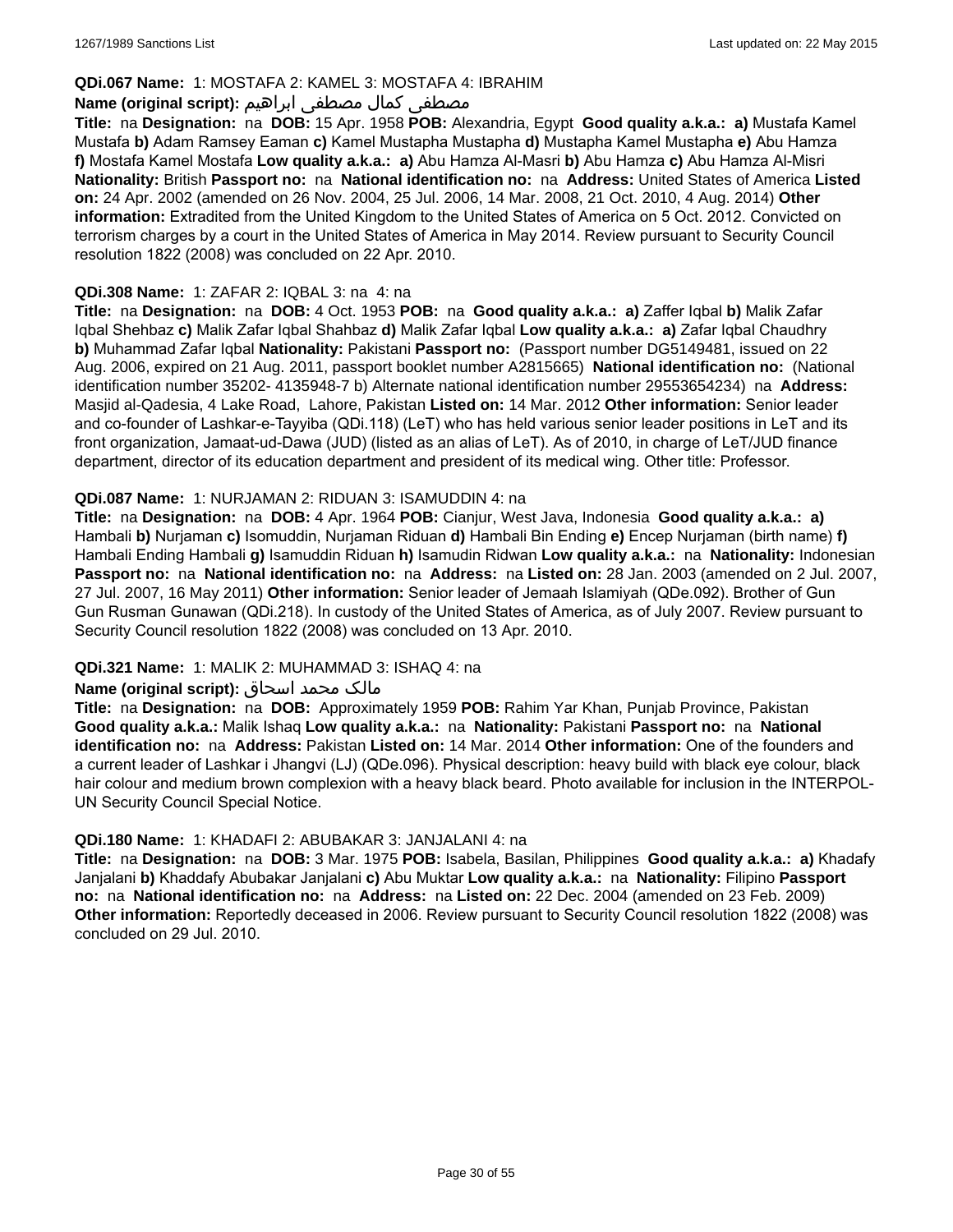#### **QDi.099 Name:** 1: KHALIL 2: BEN AHMED 3: BEN MOHAMED 4: JARRAYA

#### خليل بن احمد بن محمد جراية **:(script original (Name**

**Title:** na **Designation:** na **DOB:** 8 Feb. 1969 **POB:** Sfax, Tunisia **Good quality a.k.a.: a)** Khalil Yarraya **b)** Ben Narvan Abdel Aziz, born 15 Aug. 1970 in Sereka (former Yugoslavia) **c)** Abdel Aziz Ben Narvan, born 15 Aug. 1970 in Sereka (former Yugoslavia) **Low quality a.k.a.: a)** Amro **b)** Omar **c)** Amrou **d)** Amr **Nationality:** Tunisian **Passport no:** Tunisian number K989895, issued on 26 Jul. 1995 ( in Genoa, Italy, expired on 25 Jul. 2000) **National identification no:** na **Address:** Nuoro, Italy **Listed on:** 25 Jun. 2003 (amended on 26 Nov. 2004, 20 Dec. 2005, 17 Oct. 2007, 16 Sep. 2008, 24 Mar. 2009, 10 Aug. 2009, 6 Aug. 2010) **Other information:** Detained in Italy since 9 Aug. 2008 for his implication in a case related to terrorism. Review pursuant to Security Council resolution 1822 (2008) was concluded on 15 Jun. 2010.

#### **QDi.114 Name:** 1: SALIM Y SALAMUDDIN 2: JULKIPLI 3: na 4: na

**Title:** na **Designation:** na **DOB:** 20 Jun. 1967 **POB:** Tulay, Jolo Sulu, Philippines **Good quality a.k.a.: a)** Kipli Sali **b)** Julkipli Salim **Low quality a.k.a.:** na **Nationality:** Filipino **Passport no:** na **National identification no:** na **Address:** na **Listed on:** 9 Sep. 2003 (amended on 23 Feb. 2009, 13 Dec. 2011) **Other information:** In detention in the Philippines as at May 2011. Review pursuant to Security Council resolution 1822 (2008) was concluded on 25 May 2010.

### **QDi.072 Name:** 1: MEHDI 2: BEN MOHAMED 3: BEN MOHAMED 4: KAMMOUN

## المهدي بن محمد بن محمد كمون **:(script original (Name**

**Title:** na **Designation:** na **DOB:** 3 Apr. 1968 **POB:** Tunis, Tunisia **Good quality a.k.a.:** na **Low quality a.k.a.:** Salmane **Nationality:** Tunisian **Passport no:** (Tunisian passport number M307707, issued on 12 Apr. 2000, expired on 11 Apr. 2005) **National identification no:** na **Address:** Via Masina Number 7, Milan, Italy **Listed on:** 3 Sep. 2002 (amended on 20 Dec. 2005, 7 Jun. 2007, 23 Dec. 2010) **Other information:** Italian Fiscal Code: KMMMHD68D03Z352N. Deported from Italy to Tunisia on 22 July 2005. Serving an eight-year prison term in Tunisia for membership of a terrorist organization abroad as at Jan. 2010. Review pursuant to Security Council resolution 1822 (2008) was concluded on 21 Jun. 2010.

#### **QDi.302 Name:** 1: MEVLÜT 2: KAR 3: na 4: na

**Title:** na **Designation:** na **DOB:** 25 Dec. 1978 **POB:** Ludwigshafen, Germany **Good quality a.k.a.:** Mevluet Kar **Low quality a.k.a.: a)** Abu Obaidah **b)** Obeidah Al Turki **c)** Al-Turki **d)** Al Turki Kyosev **e)** Yanal Yusov **f)** Abu Udejf el-Turki **g)** Abu Obejd el-Turki **h)** Abdurrahman Almanci **Nationality:** Turkish **Passport no:** Turkish passport number TR-M842033, issued in Mainz, Germany (by the Turkish Consulate General, issued on 2 May 2002, expired on 24 Jul. 2007) **National identification no:** na **Address:** Güngören Merkez Mahallesi Toros Sokak 6/5, Istanbul, Turkey (previous as at Aug. 2009) **Listed on:** 25 Jan. 2012 **Other information:** Associated with Islamic Jihad Group (QDe.119). Arrest warrant issued by the investigating judge of the German Federal Court of Justice on 17 Aug. 2009.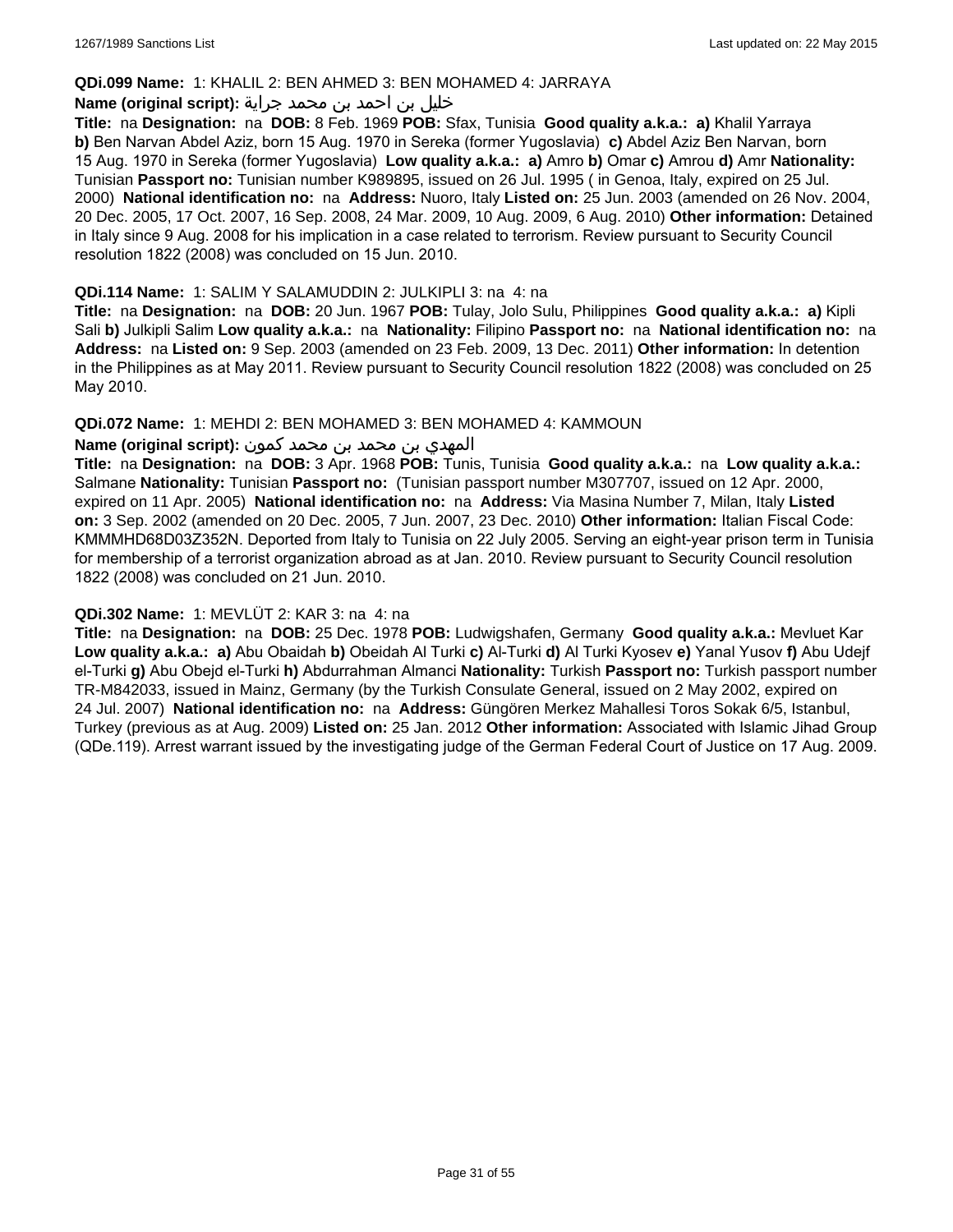#### **QDi.135 Name:** 1: DAWOOD 2: IBRAHIM 3: KASKAR 4: na

**Title:** Sheikh **Designation:** na **DOB:** 26 Dec. 1955 **POB: a)** Bombai **b)** Ratnagiri, India **Good quality a.k.a.: a)** Dawood Ebrahim **b)** Sheikh Dawood Hassan **c)** Abdul Hamid Abdul Aziz **d)** Anis Ibrahim **e)** Aziz Dilip **f)** Daud Hasan Shaikh Ibrahim Kaskar **g)** Daud Ibrahim Memon Kaskar **h)** Dawood Hasan Ibrahim Kaskar **i)** Dawood Ibrahim Memon **j)** Dawood Sabri **k)** Kaskar Dawood Hasan **l)** Shaikh Mohd Ismail Abdul Rehman **m)** Dowood Hassan Shaikh Ibrahim **Low quality a.k.a.: a)** Ibrahim Shaikh Mohd Anis **b)** Shaikh Ismail Abdul **c)** Hizrat **Nationality:** Indian **Passport no: a)** Indian number A-333602, issued on 4 Jun. 1985, issued in Bombay, India (passport subsequently revoked by the Government of India) **b)** Indian number M110522, issued on 13 Nov. 1978, issued in Bombay **c)** Indian number R841697, issued on 26 Nov. 1981, issued in Bombay **d)** Indian number F823692 (JEDDAH) issued by CGI in Jeddah, issued on 2 Sep. 1989 **e)** Indian number A501801 (BOMBAY), issued on 26 Jul. 1985 **f)** Indian number K560098 (BOMBAY), issued on 30 Jul. 1975 **g)** Passport number V57865 (BOMBAY), issued on 3 Oct. 1983 **h)** Passport number P537849 (BOMBAY), issued on 30 Jul. 1979 **i)** Passport number A717288 (MISUSE), issued on 18 Aug. 1985, issued in Dubai **j)** Pakistani number G866537 (MISUSE), issued on 12 Aug. 1991, issued in Rawalpindi **k)** Passport number C-267185 ( issued in Karachi in Jul.1996) **l)** Passport number H-123259 ( issued in Rawalpindi in Jul. 2001) **m)** Passport number G-869537 ( issued in Rawalpindi) **n)** Passport number KC-285901 **National identification no:** na **Address: a)** Karachi, Pakistan ( White House, Near Saudi Mosque, Clifton) **b)** (House Nu 37 - 30th Street - defence, Housing Authority Karachi Pakistan) **c)** (Palatial bungalow in the hilly area of Noorabad in Karachi) **d)** (Property at Margalla Raod F 6/2 Street no. 22, House number 29 in Karachi) **Listed on:** 3 Nov. 2003 (amended on 21 Mar. 2006, 25 Jul. 2006, 2 Jul. 2007, 11 Mar. 2010) **Other information:** International arrest warrant issued by the Government of India. Review pursuant to Security Council resolution 1822 (2008) was concluded on 20 May 2010.

### **QDi.002 Name:** 1: AMIN 2: MUHAMMAD 3: UL HAQ 4: SAAM KHAN

**Title:** na **Designation:** na **DOB:** 1960 **POB:** Nangarhar Province, Afghanistan **Good quality a.k.a.: a)** Al-Haq, Amin **b)** Amin, Muhammad **Low quality a.k.a.: a)** Dr. Amin **b)** Ul-Haq, Dr. Amin **Nationality:** Afghan **Passport no:** na **National identification no:** na **Address:** na **Listed on:** 25 Jan. 2001 (amended on 18 Jul. 2007, 16 Dec. 2010) **Other information:** Security coordinator for Usama bin Laden (deceased). Repatriated to Afghanistan in February 2006. Review pursuant to Security Council resolution 1822 (2008) was concluded on 15 Jun. 2010.

## **QDi.306 Name:** 1: MUSTAFA 2: HAJJI 3: MUHAMMAD 4: KHAN

### مصطفى حجي محمد خان **:Name (original script)**

**Title:** na **Designation:** na **DOB: a)** (Between Aug. and Sep. 1977) **b)** 1976 **POB: a)** Al-Madinah, Saudi Arabia **b)** Sangrar, Sindh Province, Pakistan **Good quality a.k.a.: a)** غول حسن) Hassan Ghul; Hassan Gul; Hasan Gul) **b)** Khalid Mahmud **Low quality a.k.a.: a)** Ahmad Shahji **b)** Mustafa Muhammad **c)** Abu Gharib al-Madani **d)** شيماء أبو (Abu-Shaima; Abu- Shayma) **Nationality: a)** Pakistani **b)** Saudi Arabian **Passport no:** na **National identification no:** na **Address:** na **Listed on:** 14 Mar. 2012 **Other information:** Al-Qaida (QDe.004) facilitator, courier and operative. As of 2010, facilitated activities for senior Pakistan-based Al-Qaida operatives.

#### **QDi.336 Name:** 1: ANAS 2: HASAN 3: KHATTAB 4: na

**Title:** na **Designation:** na **DOB:** 7 Apr. 1986 **POB:** Damascus, Syrian Arab Republic **Good quality a.k.a.:** Samir Ahmed al-Khayat **Low quality a.k.a.: a)** Hani **b)** Abu Hamzah **c)** Abu-Ahmad Hadud **Nationality:** na **Passport no:** na **National identification no:** na **Address:** na **Listed on:** 23 Sep. 2014 **Other information:** Administrative amir of Al-Nusrah Front for the People of the Levant (QDe.137).

#### **QDi.340 Name:** 1: EMILIE 2: KONIG 3: na 4: na

**Title:** na **Designation:** na **DOB:** 9 Dec. 1984 **POB:** Ploemeur, France **Good quality a.k.a.:** na **Low quality a.k.a.:** na **Nationality:** French **Passport no:** na **National identification no:** na **Address:** Syrian Arab Republic (located in since 2013) **Listed on:** 23 Sep. 2014 **Other information:** French terrorist fighter who travelled to Syria and joined Islamic State in Iraq and the Levant, listed as Al-Qaida in Iraq (AQI) (QDe.115). Active in radicalizing and propagating Al-Qaida's (QDe.004) ideology through the Internet. Incites violent activities against France.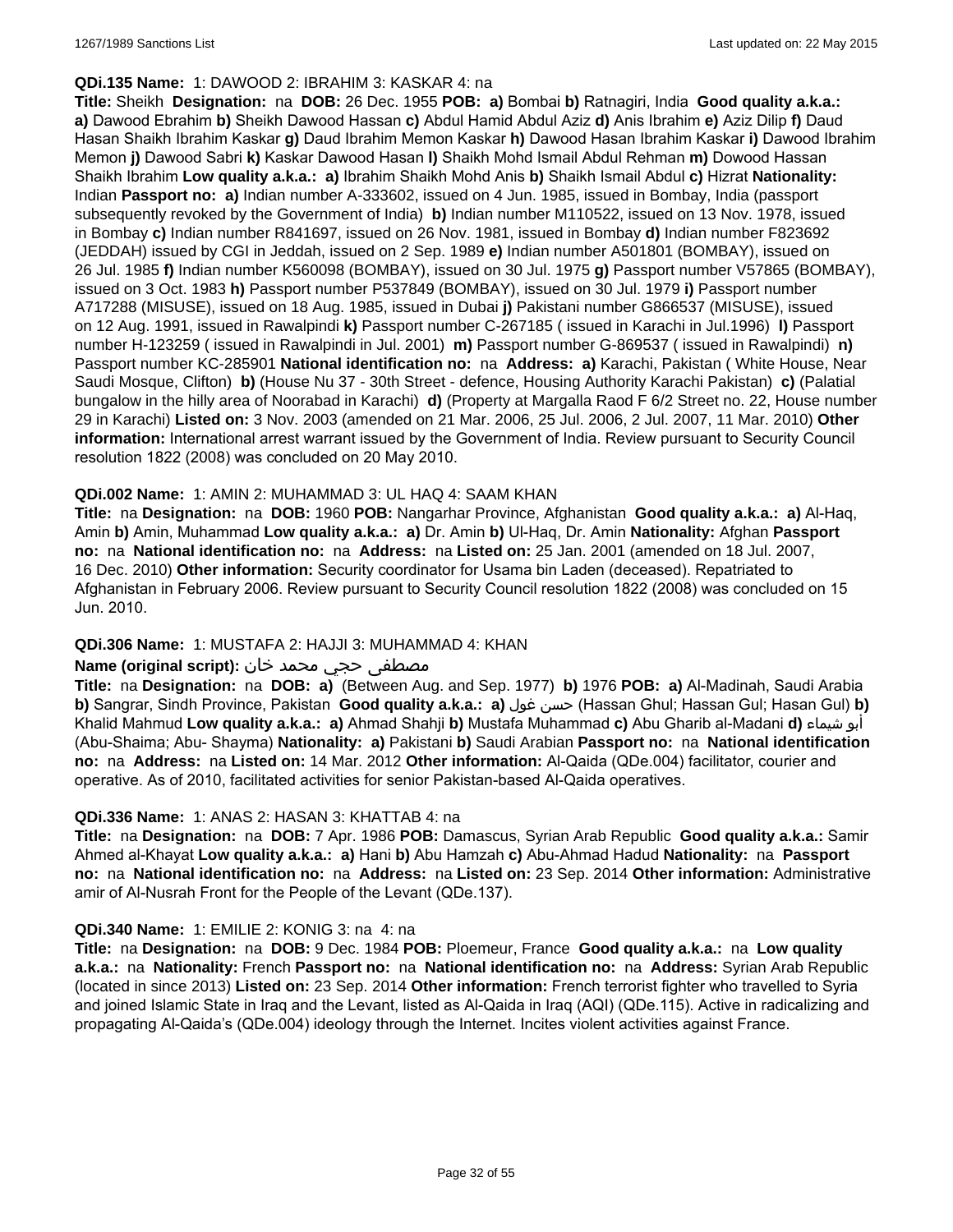## **QDi.190 Name:** 1: ABDELKADER 2: LAAGOUB 3: na 4: na

#### عبد القادر لاغوب **:(script original (Name**

**Title:** na **Designation:** na **DOB:** 23 Apr. 1966 **POB:** Casablanca, Morocco **Good quality a.k.a.:** na **Low quality a.k.a.:** Rachid **Nationality:** Moroccan **Passport no:** (Moroccan passport number D-379312) **National identification no:** (Moroccan national identity card DE- 473900) na **Address:** Number 4, Via Europa, Paderno Ponchielli, Cremona, Italy **Listed on:** 29 Jul. 2005 (amended on 21 Dec. 2007, 13 Dec. 2011) **Other information:** Italian Fiscal code: LGBBLK66D23Z330U. Father's name is Mamoune Mohamed. Mother's name is Fatna Ahmed. Review pursuant to Security Council resolution 1822 (2008) was concluded on 8 Jun. 2010.

### **QDi.319 Name:** 1: MOHAMED 2: LAHBOUS 3: na 4: na

#### **Name (original script):** لحبوس محمد

**Title:** na **Designation:** na **DOB:** 1978 **POB:** Mali **Good quality a.k.a.: a)** Mohamed Ennouini **b)** Hassan **c)** Hocine **Low quality a.k.a.:** na **Nationality:** Malian **Passport no:** na **National identification no:** na **Address:** Mali **Listed on:** 24 Oct. 2013 **Other information:** Member of the Mouvement pour l'Unification et le Jihad en Afrique de l'Ouest (MUJAO) (QDe.134).

### **QDi.062 Name:** 1: MOHAMED 2: LAKHAL 3: na 4: na

## **Name (original script):** لكحل محمد

**Title:** na **Designation:** na **DOB:** 5 Feb. 1970 **POB:** Tunis, Tunisia **Good quality a.k.a.: a)** Lased Ben Heni, born 5 Feb. 1969 in Tripoli, Libyan Arab Jamahiriya **b)** Al-As'ad Ben Hani, born 5 Feb. 1969 in Tripoli, Libyan Arab Jamahiriya **c)** Mohamed Ben Belgacem Awani **d)** Mohamed Aouani, born 5 Feb. 1970 in Tunis, Tunisia (formerly listed as) **Low quality a.k.a.: a)** Mohamed Abu Abda **b)** Abu Obeida **Nationality:** Tunisian **Passport no:** na **National identification no:** (Tunisian national identity number W374031, issued on 11 Apr. 2011) na **Address:**  na **Listed on:** 24 Apr. 2002 (amended on 26 Nov. 2004, 9 Sep. 2005, 31 Jul. 2006, 23 Dec. 2010, 24 Nov. 2014) **Other information:** Professor of Chemistry. Deported from Italy to Tunisia on 27 Aug. 2006. Legally changed family name from Aouani to Lakhal in 2014. Review pursuant to Security Council resolution 1822 (2008) was concluded on 22 Apr. 2010.

#### **QDi.264 Name:** 1: ZAKI-UR-REHMAN 2: LAKHVI 3: na 4: na

**Title:** na **Designation:** na **DOB:** 30 Dec. 1960 **POB:** Okara, Pakistan **Good quality a.k.a.: a)** Zakir Rehman Lakvi **b)** Zaki Ur-Rehman Lakvi **c)** Kaki Ur-Rehman **d)** Zakir Rehman **e)** Abu Waheed Irshad Ahmad Arshad **Low quality a.k.a.:** Chachajee **Nationality:** Pakistani **Passport no:** na **National identification no:** Pakistani 61101-9618232-1 **Address: a)** Barahkoh, P.O. DO, Tehsil and District Islamabad, Pakistan (location as at May 2008) **b)** Chak No. 18/IL, Rinala Khurd, Tehsil Rinala Khurd, District Okara, Pakistan (previous location) **Listed on:** 10 Dec. 2008 **Other information:** Chief of operations of Lashkar-e-Tayyiba (listed under permanent reference number QDe.118).

#### **QDi.247 Name:** 1: RUBEN 2: PESTANO 3: LAVILLA, JR 4: na

**Title:** Sheik **Designation:** na **DOB:** 4 Oct. 1972 **POB:** Sitio Banga Maiti, Barangay Tranghawan, Lambunao, Iloilo, Philippines **Good quality a.k.a.: a)** Reuben Lavilla **b)** Sheik Omar **c)** Mile D Lavilla **d)** Reymund Lavilla **e)** Ramo Lavilla **f)** Mike de Lavilla **g)** Abdullah Muddaris **h)** Ali Omar **i)** Omar Lavilla **j)** Omar Labella **Low quality a.k.a.: a)** So **b)** Eso **c)** Junjun **Nationality:** Filipino **Passport no: a)** Filipino number MM611523 (2004) **b)** Filipino number EE947317 (2000-2001) **c)** Filipino number P421967 (1995-1997) **National identification no:** na **Address:** 10th Avenue, Caloocan City, Philippines **Listed on:** 4 Jun. 2008 (amended on 16 Sep. 2008, 13 Dec. 2011) **Other information:** Spiritual leader of the Rajah Solaiman Movement (QDe.128). Associated with Khadafi Abubakar Janjalani (QDi.180). In detention in the Philippines as of May 2011. Review pursuant to Security Council resolution 1822 (2008) was concluded on 13 May 2010.

#### **QDi.155 Name:** 1: DJAMEL 2: LOUNICI 3: na 4: na

## **Name (original script):** لونيسي جمال

**Title:** na **Designation:** na **DOB:** 1 Feb. 1962 **POB:** Algiers, Algeria **Good quality a.k.a.:** Jamal Lounici **Low quality a.k.a.:** na **Nationality:** Algerian **Passport no:** na **National identification no:** na **Address:** Algeria **Listed on:** 16 Jan. 2004 (amended on 7 Apr. 2008, 2 Dec. 2008, 30 Jan. 2009, 16 May 2011) **Other information:** Father's name is Abdelkader. Mother's name is Johra Birouh. Returned from Italy to Algeria where he resides since Nov. 2008. Son in law of Othman Deramchi (QDi.164). Review pursuant to Security Council resolution 1822 (2008) was concluded on 27 Jul. 2010.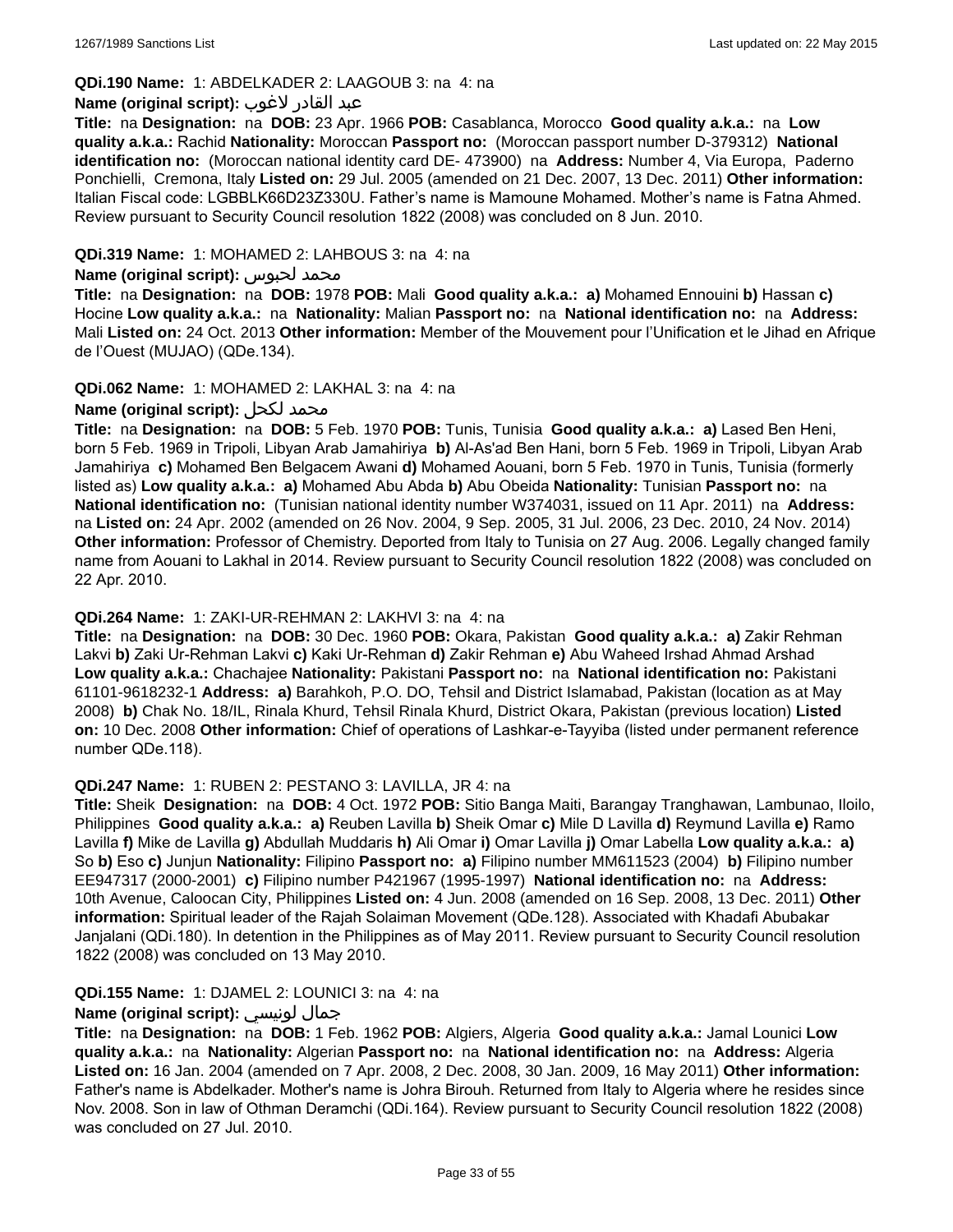#### **QDi.206 Name:** 1: IBRAHIM 2: MOHAMED KHALIL 3: na 4: na

### ابراهيم محمد خليل **:(script original (Name**

**Title:** na **Designation:** na **DOB:** 2 Jul. 1975 **POB:** Day Az-Zawr, Syria **Good quality a.k.a.: a)** Khalil Ibrahim Jassem, born 2 May 1972 in Baghdad, Iraq **b)** Khalil Ibrahim Mohammad, born 3 Jul. 1975 in Mosul, Iraq **c)** Khalil Ibrahim Al Zafiri (born 1972) **d)** Khalil, born 2 May 1975 **Low quality a.k.a.:** na **Nationality:** Syrian **Passport no:** (Temporary suspension of deportation No. T04338017 issued by Alien's Office of the City of Mainz, expired on 8 May 2013) **National identification no:** na **Address:** Refugee shelter Alte Ziegelei, Mainz, 55128, Germany **Listed on:** 6 Dec. 2005 (amended on 25 Jan. 2010, 13 Dec. 2011, 6 Aug. 2013) **Other information:** Sentenced to 7 years of imprisonment in Germany on 6 Dec. 2007. Released on 30 December 2012. Review pursuant to Security Council resolution 1822 (2008) was concluded on 5 Oct. 2009.

#### **QDi.202 Name:** 1: MAZEN 2: SALAH 3: MOHAMMED 4: na

### مازن صلاح محمد **:Name (original script)**

**Title:** na **Designation:** na **DOB:** 18 May 1981 **POB:** Arbil, Iraq **Good quality a.k.a.: a)** Mazen Ali Hussein, born 1 Jan. 1982 in Baghdad, Iraq **b)** Issa Salah Muhamad, born 1 Jan. 1980 **Low quality a.k.a.:** na **Nationality:** Iraqi **Passport no:** (German travel document ("Reiseausweis") A 0144378 (revoked as at Sep. 2012)) **National identification no:** na **Address:** 94051 Hauzenberg, Germany **Listed on:** 6 Dec. 2005 (amended on 21 Oct. 2008, 13 Dec. 2011, 15 Nov. 2012) **Other information:** Member of Ansar Al-Islam (QDe.098). Released from custody in Germany on 18 May 2012. Review pursuant to Security Council resolution 1822 (2008) was concluded on 30 Jul. 2009.

### **QDi.126 Name:** 1: YUNOS 2: UMPARA 3: MOKLIS 4: na

**Title:** na **Designation:** na **DOB:** 7 Jul. 1966 **POB:** Lanao del Sur, the Philippines **Good quality a.k.a.: a)** Muklis Yunos **b)** Mukhlis Yunos (previously listed as) **c)** Saifullah Mukhlis Yunos **d)** Saifulla Moklis Yunos **Low quality a.k.a.:** Hadji Onos **Nationality:** Filipino **Passport no:** na **National identification no:** na **Address:** Philippines**Listed on:** 9 Sep. 2003 (amended on 9 Sep. 2005, 23 Feb. 2009, 3 Jun. 2009, 16 May 2011) **Other information:** Sentenced to life without parole in the Philippines on 23 Jan. 2009 for his involvement in the bombings of 30 Dec. 2000 in Manila, the Philippines. Review pursuant to Security Council resolution 1822 (2008) was concluded on 25 May 2010.

#### **QDi.147 Name:** 1: MOHAMED 2: AMIN 3: MOSTAFA 4: na

## محمد أمين مصطفى :**Name (original script)**

**Title:** na **Designation:** na **DOB:** 11 Oct. 1975 **POB:** Kirkuk, Iraq **Good quality a.k.a.:** na **Low quality a.k.a.:**  na **Nationality:** na **Passport no:** na **National identification no:** na **Address:** Via della Martinella 132, Parma, Italy ( Domicile) **Listed on:** 12 Nov. 2003 (amended on 9 Sep. 2005, 7 Jun. 2007, 16 May 2011) **Other information:** Under administrative control measure in Italy scheduled to expire on 15 Jan. 2012. Review pursuant to Security Council resolution 1822 (2008) was concluded on 21 Jun. 2010.

#### **QDi.129 Name:** 1: DJAMEL 2: MOUSTFA 3: na 4: na

## **Name (original script):** مصطفى جمال

**Title:** na **Designation:** na **DOB:** 28 Sep. 1973 **POB:** Tiaret, Algeria **Good quality a.k.a.: a)** Kalad Belkasam, born 31 Dec. 1979 **b)** Mostafa Djamel, born 31 Dec. 1979 in Maskara, Algeria **c)** Mostefa Djamel, born 26 Sep. 1973 in Mahdia, Algeria **d)** Mustafa Djamel, born 31 Dec. 1979 in Mascara, Algeria **e)** Balkasam Kalad, born 26 Aug. 1973 in Algiers, Algeria **f)** Bekasam Kalad, born 26 Aug. 1973 in Algiers, Algeria **g)** Belkasam Kalad, born 26 Aug. 1973 in Algiers, Algeria **h)** Damel Mostafa, born 31 Dec. 1979 in Algiers, Algeria **i)** Djamal Mostafa, born 31 Dec. 1979 in Maskara, Algeria **j)** Djamal Mostafa, born 10 Jun. 1982 **k)** Djamel Mostafa, born 31 Dec. 1979 in Maskara, Algeria **l)** Djamel Mostafa, born 31 Dec. 1979 in Algiers, Algeria **m)** Fjamel Moustfa, born 28 Sep. 1973 in Tiaret, Algeria **n)** Djamel Mustafa, born 31 Dec. 1979 **o)** Ali Barkani, born 22 Aug. 1973 in Morocco **p)** Djamel Mustafa, born 31 Dec. 1979 in Mascara, Algeria **q)** Mustafa **Low quality a.k.a.:** na **Nationality:** Algerian **Passport no: a)** (Counterfeit Danish driving licence no. 20645897, made out to Ali Barkani, born on 22 Aug. 1973 in Morocco) **b)** (Algerian birth certificate, issued for Djamel Mostefa, born on 25 Sep. 1973 in Mehdia, Tiaret province, Algeria) **National identification no:** na **Address:** Algeria **Listed on:** 23 Sep. 2003 (amended on 7 Sep. 2007, 7 Apr. 2008, 25 Jan. 2010, 16 May 2011) **Other information:** Father's name is Djelalli Moustfa. Mother's name is Kadeja Mansore. Associated with Ismail Abdallah Sbaitan Shalabi (QDi.128), Mohamed Ghassan Ali Abu Dhess (QDi.130) and Aschraf Al-Dagma (QDi.132). Deported from Germany to Algeria in Sep. 2007. Review pursuant to Security Council resolution 1822 (2008) was concluded on 19 Oct. 2009.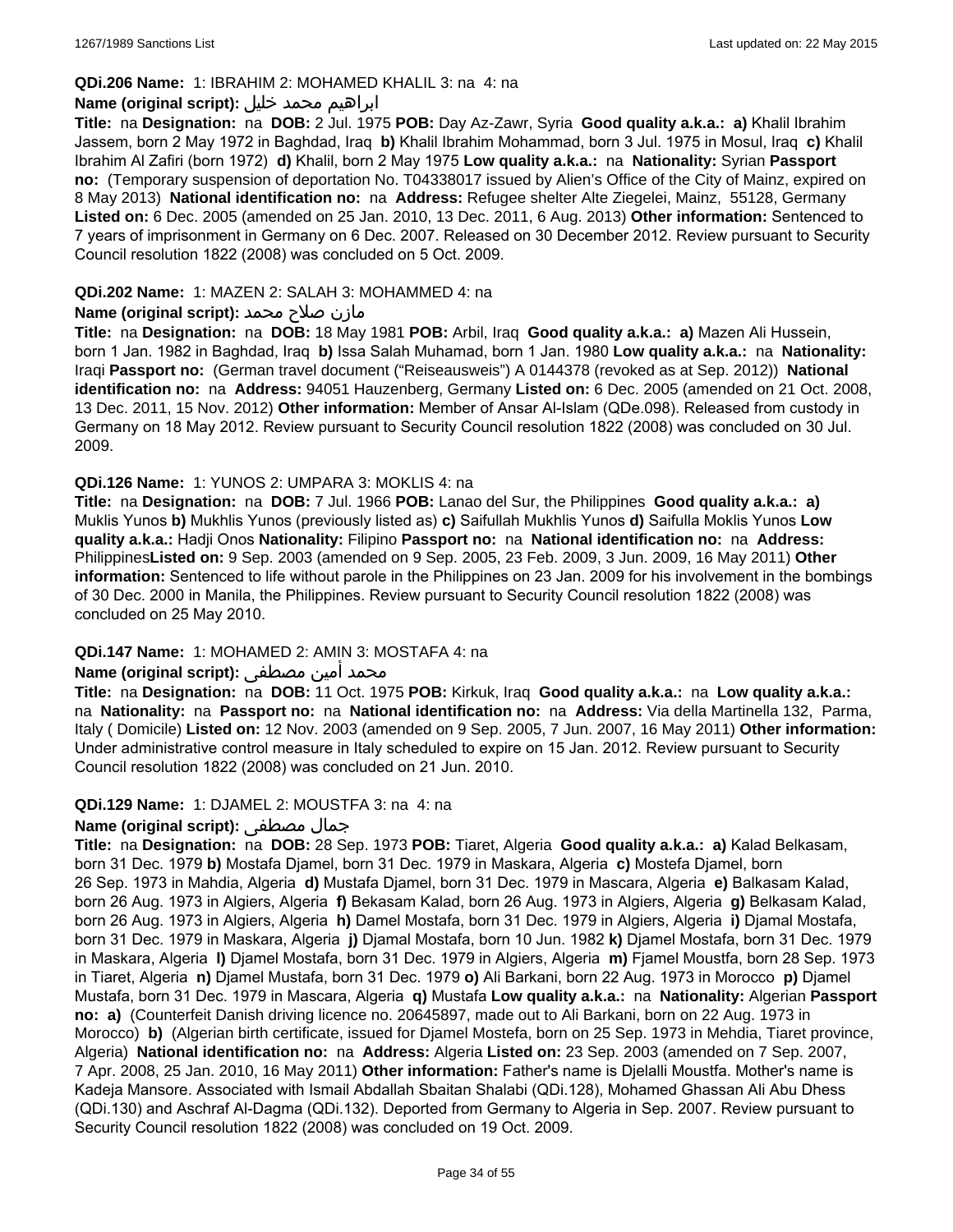#### **QDi.238 Name:** 1: MUBARAK 2: MUSHAKHAS 3: SANAD 4: MUBARAK AL-BATHALI

## مبارك مشخص سند مبارك البذالي **:Name (original script)**

**Title:** na **Designation:** na **DOB:** 1 Oct. 1961 **POB:** Kuwait **Good quality a.k.a.: a)** Mubarak Mishkhis Sanad Al-Bathali **b)** Mubarak Mishkhis Sanad Al-Badhali **c)** Mubarak Al-Bathali **d)** Mubarak Mishkhas Sanad Al-Bathali **e)** Mubarak Mishkhas Sanad Al-Bazali **f)** Mobarak Meshkhas Sanad Al-Bthaly **Low quality a.k.a.:** Abu Abdulrahman **Nationality:** Kuwaiti **Passport no: a)** Kuwaiti number 101856740, issued on 12 May 2005 ( and expired on 11 May 2007) **b)** Kuwaiti number 002955916 **National identification no:** Kuwaiti 261122400761 **Address:** Al-Salibekhat area, Kuwait ( residence as at Mar. 2009) **Listed on:** 16 Jan. 2008 (amended on 1 Jul. 2008, 23 Jul. 2008, 25 Jan. 2010) **Other information:** Review pursuant to Security Council resolution 1822 (2008) was concluded on 14 Sep. 2009.

#### **QDi.272 Name:** 1: MOHAMMED 2: YAHYA 3: MUJAHID 4: na

**Title:** na **Designation:** na **DOB:** 12 Mar. 1961 **POB:** Lahore, Punjab Province, Pakistan **Good quality a.k.a.:** Mohammad Yahya Aziz **Low quality a.k.a.:** na **Nationality:** Pakistani **Passport no:** na **National identification no:** Pakistani 35404-1577309-9 **Address:** na **Listed on:** 29 Jun. 2009 **Other information:** Associated with Lashkar-e-Tayyiba (QDe.118). In detention as at June 2009.

#### **QDi.119 Name:** 1: ARIS 2: MUNANDAR 3: na 4: na

**Title:** na **Designation:** na **DOB: a)** 1 Jan. 1971 **b)** Between 1962 and 1968 **POB:** Sambi, Boyolali, Java, Indonesia **Good quality a.k.a.:** na **Low quality a.k.a.:** na **Nationality:** na **Passport no:** na **National identification no:** na **Address:** na **Listed on:** 9 Sep. 2003 (amended on 9 Sep. 2005, 4 Oct. 2006) **Other information:** Review pursuant to Security Council resolution 1822 (2008) was concluded on 25 May 2010.

### **QDi.120 Name:** 1: ABDUL HAKIM 2: MURAD 3: na 4: na

## عبد الحكيم مراد **:(script original (Name**

**Title:** na **Designation:** na **DOB:** 11 Apr. 1968 **POB:** Kuwait **Good quality a.k.a.: a)** Murad, Abdul Hakim Hasim **b)** Murad, Abdul Hakim Ali Hashim **c)** Murad, Abdul Hakim al Hashim **d)** Saeed Akman **e)** Saeed Ahmed **f)** Abdul Hakim Ali al-Hashem Murad **Low quality a.k.a.:** na **Nationality:** Pakistani **Passport no: a)** Pakistani passport number 665334 ( issued in Kuwait) **b)** Pakistani passport number 917739 ( issued in Pakistan on 8 Aug. 1991, expired on 7 Aug. 1996) **National identification no:** na **Address:** na **Listed on:** 9 Sep. 2003 (amended on 16 May 2011) **Other information:** Mother's name is Aminah Ahmad Sher al-Baloushi. In custody of the United States. Review pursuant to Security Council resolution 1822 (2008) was concluded on 25 May 2010.

## **QDi.196 Name:** 1: ALI 2: SAYYID 3: MUHAMED 4: MUSTAFA BAKRI

## علي السيد محمد مصطفى بكري **:(script original (Name**

**Title:** na **Designation:** na **DOB:** 18 Apr. 1966 **POB:** Beni-Suef, Egypt **Good quality a.k.a.: a)** Ali Salim **b)** Abd Al-Aziz al-Masri **Low quality a.k.a.:** na **Nationality:** Egyptian **Passport no:** na **National identification no:** na **Address:** na **Listed on:** 29 Sep. 2005 (amended on 13 Dec. 2011) **Other information:** Member of the Shura Council of Al-Qaida (QDe.004) and Egyptian Islamic Jihad (QDe.003). Review pursuant to Security Council resolution 1822 (2008) was concluded on 1 Jun. 2010.

## **QDi.280 Name:** 1: TAYEB 2: NAIL 3: na 4: na

#### **Name (original script):** نايل الطيب

**Title:** na **Designation:** na **DOB:** Approximately 1972 **POB:** Faidh El Batma, Djelfa, Algeria **Good quality a.k.a.: a)** Djaafar Abou Mohamed (محمد ابو جعفر(**b)** Abou Mouhadjir (مهاجر ابو(**c)** Mohamed Ould Ahmed Ould Ali (born in 1976) **Low quality a.k.a.:** na **Nationality:** Algerian **Passport no:** na **National identification no:** na **Address:** Mali **Listed on:** 22 Apr. 2010 (amended on 15 Apr. 2014) **Other information:** Convicted in absentia by Algerian tribunal on 28 Mar. 1996. Algerian international arrest warrant number 04/09 of 6 Jun. 2009 issued by the Tribunal of Sidi Mhamed, Algiers, Algeria. Algerian extradition request number 2307/09 of 3 Sep. 2009, presented to Malian authorities. Father's name was Benazouz Nail. Mother's name is Belkheiri Oum El Kheir. Member of The Organization of Al-Qaida in the Islamic Maghreb (QDe.014)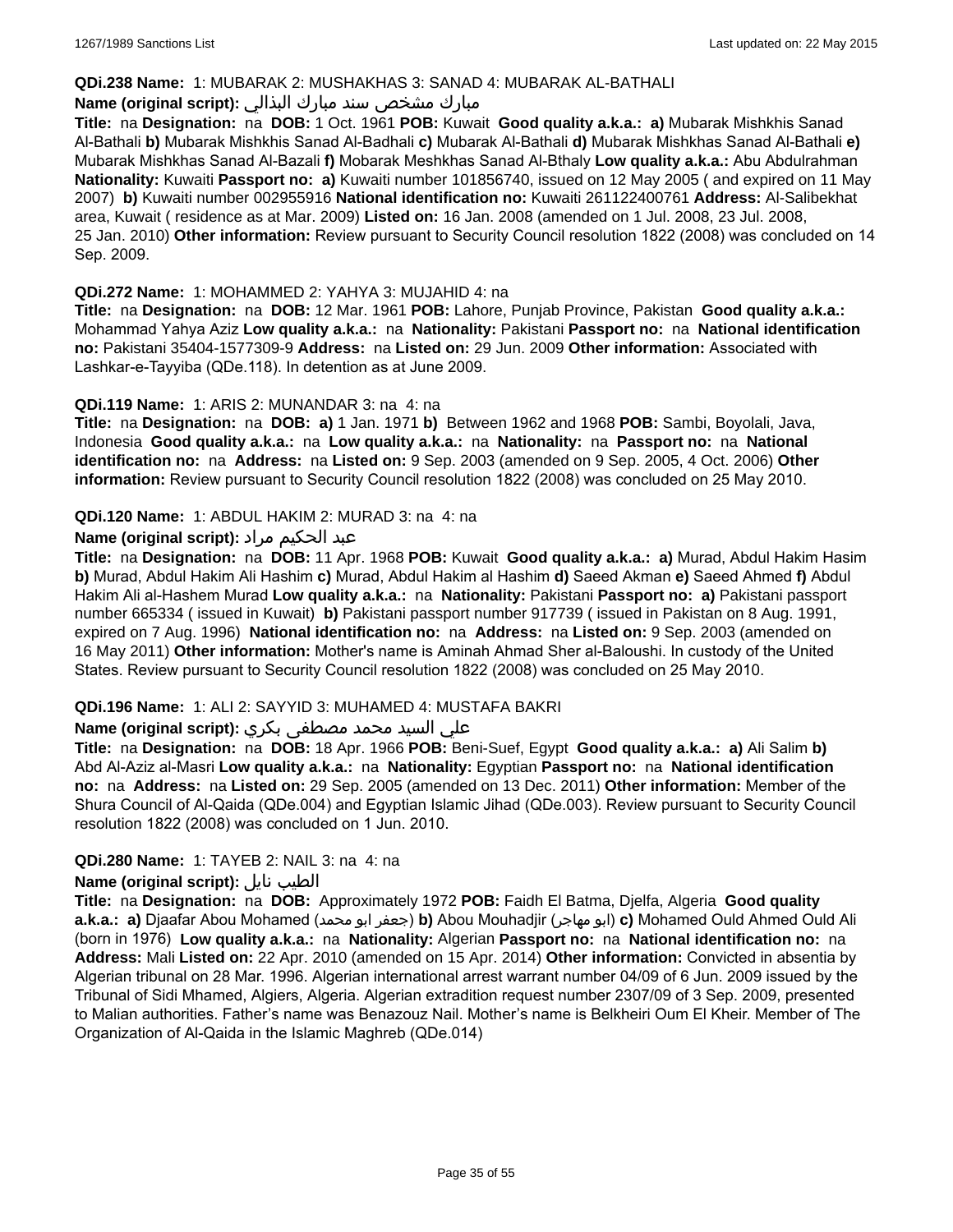### **QDi.314 Name:** 1: ABDERRAHMANE 2: OULD EL AMAR 3: na 4: na

## عبد الرحمن ولد العامر **:(script original (Name**

**Title:** na **Designation:** na **DOB:** Between 1977 and 1982 **POB:** Tabankort, Mali **Good quality a.k.a.: a)** Ahmed el Tilemsi **b)** Abderrahmane Ould el Amar Ould Sidahmed Loukbeiti **c)** Ahmad Ould Amar **Low quality a.k.a.:** na **Nationality:** Malian **Passport no:** na **National identification no:** na **Address: a)** Gao, Mali **b)** Tabankort, Mali **c)** In Khalil, Mali **d)** Al Moustarat, Mali **Listed on:** 22 Feb. 2013 **Other information:** Leader of the Mouvement pour l'Unification et le Jihad en Afrique de l'Ouest (MUJAO) (QDe.134). Member of The Organization of Al-Qaida in the Islamic Maghreb (QDe.014). Arrested in April 2005 in Mauritania, escaped from Nouakchott jail on 26 Apr. 2006. Re-arrested in Sep. 2008 in Mali and released on 15 Apr. 2009. Associated with Mokhtar Belmokhtar (QDi.136). Father's name is Leewemere.

## **QDi.315 Name:** 1: HAMADA 2: OULD MOHAMED EL KHAIRY 3: na 4: na

## حماده ولد محمد الخيري **:(script original (Name**

**Title:** na **Designation:** na **DOB:** 1970 **POB:** Nouakchott, Mauritania **Good quality a.k.a.: a)** Hamada Ould Mohamed Lemine Ould Mohamed el Khairy **b)** Ould Kheirou **c)** Hamad el Khairy **Low quality a.k.a.:** Abou QumQum **Nationality: a)** Mauritanian **b)** Malian **Passport no:** (Malian passport number A1447120, expired on 19 Oct. 2011) **National identification no:** na **Address:** Gao, Mali **Listed on:** 22 Feb. 2013 **Other information:** Leader of the Mouvement pour l'Unification et le Jihad en Afrique de l'Ouest (MUJAO) (QDe.134). Has provided logistical support to the Sahelian group Al Moulathamine, linked with the Organization of Al-Qaida in the Islamic Maghreb (QDe.014). International arrest warrant issued by Mauritania. Mother's name is Tijal Bint Mohamed Dadda.

**QDi.298 Name:** 1: ABD AL-RAHMAN 2: OULD MUHAMMAD AL-HUSAYN 3: OULD MUHAMMAD SALIM 4: na عبد الرحمن ولد محمد الحسين ولد محمد سليم **:(script original (Name**

**Title:** na **Designation:** na **DOB:** Approximately 1981 **POB:** Saudi Arabia **Good quality a.k.a.: a)** Abdarrahmane ould Mohamed el Houcein ould Mohamed Salem **b)** الموريتاني يونس شيخ) Yunis al-Mauritani; Younis al-Mauritani; Sheikh Yunis al-Mauritani; Shaykh Yunis the Mauritanian) **Low quality a.k.a.: a)** Salih the Mauritanian **b)** Mohamed Salem **c)** Youssef Ould Abdel Jelil **d)** El Hadj Ould Abdel Ghader **e)** Abdel Khader **f)** Abou Souleimane **g)** Chingheity **Nationality:** Mauritanian **Passport no:** na **National identification no:** na **Address:** na **Listed on:** 15 Sep. 2011 **Other information:** Pakistan-based senior Al-Qaida (QDe.004) leader also associated with The Organization of Al-Qaida in the Islamic Maghreb (QDe.014). Wanted by Mauritanian authorities.

## **QDi.353 Name:** 1: ALI 2: BEN TAHER 3: BEN FALEH 4: OUNI HARZI

## علي بن الطاھر بن الفالح العوني الحرزي **:(script original (Name**

**Title:** na **Designation:** na **DOB:** 9 Mar. 1986 **POB:** Ariana, Tunisia **Good quality a.k.a.:** na **Low quality a.k.a.:** Abou Zoubair **Nationality:** Tunisian **Passport no:** Tunisian passport number W342058, issued on 14 Mar. 2011 (expires on 13 Mar. 2016 issued under name ###### ###### ####### ######### (Ali ben Taher ben Faleh Ouni Harzi)) **National identification no:** Tunisian National Identity Card number 08705184, issued on 24 Feb. 2011 **Address: a)** 18 Mediterranean Street, Ariana, Tunisia **b)** Syrian Arab Republic (located in as at Mar. 2015) **c)** Iraq (possible alternative location as at Mar. 2015) **d)** Libya (previously located in) **Listed on:** 10 Apr. 2015 **Other information:** Physical description: eye colour: brown; height: 171cm. Photo available for inclusion in the INTERPOL-UN Security Council Special Notice. Previous occupation: trading agent. A member of Ansar al-Shari'a in Tunisia (QDe.143), active in recruitment of foreign terrorist fighters and arms smuggling. Detained and sentenced to 30 months imprisonment for planning terrorist acts in 2005 in Tunisia. Planned and perpetrated the attack against the Consulate of the United States in Benghazi, Libya on 11 Sep. 2012. Arrest warrant issued by the Tunisian National Guard (as at Mar. 2015). Father's name is Taher Ouni Harzi, mother's name is Borkana Bedairia.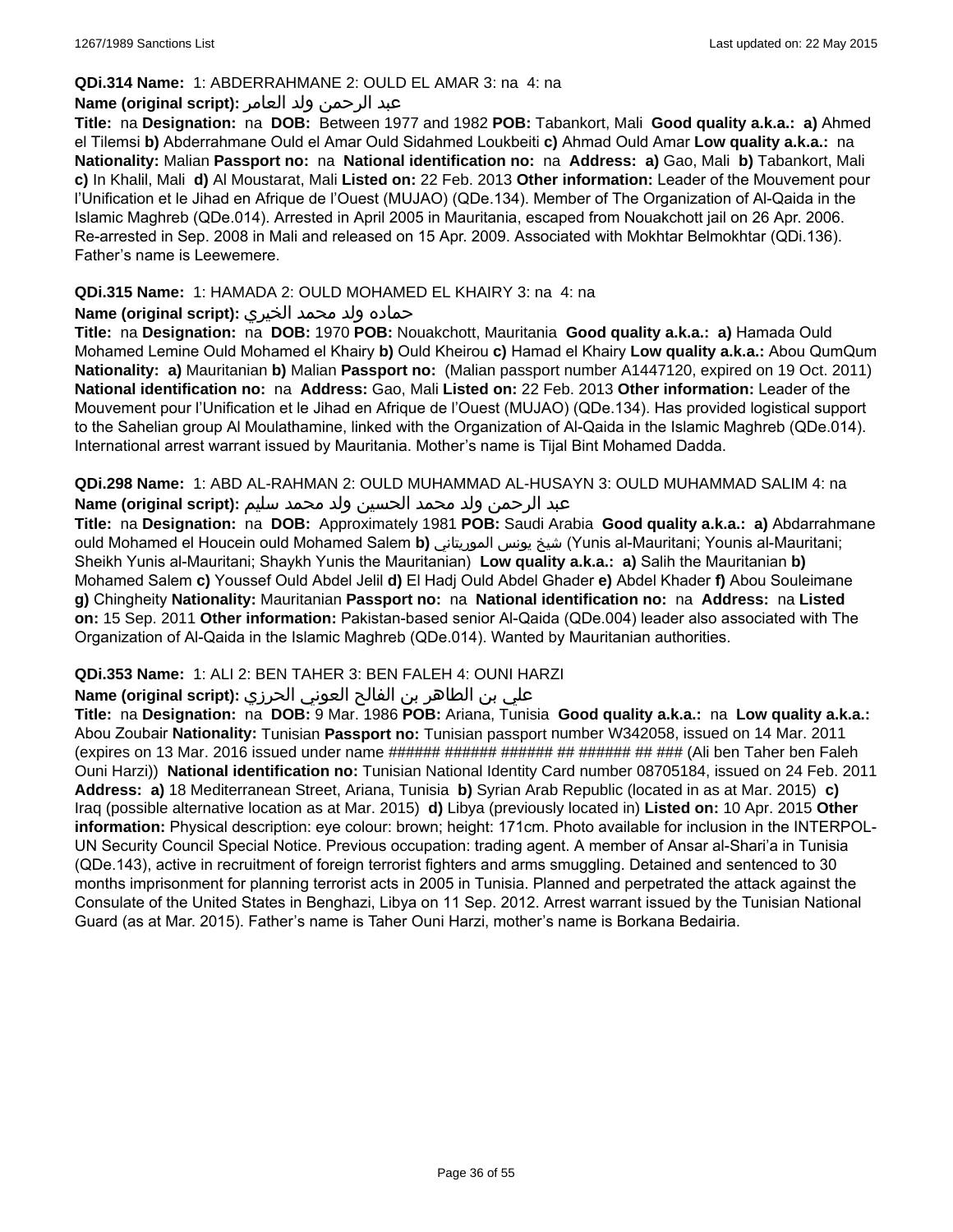## **QDi.354 Name:** 1: TARAK 2: BEN TAHER 3: BEN FALEH 4: OUNI HARZI

## طارق بن الطاھر بن الفالح العوني الحرزي **:(script original (Name**

**Title:** na **Designation:** na **DOB:** 3 May 1982 **POB:** Tunis, Tunisia **Good quality a.k.a.:** na **Low quality a.k.a.:** Abou Omar Al Tounisi **Nationality:** Tunisian **Passport no:** Tunisian passport number Z050399, issued on 9 Dec. 2003 (expired on 8 Dec. 2008, issued under name (Tarak ben Taher ben Faleh Ouni Harzi) ## #### ###### ###### ###### ## ######) **National identification no:** Tunisian National Identity Card number 04711809, issued on 13 Nov. 2003 **Address: a)** 18 Mediterranean Street, Ariana, Tunisia **b)** Syrian Arab Republic (located in as at Mar. 2015) **c)** Iraq (possible alternative location as at Mar. 2015) **d)** Libya (previously located in) **Listed on:** 10 Apr. 2015 **Other information:** Physical description: eye colour: brown; height: 172cm. Photo available for inclusion in the INTERPOL-UN Security Council Special Notice. Previous occupation: worker. A dangerous and active member of Al Qaida in Iraq (QDe.115) in 2004, also active in facilitating and hosting members of Ansar al-Shari'a in Tunisia (QDe.143) in Syria. Sentenced, in absentia, on 30 October 2007, to 24 years imprisonment for terrorist activities by the Appeals Court of Tunis. Father's name is Taher Ouni Harzi, mother's name is Borkana Bedairia.

### **QDi.242 Name:** 1: DINNO AMOR 2: ROSALEJOS 3: PAREJA 4: na

**Title:** na **Designation:** na **DOB:** 19 Jul. 1981 **POB:** Cebu City, Philippines **Good quality a.k.a.: a)** Johnny Pareja **b)** Khalil Pareja **Low quality a.k.a.: a)** Mohammad **b)** Akmad **c)** Mighty **d)** Rash **Nationality:** Filipino **Passport no:** na **National identification no:** na **Address:** Atimonana, Quezon Province, Philippines **Listed on:** 4 Jun. 2008 (amended on 3 Jun. 2009, 13 Dec. 2011) **Other information:** Member of the Rajah Solaiman Movement (QDe.128). Father's name is Amorsolo Jarabata Pareja. Mother's name is Leonila Cambaya Rosalejos. Review pursuant to Security Council resolution 1822 (2008) was concluded on 13 May 2010.

### **QDi.294 Name:** 1: UMAR 2: PATEK 3: na 4: na

**Title:** na **Designation:** na **DOB:** 20 Jul. 1966 **POB:** Central Java, Indonesia **Good quality a.k.a.: a)** Omar Patek **b)** Mike Arsalan **c)** Hisyam Bin Zein **d)** Anis Alawi Jafar **Low quality a.k.a.: a)** Pa'tek **b)** Pak Taek **c)** Umar Kecil **d)** Al Abu Syekh Al Zacky **e)** Umangis Mike **Nationality:** Indonesian **Passport no:** na **National identification no:**  na **Address:** Indonesia **Listed on:** 19 Jul. 2011 (amended on 23 Feb. 2012) **Other information:** Senior member of Jemaah Islamiyah (QDe.092) involved in planning and funding multiple terrorist attacks in the Philippines and Indonesia. Provided training to Abu Sayyaf Group (QDe.001). In custody in Indonesia as at Feb. 2012.

#### **QDi.348 Name:** 1: ANGGA 2: DIMAS 3: PERSHADA 4: na

**Title:** Secretary General (as at mid-2014) **Designation:** na **DOB:** 4 Mar. 1985 **POB:** Jakarta, Indonesia **Good quality a.k.a.: a)** Angga Dimas Persada, born 4 Mar. 1985 in Jakarta, Indonesia **b)** Angga Dimas Persadha, born 4 Mar. 1985 in Jakarta, Indonesia **c)** Angga Dimas Prasondha, born 4 Mar. 1985 in Jakarta, Indonesia **Low quality a.k.a.:** na **Nationality:** Indonesian **Passport no:** Indonesian passport number W344982 (issued under name Angga Dimas Peshada, born 4 Mar.1985 in Jakarta, Indonesia) **National identification no:** na **Address:** na **Listed on:** 13 Mar. 2015 **Other information:** Member of Jemaah Islamiyah (QDe.092) and leader of Hilal Ahmar Society Indonesia (HASI) (QDe.147).

#### **QDi.271 Name:** 1: ARIF 2: QASMANI 3: na 4: na

**Title:** na **Designation:** na **DOB:** Approximately 1944 **POB:** Pakistan **Good quality a.k.a.: a)** Muhammad Arif Qasmani **b)** Muhammad 'Arif Qasmani **c)** Mohammad Arif Qasmani **d)** Arif Umer **e)** Qasmani Baba **f)** Memon Baba **g)** Baba Ji **Low quality a.k.a.:** na **Nationality:** Pakistani **Passport no:** na **National identification no:** na **Address:** House Number 136, KDA Scheme No. 1, Tipu Sultan Road, Karachi, Pakistan **Listed on:** 29 Jun. 2009 **Other information:** Associated with Lashkar-e-Tayyiba (QDe.118) and Al-Qaida (QDe.004). In detention as at June 2009.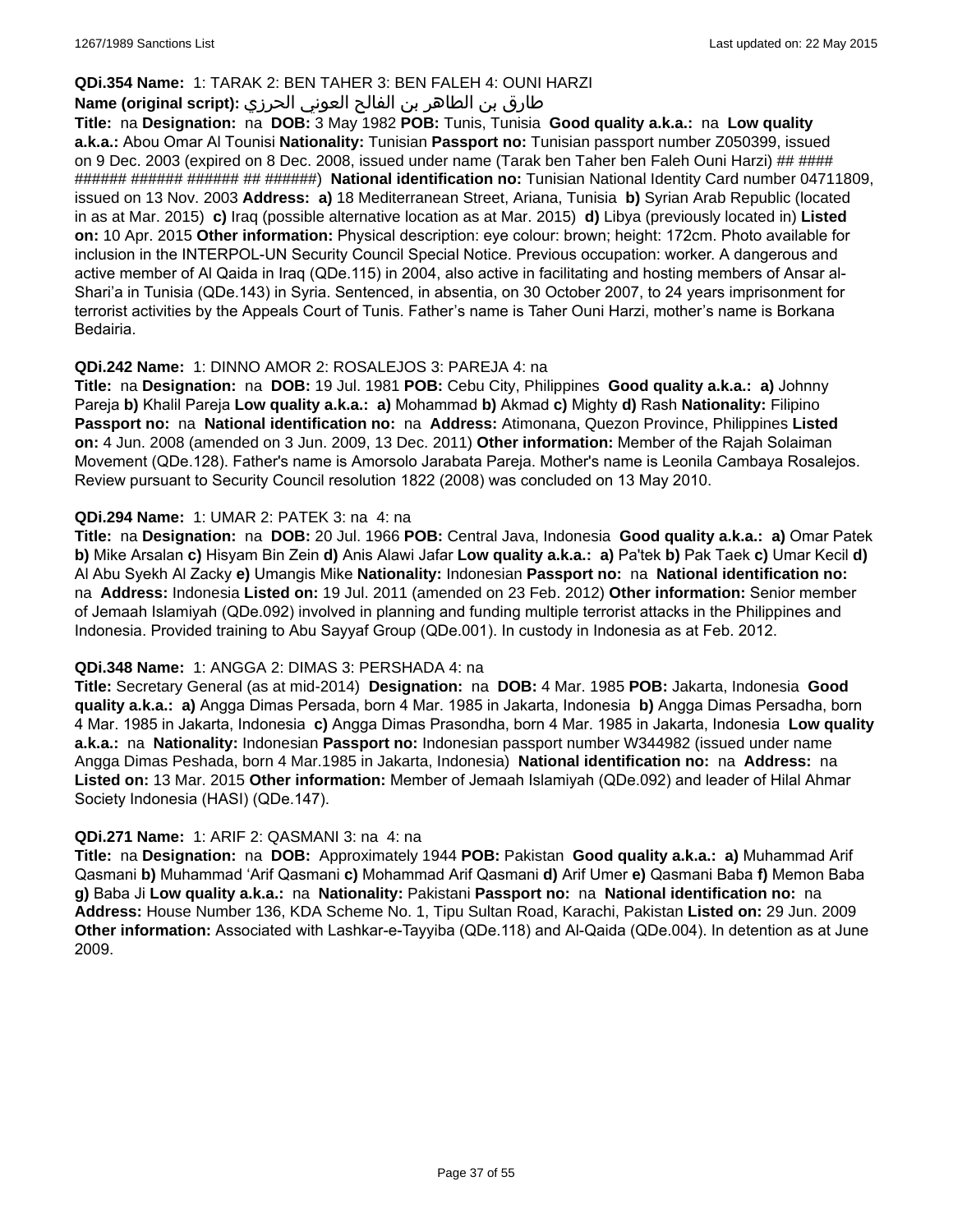## **QDi.297 Name:** 1: HASSAN 2: MUHAMMAD 3: ABU BAKR 4: QAYED

## حسن محمد أبو بكر قايد **:(script original (Name**

**Title:** na **Designation:** na **DOB: a)** 1963 **b)** 1969 **POB:** Marzaq, Libyan Arab Jamahiriya **Good quality a.k.a.: a)** Hasan Muhammad Abu Bakr Qa'id **b)** قايد بكر أبو محمد الحسين) Al-Husain Muhammad Abu Bakr Qayid) **c)** Muhammad Hassan Qayed **d)** Mohammad Hassan Abu Bakar **e)** Hasan Qa'id **f)** Muhammad Hasan al-Libi **Low quality a.k.a.: a)** Abu Yahya al-Libi (الليبي يحيى أبو) (prominently known by this nom de guerre) **b)** Abu Yahya **c)** Sheikh Yahya **d)** Abu Yahya Yunis al Sahrawi **e)** Abu Yunus Rashid **f)** al-Rashid **g)** Abu al-Widdan **h)** الصحراوي يونس) Younes Al-Sahrawi; Younes Al-Sahraoui) **Nationality:** Libyan **Passport no:** Libyan number 681819/88 **National identification no:** Libyan 5617/87 **Address:** Wadi 'Ataba, Libya ( previous location in 2004) **Listed on:** 15 Sep. 2011 **Other information:** Senior Al-Qaida (QDe.004) leader who, as of late 2010, was responsible for the supervision of other senior Al-Qaida officials. As of 2010, Al-Qaida commander in Pakistan and provider of financial assistance to Al-Qaida fighters in Afghanistan. Has also been a top Al-Qaida strategist and field commander in Afghanistan, and instructor at Al-Qaida training camp. Mother's name is Al-Zahra Amr Al-Khouri (a.k.a. al Zahra' 'Umar).

## **QDi.303 Name:** 1: FAZAL 2: RAHIM 3: na 4: na

## **Name (original script):** رحيم فضل

**Title:** na **Designation:** na **DOB: a)** 5 Jan. 1974 **b)** 1977 **c)** 1975 **d)** 24 Jan. 1973 **POB:** Kabul, Afghanistan **Good quality a.k.a.: a)** Fazel Rahim; Fazil Rahim **b)** Fazil Rahman **Low quality a.k.a.:** na **Nationality:** Afghan **Passport no:** Afghan passport number R512768 **National identification no:** na **Address: a)** (Afghanistan/ Pakistan border region (previous address)) **b)** (A2, City Computer Plaza, Shar-e-Now, Kabul, Afghanistan (previous address)) **c)** Microrayan 3rd, Apt. 45, block 21, Kabul, Afghanistan ( previous address) **Listed on:** 6 Mar. 2012 **Other information:** Was a financial facilitator for the Islamic Movement of Uzbekistan (QDe.010) and Al-Qaida (QDe.004). Was associated with Tohir Abdulkhalilovich Yuldashev. As of late 2010, in custody of Pakistani authorities. Father's name is Fazal Ahmad.

## **QDi.199 Name:** 1: ATA 2: ABDOULAZIZ 3: RASHID 4: na

## عطا عبد العزيز رشيد **:(script original (Name**

**Title:** na **Designation:** na **DOB:** 1 Dec. 1973 **POB:** Sulaimaniya, Iraq **Good quality a.k.a.: a)** Abdoulaziz Ata Rashid, born 1 Dec. 1973 **b)** Ata Abdoul Aziz Barzingy **Low quality a.k.a.:** na **Nationality:** Iraqi **Passport no:**  (None) **National identification no:** na **Address:** (In prison in Germany) **Listed on:** 6 Dec. 2005 (amended on 21 Oct. 2008, 13 Dec. 2011, 6 Aug. 2013) **Other information:** Member of Ansar Al-Islam (QDe.098). Sentenced on 15 Jul. 2008 to 10 years imprisonment in Germany. Review pursuant to Security Council resolution 1822 (2008) was concluded on 30 Jul. 2009.

## **QDi.075 Name:** 1: ABDELHALIM 2: HAFED 3: ABDELFATTAH 4: REMADNA

## عبدالحليم حافظ عبدالفتاح رمادنا **:(script original (Name**

**Title:** na **Designation:** na **DOB:** 2 Apr. 1966 **POB:** Biskra, Algeria **Good quality a.k.a.:** Abdelhalim Remadna **Low quality a.k.a.:** Jalloul **Nationality:** Algerian **Passport no:** na **National identification no:** na **Address:** Algeria **Listed on:** 3 Sep. 2002 (amended on 12 Apr. 2006, 7 Apr. 2008, 3 Jun. 2009, 25 Jan. 2010, 23 Dec. 2010) **Other information:** Deported from Italy to Algeria on 12 Aug. 2006. Review pursuant to Security Council resolution 1822 (2008) was concluded on 8 Dec. 2009.

## **QDi.219 Name:** 1: TAUFIK 2: RIFKI 3: na 4: na

**Title:** na **Designation:** na **DOB:** 19 Aug. 1974 **POB:** Dacusuman Surakarta, Central Java, Indonesia **Good quality a.k.a.: a)** Refke, Taufek **b)** Rifqi, Taufik **c)** Rifqi, Tawfiq **d)** Ami Iraq **e)** Ami Irza **f)** Amy Erja **g)** Ammy Erza **h)** Ammy Izza **i)** Ami Kusoman **j)** Abu Obaida **k)** Abu Obaidah **l)** Abu Obeida **m)** Abu Ubaidah **n)** Obaidah **o)** Abu Obayda **p)** Izza Kusoman **q)** Yacub, Eric **Low quality a.k.a.:** na **Nationality:** Indonesian **Passport no:** na **National identification no:** na **Address:** Philippines **Listed on:** 21 Apr. 2006 (amended on 13 Dec. 2011) **Other information:** In detention in the Philippines as at May 2011. Review pursuant to Security Council resolution 1822 (2008) was concluded on 8 Jun. 2010.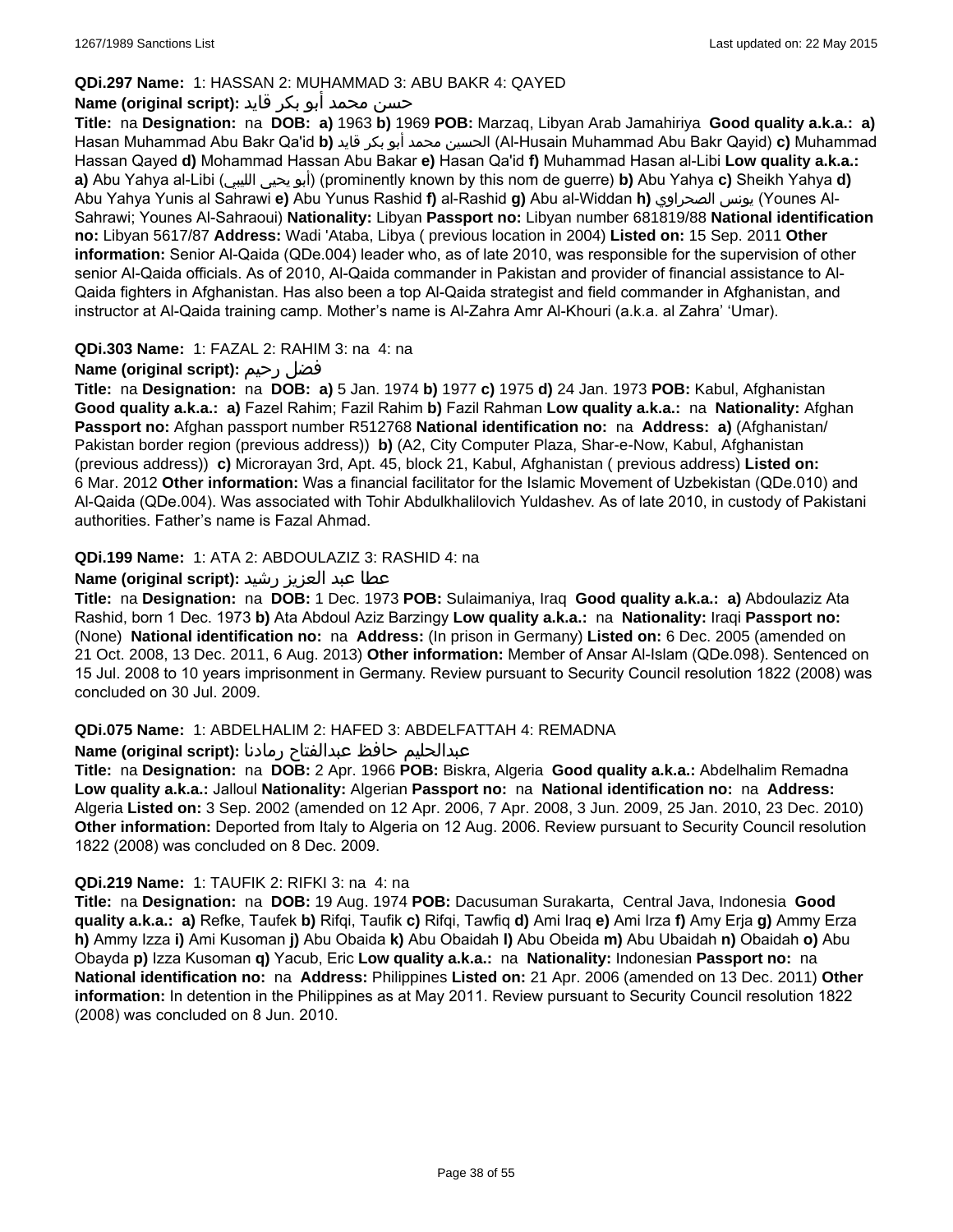## **QDi.150 Name:** 1: AL-AZHAR 2: BEN KHALIFA 3: BEN AHMED 4: ROUINE

## الأزهر بن خليفة بن احمد روين **:(script original (Name**

**Title:** na **Designation:** na **DOB:** 20 Nov. 1975 **POB:** Sfax, Tunisia **Good quality a.k.a.:** na **Low quality a.k.a.: a)** Salmane **b)** Lazhar **Nationality:** Tunisian **Passport no:** Tunisian number P182583, issued on 13 Sep. 2003 (expired on 12 Sep. 2007) **National identification no:** na **Address:** Tunisia **Listed on:** 12 Nov. 2003 (amended on 20 Dec. 2005, 21 Dec. 2007, 30 Jan. 2009, 16 May 2011) **Other information:** Sentenced to six years and ten months of imprisonment for membership of a terrorist association by the Appeal Court of Milan, Italy, on 7 Feb. 2008. Considered a fugitive from justice by the Italian authorities as at Jul. 2008. Under administrative control measure in Tunisia as at 2010. Review pursuant to Security Council resolution 1822 (2008) was concluded on 21 Jun. 2010.

### **QDi.186 Name:** 1: ABU 2: RUSDAN 3: na 4: na

**Title:** na **Designation:** na **DOB:** 16 Aug. 1960 **POB:** Kudus, Central Java, Indonesia **Good quality a.k.a.:** na **Low quality a.k.a.: a)** Abu Thoriq **b)** Rusdjan **c)** Rusjan **d)** Rusydan **e)** Thoriquddin **f)** Thoriquiddin **g)** Thoriquidin **h)** Toriquddin **Nationality:** na **Passport no:** na **National identification no:** na **Address:** na **Listed on:** 16 May 2005 (amended on 12 Dec. 2014) **Other information:** Review pursuant to Security Council resolution 1822 (2008) was concluded on 8 Jun. 2010.

#### **QDi.020 Name:** 1: MOHAMMAD 2: HAMDI 3: MOHAMMAD 4: SADIQ AL-AHDAL

#### محمد حمدي محمد صادق الأهدل **:Name (original script**)

**Title:** na **Designation:** na **DOB:** 19 Nov. 1971 **POB:** Medina, Saudi Arabia **Good quality a.k.a.: a)** Al-Hamati, Muhammad **b)** Muhammad Muhammad Abdullah Al-Ahdal **c)** Mohamed Mohamed Abdullah Al-Ahdal **Low quality a.k.a.: a)** Abu Asim Al-Makki **b)** Ahmed **Nationality:** Yemeni **Passport no:** Yemeni number 541939, issued on 31 Jul. 2000, issued in Al-Hudaydah, Yemen (in the name of Muhammad Muhammad Abdullah Al-Ahdal) **National identification no:** Yemeni identity card number 216040 **Address:** Jamal street, Al-Dahima alley, Al-Hudaydah, Yemen **Listed on:** 17 Oct. 2001 (amended on 30 Jan. 2009, 25 Jan. 2010) **Other information:** Responsible for the finances of Al-Qa'ida (QDe.004) in Yemen. Accused of involvement in the attack on the USS Cole in 2000. Arrested in Yemen in Nov. 2003. Sentenced to three years and one month of imprisonment by the specialized criminal court of first instance in Yemen. Released on 25 Dec. 2006 after the completion of his sentence. Review pursuant to Security Council resolution 1822 (2008) was concluded on 8 Jul. 2010.

#### **QDi.263 Name:** 1: HAFIZ 2: MUHAMMAD 3: SAEED 4: na

**Title:** na **Designation:** na **DOB:** 5 Jun. 1950 **POB:** Sargodha, Punjab, Pakistan **Good quality a.k.a.: a)** Hafiz Mohammad Sahib **b)** Hafiz Mohammad Sayid **c)** Hafiz Muhammad **d)** Hafiz Saeed **e)** Hafez Mohammad Saeed **f)** Hafiz Mohammad Sayeed **g)** Tata Mohammad Syeed **h)** Mohammad Sayed **i)** Muhammad Saeed **Low quality a.k.a.:** Hafiz Ji **Nationality:** Pakistani **Passport no:** na **National identification no:** Pakistani 3520025509842-7 **Address:** House No. 116E, Mohalla Johar, Lahore, Tehsil, Lahore City, Lahore District, Pakistan ( location as at May 2008) **Listed on:** 10 Dec. 2008 (amended on 17 Jul. 2009) **Other information:** Muhammad Saeed is the leader of Lashkar-e-Tayyiba (QDe.118).

#### **QDi.208 Name:** 1: RADULAN 2: SAHIRON 3: na 4: na

**Title:** na **Designation:** na **DOB: a)** 1955 **b)** Approximately 1952 **POB:** Kaunayan, Patikul, Jolo Island, the Philippines **Good quality a.k.a.: a)** Radullan Sahiron **b)** Radulan Sahirun **c)** Radulan Sajirun **d)** Commander Putol **Low quality a.k.a.:** na **Nationality:** Filipino **Passport no:** na **National identification no:** na **Address:**  na **Listed on:** 6 Dec. 2005 **Other information:** Review pursuant to Security Council resolution 1822 (2008) was concluded on 8 Jun. 2010.

#### **QDi.222 Name:** 1: NESSIM 2: BEN ROMDHANE 3: SAHRAOUI 4: na

#### نسيم بن رمضان صحراوي **:(script original (Name**

**Title:** na **Designation:** na **DOB:** 3 Aug. 1973 **POB:** Bizerta, Tunisia **Good quality a.k.a.: a)** Dass **b)** Nasim al-Sahrawi **Low quality a.k.a.:** na **Nationality:** Tunisian **Passport no:** na **National identification no:** na **Address:** Tunisia **Listed on:** 2 Aug. 2006 (amended on 1 Sep. 2009, 25 Jan. 2010, 13 Dec. 2011) **Other information:** Considered a fugitive from justice by the Italian authorities and sentenced in absentia to 6 years detention on 20 Nov. 2008. Sentenced in Tunisia to 4 years imprisonment for terrorist activity and in detention in Tunisia as at Jun. 2009. Review pursuant to Security Council resolution 1822 (2008) was concluded on 20 Jul. 2009.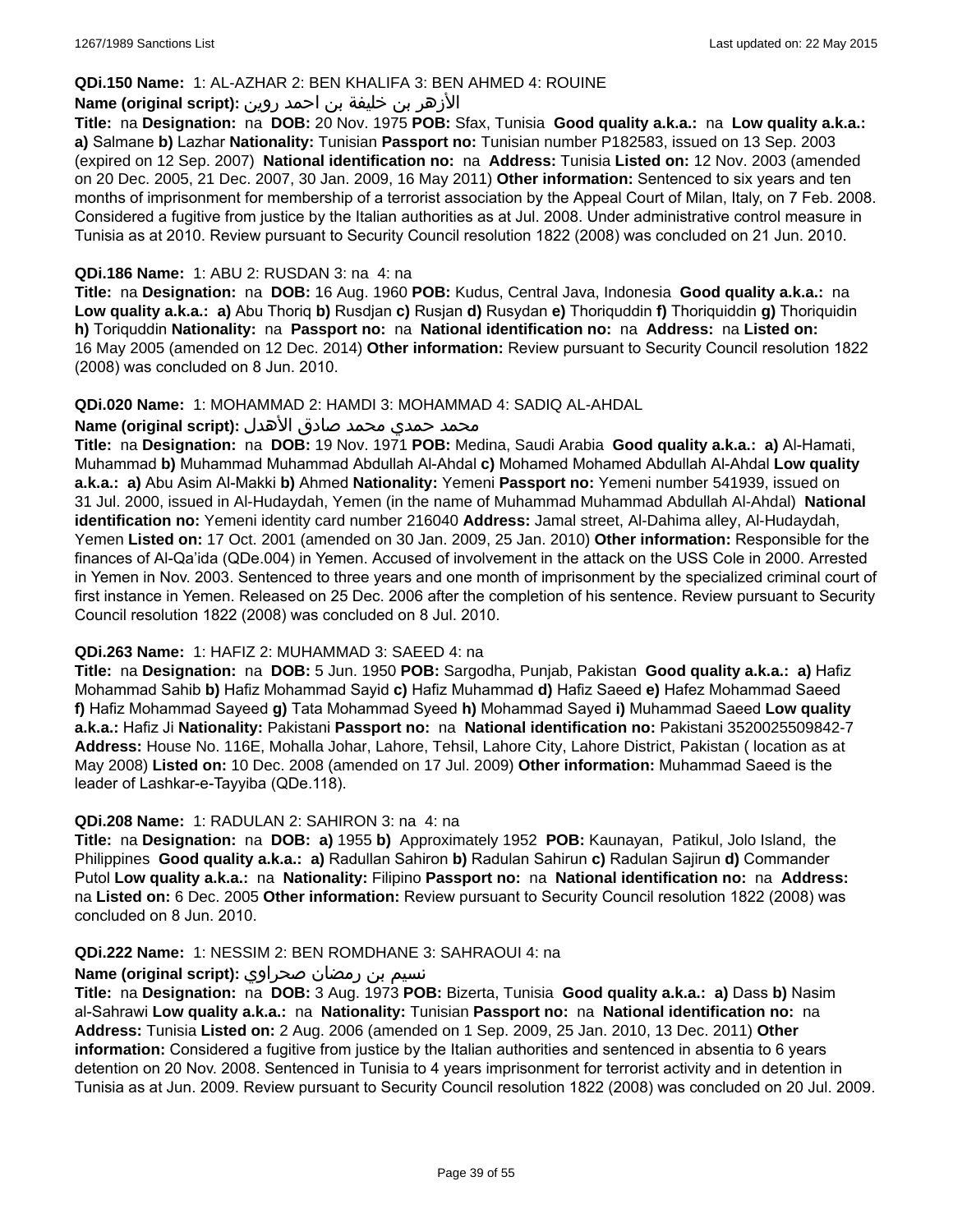#### **QDi.148 Name:** 1: NESSIM 2: BEN MOHAMED 3: AL-CHERIF BEN MOHAMED 4: SALEH AL-SAADI

## نسيم بن محمد الشريف بن محمد صالح السعدي **:Name (original script**)

**Title:** na **Designation:** na **DOB:** 30 Nov. 1974 **POB:** Haidra Al-Qasreen, Tunisia **Good quality a.k.a.: a)** Nassim Saadi **b)** Dia el Haak George, born 20 Nov. 1974 in Lebanon **c)** Diael Haak George, born 30 Nov. 1974 in Lebanon **d)** El Dia Haak George, born 30 Nov. 1974 in Algeria **Low quality a.k.a.: a)** Abou Anis **b)** Abu Anis **Nationality:** Tunisian **Passport no:** Tunisian number M788331, issued on 28 Sep. 2001 (expired 27 Sep. 2006) **National identification no:** na **Address: a)** Via Monte Grappa 15, Arluno (Milan), Italy **b)** Via Cefalonia 11, Milan, Italy (Domicile, last known address) **Listed on:** 12 Nov. 2003 (amended on 20 Dec. 2005, 31 Jul. 2006, 21 Dec. 2007, 3 Jun. 2009, 16 May 2011) **Other information:** Arrested on 9 Oct. 2002. In detention in Italy until 27 Apr. 2012. Sentenced in absentia to 20 years of imprisonment by the Tunis Military Court on 11 May 2005 for membership of a terrorist organization. Father's name is Mohamed Sharif. Mother's name is Fatima. Review pursuant to Security Council resolution 1822 (2008) was concluded on 21 Jun. 2010.

### **QDi.244 Name:** 1: HILARION 2: DEL ROSARIO 3: SANTOS III 4: na

**Title:** Amir **Designation:** na **DOB:** 12 Mar. 1966 **POB:** 686 A. Mabini Street, Sangandaan, Caloocan City, Philippines **Good quality a.k.a.: a)** Akmad Santos **b)** Ahmed Islam **c)** Ahmad Islam Santos **d)** Abu Hamsa **e)** Hilarion Santos III **f)** Abu Abdullah Santos **g)** Faisal Santos **Low quality a.k.a.: a)** Lakay **b)** Aki **c)** Aqi **Nationality:**  na **Passport no:** Filipino number AA780554 **National identification no:** na **Address:** 50, Purdue Street, Cubao, Quezon City, Philippines **Listed on:** 4 Jun. 2008 (amended on 13 Dec. 2011) **Other information:** Founder and leader of the Rajah Solaiman Movement (QDe.128) and linked to the Abu Sayyaf Group (QDe.001). In detention in the Philippines as of May 2011. Review pursuant to Security Council resolution 1822 (2008) was concluded on 13 May 2010.

## **QDi.350 Name:** 1: WIJI 2: JOKO 3: SANTOSO 4:

**Title:** na **Designation:** na **DOB:** 14 Jul. 1975 **POB:** Rembang, Jawa Tengah, Indonesia **Good quality a.k.a.:** Wijijoko Santoso, born 14 Jul. 1975 in Rembang, Jawa Tengah, Indonesia **Low quality a.k.a.: a)** Abu Seif al-Jawi **b)** Abu Seif **Nationality:** Indonesian **Passport no:** Indonesian passport number A2823222, issued on 28 May 2012 (expires 28 May 2017, issued under name Wiji Joko Santoso, born 14 Jul. 1975 in Rembang, Jawa Tengah, Indonesia) **National identification no:** na **Address:** na **Listed on:** 13 Mar. 2015 **Other information:** Head of the foreign affairs division and key outreach player of Jemaah Islamiyah (QDe.092). Associated with Hilal Ahmar Society Indonesia (HASI) (QDe.147).

#### **QDi.001 Name:** 1: SAYF-AL ADL 2: na 3: na 4: na

#### **Name (original script):** العدل سيف

**Title:** na **Designation:** na **DOB: a)** 1963 **b)** 11 Apr. 1963 **c)** 11 Apr. 1960 **POB:** Egypt **Good quality a.k.a.: a)** Saif Al-'Adil **b)** Seif al Adel **c)** Muhamad Ibrahim Makkawi **Low quality a.k.a.:** Ibrahim al-Madani **Nationality:** Egyptian **Passport no:** na **National identification no:** na **Address:** na **Listed on:** 25 Jan. 2001 (amended on 16 Dec. 2010, 24 Jul. 2013) **Other information:** Responsible for Usama bin Laden's (deceased) security. Review pursuant to Security Council resolution 1822 (2008) was concluded on 15 Jun. 2010.

#### **QDi.260 Name:** 1: DANIEL 2: MARTIN 3: SCHNEIDER 4: na

**Title:** na **Designation:** na **DOB:** 9 Sep. 1985 **POB:** Neunkirchen (Saar), Germany **Good quality a.k.a.:** na **Low quality a.k.a.:** Abdullah **Nationality:** German **Passport no:** German number 2318047793, issued on 17 May 2006, issued in Friedrichsthal, Germany (expired on 16 May 2011.) **National identification no:** German Federal Identity Card number 2318229333, issued on 17 May 2006, issued in Friedrichsthal, Germany (expired on 16 May 2011 (reported lost)) **Address: a)** (In prison in Germany (since Sep. 2007)) **b)** Petrusstrasse 32, 66125 Herrensohr, Dudweiler, Saarbrücken, Germany (previous address) **Listed on:** 27 Oct. 2008 (amended on 13 Dec. 2011) **Other information:** Associated with the Islamic Jihad Union (IJU), also known as the Islamic Jihad Group (QDe.119). Associated with Fritz Martin Gelowicz (QDi.259) and Adem Yilmaz (QDi.261). In detention in Germany as of Jun. 2010.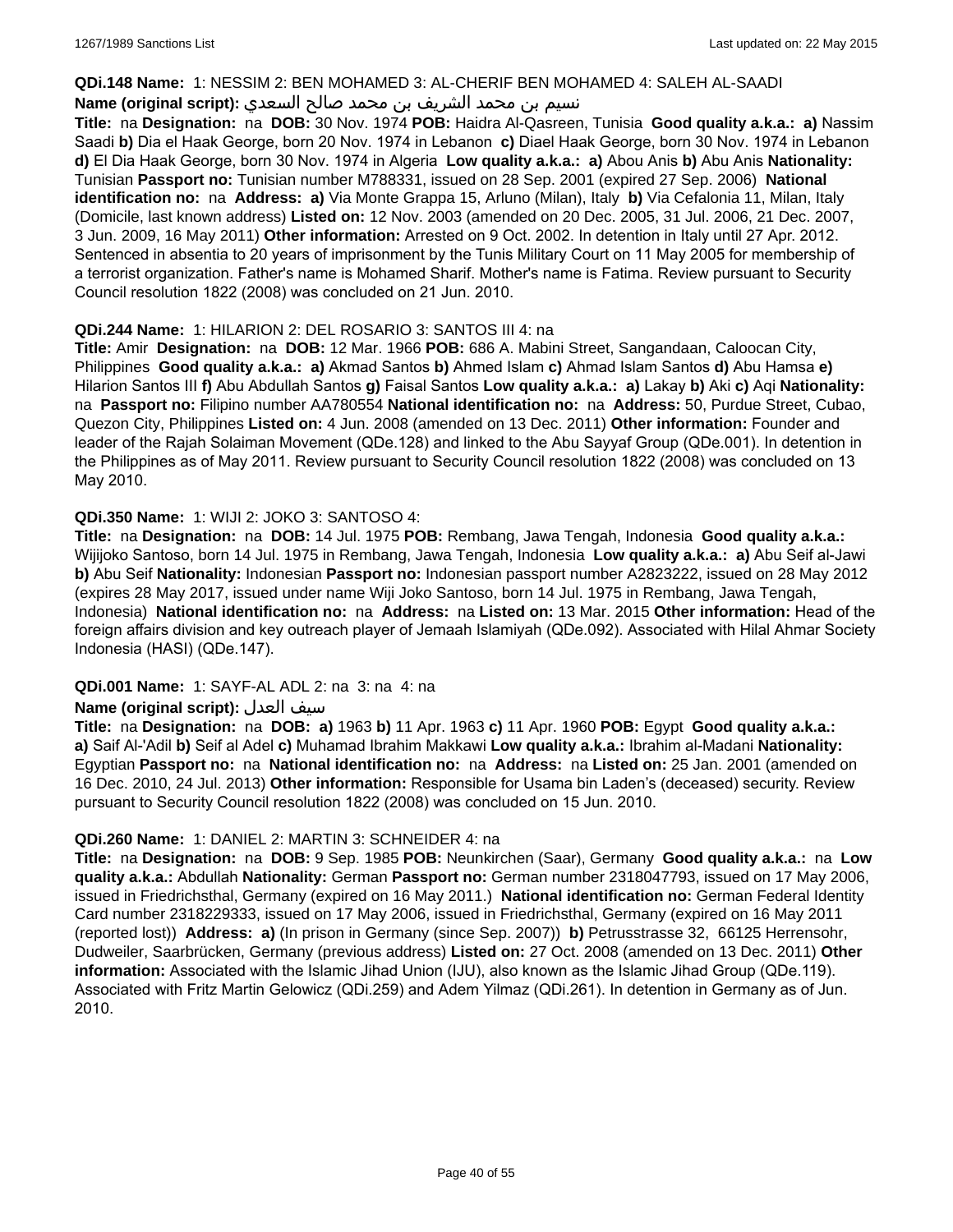## **QDi.128 Name:** 1: ISMAIL 2: ABDALLAH 3: SBAITAN 4: SHALABI

## اسماعيل عبد الله سبيدان شلبي **:(script original (Name**

**Title:** na **Designation:** na **DOB:** 30 Apr. 1973 **POB:** Beckum, Germany **Good quality a.k.a.: a)** Ismain Shalabe, born 30 Apr. 1973 in Beckum **b)** Ismail Abdallah Sbaitan Shalabi, born 30 Apr. 1973 in Beckum **Low quality a.k.a.:**  na **Nationality:** Jordanian of Palestinian origin **Passport no: a)** (Passport of the Hashemite Kingdom of Jordan no. E778675, issued in Rusaifah on 23 Jun. 1996, valid until 23 Jun. 2001) **b)** (Passport of the Hashemite Kingdom of Jordan no. H401056, JOR 9731050433, issued on 11 Apr. 2001, valid until 10 Apr. 2006) **National identification no:** na **Address:** Germany **Listed on:** 23 Sep. 2003 (amended on 10 Jun. 2011) **Other information:** Father's name is Abdullah Shalabi. Mother's name is Ammnih Shalabi. Associated with Djamel Moustfa (QDi.129), Mohamed Abu Dhess (QDi.130) and Aschraf al-Dagma (QDi.132). Review pursuant to Security Council resolution 1822 (2008) was concluded on 21 Jun. 2010.

## **QDi.322 Name:** 1: ABUBAKAR 2: MOHAMMED 3: SHEKAU 4: na

### أبو بكر محمد الشكوى **:(script original (Name**

**Title:** na **Designation:** na **DOB:** 1969 **POB:** Shekau Village, Yobe State, Nigeria **Good quality a.k.a.:** Abubakar Shekau **Low quality a.k.a.: a)** Abu Mohammed Abubakar bin Mohammed **b)** Abu Muhammed Abubakar bi Mohammed **c)** Shekau **d)** Shehu **e)** Shayku **f)** Imam Darul Tauhid **g)** Imam Darul Tawheed **Nationality:** Nigerian **Passport no:** na **National identification no:** na **Address:** Nigeria **Listed on:** 26 Jun. 2014 **Other information:** Member of the Kanuri tribe. Physical description: eye colour: black; hair colour: black. Photo available for inclusion in the INTERPOL-UN Security Council Special Notice. Leader of Jama'atu Ahlis Sunna Lidda'Awati Wal-Jihad (Boko Haram) (QDe.138). Under Shekau's leadership, Boko Haram has been responsible for a series of major terrorist attacks.

### **QDi.017 Name:** 1: THARWAT 2: SALAH 3: SHIHATA 4: na

### ثروت صالح شحاتة **:(script original (Name**

**Title:** na **Designation:** na **DOB:** 29 Jun. 1960 **POB:** Egypt **Good quality a.k.a.: a)** Tarwat Salah Abdallah **b)** Salah Shihata Thirwat **c)** Shahata Thirwat **d)** Tharwat Salah Shihata Ali (previously listed as) **Low quality a.k.a.:**  na **Nationality:** Egyptian **Passport no:** na **National identification no:** na **Address:** na **Listed on:** 6 Oct. 2001 (amended on 26 Nov. 2004, 16 Dec. 2010) **Other information:** Review pursuant to Security Council resolution 1822 (2008) was concluded on 15 Jun. 2010.

#### **QDi.122 Name:** 1: PARLINDUNGAN 2: SIREGAR 3: na 4: na

**Title:** na **Designation:** na **DOB: a)** 25 Apr. 1957 **b)** 25 Apr. 1967 **POB:** Indonesia **Good quality a.k.a.: a)** Siregar, Parlin **b)** Siregar, Saleh Parlindungan **Low quality a.k.a.:** na **Nationality:** Indonesian **Passport no:** na **National identification no:** na **Address:** na **Listed on:** 9 Sep. 2003 **Other information:** Review pursuant to Security Council resolution 1822 (2008) was concluded on 25 May 2010.

#### **QDi.124 Name:** 1: YAZID 2: SUFAAT 3: na 4: na

**Title:** na **Designation:** na **DOB:** 20 Jan. 1964 **POB:** Johor, Malaysia **Good quality a.k.a.:** na **Low quality a.k.a.: a)** Joe **b)** Abu Zufar **Nationality:** Malaysian **Passport no:** A 10472263 **National identification no:** 640120-01-5529 **Address:** Taman Bukit Ampang, State of Selangor, Malaysia (as at April 2009) **Listed on:** 9 Sep. 2003 (amended on 3 May 2004, 1 Feb. 2008, 10 Aug. 2009, 25 Jan. 2010, 16 May 2011) **Other information:** Review pursuant to Security Council resolution 1822 (2008) was concluded on 19 Jun. 2009.

#### **QDi.349 Name:** 1: BAMBANG 2: SUKIRNO 3: 4:

**Title:** na **Designation:** na **DOB:** 5 Apr. 1975 **POB:** Indonesia **Good quality a.k.a.:** na **Low quality a.k.a.: a)** Pak Zahra **b)** Abu Zahra **Nationality:** Indonesian **Passport no:** Indonesian passport number A2062513 **National identification no:** na **Address:** na **Listed on:** 13 Mar. 2015 **Other information:** A senior leader of Jemaah Islamiyah (QDe.092) who has held leadership positions in Hilal Ahmar Society Indonesia (HASI) (QDe.147).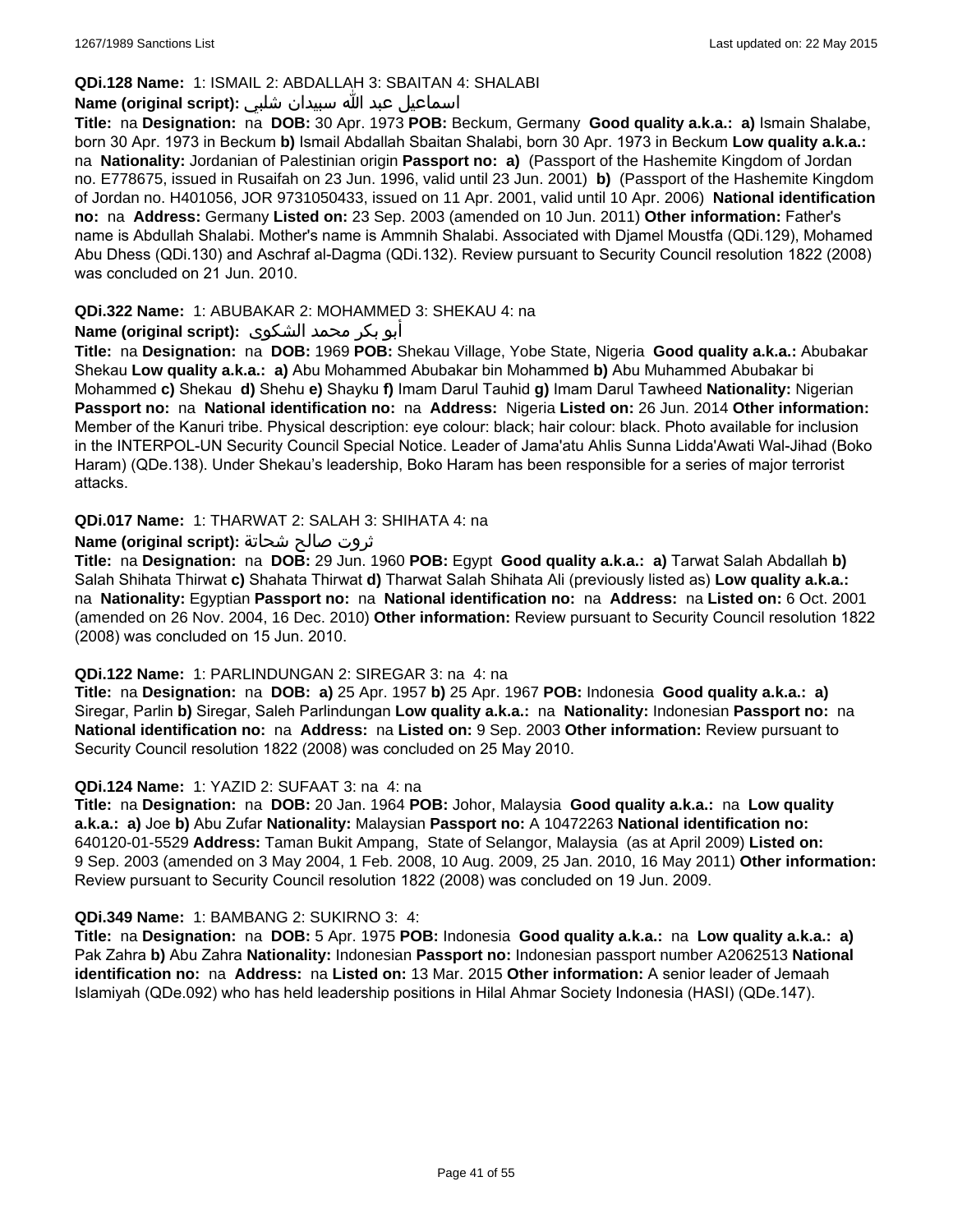#### **QDi.123 Name:** 1: YASSIN 2: SYAWAL 3: na 4: na

**Title:** na **Designation:** na **DOB:** Approximately 1972 **POB:** na **Good quality a.k.a.: a)** Salim Yasin **b)** Yasin Mahmud Mochtar **c)** Abdul Hadi Yasin **d)** Muhamad Mubarok **e)** Muhammad Syawal **f)** Yassin Sywal (formerly listed as) **Low quality a.k.a.: a)** Abu Seta **b)** Mahmud **c)** Abu Muamar **d)** Mubarok **Nationality:** Indonesian **Passport no:** na **National identification no:** na **Address:** na **Listed on:** 9 Sep. 2003 (amended on 12 Dec. 2014) **Other information:** At large as at Dec. 2003. Review pursuant to Security Council resolution 1822 (2008) was concluded on 25 May 2010.

## **QDi.057 Name:** 1: IBRAHIM 2: ALI 3: ABU BAKR 4: TANTOUSH

## ابراهيم علي أبو بكر تنتوش **:(script original (Name**

**Title:** na **Designation:** na **DOB:** 1966 **POB:** al Aziziyya, Libyan Arab Jamahiriya **Good quality a.k.a.: a)** Abd al-Muhsin **b)** Ibrahim Ali Muhammad Abu Bakr **c)** Abdul Rahman **d)** Abu Anas **e)** Ibrahim Abubaker Tantouche **f)** Ibrahim Abubaker Tantoush **g)** 'Abd al-Muhsi **h)** 'Abd al-Rahman **Low quality a.k.a.:** Al-Libi **Nationality:** Libyan **Passport no:** (Libyan passport number 203037 issued in Tripoli) **National identification no:** na **Address:** Johannesburg, South Africa **Listed on:** 11 Jan. 2002 (amended on 31 Jul. 2006, 4 Oct. 2006, 16 May 2011) **Other information:** Associated with Afghan Support Committee (ASC) (QDe.069), Revival of Islamic Heritage Society (RIHS)(QDe.070) and the Libyan Islamic Fighting Group (LIFG) (QDe.011). Review pursuant to Security Council resolution 1822 (2008) was concluded on 8 Jun. 2010.

### **QDi.241 Name:** 1: ANGELO 2: RAMIREZ 3: TRINIDAD 4: na

**Title:** na **Designation:** na **DOB:** 20 Mar. 1978 **POB:** Gattaran, Cagayan Province, Philippines **Good quality a.k.a.: a)** Calib Trinidad **b)** Kalib Trinidad **Low quality a.k.a.: a)** Abdul Khalil **b)** Abdukahlil **c)** Abu Khalil **d)** Anis **Nationality:** Filipino **Passport no:** na **National identification no:** na **Address:** 3111 Ma. Bautista, Punta, Santa Ana, Manila, Philippines **Listed on:** 4 Jun. 2008 (amended on 13 Dec. 2011) **Other information:** Distinguishing marks include scars on both legs. Member of the Rajah Solaiman Movement (Qde.128), and associated with the Abu Sayyaf Group (QDe.001) and the Jemaah Islamiyah (QDe.092). In detention in the Philippines as of May 2011. Review pursuant to Security Council resolution 1822 (2008) was concluded on 13 May 2010.

## **QDi.056 Name:** 1: MOHAMMED 2: TUFAIL 3: na 4: na

**Title:** na **Designation:** na **DOB:** 5 May 1930 **POB:** na **Good quality a.k.a.: a)** Tufail, S.M. **b)** Tuffail, Sheik Mohammed **Low quality a.k.a.:** na **Nationality:** Pakistani **Passport no:** na **National identification no:** na **Address:** na **Listed on:** 24 Dec. 2001 (amended on 19 Jan. 2011) **Other information:** Served as a director of Ummah Tameer e-Nau (UTN) (QDe.068). Review pursuant to Security Council resolution 1822 (2008) was concluded on 1 Jun. 2010.

#### **QDi.290 Name:** 1: DOKU 2: KHAMATOVICH 3: UMAROV 4: na

#### **Name (original script):** Умаров Доку Хаматович

**Title:** na **Designation:** na **DOB: a)** 13 Apr. 1964 **b)** 13 Apr. 1965 **c)** 12 May 1964 **d)** 1955 **POB:** Kharsenoy Village, Shatoyskiy (Sovetskiy) District, Chechenskaya Respublika, Russian Federation **Good quality a.k.a.: a)** Lom-ali Butayev (Butaev), born in 1955 **b)** Dokka Umarov, born on 13 Apr. 1964 **c)** Dokka Umarov, born on 13 Apr. 1965 **Low quality a.k.a.:** na **Nationality: a)** Russian **b)** USSR (until 1991) **Passport no:** Russian passport number 96 03 464086, issued on 1 June 2003 **National identification no:** na **Address:** na **Listed on:** 10 Mar. 2011 (amended on 2 Jun. 2014, 30 Dec. 2014) **Other information:** Physical description: 180 cm tall, dark hair, 7-9 cm. long scar on the face, part of the tongue is missing, has a speech defect. Resides in the Russian Federation as at Nov. 2010. International arrest warrant issued in the year 2000. INTERPOL Special Notice contains biometric information. Reportedly deceased as of April 2014.

## **QDi.346. Name:** 1: 'ABD AL-MALIK 2: MUHAMMAD 3: YUSUF 4: 'UTHMAN 'ABD AL-SALAM

#### عبدالملك محمد يوسف عثمان عبد السلام **:(script original (Name**

**Title:** na **Designation:** na **DOB:** 13 Jul. 1989 **POB:** na **Good quality a.k.a.:** 'Abd al-Malik Muhammad Yusif 'Abd-al-Salam **Low quality a.k.a.: a)** 'Umar al-Qatari **b)** 'Umar al-Tayyar **Nationality:** Jordanian **Passport no:** K475336, issued on 31 Aug. 2009, issued in Jordanian (expired on 30 Aug. 2014) **National identification no:** 28940000602, issued in Qatar **Address:** na **Listed on:** 23 Jan. 2015 **Other information:** Facilitator who provides financial, material, and technological support for Al-Qaida (QDe.004) and Al-Nusrah Front for the People of the Levant (QDe.137).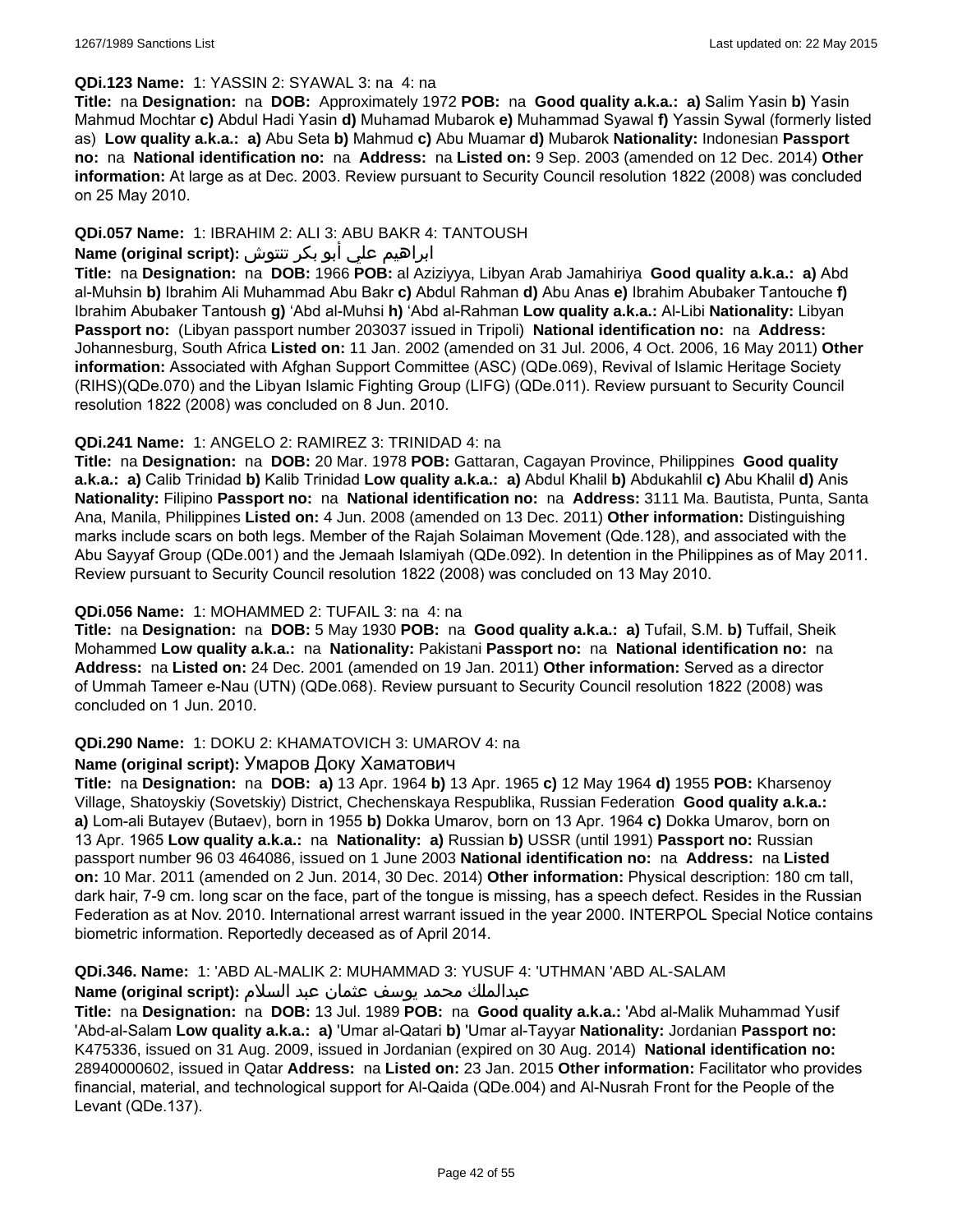## **QDi.343. Name:** 1: ASHRAF 2: MUHAMMAD 3: YUSUF 4: 'UTHMAN 'ABD AL-SALAM

## اشرف محمد يوسف عثمان عبد السلام **:(script original (Name**

**Title:** na **Designation:** na **DOB:** 1984 **POB:** Iraq **Good quality a.k.a.: a)** Ashraf Muhammad Yusif 'Uthman 'Abdal-Salam **b)** Ashraf Muhammad Yusuf 'Abd-al-Salam **c)** Ashraf Muhammad Yusif 'Abd al-Salam **Low quality a.k.a.: a)** Khattab **b)** Ibn al-Khattab **Nationality:** Jordanian **Passport no: a)** K048787, issued in Jordan **b)** 486298, issued in Jordan **National identification no:** 28440000526, issued in Qatar **Address:** Syrian Arab Republic (located in as at Dec. 2014) **Listed on:** 23 Jan. 2015 **Other information:** A member of Al-Qaida (QDe.004) as of 2012 and a fighter in the Syrian Arab Republic since early 2014. Provided financial, material, and technological support for Al-Qaida, Al-Nusrah Front for the People of the Levant (QDe.137) and Al-Qaida in Iraq (AQI) (QDe.115).

## **QDi.031 Name:** 1: OMAR 2: MAHMOUD 3: UTHMAN 4: na

#### عمر محمود عثمان **:(script original (Name**

**Title:** na **Designation:** na **DOB: a)** 30 Dec. 1960 **b)** 13 Dec. 1960 **POB:** Bethlehem, West Bank, Palestinian Territories **Good quality a.k.a.: a)** Al-Samman Uthman **b)** Umar Uthman **c)** Omar Mohammed Othman **Low quality a.k.a.: a)** Abu Qatada Al-Filistini **b)** Abu Umr Takfiri **c)** Abu Omar Abu Umar **d)** Abu Umar Umar **e)** Abu Ismail **Nationality:** Jordanian **Passport no:** na **National identification no:** na **Address:** Jordan (since July 2013) **Listed on:** 17 Oct. 2001 (amended on 14 Mar. 2008, 24 Mar. 2009, 25 Jan. 2010, 22 Jul. 2013) **Other information:** Associated with Al-Qaida-related groups in the United Kingdom and other countries. Convicted in absentia in Jordan for involvement in terrorist acts in 1998. Arrested in Feb. 2001 in the United Kingdom, was further detained between Oct. 2002 and Mar. 2005 and between Aug. 2005 and Jun. 2008. In custody since Dec. 2008. Deported to Jordan from the United Kingdom on 7 July 2013 to face terrorism charges. Review pursuant to Security Council resolution 1822 (2008) was concluded on 19 Oct. 2009.

### **QDi.037 Name:** 1: ABDUL RAHMAN 2: YASIN 3: na 4: na

### عبد الرحمن ياسين **:(script original (Name**

**Title:** na **Designation:** na **DOB:** 10 Apr. 1960 **POB:** Bloomington, Indiana, United States of America **Good quality a.k.a.: a)** Taha, Abdul Rahman S. **b)** Taher, Abdul Rahman S. **c)** Yasin, Abdul Rahman Said **d)** Yasin, Aboud **Low quality a.k.a.:** na **Nationality:** United States of America **Passport no:** 27082171 (United States of America, issued on 21 Jun. 1992 in Amman, Jordan) **National identification no:** (SSN 156-92-9858 (United States of America)) na **Address:** na **Listed on:** 17 Oct. 2001 (amended on 10 Apr. 2003) **Other information:** Abdul Rahman Yasin is in Iraq. Review pursuant to Security Council resolution 1822 (2008) was concluded on 21 Jun. 2010.

#### **QDi.261 Name:** 1: ADEM 2: YILMAZ 3: na 4: na

**Title:** na **Designation:** na **DOB:** 4 Nov. 1978 **POB:** Bayburt, Turkey **Good quality a.k.a.:** na **Low quality a.k.a.:** Talha **Nationality:** Turkish **Passport no:** Turkish number TR-P 614 166 (issued by the Turkish Consulate General in Frankfurt/M. on 22 Mar. 2006, expired on 15 Sep. 2009.) **National identification no:** na **Address: a)** (In prison in Germany (since Sep. 2007).) **b)** (Südliche Ringstrasse 133, 63225 Langen, Germany (previous address)) **Listed on:** 27 Oct. 2008 (amended on 13 Dec. 2011) **Other information:** Associated with the Islamic Jihad Union (IJU), also known as the Islamic Jihad Group (QDe.119). Associated with Fritz Martin Gelowicz (QDi.259) and Daniel Martin Schneider (QDi.260). In detention in Germany as of Jun. 2010.

#### **QDi.205 Name:** 1: RAFIK 2: MOHAMAD 3: YOUSEF 4: na

#### رفيق محمد يوسف **:(script original (Name**

**Title:** na **Designation:** na **DOB:** 27 Aug. 1974 **POB:** Baghdad, Iraq **Good quality a.k.a.:** Mohamad Raific Kairadin **Low quality a.k.a.:** na **Nationality:** Iraqi **Passport no:** (German travel document ("Reiseausweis") A 0092301) **National identification no:** na **Address:** (In prison in Germany) **Listed on:** 6 Dec. 2005 (amended on 21 Oct. 2008, 13 Dec. 2011) **Other information:** Member of Ansar Al-Islam (QDe.098). Sentenced on 15 Jul. 2008 to 8 years imprisonment in Germany. Review pursuant to Security Council resolution 1822 (2008) was concluded on 30 Jul. 2009.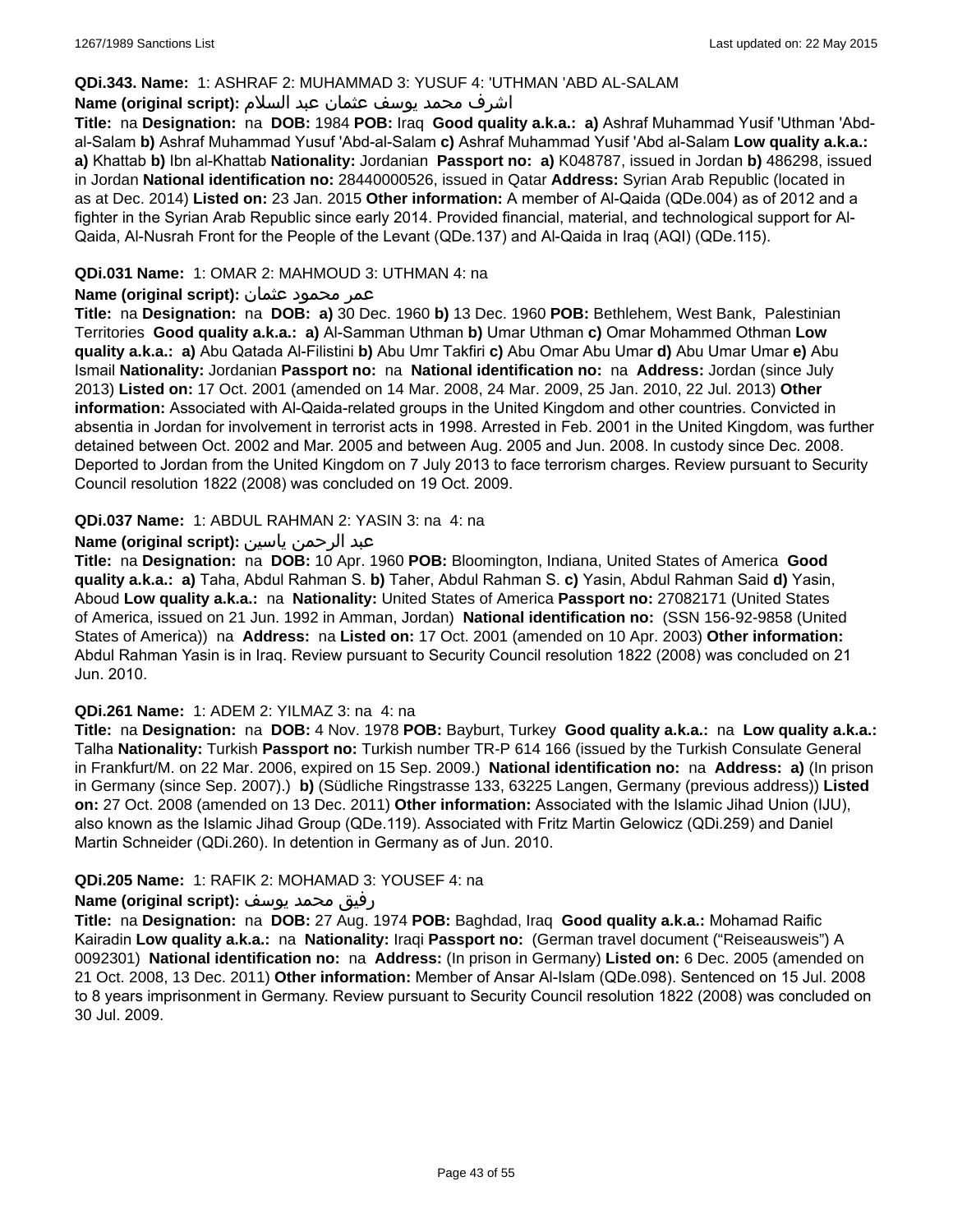## **QDi.198 Name:** 1: HANI 2: AL-SAYYID 3: AL-SEBAI 4: YUSIF

## هاني السيد السباعي يوسف **:(script original (Name**

**Title:** na **Designation:** na **DOB: a)** 1 Mar. 1961 **b)** 16 Jun. 1960 **POB:** Qaylubiyah, Egypt **Good quality a.k.a.: a)** Hani Yousef Al-Sebai **b)** Hani Youssef **c)** Hany Youseff **d)** Hani Yusef **e)** Hani al-Sayyid Al-Sabai **f)** Hani al-Sayyid El Sebai **g)** Hani al-Sayyid Al Siba'i **h)** Hani al-Sayyid El Sabaay **i)** El-Sababt **j)** Abu Tusnin **k)** Abu Akram **l)** Hani El Sayyed Elsebai Yusef **m)** Abu Karim **n)** Hany Elsayed Youssef **Low quality a.k.a.:** na **Nationality:** Egyptian **Passport no:** na **National identification no:** na **Address:** London, United Kingdom **Listed on:** 29 Sep. 2005 (amended on 6 Oct. 2005, 18 Aug. 2006, 25 Jan. 2012) **Other information:** Father's name is Mohamed Elsayed Elsebai. Review pursuant to Security Council resolution 1822 (2008) was concluded on 29 Jul. 2010.

## **QDi.139 Name:** 1: IMED 2: BEN MEKKI 3: ZARKAOUI 4: na

## عماد بن مكي زرقاوي **:(script original (Name**

**Title:** na **Designation:** na **DOB:** 15 Jan. 1973 **POB:** Tunis, Tunisia **Good quality a.k.a.: a)** Dour Nadre, born 15 Jan. 1974 in Morocco **b)** Dour Nadre, born 15 Jan. 1973 in Morocco **c)** Daour Nadre, born 31 Mar. 1975 in Algeria **d)** Imad ben al-Mekki ben al-Akhdar al-Zarkaoui (previously listed as) **Low quality a.k.a.: a)** Zarga **b)** Nadra **Nationality:** Tunisian **Passport no:** (Tunisian passport number M174950, issued on 27 Apr. 1999, expired on 26 Apr. 2004) **National identification no:** na **Address:** 41-45 Rue Estienne d'Orves, Pré Saint Gervais, France **Listed on:** 12 Nov. 2003 (amended on 20 Dec. 2005, 31 Jul. 2006, 10 Aug. 2009, 16 May 2011) **Other information:** Mother's name is Zina al-Zarkaoui. Imprisoned in France since 1 Feb. 2010 on charges of criminal conspiracy in relation to a terrorist organization. Review pursuant to Security Council resolution 1822 (2008) was concluded on 6 May 2010.

### **QDi.168 Name:** 1: AHMAD 2: ZERFAOUI 3: na 4: na

## **Name (original script):** زرفاوي احمد

**Title:** na **Designation:** na **DOB:** 15 Jul. 1963 **POB:** Chréa, Algeria **Good quality a.k.a.: a)** Abdullah **b)** Abdalla **c)** Smail **d)** Abu Khaoula **e)** Abu Cholder **f)** Nuhr **Low quality a.k.a.:** na **Nationality:** Algerian **Passport no:** na **National identification no:** na **Address:** na **Listed on:** 3 May 2004 (amended on 12 Apr. 2006, 7 Apr. 2008, 13 Dec. 2011) **Other information:** Former member of The Organization of Al-Qaida in the Islamic Maghreb (QDe.014). Confirmed to have died in northern Mali on 19 Sep. 2006. Review pursuant to Security Council resolution 1822 (2008) was concluded on 27 Jul. 2010.

#### **QDi.223 Name:** 1: MERAI 2: ZOGHBAI 3: na 4: na

## **Name (original script):** زغبي مرعي

**Title:** na **Designation:** na **DOB: a)** 4 Apr. 1969 **b)** 4 Apr. 1960 **c)** 4 Jun. 1960 **POB:** Bengasi, Libyan Arab Jamahiriya **Good quality a.k.a.: a)** Mohamed Lebachir, born 14 Jan. 1968 in Morocco **b)** Meri Albdelfattah Zgbye, born 4 Jun. 1960 in Bendasi, Libyan Arab Jamahiriya **c)** Zoghbai Merai Abdul Fattah **d)** Lazrag Faraj, born 13 Nov. 1960 in Libyan Arab Jamahiriya **e)** Larzg Ben Ila, born 11 Aug. 1960 in Libyan Arab Jamahiriya **f)** Muhammed El Besir **Low quality a.k.a.: a)** F'raji di Singapore **b)** F'raji il Libico **c)** Farag **d)** Fredj, born 13 Nov. 1960 in Libyan Arab Jamahiriya **Nationality:** na **Passport no:** na **National identification no:** na **Address:** na **Listed on:** 2 Aug. 2006 (amended on 3 Jun. 2009, 1 Sep. 2009, 13 Dec. 2011) **Other information:** Considered a fugitive from justice by the Italian authorities and sentenced in absentia to 6 years imprisonment on 20 Nov. 2008. Member of Libyan Islamic Fighting Group (QDe.011). Review pursuant to Security Council resolution 1822 (2008) was concluded on 20 Jul. 2009.

#### **QDi.187 Name:** 1: ZULKARNAEN 2: na 3: na 4: na

**Title:** na **Designation:** na **DOB:** 1963 **POB:** Gebang village, Masaran, Sragen, Central Java, Indonesia **Good quality a.k.a.: a)** Zulkarnan **b)** Zulkarnain **c)** Zulkarnin **d)** Arif Sunarso **e)** Aris Sumarsono **f)** Aris Sunarso **g)** Ustad Daud Zulkarnaen **h)** Murshid **Low quality a.k.a.:** na **Nationality:** Indonesian **Passport no:** na **National identification no:** na **Address:** na **Listed on:** 16 May 2005 **Other information:** Review pursuant to Security Council resolution 1822 (2008) was concluded on 8 Jun. 2010.

#### **B. Entities and other groups**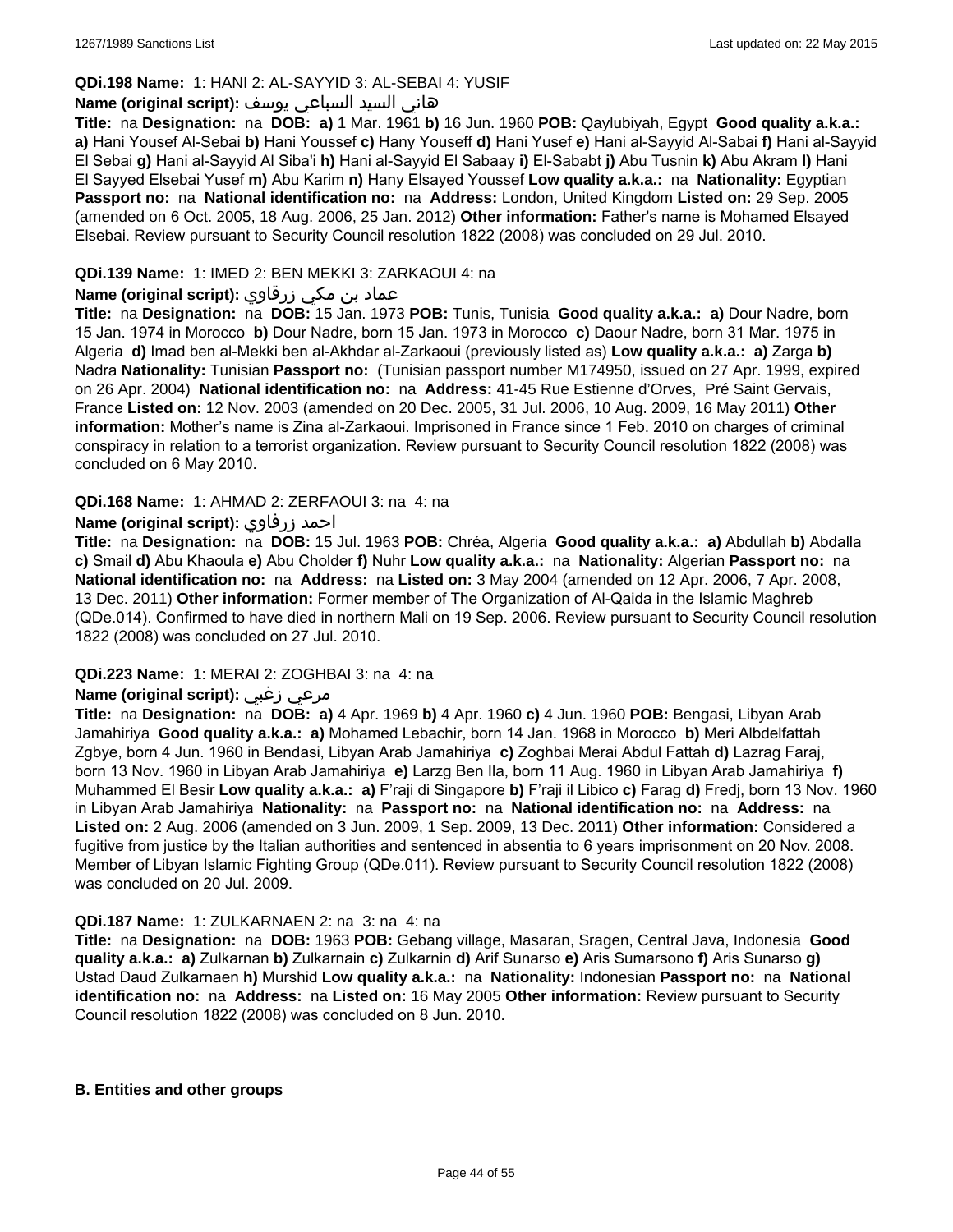## **QDe.141 Name:** AL MOURABITOUN

## **Name (original script):** المرابطون

**A.k.a.: a)** Les Sentinelles **b)** The Sentinels **F.k.a.:** na **Address:** Mali **Listed on:** 2 Jun. 2014 **Other Information:**  Founded on 20 Aug. 2013 as result of a merger between Al Moulathamoun (QDe.140) and the Mouvement pour l'Unification et le Jihad en Afrique de l'Ouest (MUJAO) (QDe.134). Associated with the Organization of Al-Qaida in the Islamic Maghreb (QDe.014) and led by Mokhtar Belmokhtar (QDi.136). Active in the Sahel/Sahara region.

### **QDe.144 Name:** ABDALLAH AZZAM BRIGADES (AAB)

**A.k.a.: a)** Abdullah Azzam Brigades **b)** Ziyad al-Jarrah Battalions of the Abdallah Azzam Brigades **c)** Yusuf al-'Uyayri Battalions of the Abdallah Azzam Brigades **F.k.a.:** na **Address:** (Operates in Lebanon, Syria and the Arabian Peninsula) **Listed on:** 23 Sep. 2014 **Other Information:** An armed group that has carried out joint attacks with Al-Nusrah Front for the People of the Levant (QDe.137).

### **QDe.001 Name:** ABU SAYYAF GROUP

**A.k.a.:** Al Harakat Al Islamiyya **F.k.a.:** na **Address:** Philippines **Listed on:** 6 Oct. 2001 (amended on 13 Dec. 2011 ) **Other Information:** Associated with Jemaah Islamiyah (JI) (QDe.092). Current leader is Radulan Sahiron (QDi.208). Review pursuant to Security Council resolution 1822 (2008) was concluded on 21 Jun. 2010.

### **QDe.069 Name:** AFGHAN SUPPORT COMMITTEE (ASC)

**A.k.a.: a)** Lajnat ul Masa Eidatul Afghania **b)** Jamiat Ayat-ur-Rhas al Islamiac **c)** Jamiat Ihya ul Turath al Islamia **d)** Ahya ul Turas **F.k.a.:** na **Address:** (a) Headquarters – G.T. Road (probably Grand Trunk Road), near Pushtoon Garhi Pabbi, Peshawar, Pakistan b) Cheprahar Hadda, Mia Omar Sabaqah School, Jalabad, Afghanistan) **Listed on:** 11 Jan. 2002 (amended on 13 Dec. 2011 ) **Other Information:** Associated with the Revival of Islamic Heritage Society (QDe.070). Abu Bakr al-Jaziri (QDi.058) served as finance chief of ASC. Review pursuant to Security Council resolution 1822 (2008) was concluded on 8 Jun. 2010.

## **QDe.139 Name:** AL MOUAKAOUNE BIDDAM

### **Name (original script):** بالدم الموقعون

**A.k.a.: a)** Les Signataires par le Sang **b)** Ceux Qui Signent avec le Sang **c)** Those Who Sign in Blood **F.k.a.:** na **Address:** Mali **Listed on:** 2 Jun. 2014 **Other Information:** Associated with the Organization of Al-Qaida in the Islamic Maghreb (QDe.014) and led by Mokhtar Belmokhtar (QDi.136). Active in the Sahel/Sahara region.

#### **QDe.140 Name:** AL MOULATHAMOUN

## **Name (original script):** الملثمون

**A.k.a.: a)** Les Enturbannés **b)** The Veiled **F.k.a.:** na **Address: a)** Mali **b)** Niger **c)** Algeria **Listed on:** 2 Jun. 2014 **Other Information:** Founded in 2012 as a splinter group of the Organization of Al-Qaida in the Islamic Maghreb (QDe.014). On 20 Aug. 2013, Al Moulathamoun merged with the Mouvement pour l'Unification et le Jihad en Afrique de l'Ouest (MUJAO) (QDe.134) and established Al Mourabitoun (QDe.141). Associated with the Organization of Al-Qaida in the Islamic Maghreb (QDe.014) and led by Mokhtar Belmokhtar (QDi.136). Active in the Sahel/Sahara region.

#### **QDe.137 Name:** AL-NUSRAH FRONT FOR THE PEOPLE OF THE LEVANT

#### جبهة النصرة لأهل الشام **:(script original (Name**

**A.k.a.: a)** النصرة جبهة) the Victory Front; Jabhat al-Nusrah; Jabhet al-Nusra; Al-Nusrah Front; Al-Nusra Front) **b)**  المجاهدين أنصار شبكة) sub-unit name: Ansar al-Mujahideen Network) **c)** الجهاد ساحات في الشام مجاهدو) sub-unit name: Levantine Mujahideen on the Battlefields of Jihad) **F.k.a.:** na **Address: a)** (Operates in Syria) **b)** (Support network in Iraq) **Listed on:** 14 May 2014 **Other Information:** Associated with Al-Qaida (QDe.004) and Ibrahim Awwad Ibrahim Ali al-Badri al-Samarrai (QDi.299), the leader of Al-Qaida in Iraq (QDe.115), since at least Jan. 2012. Brings Syrian and foreign Al-Qaida in Iraq (QDe.115) and Asbat al-Ansar (QDe.007) fighters, along with other foreign Al-Qaida operatives, to join local elements in Syria to carry out terrorist and guerrilla operations there. Previously listed between 30 May 2013 and 13 May 2014 as an aka of Al-Qaida in Iraq (QDe.115).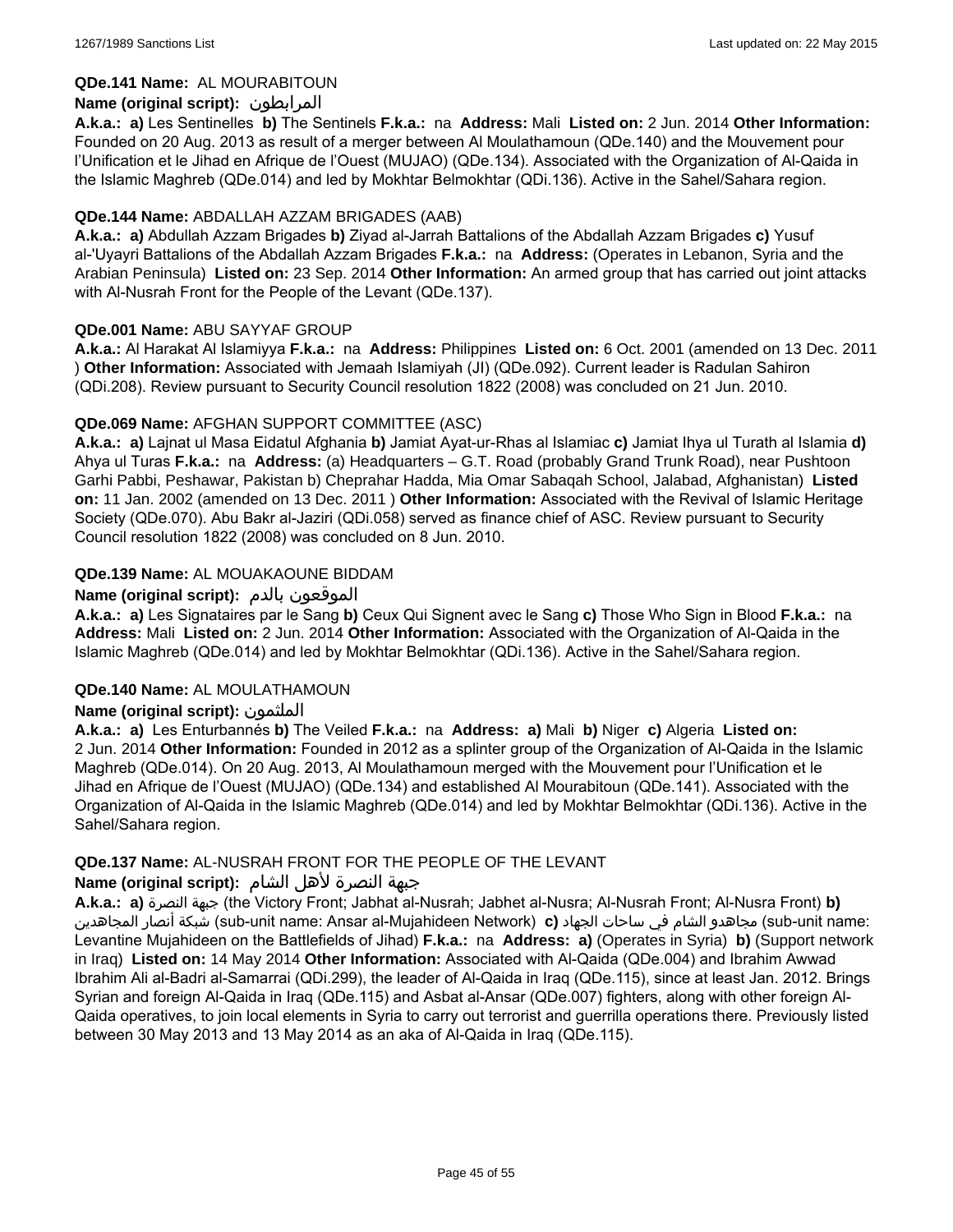#### **QDe.121 Name:** AL-AKHTAR TRUST INTERNATIONAL

**A.k.a.: a)** Al Akhtar Trust **b)** Al-Akhtar Medical Centre **c)** Akhtarabad Medical Camp **d)** Pakistan Relief Foundation **e)** Pakistani Relief Foundation **f)** Azmat-e-Pakistan Trust **g)** Azmat Pakistan Trust **F.k.a.:** na **Address:** (a) ST-1/ A, Gulsahn-e-Iqbal, Block 2, Karachi, 25300, Pakistan b) Gulistan-e-Jauhar, Block 12, Karachi, Pakistan) **Listed on:** 17 Aug. 2005 (amended on 10 Dec. 2008, 13 Dec. 2011 ) **Other Information:** Regional offices in Pakistan: Bahawalpur, Bawalnagar, Gilgit, Islamabad, Mirpur Khas, Tando-Jan-Muhammad. Akhtarabad Medical Camp is in Spin Boldak, Afghanistan. Registered by members of Jaish-i-Mohammed (QDe.019). Associated with Harakat ul-Mujahidin/ HUM (QDe.008), Lashkar I Jhanghvi (LJ) (QDe.096) and Lashkar-e-Tayyiba (QDe.118). Banned in Pakistan. Review pursuant to Security Council resolution 1822 (2008) was concluded on 14 Sep. 2009.

#### **QDe.107 Name:** AL FURQAN

**A.k.a.: a)** Dzemilijati Furkan **b)** Dzem'ijjetul Furqan **c)** Association for Citizens Rights and Resistance to Lies **d)** Dzemijetul Furkan **e)** Association of Citizens for the Support of Truth and Supression of Lies **f)** Sirat **g)** Association for Education, Culture and Building Society-Sirat **h)** Association for Education, Cultural, and to Create Society -Sirat **i)** Istikamet **j)** In Siratel **k)** Citizens' Association for Support and Prevention of lies – Furqan **F.k.a.:** na **Address: a)** 30a Put Mladih Muslimana (ex Pavla Lukaca Street), 71 000 Sarajevo, Bosnia and Herzegovina **b)** 72 ul. Strossmajerova, Zenica, Bosnia and Herzegovina **c)** 42 Muhameda Hadzijahica, Sarajevo, Bosnia and Herzegovina **d)** 70 and 53 Strosmajerova Street, Zenica, Bosnia and Herzegovina **e)** Zlatnih Ljiljana Street, Zavidovici, Bosnia and Herzegovina **Listed on:** 11 May 2004 (amended on 26 Nov. 2004, 24 Mar. 2009 ) **Other Information:** Registered in Bosnia and Herzegovina as a citizens' association under the name of "Citizens' Association for Support and Prevention of lies – Furqan" on 26 Sep. 1997. Al Furqan ceased its work by decision of the Ministry of Justice of the Bosnia and Herzegovina Federation (decision number 03-054-286/97 dated 8 Nov. 2002). Al Furqan was no longer in existence as at Dec. 2008. Review pursuant to Security Council resolution 1822 (2008) was concluded on 15 Jun. 2010.

### **QDe.110 Name:** AL-HARAMAIN: AFGHANISTAN BRANCH

**A.k.a.:** na **F.k.a.:** na **Address:** Afghanistan (at time of listing) **Listed on:** 6 Jul. 2004 (amended on 21 Mar. 2012 ) **Other Information:** Review pursuant to Security Council resolution 1822 (2008) was concluded on 22 Jun. 2010.

#### **QDe.111 Name:** AL-HARAMAIN: ALBANIA BRANCH

**A.k.a.:** na **F.k.a.:** na **Address:** Irfan Tomini Street, #58, Tirana, Albania (at time of listing) **Listed on:** 6 Jul. 2004 (amended on 21 Mar. 2012 ) **Other Information:** Review pursuant to Security Council resolution 1822 (2008) was concluded on 22 Jun. 2010.

#### **QDe.109 Name:** AL-HARAMAIN & AL MASJED AL-AQSA CHARITY FOUNDATION

**A.k.a.: a)** Al Haramain Al Masjed Al Aqsa **b)** Al Haramayn Al Masjid Al Aqsa **c)** Al-Haramayn and Al Masjid Al Aqsa Charitable Foundation **d)** Al Harammein Al Masjed Al-Aqsa Charity Foundation **F.k.a.:** na **Address: a)** Branch Address: 2A Hasiba Brankovica, Sarajevo, Bosnia and Herzegovina **b)** 14 Bihacka Street, Sarajevo, Bosnia and Herzegovina **c)** 64 Potur mahala Street, Travnik, Bosnia and Herzegovina **d)** Zenica, Bosnia and Herzegovina **Listed on:** 28 Jun. 2004 (amended on 26 Nov. 2004, 16 Sep. 2008, 24 Mar. 2009 ) **Other Information:** Used to be officially registered in Bosnia and Herzegovina under registry number 24. Al-Haramain & Al Masjed Al-Aqsa Charity Foundation ceased its work by decision of the Ministry of Justice of the Bosnia and Herzegovina Federation (decision on cessation of operation number 03-05-2-203/04). It was no longer in existence as at Dec. 2008. Its premises and humanitarian activities were transferred under Government supervision to a new entity called Sretna Buducnost. Review pursuant to Security Council resolution 1822 (2008) was concluded on 22 Jun. 2010.

#### **QDe.112 Name:** AL-HARAMAIN: BANGLADESH BRANCH

**A.k.a.:** na **F.k.a.:** na **Address:** House 1, Road 1, S-6, Uttara, Dhaka, Bangladesh (at time of listing) **Listed on:** 6 Jul. 2004 (amended on 21 Mar. 2012 ) **Other Information:** Review pursuant to Security Council resolution 1822 (2008) was concluded on 22 Jun. 2010.

#### **QDe.113 Name:** AL-HARAMAIN: ETHIOPIA BRANCH

**A.k.a.:** na **F.k.a.:** na **Address:** Woreda District 24 Kebele Section 13, Addis Ababa, Ethiopia (at time of listing) **Listed on:** 6 Jul. 2004 (amended on 21 Mar. 2012 ) **Other Information:** Review pursuant to Security Council resolution 1822 (2008) was concluded on 22 Jun. 2010.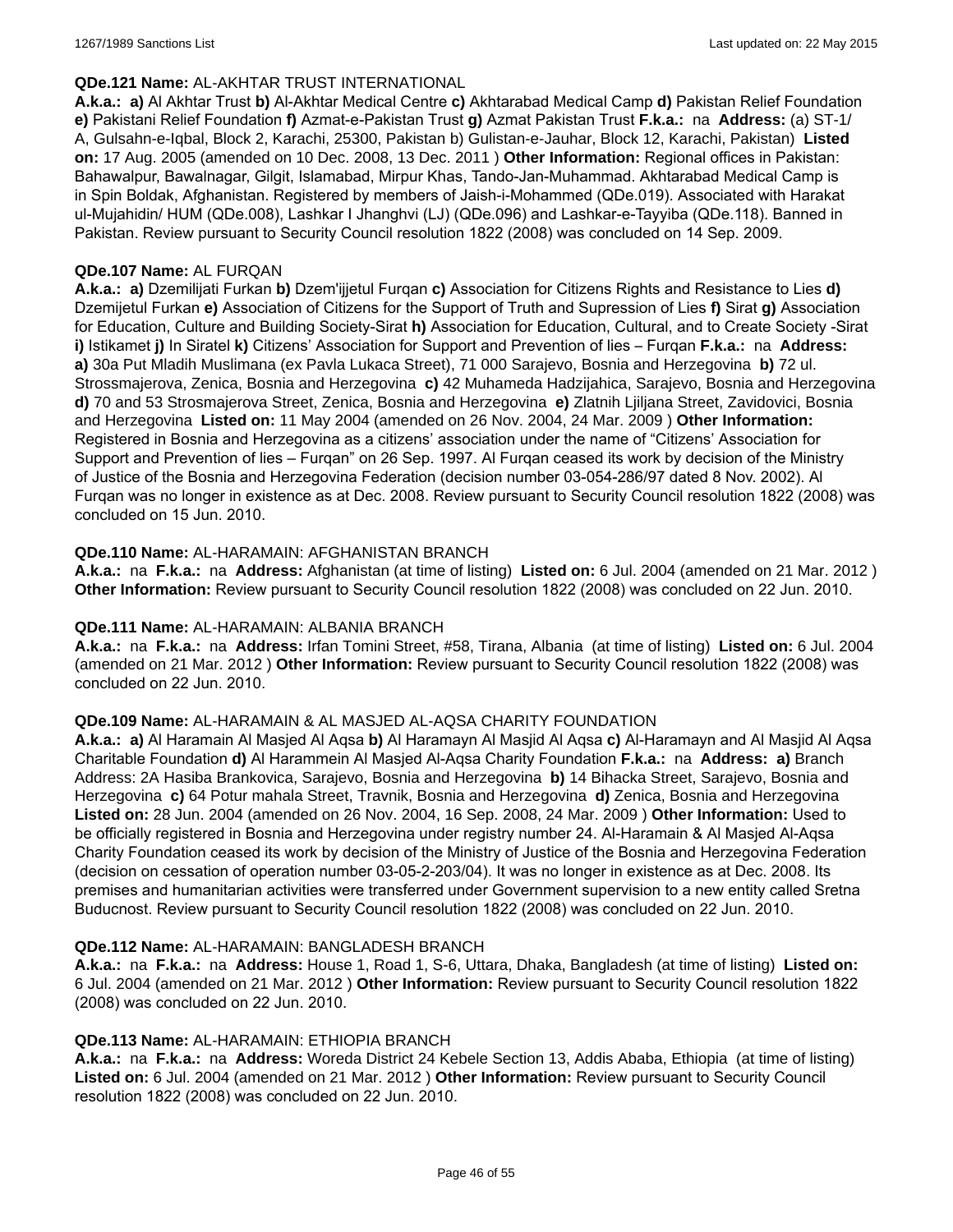#### **QDe.103 Name:** AL-HARAMAIN FOUNDATION (INDONESIA)

**A.k.a.:** Yayasan Al-Manahil-Indonesia **F.k.a.:** na **Address:** (Jalan Laut Sulawesi Blok DII/4, Kavling Angkatan Laut Duren Sawit, Jakarta Timur 13440 Indonesia (at time of listing); Tel.: 021-86611265 and 021-86611266; Fax.: 021-8620174) **Listed on:** 26 Jan. 2004 (amended on 21 Mar. 2012 ) **Other Information:** Review pursuant to Security Council resolution 1822 (2008) was concluded on 22 Jun. 2010.

### **QDe.104 Name:** AL-HARAMAIN FOUNDATION (PAKISTAN)

**A.k.a.:** na **F.k.a.:** na **Address:** House #279, Nazimuddin Road, F-10/1, Islamabad, Pakistan (at time of listing) **Listed on:** 26 Jan. 2004 (amended on 21 Mar. 2012 ) **Other Information:** Review pursuant to Security Council resolution 1822 (2008) was concluded on 19 Oct. 2009.

### **QDe.116 Name:** AL-HARAMAIN FOUNDATION (UNION OF THE COMOROS)

**A.k.a.:** na **F.k.a.:** na **Address:** B/P: 1652 Moroni, Union of the Comoros (at time of listing) **Listed on:** 28 Sep. 2004 (amended on 21 Mar. 2012 ) **Other Information:** Review pursuant to Security Council resolution 1822 (2008) was concluded on 22 Jun. 2010.

### **QDe.071 Name:** AL-HARAMAIN ISLAMIC FOUNDATION

**A.k.a.: a)** Vazir **b)** Vezir **F.k.a.:** na **Address: a)** (64 Poturmahala, Travnik, Bosnia and Herzegovina) **b)** Sarajevo, Bosnia and Herzegovina **Listed on:** 13 Mar. 2002 (amended on 26 Dec. 2003, 16 Sep. 2008, 16 Jun. 2011 ) **Other Information:** Under criminal investigation by the authorities of Bosnia and Herzegovina as of Nov. 2007. Employees and associates include Najib Ben Mohamed Ben Salem Al-Waz (listed under permanent reference number QDi.104). Review pursuant to Security Council resolution 1822 (2008) was concluded on 22 Jun. 2010.

### **QDe.072 Name:** AL-HARAMAIN ISLAMIC FOUNDATION (SOMALIA)

**A.k.a.:** na **F.k.a.:** na **Address:** Somalia **Listed on:** 13 Mar. 2002 (amended on 13 Dec. 2011 ) **Other Information:** The founder and former leader is Aqeel Abdulaziz Aqeel al-Aqeel (QD1.171). Review pursuant to Security Council resolution 1822 (2008) was concluded on 22 Jun. 2010.

### **QDe.114 Name:** AL-HARAMAIN: THE NETHERLANDS BRANCH

**A.k.a.:** Stichting Al Haramain Humanitarian Aid **F.k.a.:** na **Address:** Jan Hanzenstraat 114, 1053SV, Amsterdam, The Netherlands (at time of listing) **Listed on:** 6 Jul. 2004 (amended on 13 Apr. 2012 ) **Other Information:** The founder and former leader is Aqeel Abdulaziz Aqeel al-Aqeel (QDi.171) who was also chairman of its board of directors. Review pursuant to Security Council resolution 1822 (2008) was concluded on 28 Jun. 2010.

## **QDe.105 Name:** AL-HARAMAYN FOUNDATION (KENYA)

**A.k.a.:** na **F.k.a.:** na **Address: a)** Nairobi, Kenya (at time of listing) **b)** Garissa, Kenya (at time of listing) **c)** Dadaab, Kenya (at time of listing) **Listed on:** 26 Jan. 2004 (amended on 21 Mar. 2012 ) **Other Information:** Review pursuant to Security Council resolution 1822 (2008) was concluded on 22 Jun. 2010.

#### **QDe.106 Name:** AL-HARAMAYN FOUNDATION (TANZANIA)

**A.k.a.:** na **F.k.a.:** na **Address: a)** P.O. Box 3616, Dar es Salaam, Tanzania (at time of listing) **b)** Tanga , Tanzania (at time of listing) **c)** Singida , Tanzania (at time of listing) **Listed on:** 26 Jan. 2004 (amended on 21 Mar. 2012 ) **Other Information:** Review pursuant to Security Council resolution 1822 (2008) was concluded on 22 Jun. 2010.

#### **QDe.002 Name:** AL-ITIHAAD AL-ISLAMIYA / AIAI

## **Name (original script):** الاسلامي الاتحاد

**A.k.a.:** na **F.k.a.:** na **Address:** na **Listed on:** 6 Oct. 2001 (amended on 21 Dec. 2007, 13 Dec. 2011, 18 Mar. 2013 ) **Other Information:** Reported to have operated in Somalia and Ethiopia and to have merged with Harakat Al-Shabaab Al-Mujaahidiin (Al-Shabaab), which was accepted as an affiliate of Al-Qaida (QDe.004) by Aiman Muhammed Rabi al-Zawahiri (QDi.006) in Feb. 2012, and is also subject to the sanctions measures set out in Security Council resolution 1844 (2008) concerning Somalia and Eritrea (see www.un.org/sc/committees/751/ index.shtml). Leadership included Hassan Abdullah Hersi Al-Turki (QDi.172) and Hassan Dahir Aweys (QDi.042). AIAI has received funds through the Al-Haramain Islamic Foundation (Somalia) (QDe.072). Review pursuant to Security Council resolution 1822 (2008) was concluded on 21 Jun. 2010.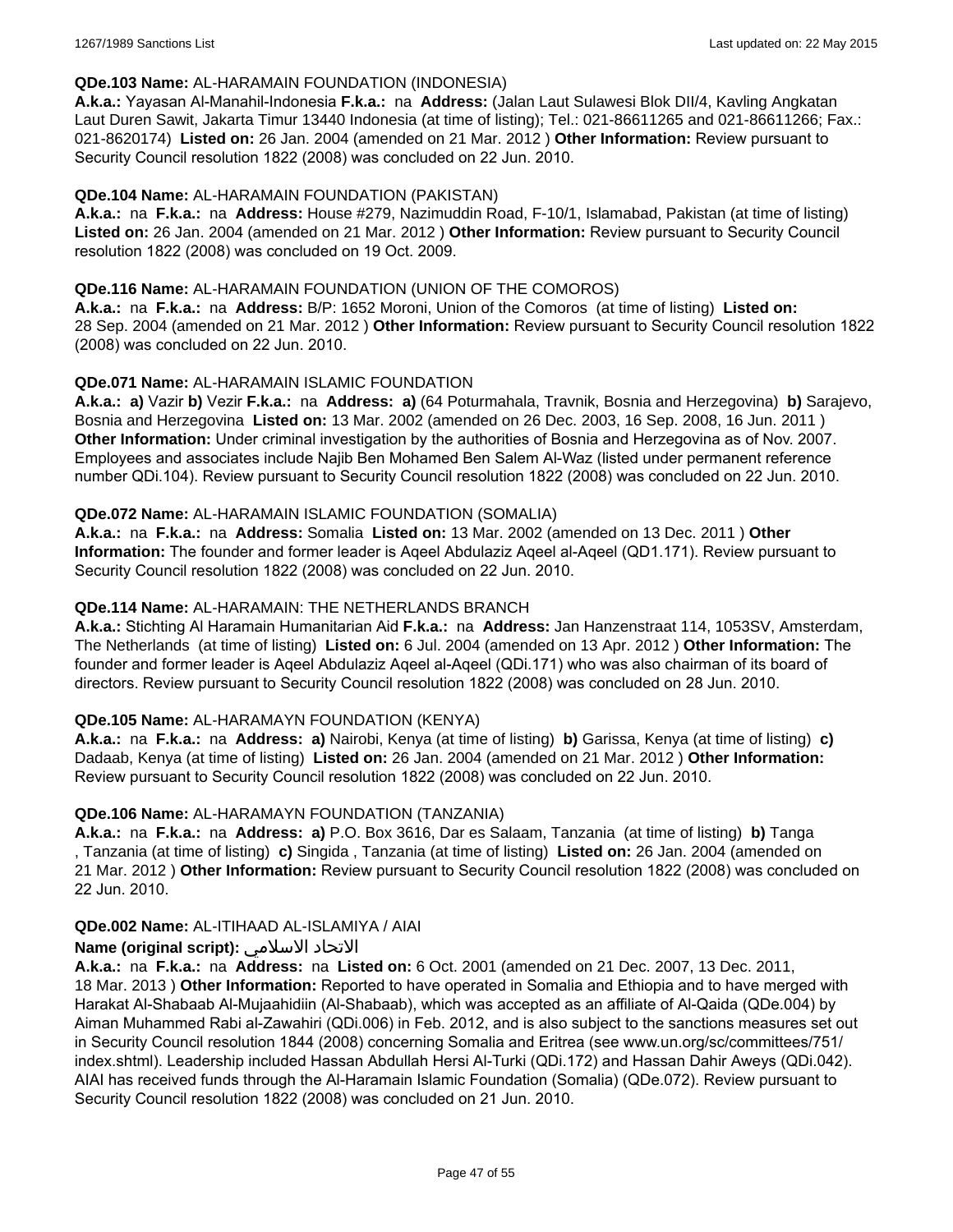#### **QDe.004 Name:** AL-QAIDA

#### **Name (original script):** القاعدة

**A.k.a.: a)** "The Base" **b)** Al Qaeda **c)** Islamic Salvation Foundation **d)** The Group for the Preservation of the Holy Sites **e)** The Islamic Army for the Liberation of Holy Places **f)** The World Islamic Front for Jihad Against Jews and Crusaders **g)** Usama Bin Laden Network **h)** Usama Bin Laden Organization **i)** Al Qa'ida **j)** Al Qa'ida/Islamic Army (formerly listed as) **F.k.a.:** na **Address:** na **Listed on:** 6 Oct. 2001 (amended on 5 Mar. 2009, 21 Mar. 2012 ) **Other Information:** Review pursuant to Security Council resolution 1822 (2008) was concluded on 21 Jun. 2010.

### **QDe.115 Name:** AL-QAIDA IN IRAQ

### القاعده في العراق **:(script original (Name**

**A.k.a.: a)** AQI **b)** al-Tawhid **c)** the Monotheism and Jihad Group **d)** Qaida of the Jihad in the Land of the Two Rivers **e)** Al-Qaida of Jihad in the Land of the Two Rivers **f)** The Organization of Jihad's Base in the Country of the Two Rivers **g)** The Organization Base of Jihad/Country of the Two Rivers **h)** The Organization Base of Jihad/ Mesopotamia **i)** Tanzim Qa'idat Al-Jihad fi Bilad al-Rafidayn **j)** Tanzeem Qa'idat al Jihad/Bilad al Raafidaini **k)** Jama'at Al-Tawhid Wa'al-Jihad **l)** JTJ **m)** Islamic State of Iraq **n)** ISI **o)** al-Zarqawi network **p)** Islamic State in Iraq and the Levant **F.k.a.:** na **Address:** na **Listed on:** 18 Oct. 2004 (amended on 2 Dec. 2004, 5 Mar. 2009, 13 Dec. 2011, 30 May 2013, 14 May 2014, 2 Jun. 2014 ) **Other Information:** Review pursuant to Security Council resolution 1822 (2008) was concluded on 25 May 2010.

### **QDe.129 Name:** AL-QAIDA IN THE ARABIAN PENINSULA (AQAP)

### القاعدة في جزيرة العرب **:(script original (Name**

**A.k.a.: a)** Al-Qaida of Jihad Organization in the Arabian Peninsula **b)** Tanzim Qa'idat al-Jihad fi Jazirat al-Arab **c)** Al-Qaida Organization in the Arabian Peninsula (AQAP) **d)** Al-Qaida in the South Arabian Peninsula **e)** Ansar al-Shari'a (AAS) **F.k.a.:** Al-Qaida in Yemen (AQY) **Address:** na **Listed on:** 19 Jan. 2010 (amended on 4 Oct. 2012 ) **Other Information:** AQAP is a regional affiliate of Al-Qaida (QDe.004) and an armed group operating primarily in Arabian Peninsula. Location: Yemen. Alternative location: Saudi Arabia (2004 – 2006). Formed in Jan. 2009 when Al-Qaida in Yemen combined with Saudi Arabian Al-Qaida operatives. Leader of AQAP is Nasir 'abd-al-Karim 'Abdullah Al-Wahishi (QDi.274) and his deputy is Said Ali Al-Shihri (QDi.275). Ansar al-Shari'a was formed in early 2011 by AQAP and has taken responsibility for multiple attacks in Yemen against both government and civilian targets.

#### **QDe.005 Name:** AL RASHID TRUST

**A.k.a.: a)** Al-Rasheed Trust **b)** Al Rasheed Trust **c)** Al-Rashid Trust **d)** Aid Organization of the Ulema, Pakistan **e)** Al Amin Welfare Trust **f)** Al Amin Trust **g)** Al Ameen Trust **h)** Al-Ameen Trust **i)** Al Madina Trust **j)** Al-Madina Trust **F.k.a.:** na **Address: a)** Kitas Ghar, Nazimabad 4, Dahgel-Iftah, Karachi, Pakistan (Kitas Ghar, Nazimabad 4, Dahgel-Iftah, Karachi, Pakistan) **b)** Jamia Maajid, Sulalman Park, Melgium Pura, Lahore, Pakistan (Jamia Maajid, Sulalman Park, Melgium Pura, Lahore, Pakistan) **c)** (Office Dha'rbi-M'unin, Top Floor, Dr. Dawa Khan Dental Clinic Surgeon, Main Baxae, Mingora, Swat, Pakistan) **d)** (Kitab Ghar, Darul Ifta Wal Irshad, Nazimabad No. 4, Karachi, Pakistan, Phone 6683301; Phone 0300-8209199; Fax 6623814 ) **e)** (302b-40, Good Earth Court, Opposite Pia Planitarium, Block 13a, Gulshan -l Igbal, Karachi, Pakistan; Phone 4979263 ) **f)** (617 Clifton Center, Block 5, 6th Floor, Clifton, Karachi, Pakistan; Phone 587-2545) **g)** (j) 605 Landmark Plaza, 11 Chundrigar Road, Opposite Jang Building, Karachi, Pakistan; Phone 2623818-19 ) **h)** (Jamia Masjid, Sulaiman Park, Begum Pura, Lahore, Pakistan; Phone 042-6812081 ) **i)** (Kitas Ghar, Nazimabad 4, Dahgel-Iftah, Karachi, Pakistan, Kitas Ghar, Nazimabad 4, Dahgel-Iftah, Karachi, Pakistan ) **j)** (Jamia Maajid, Sulalman Park, Melgium Pura, Lahore, Pakistan, Jamia Maajid, Sulalman Park, Melgium Pura, Lahore, Pakistan ) **k)** (Office Dha'rbi-M'unin, Opposite Khyber Bank, Abbottabad Road, Mansehra, Pakistan ) **l)** (Office Dha'rbi-M'unin ZR Brothers, Katcherry Road, Chowk Yadgaar, Peshawar, Pakistan ) **m)** (Office Dha'rbi-M'unin, Rm No. 3, Moti Plaza, Near Liaquat Bagh, Muree Road, Rawalpindi, Pakistan) **Listed on:** 6 Oct. 2001 (amended on 21 Oct. 2008, 10 Dec. 2008, 13 Dec. 2011 ) **Other Information:** Headquarters are in Pakistan. Operations in Afghanistan: Herat Jalalabad, Kabul, Kandahar, Mazar Sherif. Also operations in Kosovo, Chechnya. Involved in the financing of Al-Qaida and the Taliban. Until 21 Oct. 2008, this entity appeared also as "Aid Organization of the Ulema, Pakistan" (QDe.073), listed on 24 Apr. 2002 and amended on 25 Jul. 2006. The two entries Al Rashid Trust (QDe.005) and Aid Organization of the Ulema, Pakistan (QDe.073) were consolidated into this entity on 21 Oct. 2008. Founded by Mufti Rashid Ahmad Ledahyanoy (deceased). Associated with Jaish-i-Mohammed (QDe.019). Banned in Pakistan since Oct. 2001. Despite the closure of its offices in Pakistan in February 2007 it has continued its activities. Review pursuant to Security Council resolution 1822 (2008) was concluded on 6 May 2010.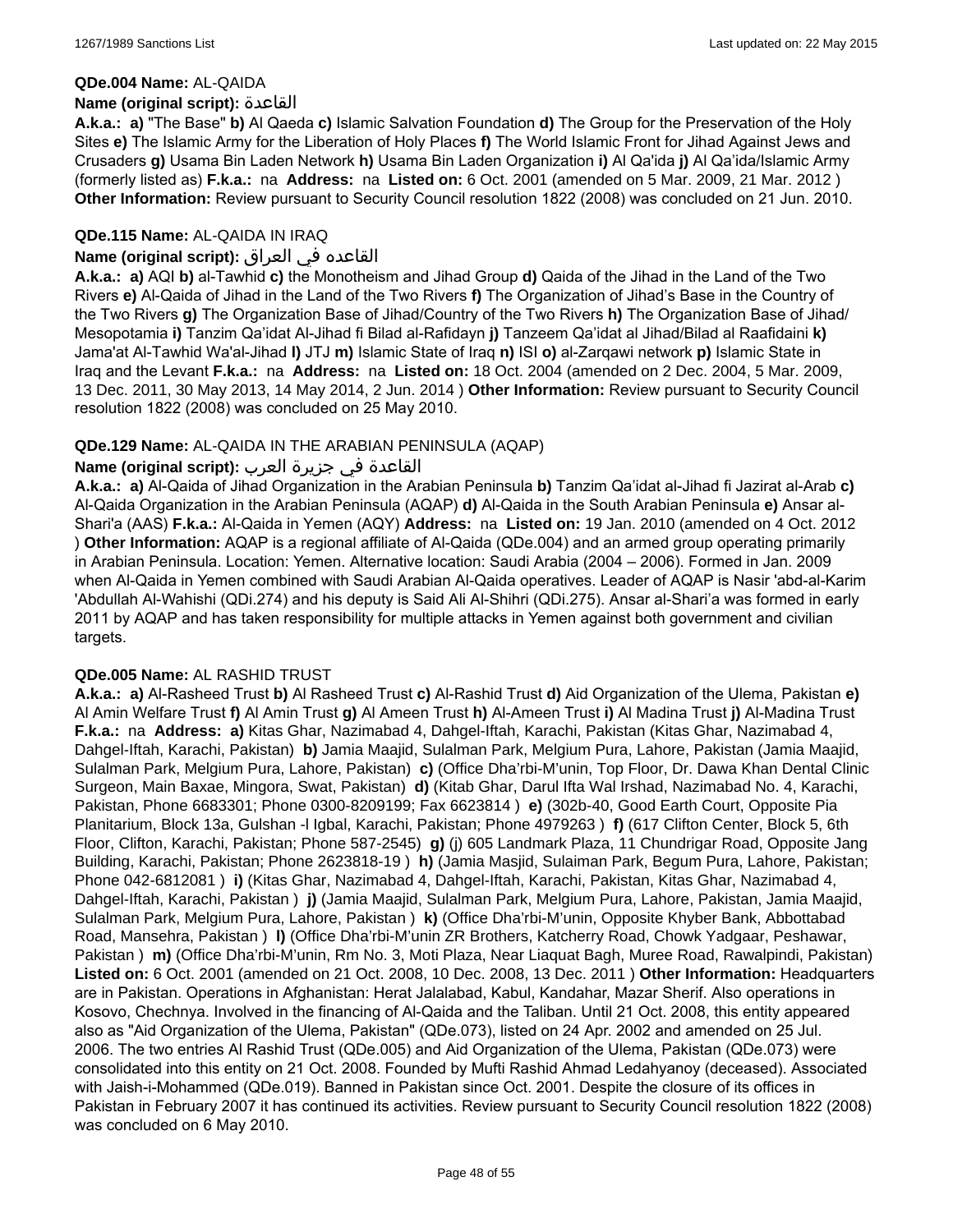## **QDe.146 Name:** ANSAR AL CHARIA BENGHAZI

## أنصار الشريعة - بنغازي **:(script original (Name**

**A.k.a.: a)** الشريعة أنصار) Ansar al Charia) **b)** Ansar al-Charia **c)** Ansar al-Sharia **d)** Ansar al-Charia Benghazi **e)** Ansar al-Sharia Benghazi **f)** بليبيا الشريعة أنصار) Ansar al Charia in Libya (ASL)) **g)** الشريعة أنصار كتيبة) Katibat Ansar al Charia) **h)** Ansar al Sharia **F.k.a.:** na **Address: a)** (Operates in Benghazi, Libya) **b)** (Support network in Tunisia) **Listed on:** 19 Nov. 2014 **Other Information:** Associated with the Organization of Al-Qaida in the Islamic Maghreb (QDe.014), Al Mourabitoun (QDe.141), Ansar al-Shari'a in Tunisia (AAS-T) (QDe.143), and Ansar al Charia Derna (QDe.145). The leader is Mohamed al-Zahawi (not listed). Runs training camps for foreign terrorist fighters travelling to Syria, Iraq and Mali.

## **QDe.145 Name:** ANSAR AL CHARIA DERNA

## أنصار الشريعة – درنة **:(script original (Name**

**A.k.a.: a)** Ansar al-Charia Derna **b)** Ansar al-Sharia Derna **c)** الشريعة أنصار) Ansar al Charia) **d)** Ansar al-Sharia **e)** Ansar al Sharia **F.k.a.:** na **Address: a)** (Operates in Derna and Jebel Akhdar, Libya ) **b)** (Support network in Tunisia) **Listed on:** 19 Nov. 2014 **Other Information:** Associated with the Organization of Al-Qaida in the Islamic Maghreb (QDe.014), Ansar al-Shari'a in Tunisia (AAS-T) (QDe.143) and Ansar al Charia Benghazi (QDe.146). Runs training camps for foreign terrorist fighters travelling to Syria and Iraq.

## **QDe.143 Name:** ANSAR AL-SHARI'A IN TUNISIA (AAS-T)

**A.k.a.: a)** Ansar al-Sharia in Tunisia **b)** Ansar al-Shari'ah in Tunisia **c)** Ansar al-Shari'ah **d)** Ansar al-Sharia **e)** Supporters of Islamic Law **f)** Al-Qayrawan Media Foundation **F.k.a.:** na **Address:** Tunisia **Listed on:** 23 Sep. 2014 **Other Information:** A Tunisian armed group with links to the Organization of Al-Qaida in the Islamic Maghreb (QDe.014). The leader is Seifallah ben Hassine (QDi.333).

## **QDe.098 Name:** ANSAR AL-ISLAM

## **Name (original script):** الاسلام أنصار

**A.k.a.: a)** Devotees of Islam **b)** Jund al-Islam **c)** Soldiers of Islam **d)** Kurdistan Supporters of Islam **e)** Supporters of Islam in Kurdistan **f)** Followers of Islam in Kurdistan **g)** Kurdish Taliban **h)** Soldiers of God **i)** Ansar al-Sunna Army **j)** Jaish Ansar al-Sunna **k)** Ansar al-Sunna **F.k.a.:** na **Address:** na **Listed on:** 24 Feb. 2003 (amended on 31 Mar. 2004, 5 Mar. 2009, 18 Mar. 2009, 21 Oct. 2010, 13 Dec. 2011 ) **Other Information:** The founder is Najmuddin Faraj Ahmad (QDi.226). Associated with Al-Qaida in Iraq (QDe.115). Located and primarily active in northern Iraq but maintains a presence in western and central Iraq. Review pursuant to Security Council resolution 1822 (2008) was concluded on 21 Jun. 2010.

## **QDe.135 Name:** ANSAR EDDINE

## **Name (original script):** الدين انصار

**A.k.a.:** Ansar Dine **F.k.a.:** na **Address:** Mali **Listed on:** 20 Mar. 2013 **Other Information:** Was founded in December 2011 by Iyad ag Ghali (QDi.316). Linked to the Organization of Al-Qaida in the Islamic Maghreb (QDe.014) and Mouvement pour l'Unification et le Jihad en Afrique de l'Ouest (MUJAO) (QDe.134). Associated with Abdelmalek Droukdel (QDi.232).

## **QDe.142 Name:** ANSARUL MUSLIMINA FI BILADIS SUDAN

## أنصار المسلمین في بلاد السودان **:(script original (Name**

**A.k.a.: a)** Ansaru **b)** Ansarul Muslimina fi Biladis Sudan **c)** Jama'atu Ansaril Muslimina fi Biladis Sudan (JAMBS) **d)** Jama'atu Ansarul Muslimina fi Biladis-Sudan (JAMBS) **e)** Jamma'atu Ansarul Muslimina fi Biladis-Sudan (JAMBS) **f)** Vanguards for the Protection of Muslims in Black Africa **g)** Vanguard for the Protection of Muslims in Black Africa **F.k.a.:** na **Address:** Nigeria **Listed on:** 26 Jun. 2014 **Other Information:** Terrorist and paramilitary group established in 2012 and operating in Nigeria. Associated with the Organization of Al-Qaida in the Islamic Maghreb (AQIM) (QDe.014), Jama'atu Ahlis Sunna Lidda'Awati Wal-Jihad (Boko Haram) (QDe.138) and Abubakar Mohammed Shekau (QDi322).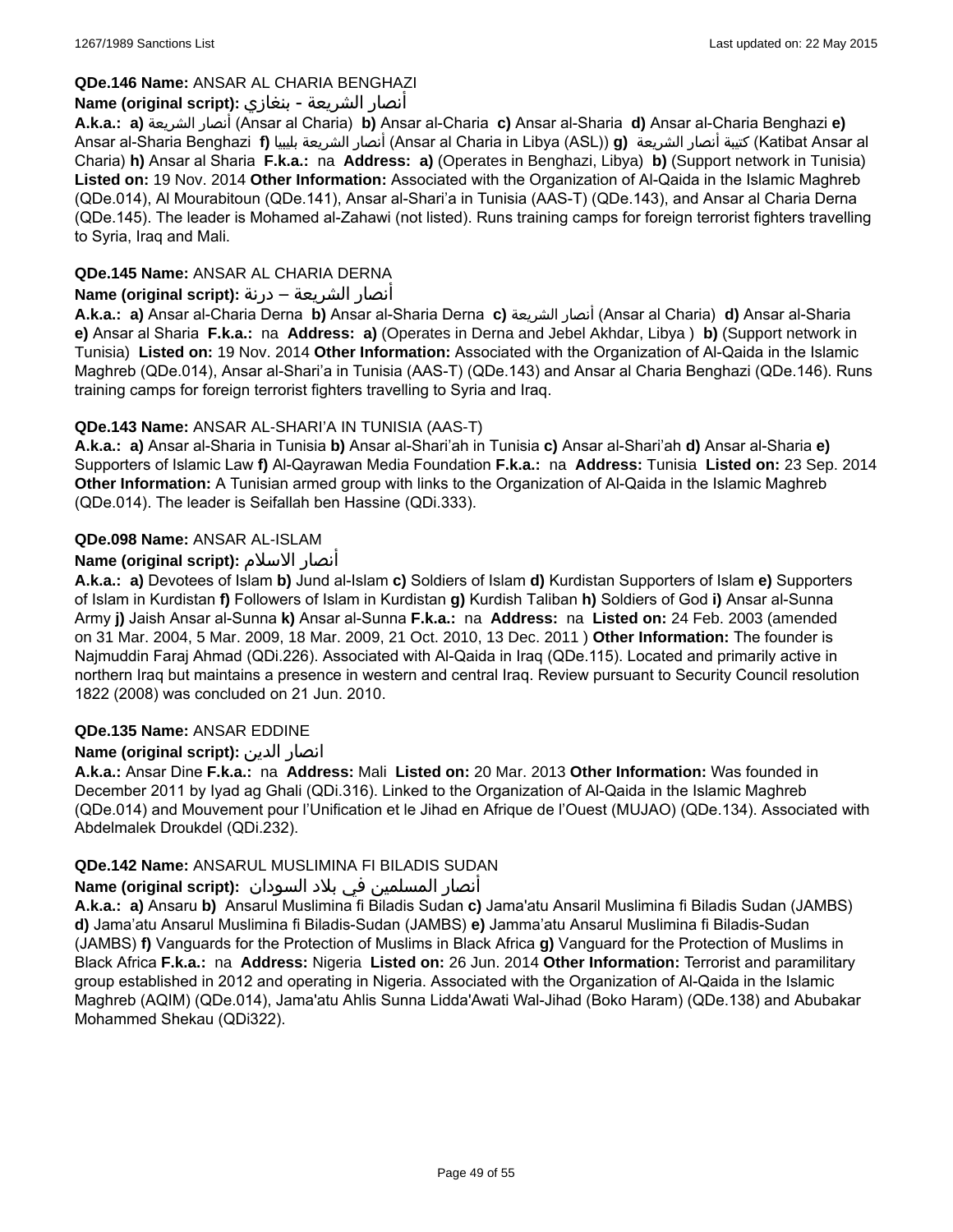#### **QDe.006 Name:** ARMED ISLAMIC GROUP

#### الجماعة الاسلامية المسلحة **:(script original (Name**

**A.k.a.: a)** Al Jamm'ah Al-Islamiah Al- Musallah **b)** GIA **c)** Groupe Islamique Armé **F.k.a.:** na **Address:** Algeria **Listed on:** 6 Oct. 2001 (amended on 7 Apr. 2008, 13 Dec. 2011 ) **Other Information:** Review pursuant to Security Council resolution 1822 (2008) was concluded on 21 Jun. 2010.

#### **QDe.007 Name:** ASBAT AL-ANSAR

### **Name (original script):** الأنصار عصبة

**A.k.a.:** na **F.k.a.:** na **Address:** Ein el-Hilweh camp, Lebanon **Listed on:** 6 Oct. 2001 (amended on 30 Jan. 2009, 13 Dec. 2011 ) **Other Information:** Active in northern Iraq. Associated with Al-Qaida in Iraq (QDe.115). Review pursuant to Security Council resolution 1822 (2008) was concluded on 21 Jun. 2010.

### **QDe.093 Name:** BENEVOLENCE INTERNATIONAL FOUNDATION

**A.k.a.: a)** Al Bir Al Dawalia **b)** BIF **c)** BIF-USA **d)** Mezhdunarodnyj Blagotvoritel'nyl Fond **F.k.a.:** na **Address: a)** 8820 Mobile Avenue, IA, Oak Lawn, Illinois, 60453, United States of America **b)** P.O. Box 548, Worth, Illinois, 60482, United States of America **c)** (Formerly located at) 9838 S. Roberts Road, Suite 1W, Palos Hills, Illinois, 60465, United States of America **d)** (Formerly located at) 20-24 Branford Place, Suite 705, Newark, New Jersey, 07102, United States of America **e)** P.O. Box 1937, Khartoum, Sudan **f)** Bangladesh **g)** (Gaza Strip) **h)** Yemen **Listed on:** 21 Nov. 2002 (amended on 24 Jan. 2003, 28 Apr. 2011, 18 May 2012 ) **Other Information:** Employer Identification Number (United States of America): 36-3823186. Review pursuant to Security Council resolution 1822 (2008) was concluded on 22 Jun. 2010.

### **QDe.102 Name:** DJAMAT HOUMAT DAAWA SALAFIA (DHDS)

### جماعة حماة الدعوة السلفية **:(script original (Name**

**A.k.a.:** Djamaat Houmah Al-Dawah Al-Salafiat **F.k.a.:** Katibat el Ahouel **Address:** Algeria **Listed on:** 11 Nov. 2003 (amended on 26 Nov. 2004, 7 Apr. 2008, 25 Jan. 2010, 13 Dec. 2011 ) **Other Information:** Associated with the Armed Islamic Group (GIA) (QDe.006) and the Organization of Al-Qaida in the Islamic Maghreb (QDe.014). Review pursuant to Security Council resolution 1822 (2008) was concluded on 30 Jul. 2009.

#### **QDe.088 Name:** EASTERN TURKISTAN ISLAMIC MOVEMENT (ETIM)

**A.k.a.: a)** The Eastern Turkistan Islamic Party **b)** The Eastern Turkistan Islamic Party of Allah **c)** Islamic Party of Turkestan **d)** Djamaat Turkistan **F.k.a.:** na **Address:** na **Listed on:** 11 Sep. 2002 (amended on 3 Oct. 2008, 13 Dec. 2011 ) **Other Information:** Active in China, South Asia and Central Asia. Review pursuant to Security Council resolution 1822 (2008) was concluded on 20 May 2010.

## **QDe.003 Name:** EGYPTIAN ISLAMIC JIHAD

## الجهاد الاسلامي المصري **:(script original (Name**

**A.k.a.: a)** Egyptian Al-Jihad **b)** Jihad Group **c)** New Jihad **d)** Al-Jihad **e)** Egyptian Islamic Movement **F.k.a.:** na **Address:** na **Listed on:** 6 Oct. 2001 (amended on 5 Mar. 2009, 13 Dec. 2011 ) **Other Information:** Co-founded by Aiman Muhammed Rabi al-Zawahiri (QDi.006), who was also its military leader. Review pursuant to Security Council resolution 1822 (2008) was concluded on 21 Jun. 2010.

#### **QDe.131 Name:** EMARAT KAVKAZ

#### **Name (original script):** Эмират Кавказ

**A.k.a.:** na **F.k.a.:** na **Address:** na **Listed on:** 29 Jul. 2011 **Other Information:** Mainly active in the Russian Federation, Afghanistan and Pakistan. Led by Doku Khamatovich Umarov (QDi.290)

#### **QDe.091 Name:** GLOBAL RELIEF FOUNDATION (GRF)

**A.k.a.:** na **F.k.a.:** na **Address: a)** 9935 South 76th Avenue, Unit 1, Bridgeview, Illinois, 60455, United States of America **b)** P.O. Box 1406, Bridgeview, Illinois, 60455, United States of America **Listed on:** 22 Oct. 2002 (amended on 26 Nov. 2004, 20 Dec. 2005, 25 Jul. 2006, 24 Mar. 2009, 11 Mar. 2010, 25 Mar. 2010, 28 Apr. 2011, 21 Feb. 2012, 14 Feb. 2014 ) **Other Information:** Other Foreign Locations: Afghanistan, Bangladesh, Eritrea, Ethiopia, India, Iraq, West Bank and Gaza, Somalia and Syria. Federal Employer Identification Number (United States of America): 36-3804626. Review pursuant to Security Council resolution 1822 (2008) was concluded on 21 Jun. 2010.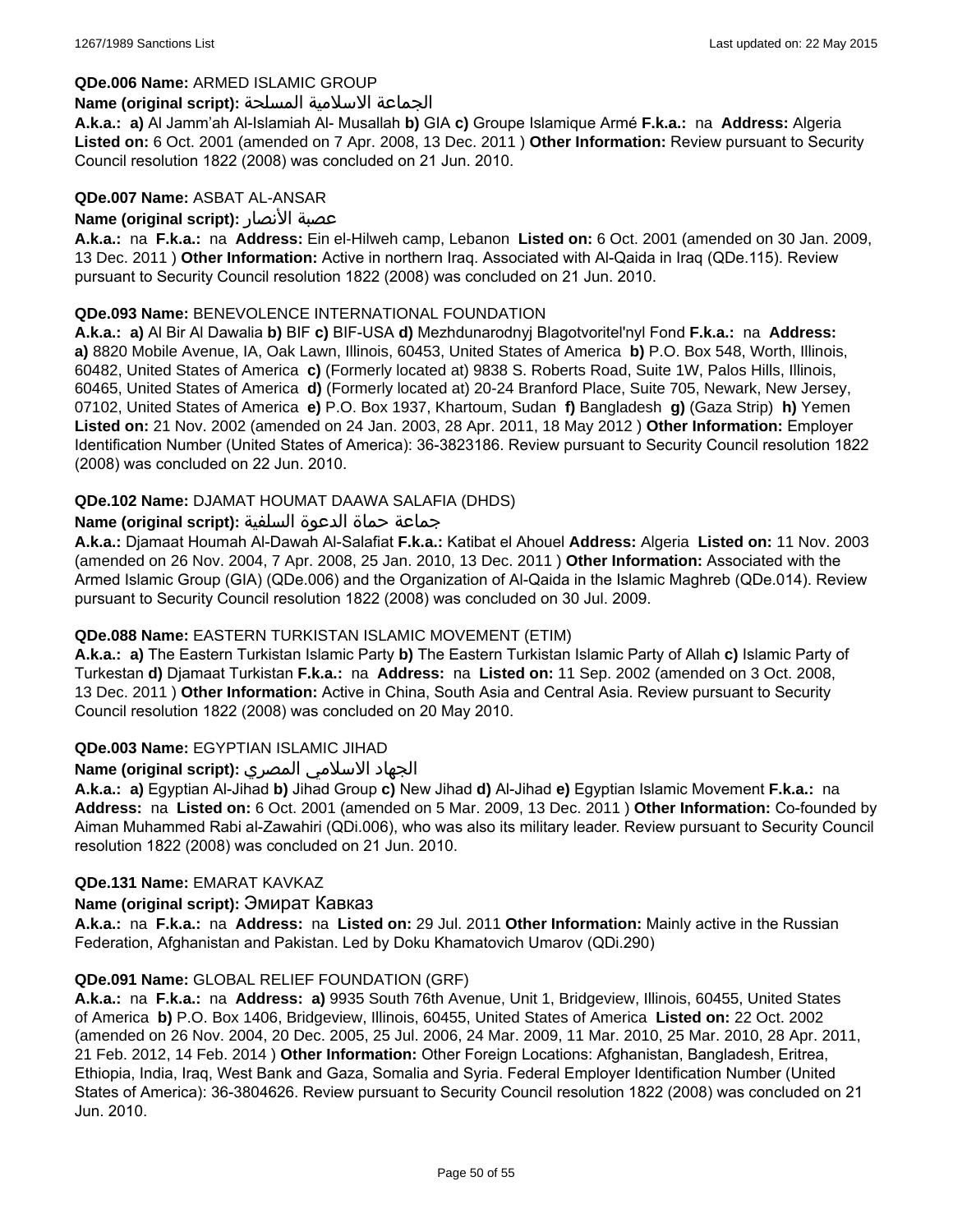## **QDe.130 Name:** HARAKAT-UL JIHAD ISLAMI

## حرکت الجہاد الاسلامی **:(script original (Name**

**A.k.a.: a)** HUJI **b)** Movement of Islamic Holy War **c)** Harkat-ul-Jihad-al Islami **d)** Harkat-al-Jihad-ul Islami **e)** Harkatul-Jehad-al-Islami **f)** Harakat ul Jihad-e-Islami **F.k.a.: a)** Harakat-ul-Ansar **b)** HUA **Address:** na **Listed on:** 6 Aug. 2010 (amended on 13 Dec. 2011 ) **Other Information:** Was established in Afghanistan in 1980. In 1993, Harakat-ul Jihad Islami merged with Harakat ul-Mujahidin (QDe.008) to form Harakat ul-Ansar. In 1997, Harakat-ul Jihad Islami split from Harakat ul-Ansar and resumed using its former name. Operations are in India, Pakistan and Afghanistan. Banned in Pakistan.

### **QDe.008 Name:** HARAKAT UL-MUJAHIDIN / HUM

**A.k.a.: a)** Al-Faran **b)** Al-Hadid **c)** Al-Hadith **d)** Harakat Ul-Ansar **e)** HUA **f)** Harakat Ul- Mujahideen **F.k.a.:** na **Address:** Pakistan **Listed on:** 6 Oct. 2001 (amended on 13 Dec. 2011 ) **Other Information:** Associated with Jaishi-Mohammed (QDe.019), Lashkar i Jhangvi (LJ) (QDe.096) and Lashkar-e-Tayyiba (QDe.118). Active in Pakistan and Afghanistan. Banned in Pakistan. Review pursuant to Security Council resolution 1822 (2008) was concluded on 21 Jun. 2010.

## **QDe.147 Name:** HILAL AHMAR SOCIETY INDONESIA (HASI)

**A.k.a.: a)** Yayasan Hilal Ahmar **b)** Indonesia Hilal Ahmar Society for Syria **F.k.a.:** na **Address:** na **Listed on:** 13 Mar. 2015 **Other Information:** Ostensibly humanitarian wing of Jemaah Islamiyah (QDe.092). Operates in Lampung, Jakarta, Semarang, Yogyakarta, Solo, Surabaya and Makassar, Indonesia. Has been recruiting, funding and facilitating travel of foreign terrorist fighters to Syria. Not affiliated with the humanitarian group International Federation of the Red Cross and Red Crescent Societies (IFRC).

#### **QDe.009 Name:** ISLAMIC ARMY OF ADEN

**A.k.a.:** na **F.k.a.:** na **Address:** na **Listed on:** 6 Oct. 2001 **Other Information:** Review pursuant to Security Council resolution 1822 (2008) was concluded on 9 Jul. 2010.

### **QDe.099 Name:** ISLAMIC INTERNATIONAL BRIGADE (IIB)

**A.k.a.: a)** The Islamic Peacekeeping Brigade **b)** The Islamic Peacekeeping Army **c)** The International Brigade **d)** Islamic Peacekeeping Battalion **e)** International Battalion **f)** Islamic Peacekeeping International Brigade **F.k.a.:** na **Address:** na **Listed on:** 4 Mar. 2003 (amended on 13 Dec. 2011 ) **Other Information:** Linked to the Riyadus-Salikhin Reconnaissance and Sabotage Battalion of Chechen Martyrs (RSRSBCM) (QDe.100) and the Special Purpose Islamic Regiment (SPIR) (QDe.101). Review pursuant to Security Council resolution 1822 (2008) was concluded on 17 May 2010.

#### **QDe.119 Name:** ISLAMIC JIHAD GROUP

**A.k.a.: a)** Jama'at al-Jihad **b)** Libyan Society **c)** Kazakh Jama'at **d)** Jamaat Mojahedin **e)** Jamiyat **f)** Jamiat al-Jihad al-Islami **g)** Dzhamaat Modzhakhedov **h)** Islamic Jihad Group of Uzbekistan **i)** al-Djihad al-Islami **j)** Zamaat Modzhakhedov Tsentralnoy Asii **k)** Islamic Jihad Union **F.k.a.:** na **Address:** na **Listed on:** 1 Jun. 2005 (amended on 19 Apr. 2006, 20 Feb. 2008, 13 Dec. 2011 ) **Other Information:** Founded and led by Najmiddin Kamolitdinovich Jalolov (deceased) and Suhayl Fatilloevich Buranov (deceased). Associated with the Islamic Movement of Uzbekistan (QDe.010) and Emarat Kavkaz (QDe.131). Active in the Afghanistan/Pakistan border area, Central Asia, South Asia region and some European States. Review pursuant to Security Council resolution 1822 (2008) was concluded on 20 May 2010.

#### **QDe.010 Name:** ISLAMIC MOVEMENT OF UZBEKISTAN

**A.k.a.:** IMU **F.k.a.:** na **Address:** na **Listed on:** 6 Oct. 2001 (amended on 13 Dec. 2011 ) **Other Information:** Associated with the Eastern Turkistan Islamic Movement (QDe.088), Islamic Jihad Group (QDe.119) and Emarat Kavkaz (QDe.131). Active in the Afghanistan/Pakistan border area, northern Afghanistan and Central Asia. Review pursuant to Security Council resolution 1822 (2008) was concluded on 21 Jun. 2010.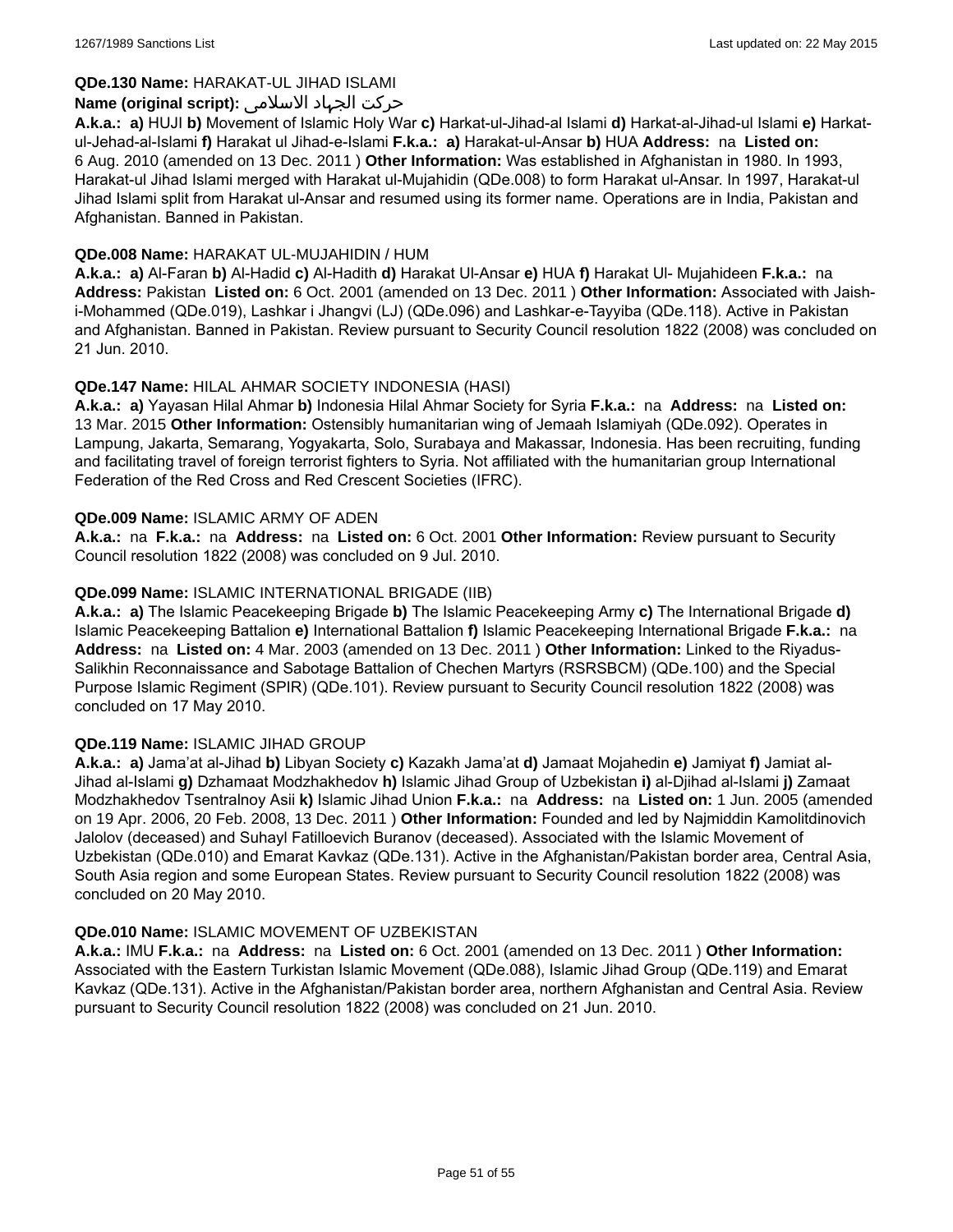#### **QDe.019 Name:** JAISH-I-MOHAMMED

**A.k.a.:** Army of Mohammed **F.k.a.:** na **Address:** Pakistan **Listed on:** 17 Oct. 2001 (amended on 13 Dec. 2011 ) **Other Information:** Based in Peshawar and Muzaffarabad, Pakistan Associated with Harakat ul-Mujahidin / HUM (QDe.008), Lashkar-e-Tayyiba (QDe.118), Al-Akhtar Trust International (QDe.121), and Harakat-ul Jihad Islami (QDe.130). Banned in Pakistan. Review pursuant to Security Council resolution 1822 (2008) was concluded on 21 Jun. 2010.

### **QDe.138 Name:** JAMA'ATU AHLIS SUNNA LIDDA'AWATI WAL-JIHAD

**A.k.a.: a)** Jama'atu Ahlus-Sunnah Lidda'Awati Wal Jihad **b)** Jama'atu Ahlus-Sunna Lidda'Awati Wal Jihad **c)** جماعة والجهاد للدعوة السنة أهل **d)** Boko Haram **e)** Western Education is a Sin **F.k.a.:** na **Address:** Nigeria **Listed on:** 22 May 2014 **Other Information:** Affiliate of Al-Qaida (QDe.004), and the Organization of Al-Qaida in the Islamic Maghreb (AQIM) (QDe.014). Associated with Jama'atu Ansarul Muslimina Fi Biladis-Sudan (Ansaru). The leader is Abubakar Shekau.

### **QDe.020 Name:** JAM'YAH TA'AWUN AL-ISLAMIA

**A.k.a.: a)** Society of Islamic Cooperation **b)** Jam'iyat Al Ta'awun Al Islamiyya **c)** Jit **F.k.a.:** na **Address:** Kandahar City, Afghanistan **Listed on:** 17 Oct. 2001 (amended on 13 Dec. 2011 ) **Other Information:** Founded by Usama Mohammad Awad bin Laden (deceased) in 2001. Review pursuant to Security Council resolution 1822 (2008) was concluded on 21 Jun. 2010.

### **QDe.092 Name:** JEMAAH ISLAMIYAH

**A.k.a.: a)** Jema'ah Islamiyah **b)** Jemaah Islamiya **c)** Jemaah Islamiah **d)** Jamaah Islamiyah **e)** Jama'ah Islamiyah **F.k.a.:** na **Address:** na **Listed on:** 25 Oct. 2002 (amended on 13 Dec. 2011 ) **Other Information:** Operates in Southeast Asia, including Indonesia, Malaysia and the Philippines. Associated with the Abu Sayyaf Group (QDe.001). Review pursuant to Security Council resolution 1822 (2008) was concluded on 25 May 2010.

### **QDe.133 Name:** JEMMAH ANSHORUT TAUHID (JAT)

**A.k.a.: a)** Jemaah Anshorut Tauhid **b)** Jemmah Ansharut Tauhid **c)** Jem'mah Ansharut Tauhid **d)** Jamaah Ansharut Tauhid **e)** Jama'ah Ansharut Tauhid **f)** Laskar 99 **F.k.a.:** na **Address:** (Jl. Semenromo number 58, 04/XV Ngruki, Cemani, Grogol, Sukoharjo, Jawa Tengah, Indonesia, Telephone: 0271-2167285, Email: info@ansharuttauhid.com) **Listed on:** 12 Mar. 2012 **Other Information:** Founded and led by Abu Bakar Ba'asyir (QDi.217). Established on 27 Jul. 2008 in Solo, Indonesia. Associated with Jemmah Islamiya (JI) (QDe.092). Website: http:/ansharuttauhid.com/

#### **QDe.118 Name:** LASHKAR-E-TAYYIBA

**A.k.a.: a)** Lashkar-e-Toiba **b)** Lashkar-i-Taiba **c)** al Mansoorian **d)** al Mansooreen **e)** Army of the Pure **f)** Army of the Righteous **g)** Army of the Pure and Righteous **h)** Paasban-e-Kashmir **i)** Paasban-i-Ahle-Hadith **j)** Pasbane-Kashmir **k)** Pasban-e-Ahle-Hadith **l)** Paasban-e-Ahle-Hadis **m)** Pashan-e-ahle Hadis **n)** Lashkar e Tayyaba **o)** LET **p)** Jamaat-ud-Dawa **q)** JUD **r)** Jama'at al-Dawa **s)** Jamaat ud-Daawa **t)** Jamaat ul-Dawah **u)** Jamaat-ul-Dawa **v)** Jama'at-i-Dawat **w)** Jamaiat-ud-Dawa **x)** Jama'at-ud-Da'awah **y)** Jama'at-ud-Da'awa **z)** Jamaati-ud-Dawa **aa)** Falah-i-Insaniat Foundation (FIF) **F.k.a.:** na **Address:** na **Listed on:** 2 May 2005 (amended on 3 Nov. 2005, 10 Dec. 2008, 14 Mar. 2012 ) **Other Information:** Associated with Hafiz Muhammad Saeed (QDi.263) who is the leader of Lashkar-e-Tayyiba. Review pursuant to Security Council resolution 1822 (2008) was concluded on 8 Jun. 2010.

#### **QDe.096 Name:** LASHKAR I JHANGVI (LJ)

**A.k.a.:** na **F.k.a.:** na **Address:** na **Listed on:** 3 Feb. 2003 (amended on 13 Dec. 2011 ) **Other Information:** Based primarily in Pakistan's Punjab region and in the city of Karachi. Active in Pakistan although banned as at 2010. Review pursuant to Security Council resolution 1822 (2008) was concluded on 21 Jun. 2010.

## **QDe.011 Name:** LIBYAN ISLAMIC FIGHTING GROUP

#### الجماعة الاسلامية المقاتلة الليبية **:(script original (Name**

**A.k.a.:** LIFG **F.k.a.:** na **Address:** Libyan Arab Jamahiriya **Listed on:** 6 Oct. 2001 (amended on 5 Mar. 2009, 13 Dec. 2011 ) **Other Information:** Members in Afghanistan merged with Al-Qaida (QDe.004) in Nov. 2007. Review pursuant to Security Council resolution 1822 (2008) was concluded on 21 Jun. 2010.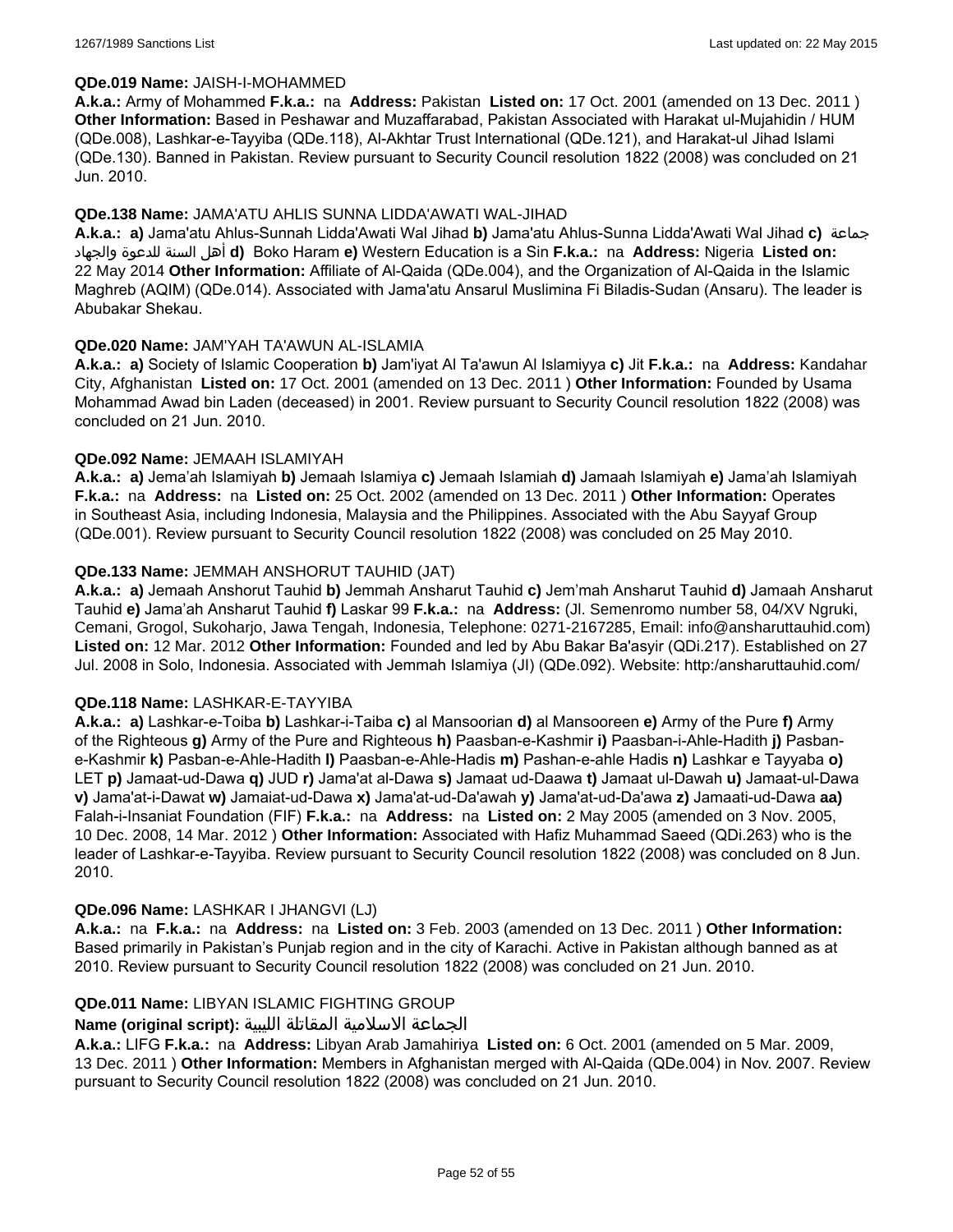### **QDe.012 Name:** MAKHTAB AL-KHIDAMAT

### **Name (original script):** الخدمات مكتب

**A.k.a.: a)** MAK **b)** Al Kifah **F.k.a.:** na **Address:** na **Listed on:** 6 Oct. 2001 (amended on 5 Mar. 2009, 13 Dec. 2011 ) **Other Information:** Absorbed into Al-Qaida (QDe.004). Review pursuant to Security Council resolution 1822 (2008) was concluded on 21 Jun. 2010.

### **QDe.089 Name:** MOROCCAN ISLAMIC COMBATANT GROUP

#### الجماعة الاسلامية المغربية المقاتلة **:(script original (Name**

**A.k.a.: a)** Groupe Islamique Combattant Marocain **b)** GICM **F.k.a.:** na **Address:** Morocco **Listed on:** 10 Oct. 2002 (amended on 5 Mar. 2009 ) **Other Information:** Associated with the Organization of Al-Qaida in the Islamic Maghreb (QDe.014). Review pursuant to Security Council resolution 1822 (2008) was concluded on 20 May 2010.

## **QDe.136 Name:** MUHAMMAD JAMAL NETWORK (MJN)

## شبكة محمد جمال **:(script original (Name**

**A.k.a.: a)** Muhammad Jamal Group **b)** Jamal Network **c)** Abu Ahmed Group **d)** Al-Qaida in Egypt (AQE) **F.k.a.:**  na **Address:** Operates in Egypt, Libya and Mali **Listed on:** 21 Oct. 2013 **Other Information:** Terrorist and paramilitary group established by Muhammad Jamal al Kashif (QDi.318) in 2011 and linked to Al-Qaida (QDe.004), Aiman al-Zawahiri (QDi.006), and the leadership of Al-Qaida in the Arabian Peninsula (AQAP) (QDe.129) and the Organization of Al-Qaida in the Islamic Maghreb (AQIM) (QDe.014). Funded and supported by AQAP. Multiple terrorist training camps in Egypt and Libya. Reportedly acquiring weapons, conducting training and establishing terrorist groups in the Sinai, Egypt. Training suicide bombers, foreign fighters and planning terrorist attacks in Egypt, Libya and elsewhere as of Sep. 2013. MJN members were reported to be involved in the attack on the United States Mission in Benghazi, Libya, on 11 Sep. 2012.

**QDe.134 Name:** Mouvement pour l'Unification et le Jihad en Afrique de l'Ouest (MUJAO)

حركة التوحيد والجهاد في غرب إفريقيا **:Name (original script)** 

**A.k.a.:** na **F.k.a.:** na **Address: a)** Mali **b)** Algeria **Listed on:** 5 Dec. 2012 **Other Information:** Associated with The Organization of Al-Qaida in the Islamic Maghreb (QDe.014) and Mokhtar Belmokhtar (QDi.136). Active in the Sahel/Sahara region.

#### **QDe.021 Name:** RABITA TRUST

**A.k.a.:** na **F.k.a.:** na **Address:** (a) Room 9a, 2nd Floor, Wahdat Road, Education Town, Lahore, Pakistan b) Wares Colony, Lahore, Pakistan (at time of listing)) **Listed on:** 17 Oct. 2001 (amended on 21 Mar. 2012 ) **Other Information:** Wa'el Hamza Abd al-Fatah Julaidan (QDi.079) served as its Director General. Banned in Pakistan. Review pursuant to Security Council resolution 1822 (2008) was concluded on 21 Jun. 2010.

## **QDe.128 Name:** RAJAH SOLAIMAN MOVEMENT

**A.k.a.: a)** Rajah Solaiman Islamic Movement **b)** Rajah Solaiman Revolutionary Movement **F.k.a.:** na **Address: a)** Barangay Mal-Ong, Anda, Pangasinan Province, Philippines **b)** Sitio Dueg, Barangay Maasin, San Clemente, Tarlac Province, Philippines **c)** Number 50, Purdue Street, Cubao, Quezon City, Philippines **Listed on:** 4 Jun. 2008 (amended on 13 Dec. 2011 ) **Other Information:** Founded and headed by Hilarion Del Rosario Santos III (QDi.244). Associated with the Abu Sayyaf Group (QDe.001), Jemaah Islamiyah (QDe.092) and Khadafi Abubakar Janjalani (QDi.180). Review pursuant to Security Council resolution 1822 (2008) was concluded on 13 May 2010.

## **QDe.070 Name:** REVIVAL OF ISLAMIC HERITAGE SOCIETY

## جمعية احياء التراث الاسلامي **:(script original (Name**

**A.k.a.: a)** Revival of Islamic Society Heritage on the African Continent **b)** Jamia Ihya ul Turath **c)** RIHS **d)** Jamiat Ihia Al-Turath Al-Islamiya **F.k.a.:** na **Address: a)** Pakistan **b)** Afghanistan **Listed on:** 11 Jan. 2002 (amended on 25 Jul. 2006, 5 Mar. 2009, 13 Dec. 2011 ) **Other Information:** NOTE: Only the Pakistan and Afghanistan offices of this entity are designated. Associated with Abu Bakr al-Jaziri (QDi.058) and Afghan Support Committee (ASC) (QDi.069). Review pursuant to Security Council resolution 1822 (2008) was concluded on 8 Jun. 2010.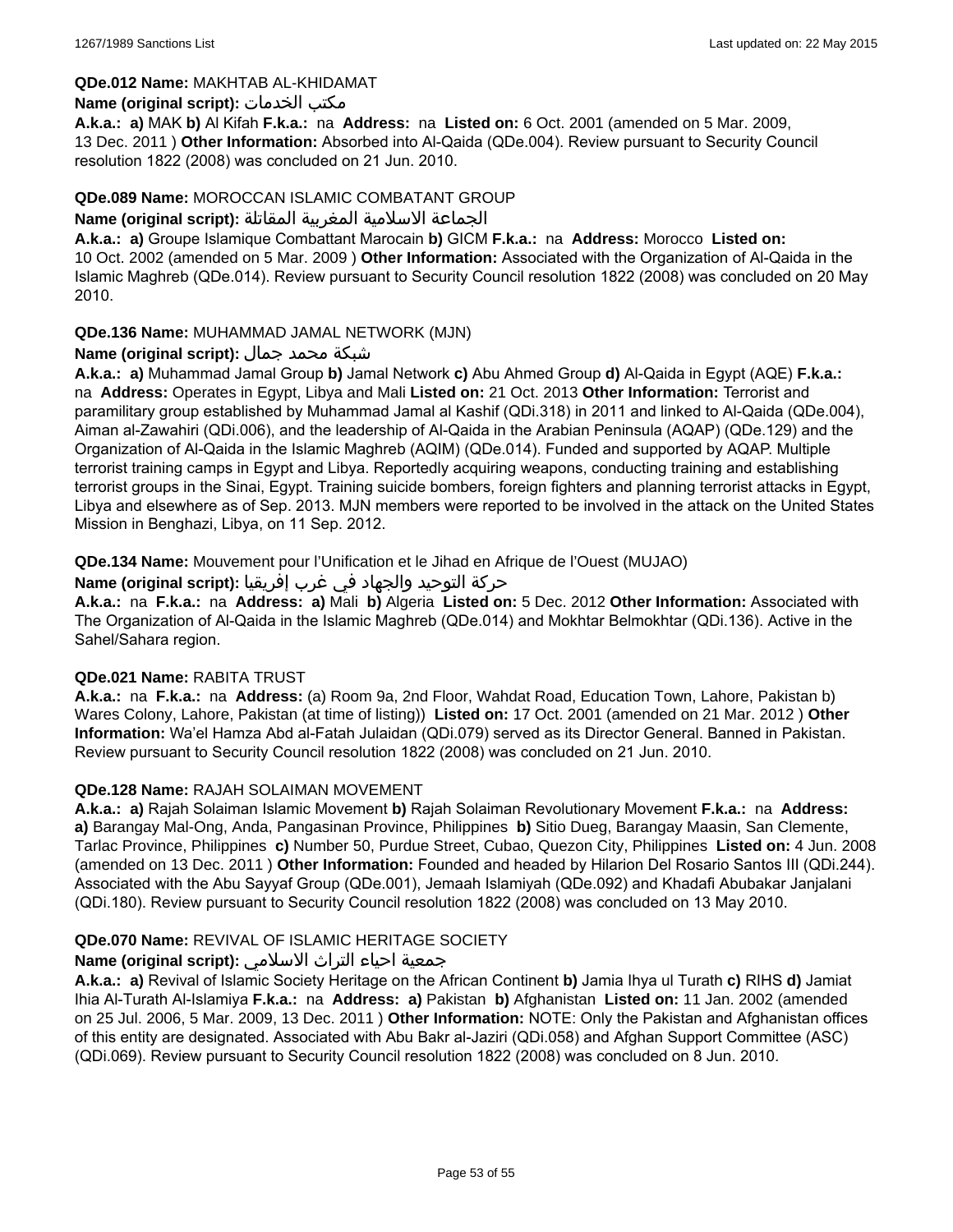## **QDe.100 Name:** RIYADUS-SALIKHIN RECONNAISSANCE AND SABOTAGE BATTALION OF CHECHEN MARTYRS (RSRSBCM)

**A.k.a.: a)** Riyadus-Salikhin Reconnaissance and Sabotage Battalion **b)** Riyadh-as-Saliheen **c)** The Sabotage and Military Surveillance Group of the Riyadh al-Salihin Martyrs **d)** Firqat al-Takhrib wa al-Istitla al-Askariyah li Shuhada Riyadh al-Salihin **e)** Riyadus-Salikhin Reconnaissance and Sabotage battalion of Shahids (martyrs) **F.k.a.:** na **Address:** na **Listed on:** 4 Mar. 2003 (amended on 25 Jul. 2006, 13 Dec. 2011 ) **Other Information:** Associated with the Islamic International Brigade (IIB) (QDe.099), the Special Purpose Islamic Regiment (SPIR) (QDe.101) and Emarat Kavkaz (QDe.131). Review pursuant to Security Council resolution 1822 (2008) was concluded on 17 May 2010.

## **QDe.101 Name:** SPECIAL PURPOSE ISLAMIC REGIMENT (SPIR)

**A.k.a.: a)** The Islamic Special Purpose Regiment **b)** The al-Jihad-Fisi-Sabililah Special Islamic Regiment **c)** Islamic Regiment of Special Meaning **F.k.a.:** na **Address:** na **Listed on:** 4 Mar. 2003 (amended on 25 Jul. 2006, 13 Dec. 2011 ) **Other Information:** Linked to the Islamic International Brigade (IIB) (QDe.099) and the Riyadus-Salikhin Reconnaissance and Sabotage Battalion of Chechen Martyrs (RSRSBCM) (QDe.100). Review pursuant to Security Council resolution 1822 (2008) was concluded on 17 May 2010.

## **QDe.108 Name:** TAIBAH INTERNATIONAL-BOSNIA OFFICES

**A.k.a.: a)** Taibah International Aid Agency **b)** Taibah International Aid Association **c)** Al Taibah, Intl. **d)** Taibah International Aide Association **F.k.a.:** na **Address: a)** 6 Avde Smajlovica Street, Novo Sarajevo, Bosnia and Herzegovina **b)** 26 Tabhanska Street, Visoko, Bosnia and Herzegovina **c)** 3 Velika Cilna Ulica, Visoko, Bosnia and Herzegovina **d)** 26 Tabhanska Street, Visoko, Bosnia and Herzegovina **Listed on:** 11 May 2004 (amended on 24 Mar. 2009 ) **Other Information:** In 2002-2004, Taibah International – Bosnia offices used premises of the Culture Home in Hadzici, Sarajevo, Bosnia and Herzegovina. The organization was officially registered in Bosnia and Herzegovina as a branch of Taibah International Aid Association under registry number 7. Taibah International – Bosnia offices ceased its work by decision of the Ministry of Justice of the Bosnia and Herzegovina Federation (decision on cessation of operation number 03-05-2-70/03). Review pursuant to Security Council resolution 1822 (2008) was concluded on 21 Jun. 2010.

## **QDe.132 Name:** TEHRIK-E TALIBAN PAKISTAN (TTP)

## تحریک طالبان پاکستان **:(script original (Name**

**A.k.a.: a)** Tehrik-I-Taliban Pakistan **b)** Tehrik-e-Taliban **c)** Pakistani Taliban **d)** Tehreek-e-Taliban **F.k.a.:** na **Address:** na **Listed on:** 29 Jul. 2011 **Other Information:** Tehrik-e Taliban is based in the tribal areas along the Afghanistan/Pakistan border. Formed in 2007, its leader is Hakimullah Mehsud (QDi.286).

## **QDe.014 Name:** THE ORGANIZATION OF AL-QAIDA IN THE ISLAMIC MAGHREB

## تنظيم القا عدة ببلاد المغرب الاسلامي **:(script original (Name**

**A.k.a.: a)** AQIM **b)** Al Qaïda au Maghreb islamique (AQMI) **F.k.a.: a)** Le Groupe Salafiste pour La Prédication et le Combat (GSPC) **b)** Salafist Group For Call and Combat **Address: a)** Algeria **b)** Mali **c)** Mauritania **d)** Morocco **e)** Niger **f)** Tunisia **Listed on:** 6 Oct. 2001 (amended on 26 Apr. 2007, 7 Apr. 2008, 17 Jul. 2009, 13 Dec. 2011 ) **Other Information:** Headed by Abdelmalek Droukdel (QDi.232). Zone of operation includes Algeria and parts of Mali, Mauritania, Niger, Tunisia and Morocco. Review pursuant to Security Council resolution 1822 (2008) was concluded on 21 Jun. 2010.

## **QDe.090 Name:** TUNISIAN COMBATANT GROUP

## الجماعة التونسية المقاتلة **:(script original (Name**

**A.k.a.: a)** Groupe Combattant Tunisien **b)** Groupe Islamiste Combattant Tunisien **c)** GICT **F.k.a.:** na **Address:** Tunisia **Listed on:** 10 Oct. 2002 (amended on 26 Nov. 2004, 5 Mar. 2009, 13 Dec. 2011 ) **Other Information:** Associated with the Organization of Al-Qaida in the Islamic Maghreb (QDe.014). Review pursuant to Security Council resolution 1822 (2008) was concluded on 6 May 2010.

## **QDe.068 Name:** UMMAH TAMEER E-NAU (UTN)

**A.k.a.:** na **F.k.a.:** na **Address:** (a) Street 13, Wazir Akbar Khan, Kabul, Afghanistan b) Pakistan) **Listed on:** 24 Dec. 2001 (amended on 13 Dec. 2011 ) **Other Information:** Its directors included Mahmood Sultan Bashir-Ud-Din (QDi.055), Majeed Abdul Chaudhry (QDi.054) and Mohammed Tufail (QDi.056). Banned in Pakistan. Review pursuant to Security Council resolution 1822 (2008) was concluded on 21 Jun. 2010.